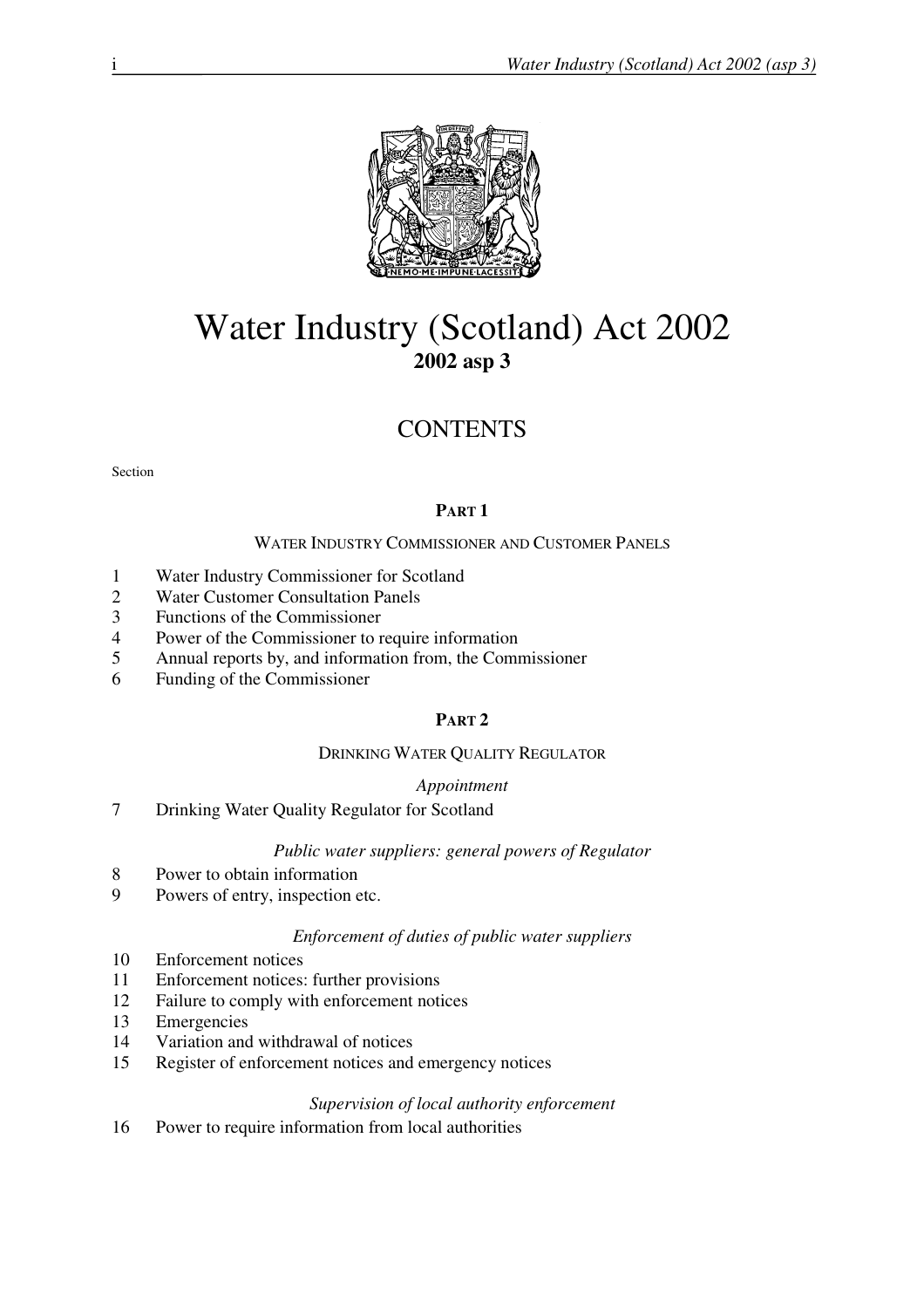## *Supplementary*

- 17 Annual reports
- 18 Powers of entry etc.: further provision
- 19 Interpretation of Part 2

# **PART 3**

## SCOTTISH WATER

## *Establishment*

- 20 Scottish Water
- 21 Transfer of functions from new water and sewerage authorities
- 22 Transfer of property and liabilities
- 23 Transfer of staff
- 24 Dissolution of new water and sewerage authorities etc.

## *General powers*

25 General powers

## *Codes of practice*

- 26 Customer standards code
- 27 Approval of customer standards code
- 28 Consultation code

## *Charges*

- 29 Charges for goods and services
- 30 Maximum charges for services provided with help of Scottish Water
- 31 Charges schemes
- 32 Approval of charges schemes
- 33 Commissioner's advice on charges
- 34 Publication of summary of charges scheme
- 35 Liability of occupiers etc. for charges
- 36 Section 35: meaning of "occupier"
- 37 Collection of charges by local authority
- 38 Suspension of collection of charges by local authority
- 39 Primacy of duty to maintain domestic water supply etc.
- 40 Reduced charges

## *Finances*

- 41 Duties and powers relating to finance<br>42 Financing and borrowing
- Financing and borrowing
- 43 Guarantees
- 44 Directions as to payment and investment
- 45 Accounts and audit

## *Land transactions*

- 46 Acquisition of land by agreement
- 47 Compulsory acquisition of land
- 48 Disposal of land

## *General duties*

49 Interests of customers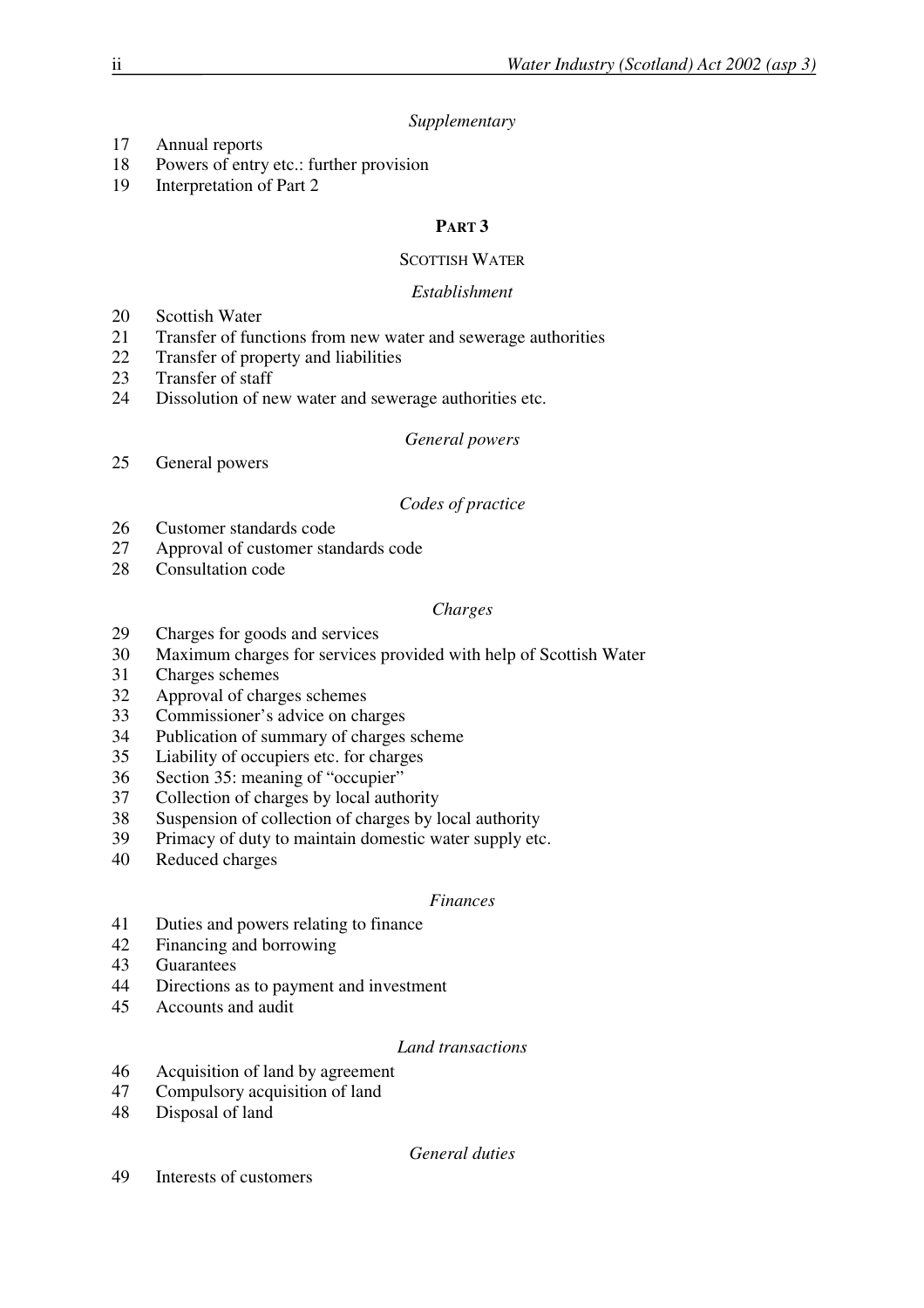- 50 Economy, efficiency and effectiveness
- 51 Sustainable development
- 52 Public access to land held by Scottish Water
- 53 Environmental matters
- 54 Protection of natural heritage
- 55 Consultation with Health Boards

## *Miscellaneous*

- 56 Directions
- 57 Information and reports
- 58 Records
- 59 Validity of actings
- 60 Private legislation
- 61 Supply of goods and services to and by local authorities
- 62 Information from local authorities and assessors

#### **PART 4**

#### MISCELLANEOUS AND GENERAL

#### *Miscellaneous*

- 63 Register of trade effluents: confidential information
- 64 Works in connection with metering
- 65 Contravention of water byelaws: penalties and proceedings

## *General*

\_\_\_\_\_\_\_\_\_\_

- 66 Offences by bodies corporate and partnerships
- 67 Crown application
- 68 Orders and regulations
- 69 Ancillary provision
- 70 Interpretation
- 71 Modification of enactments
- 72 Commencement and short title

Schedule 1 —Water Industry Commissioner and Customer Panels: further provision

- Part 1—The Commissioner
- Part 2—Customer Panels
- Schedule 2—Drinking Water Quality Regulator: further provision as to powers of entry etc.
- Schedule 3—Scottish Water: status, constitution, proceedings etc.
- Schedule 4—Recovery by local authority of unpaid charges
- Schedule 5—Modifications of Sewerage (Scotland) Act 1968
- Schedule 6—Modifications of Water (Scotland) Act 1980
- Schedule 7—Modifications of other enactments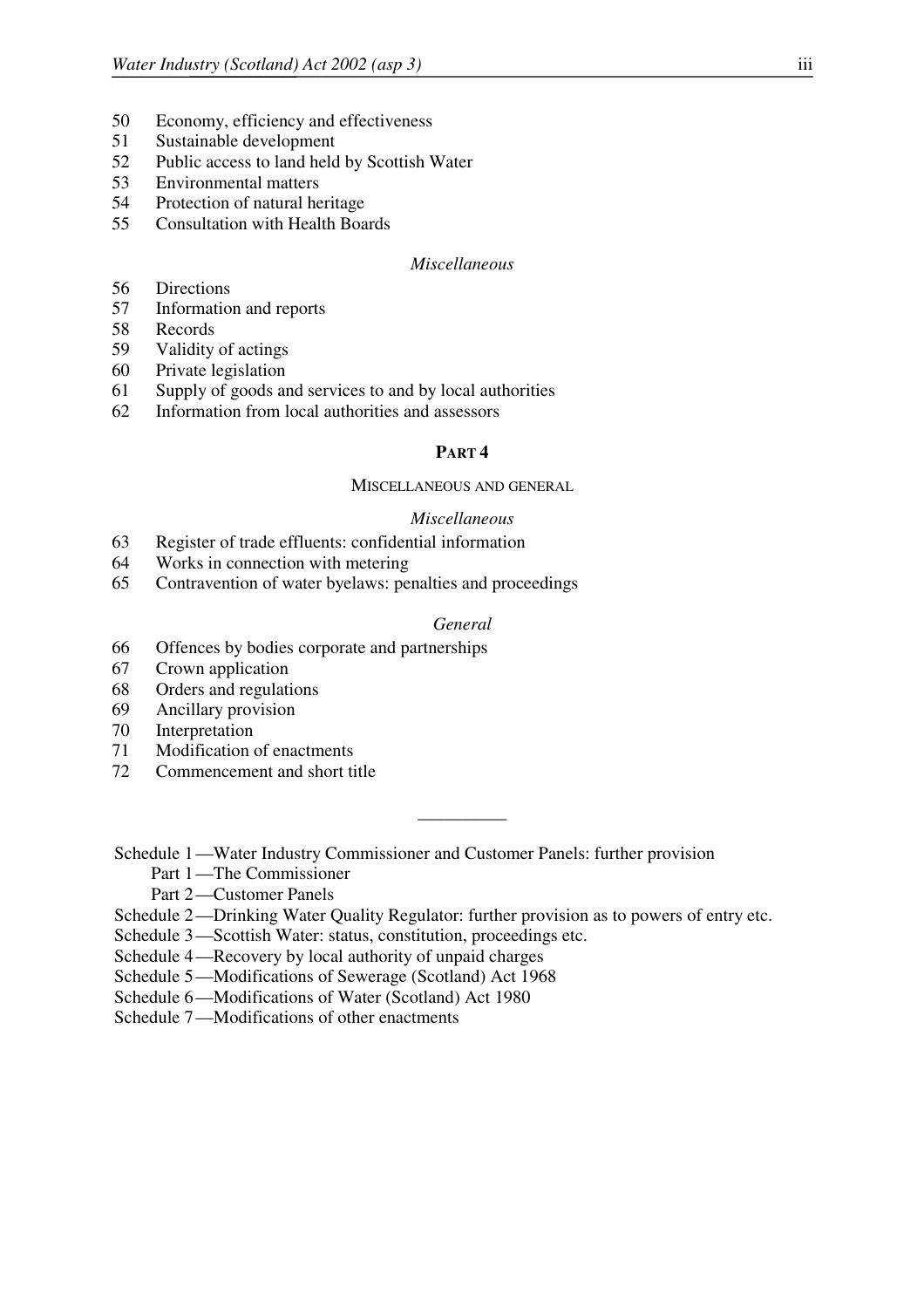

# Water Industry (Scotland) Act 2002 **2002 asp 3**

## **The Bill for this Act of the Scottish Parliament was passed by the Parliament on 14th February 2002 and received Royal Assent on 1st March 2002**

An Act of the Scottish Parliament to make further provision in relation to the Water Industry Commissioner for Scotland and to provide for the establishment of Water Customer Consultation Panels; to make further provision in relation to the regulation of the quality of drinking water; to make provision for the establishment of Scottish Water, the transfer to Scottish Water of the functions of the water and sewerage authorities established by section 62(1) of the Local Government etc. (Scotland) Act 1994 and the dissolution of those authorities and in relation to the functions of Scottish Water; to make further amendments of the law relating to water and sewerage; and for connected purposes.

## **PART 1**

## WATER INDUSTRY COMMISSIONER AND CUSTOMER PANELS

## **1 Water Industry Commissioner for Scotland**

- (1) There is to continue to be a Water Industry Commissioner for Scotland (referred to in this Act as the "Commissioner").
- (2) The Commissioner has the general function of promoting the interests of customers of Scottish Water in relation to the provision of services by it in the exercise of its core functions.
- (3) The Scottish Ministers may, after consulting the Commissioner, give the Commissioner directions of a general or specific character as to the exercise of the Commissioner's functions; and the Commissioner must comply with any such direction.
- (4) Part 1 of schedule 1 makes further provision about the Commissioner.

## **2 Water Customer Consultation Panels**

- (1) The Scottish Ministers shall by order establish panels of individuals to be known as Water Customer Consultation Panels (each referred to in this Part as a "Customer Panel").
- (2) An order under subsection (1) must, in relation to each Customer Panel established by it, specify, or make provision for determining—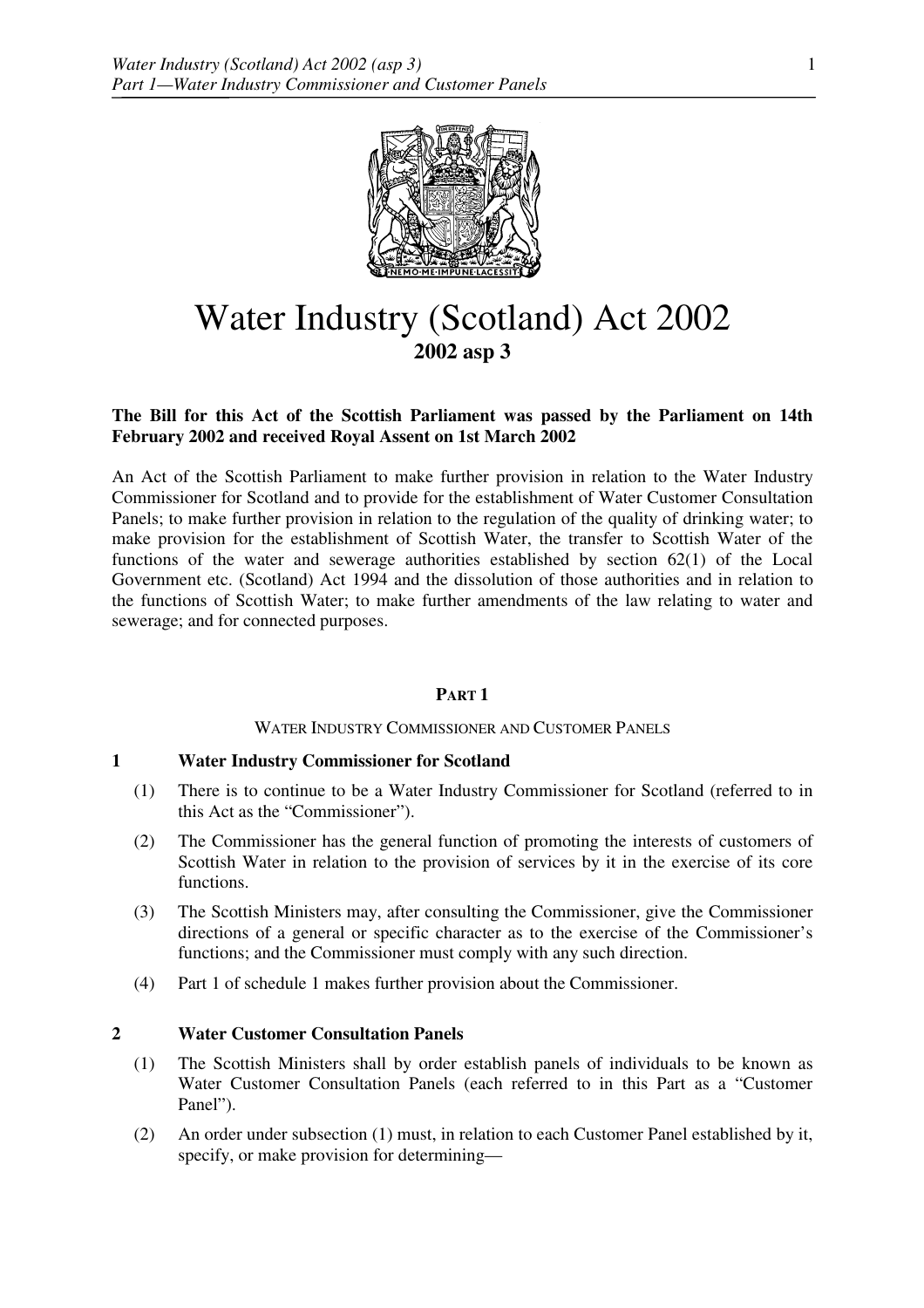- (a) the area for which the Panel is established, and
- (b) the number of members of the Panel.
- (3) Each Customer Panel is to have the general function of representing the views and interests of the customers of Scottish Water in the Panel's area in relation to the provision of services by Scottish Water in the exercise of its core functions.
- (4) A Customer Panel must—
	- (a) publish reports on any matter it considers relevant to the interests of those customers in relation to such provision,
	- (b) make such recommendations as it considers appropriate to the Commissioner as to the promotion of the interests of those customers in relation to such provision, either generally or in relation to any specific matter.
- (5) In exercising functions in relation to Scottish Water, the Commissioner must have regard to—
	- (a) any representations made to the Commissioner by a Customer Panel,
	- (b) any reports published under subsection  $(4)(a)$ , and
	- (c) any recommendations made under subsection (4)(b).
- (6) Part 2 of schedule 1 makes further provision about the Customer Panels.

#### **3 Functions of the Commissioner**

- (1) The Commissioner must investigate any complaint made to the Commissioner or a Customer Panel by a current, potential or former customer of Scottish Water as respects any of its core functions.
- (2) A Customer Panel must refer to the Commissioner any such complaint which is made to it.
- (3) The Commissioner need not investigate a complaint under subsection (1) if—
	- (a) the complainer has not pursued the complaint with Scottish Water, or
	- (b) it appears to the Commissioner that the complaint is vexatious or frivolous.
- (4) The Commissioner may, on behalf of the complainer in a complaint investigated under subsection (1), make representations to Scottish Water about any matter—
	- (a) to which the complaint relates, or
	- (b) which appears to the Commissioner to be relevant to the subject matter of the complaint.
- (5) Where the Commissioner investigates a complaint referred by a Customer Panel under subsection (2), or decides not to investigate such a complaint, the Commissioner must send to the Panel a report of the investigation or, as the case may be, a statement of the reasons for not investigating the complaint.
- (6) The Commissioner is to advise the Scottish Ministers on any matter which appears to the Commissioner or to them to relate to—
	- (a) the standard of service provided by Scottish Water to its customers, or
	- (b) the manner in which it conducts its relations with its customers or potential or former customers,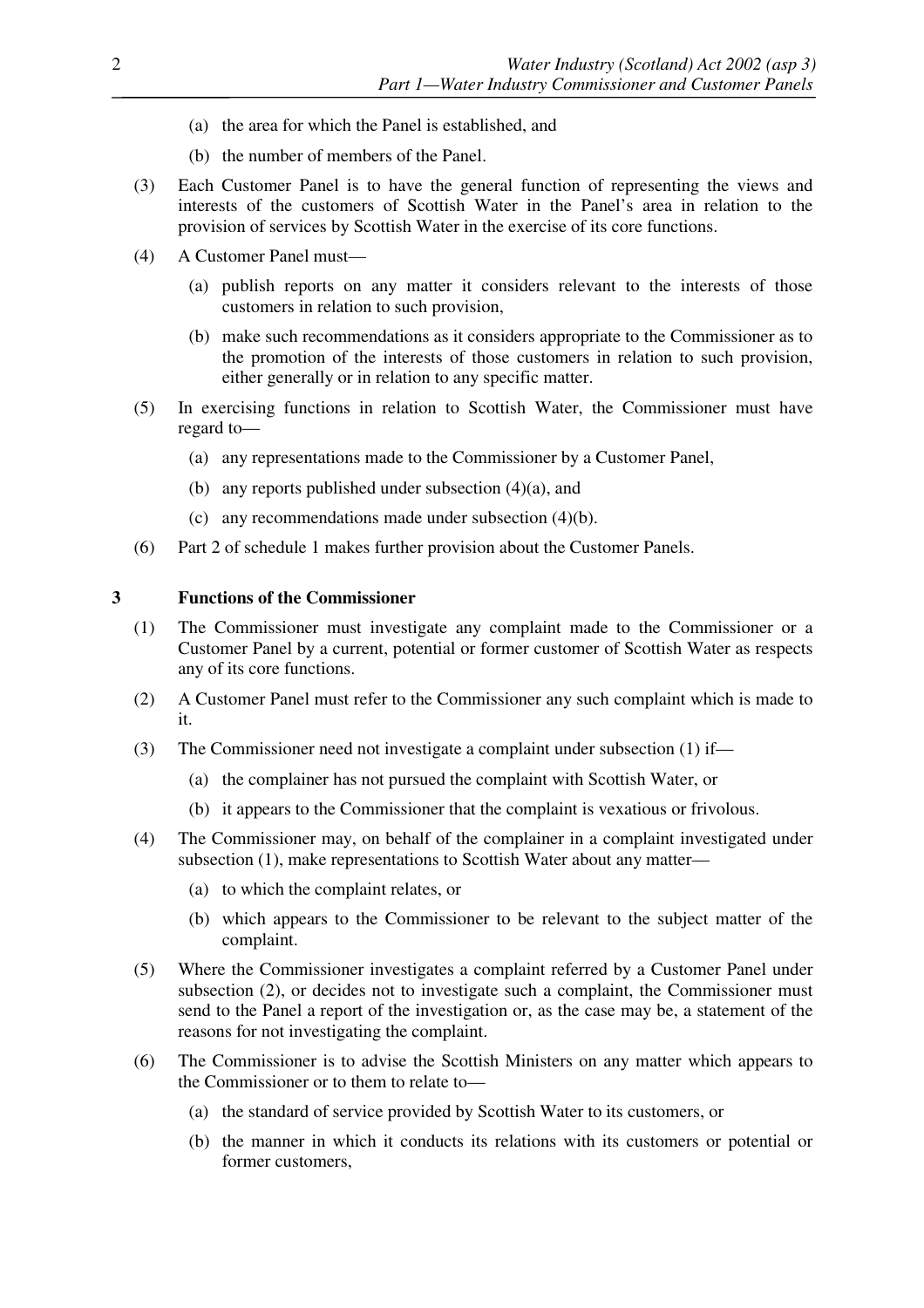in the exercise of its core functions.

(7) The Commissioner has power to do anything which is calculated to facilitate, or is incidental or conducive to, the exercise of the Commissioner's functions.

#### **4 Power of the Commissioner to require information**

- (1) Scottish Water must, on being requested to do so by the Commissioner, provide the Commissioner with such information held by it as the Commissioner may reasonably seek in the exercise of the Commissioner's functions.
- (2) Where Scottish Water and the Commissioner cannot agree as to whether information is sought reasonably, either of them may refer the matter to the Scottish Ministers, whose decision is final.

## **5 Annual reports by, and information from, the Commissioner**

- (1) The Commissioner must—
	- (a) as soon as practicable after the end of each financial year, submit to the Scottish Ministers, and publish, a report on the exercise of the Commissioner's functions during that year, and
	- (b) provide the Scottish Ministers with such information regarding the exercise of those functions as they may require.
- (2) A report under subsection  $(1)(a)$  must include a summary of—
	- (a) action taken by the Commissioner during the year to which the report relates in response to such representations, reports and recommendations as are mentioned in section 2(5), and
	- (b) where the Commissioner has decided during that year not to take any action in response to any such representation, report or recommendation, the reasons for that decision.
- (3) A report under subsection  $(1)(a)$  must set out any directions under section 1 which have been given to the Commissioner during the period to which the report relates.

## **6 Funding of the Commissioner**

- (1) The Scottish Ministers may make grants to the Commissioner in respect of the Commissioner's expenses.
- (2) Scottish Water must make to the Commissioner, in respect of the Commissioner's expenses, payments of such amounts, and at such times, as the Scottish Ministers may direct.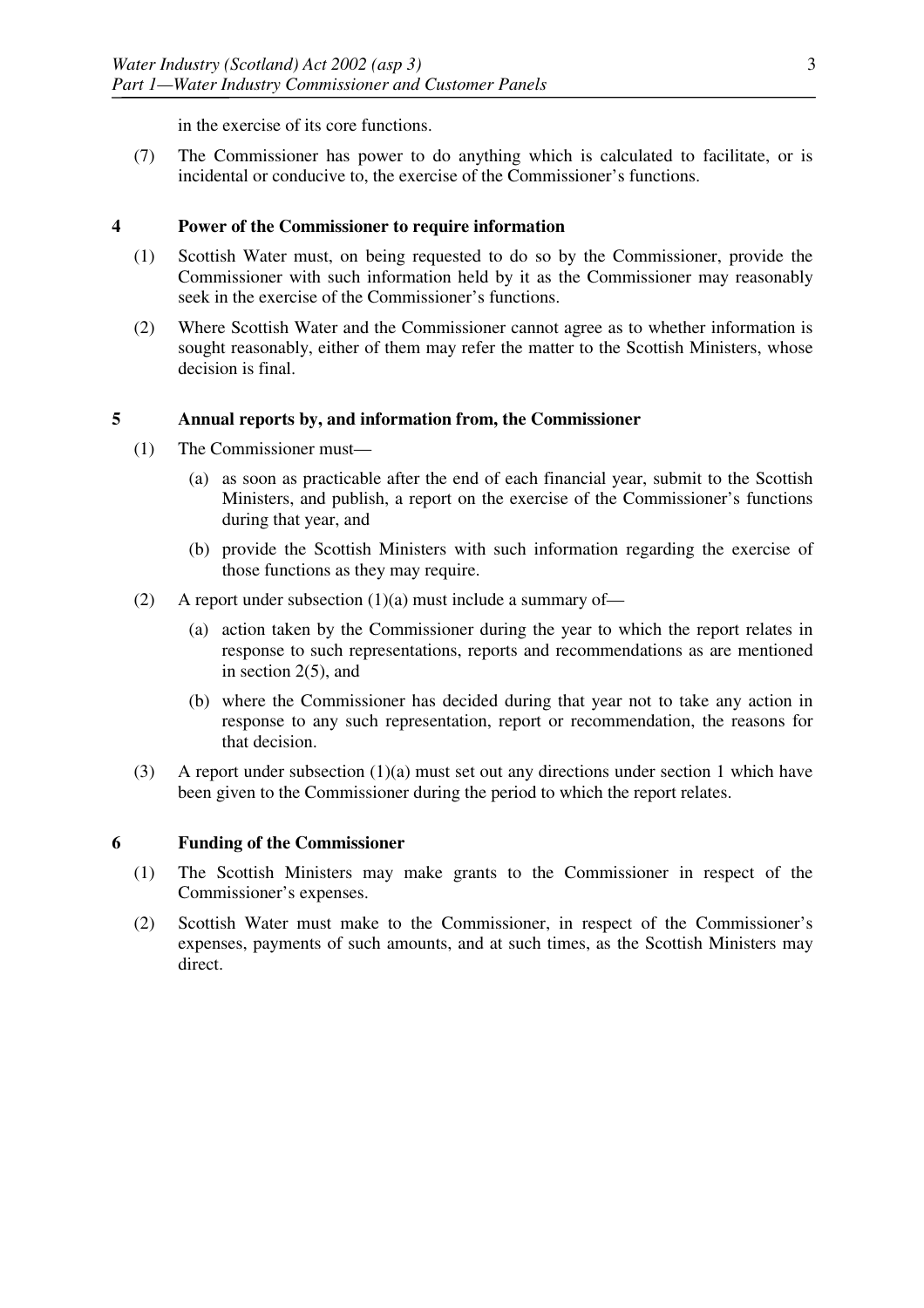## **PART 2**

#### DRINKING WATER QUALITY REGULATOR

#### *Appointment*

### **7 Drinking Water Quality Regulator for Scotland**

- (1) The Scottish Ministers may appoint a person to be known as the Drinking Water Quality Regulator for Scotland (in this Part referred to as the "Regulator") to exercise the functions conferred on the Regulator by this Part.
- (2) The Regulator is to have the general functions of—
	- (a) seeking to ensure that the drinking water quality duties imposed on a public water supplier are complied with, and
	- (b) supervising the enforcement by local authorities of the drinking water quality duties which it is their responsibility to enforce.
- (3) Any person authorised by the Regulator for the purpose (an "authorised person") may exercise, on behalf of the Regulator, any function of the Regulator.
- (4) In relation to the exercise by an authorised person of a function of the Regulator which that person is authorised to exercise, references in this Part to the Regulator are, so far as necessary, to be construed as, or as including, references to the authorised person.
- (5) An authorisation given for the purposes of subsection (3) does not prevent the Regulator from exercising any function to which the authorisation relates.
- (6) The Scottish Ministers may, after consulting the Regulator, give the Regulator directions of a general or specific character as to the exercise of the Regulator's functions; and the Regulator must comply with any such direction.
- (7) In this Part—

"drinking water quality duty" means a duty in relation to the quality of water imposed on a water supplier by, under or by virtue of—

- (a) Part VIA of the 1980 Act,
- (b) this Act, or
- (c) such other enactment relating to the quality of water supplied by a water supplier as the Scottish Ministers may by order specify,

"public water supplier" means Scottish Water.

#### *Public water suppliers: general powers of Regulator*

#### **8 Power to obtain information**

- (1) The Regulator may serve on a person a notice requiring the person—
	- (a) to provide the Regulator, or a person authorised by the Regulator, at a time and place and in the form and manner specified in the notice, with such information relating to the quality of water supplied by a public water supplier as may be specified or described in the notice, or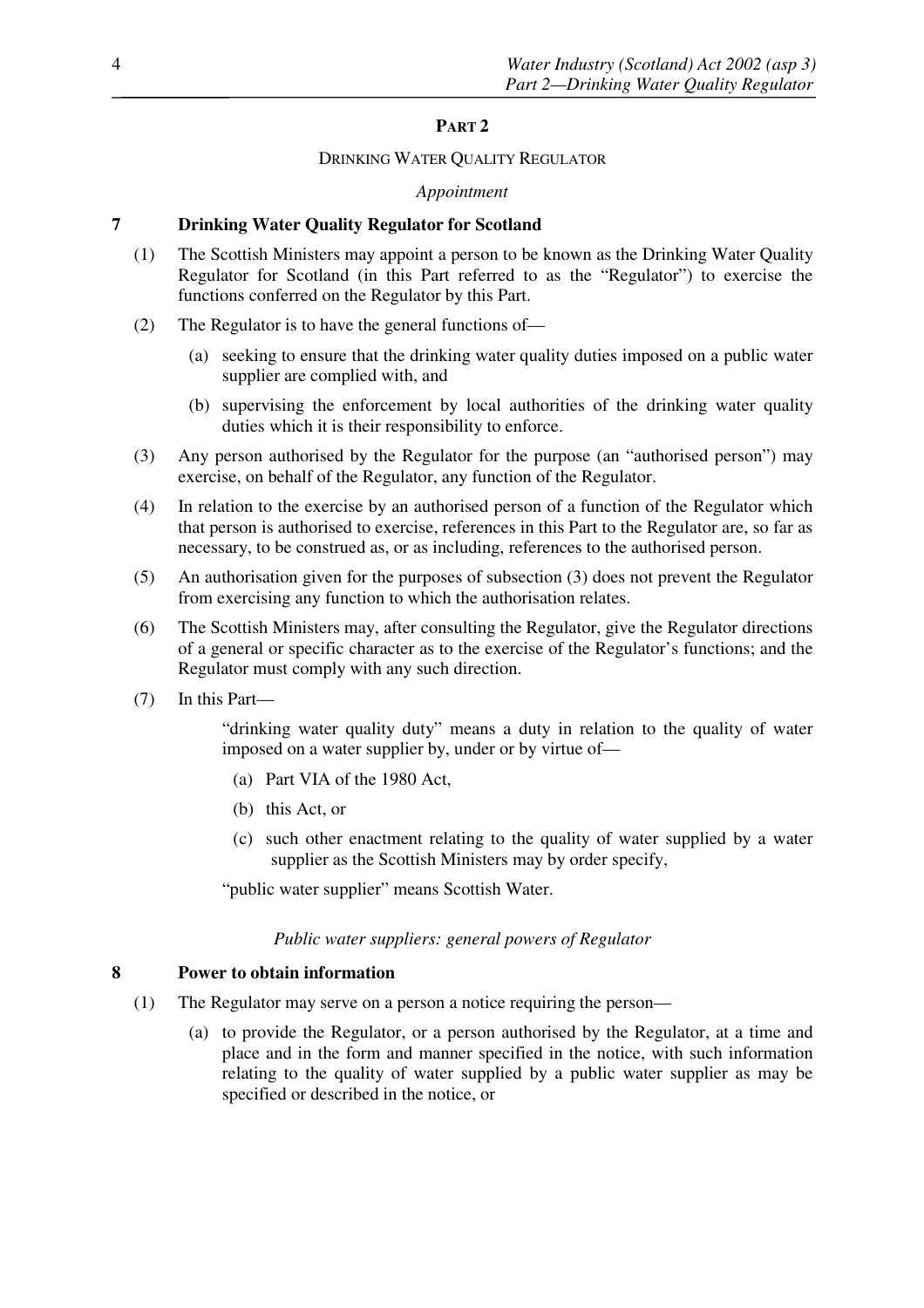- (b) to produce to the Regulator, or to a person authorised by the Regulator, at a time and a place specified in the notice, any documents relating to that matter which are specified or described in the notice and are in that person's custody or under that person's control.
- (2) A notice under subsection (1) may be served on—
	- (a) the public water supplier,
	- (b) an officer or employee of the public water supplier,
	- (c) any other person whom the Regulator has reason to believe is or may be in possession of relevant information or documents.
- (3) Nothing in this section authorises the Regulator to require the disclosure of anything which a person would be entitled to refuse to disclose on grounds of confidentiality in proceedings in the Court of Session.
- (4) References in this section to a document are to anything in which information of any description is recorded; and in relation to a document in which information is recorded otherwise than in legible form, references to producing it are to producing it in legible form.
- (5) Where by virtue of this section documents are produced to any person, that person may take copies of or make extracts from them.
- (6) A person who—
	- (a) refuses or fails, without reasonable excuse, to do anything required of that person by a notice under subsection (1), or
	- (b) intentionally alters, suppresses or destroys a document which that person has been required by such a notice to produce,

is guilty of an offence.

- (7) A person guilty of an offence under subsection (6) is liable—
	- (a) on summary conviction, to a fine not exceeding the statutory maximum,
	- (b) on conviction on indictment, to a fine.

## **9 Powers of entry, inspection etc.**

- (1) For the purpose of establishing whether any drinking water quality duty to which a public water supplier is subject has been, is being or is likely to be complied with, the Regulator may exercise the powers specified in subsection (2).
- (2) Those powers are—
	- (a) power to enter—
		- (i) any premises of the water supplier,
		- (ii) any premises to which a supply of water is provided by the water supplier,
		- (iii) any premises of any other person,

for the purpose of exercising any of the powers specified in paragraphs (b) to (d),

(b) power to carry out such inspections, measurements and tests on those premises or of substances, articles or documents found there as the Regulator thinks necessary,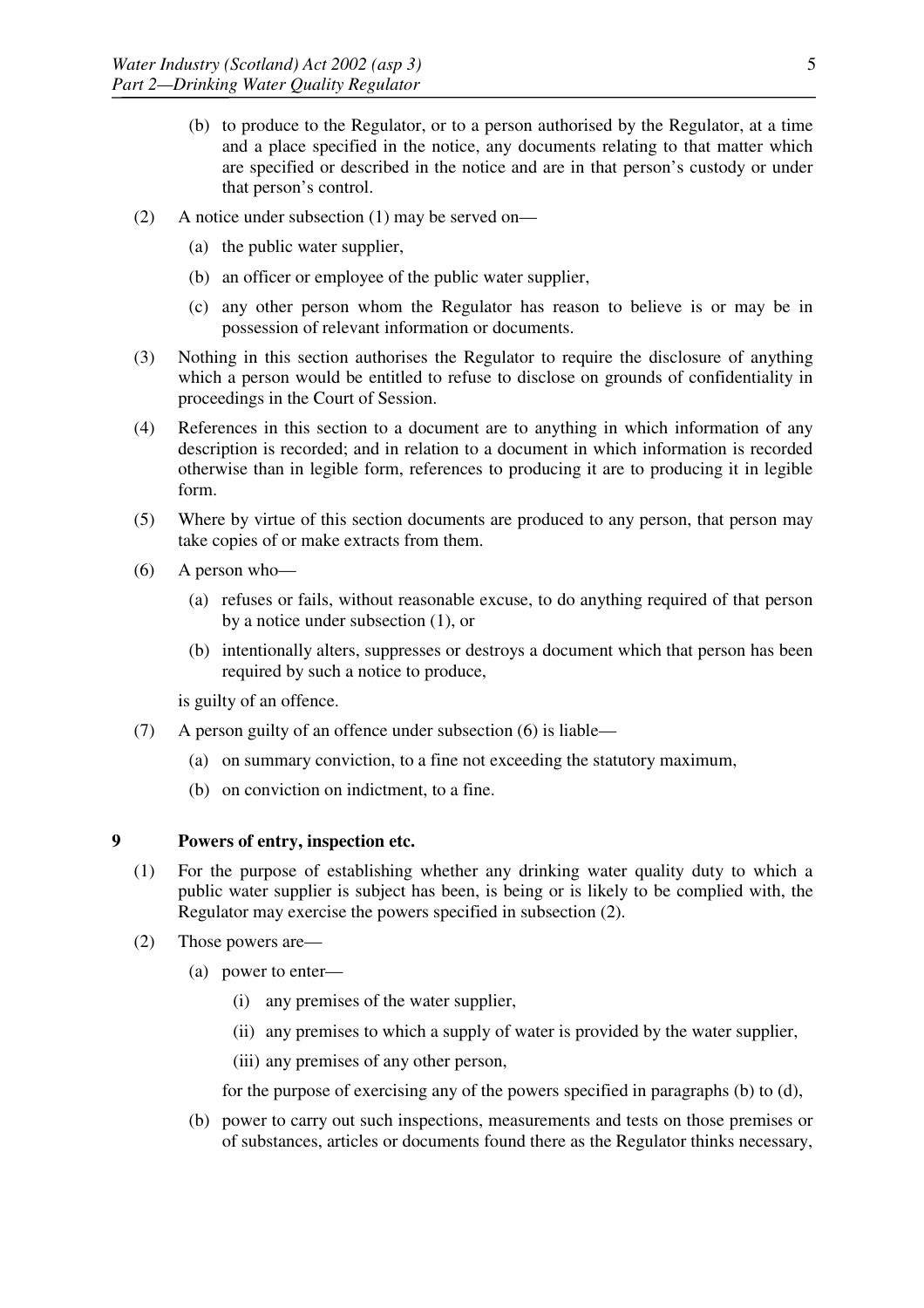- (c) for the purpose of carrying out such inspections, measurements and tests as the Regulator thinks necessary, power to take away from those premises substances, articles or documents found there,
- (d) power to take away from those premises such samples of water, land, substances or articles as the Regulator thinks necessary.
- (3) The powers specified in subsection (2) must not be exercised in relation to premises referred to in paragraph (a)(iii) of that subsection unless the Regulator is satisfied that the exercise of those powers in relation to the premises referred to in paragraph  $(a)(i)$ and (ii) of that subsection would be insufficient for the purpose specified in subsection (1).
- (4) The owner and occupier of any premises in relation to which the Regulator exercises the powers specified in subsection (2) and any person on such premises when those powers are being exercised must—
	- (a) give the Regulator such assistance, and
	- (b) provide the Regulator with such information,

as the Regulator may reasonably require.

- (5) A person who—
	- (a) refuses or fails, without reasonable excuse, to comply with a requirement made under subsection (4), or
	- (b) intentionally obstructs a person acting in the exercise of any power conferred by subsection  $(1)$ ,

is guilty of an offence.

- (6) A person guilty of an offence under subsection (5) is liable—
	- (a) on summary conviction, to a fine not exceeding the statutory maximum,
	- (b) on conviction on indictment, to a fine.

## *Enforcement of duties of public water suppliers*

#### **10 Enforcement notices**

- (1) Where the Regulator reasonably believes (whether or not following the exercise of the Regulator's powers under section 9)—
	- (a) that a public water supplier has contravened any drinking water quality duty and the contravention is likely to recur, or
	- (b) that a public water supplier is contravening any drinking water quality duty and the contravention is likely to continue or to recur or both,

and (in either case) that the water supplier is not taking appropriate steps for the purpose of rectifying the contravention or (as the case may be) preventing its recurrence, the Regulator may serve on the water supplier an enforcement notice.

- (2) In considering whether to serve an enforcement notice the Regulator may consult—
	- (a) the local authority for any area affected by the contravention, and
	- (b) the Health Board for any such area.
- (3) An enforcement notice must specify—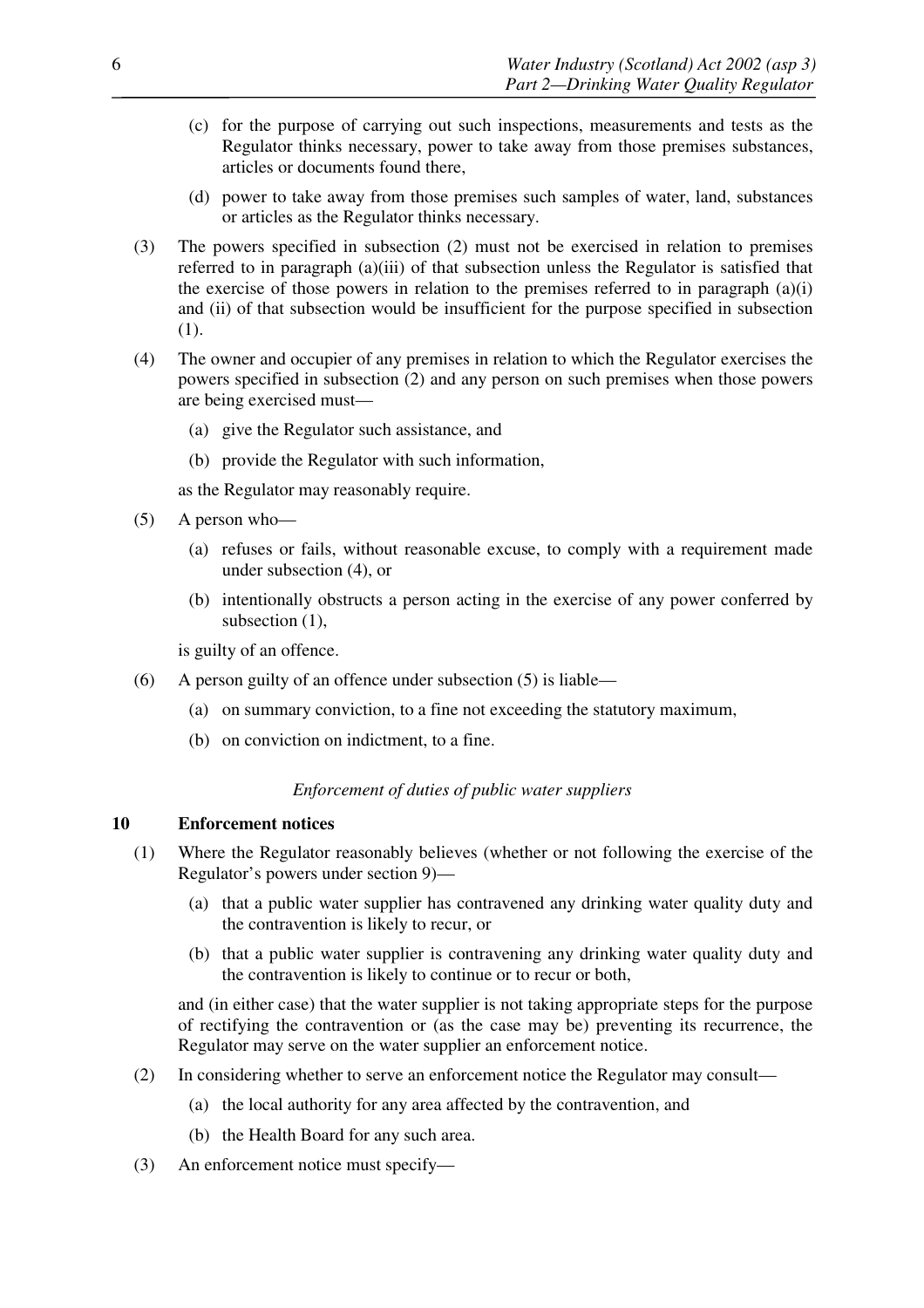- (a) the contravention to which it relates,
- (b) the Regulator's reasons for believing (as the case may be) that the contravention—
	- (i) has occurred and is likely to recur, or
	- (ii) is occurring and is likely to continue or to recur or both,
- (c) the date by which the water supplier is required to rectify the contravention or (as the case may be) take steps to prevent its recurrence,
- (d) any particular steps which the Regulator requires the water supplier to take for that purpose, and
- (e) the date on which the notice is to take effect.
- (4) An enforcement notice may specify different dates by which different steps specified under subsection (3)(d) must be completed.
- (5) The date referred to in subsection  $(3)(e)$  must be no earlier than the day following the last day on which an appeal may be brought under section 11(2).
- (6) Before serving an enforcement notice on a public water supplier under subsection (1), the Regulator must serve a copy of the proposed notice on the water supplier and specify a period, which must expire no less than 7 days and no more than 28 days from the date of service of the notice, within which the water supplier may make representations to the Regulator about the proposed notice.
- (7) The Regulator must take into account any representations in relation to the proposed enforcement notice duly made by the water supplier and may adjust the notice in light of those representations.

#### **11 Enforcement notices: further provisions**

- (1) The Regulator must—
	- (a) send a copy of an enforcement notice to the Commissioner and to any local authority or Health Board consulted by the Regulator under section 10(2), and
	- (b) arrange for the notice to be published in such manner as the Regulator thinks appropriate for bringing it to the attention of persons affected, or who may be affected, by the contravention.
- (2) A public water supplier on whom an enforcement notice has been served may, by summary application made within 14 days of the date of service, appeal to the sheriff against the notice.
- (3) Where an appeal is brought under subsection (2) the enforcement notice is of no effect until the appeal is withdrawn or finally determined.
- (4) On an appeal under subsection (2) the sheriff may make such order as the sheriff thinks fit.
- (5) The decision of the sheriff on such an appeal is final.
- (6) A public water supplier on whom an enforcement notice has been served—
	- (a) must consult the Health Board for any area affected by the contravention to which the notice relates, and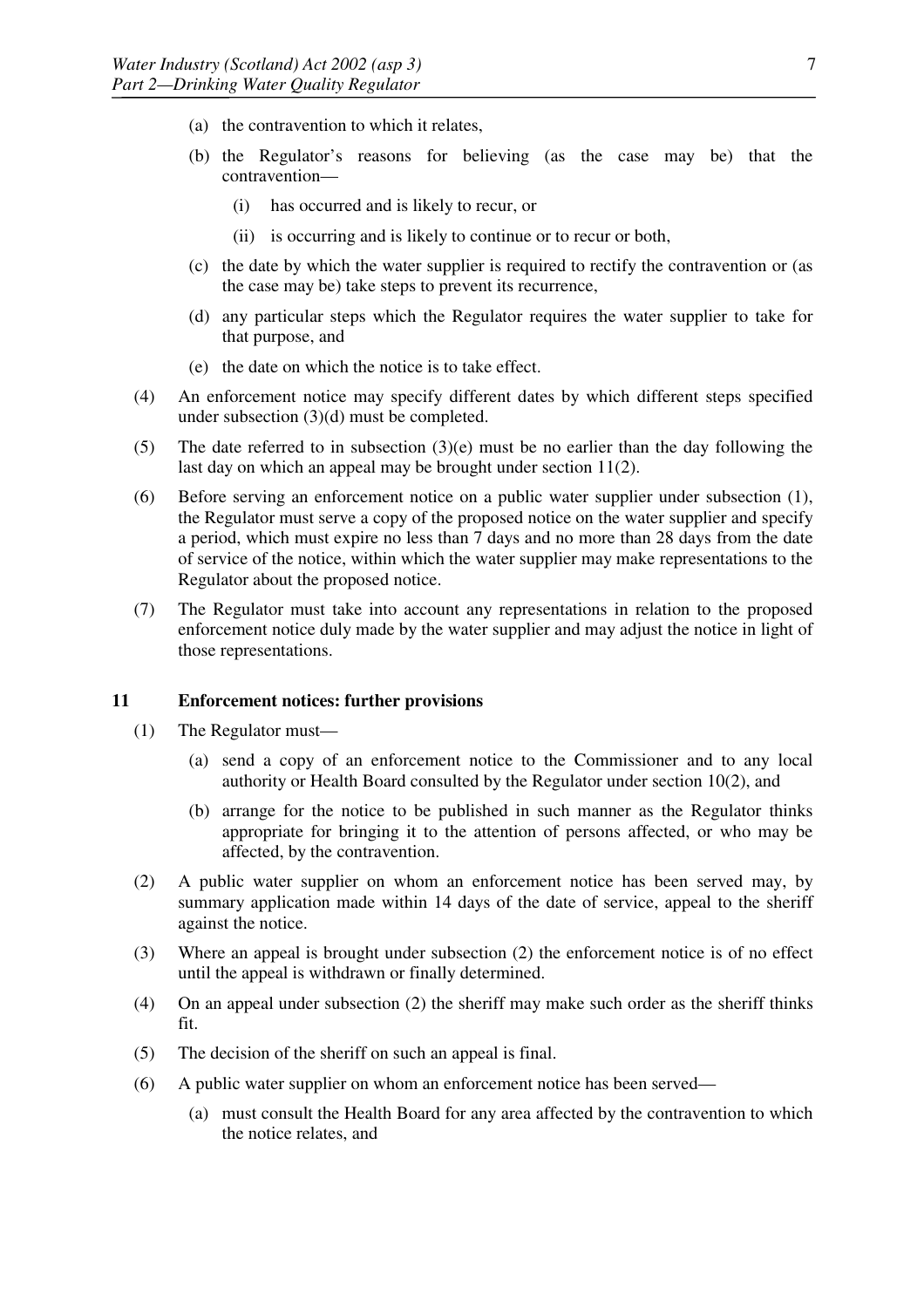- (b) must, in rectifying the contravention or taking steps to prevent its recurrence, have regard to any views expressed by the Health Board.
- (7) The duty under subsection (6) does not apply during any period in which the enforcement notice is of no effect by virtue of subsection (3).

### **12 Failure to comply with enforcement notices**

- (1) This section applies where, in relation to an enforcement notice, a public water supplier—
	- (a) fails to rectify, or (as the case may be) to take steps to prevent the recurrence of, a contravention specified in the notice by the date specified in relation to the contravention under subsection (3)(c) of section 10, or
	- (b) fails to complete a step specified under subsection (3)(d) of that section by a date specified in relation to that step under subsection (4),

(or, in either case, by such later date as the Regulator may have substituted under section  $14(1)(b)$ ).

- (2) Where this section applies, the Regulator may—
	- (a) enter any premises and carry out the work necessary to rectify or prevent the recurrence of the contravention or, as the case may be, to complete the step, and
	- (b) recover from the water supplier any expenses which the Regulator reasonably incurs in carrying out, or securing the carrying out, of that work.
- (3) The expenses which may be recovered under subsection (2)(b) include such proportion of the Regulator's administrative expenses (including expenses incurred in establishing the contravention and in connection with the enforcement notice) as the Regulator considers appropriate.
- (4) A person who intentionally obstructs a person acting in the exercise of any power conferred by subsection  $(2)(a)$  is guilty of an offence.
- (5) If, at any time after a date referred to in subsection (1), anything which the enforcement notice requires the water supplier to do by that date has not been done, the water supplier is guilty of an offence.
- (6) A person guilty of an offence under subsection (4) or (5) is liable—
	- (a) on summary conviction, to a fine not exceeding the statutory maximum,
	- (b) on conviction on indictment, to a fine.
- (7) An offence under subsection (5) may be charged by reference to any day or longer period of time and a public water supplier may be convicted of a second or subsequent offence under that subsection by reference to any period of time following conviction for such an offence.

## **13 Emergencies**

- (1) Where the Regulator reasonably believes—
	- (a) that a public water supplier has contravened or is contravening any drinking water quality duty,
	- (b) that as a result of the contravention there is a significant risk to public health or the quality of a public drinking water supply, and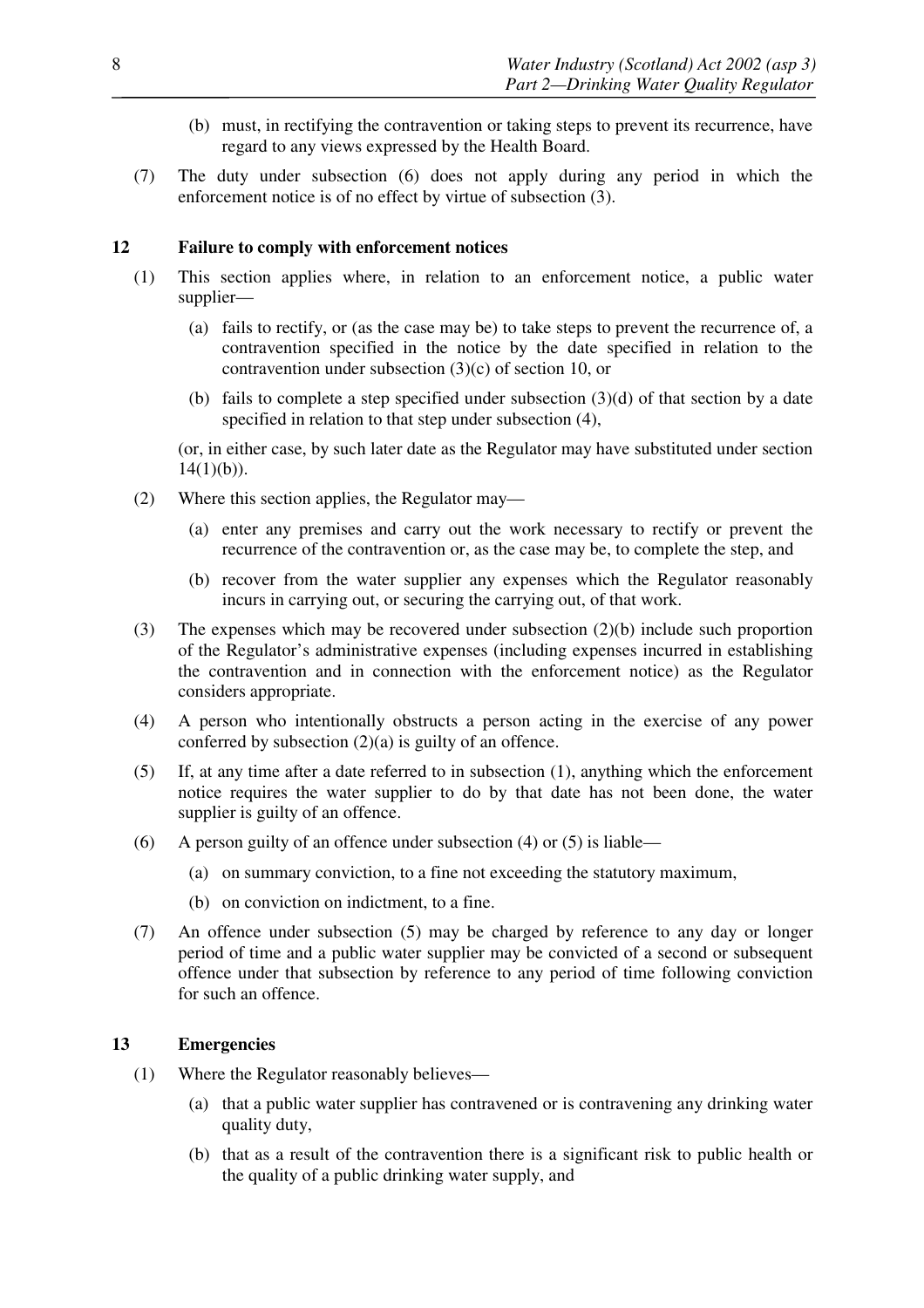(c) that urgent action is necessary to reduce or remove that risk,

the Regulator may take action in accordance with this section.

- (2) The Regulator may serve on the water supplier an emergency notice requiring the water supplier, by such date as the notice may specify, to take such steps as the notice may specify, being steps which the Regulator considers necessary for the purpose of reducing or removing the risk referred to in subsection  $(1)(b)$ .
- (3) Without prejudice to subsection (2), the Regulator may—
	- (a) enter any premises and carry out such work as the Regulator considers necessary for the purpose mentioned in that subsection, and
	- (b) recover from the water supplier any expenses which the Regulator reasonably incurs in carrying out, or securing the carrying out, of that work.
- (4) The expenses which may be recovered under subsection (3)(b) include such proportion of the Regulator's administrative expenses (including expenses incurred in establishing the contravention and in connection with the emergency notice) as the Regulator considers appropriate.
- (5) A person who intentionally obstructs a person acting in the exercise of any power conferred by subsection  $(3)(a)$  is guilty of an offence.
- (6) If, at any time after the date specified in the emergency notice (or such later date as the Regulator may have substituted under section  $14(1)(b)$ ), anything which the notice requires the water supplier to do has not been done, the water supplier is guilty of an offence.
- (7) A person guilty of an offence under subsection (5) or (6) is liable—
	- (a) on summary conviction, to a fine not exceeding the statutory maximum,
	- (b) on conviction on indictment, to a fine.
- (8) An offence under subsection (6) may be charged by reference to any day or longer period of time and a public water supplier may be convicted of a second or subsequent offence under that subsection by reference to any period of time following conviction for such an offence.

## **14 Variation and withdrawal of notices**

- (1) The Regulator may—
	- (a) withdraw an enforcement notice or an emergency notice,
	- (b) waive or relax any requirement of an enforcement notice or an emergency notice, including substituting a later date for a date specified under section  $10(3)(c)$  or  $(4)$ or, as the case may be, section 13(2).
- (2) The powers in subsection (1) may be exercised whether or not the notice has taken effect.
- (3) The withdrawal of an enforcement notice or an emergency notice does not affect the Regulator's power to issue a further such notice.

#### **15 Register of enforcement notices and emergency notices**

(1) The Regulator must keep a register of enforcement notices and emergency notices.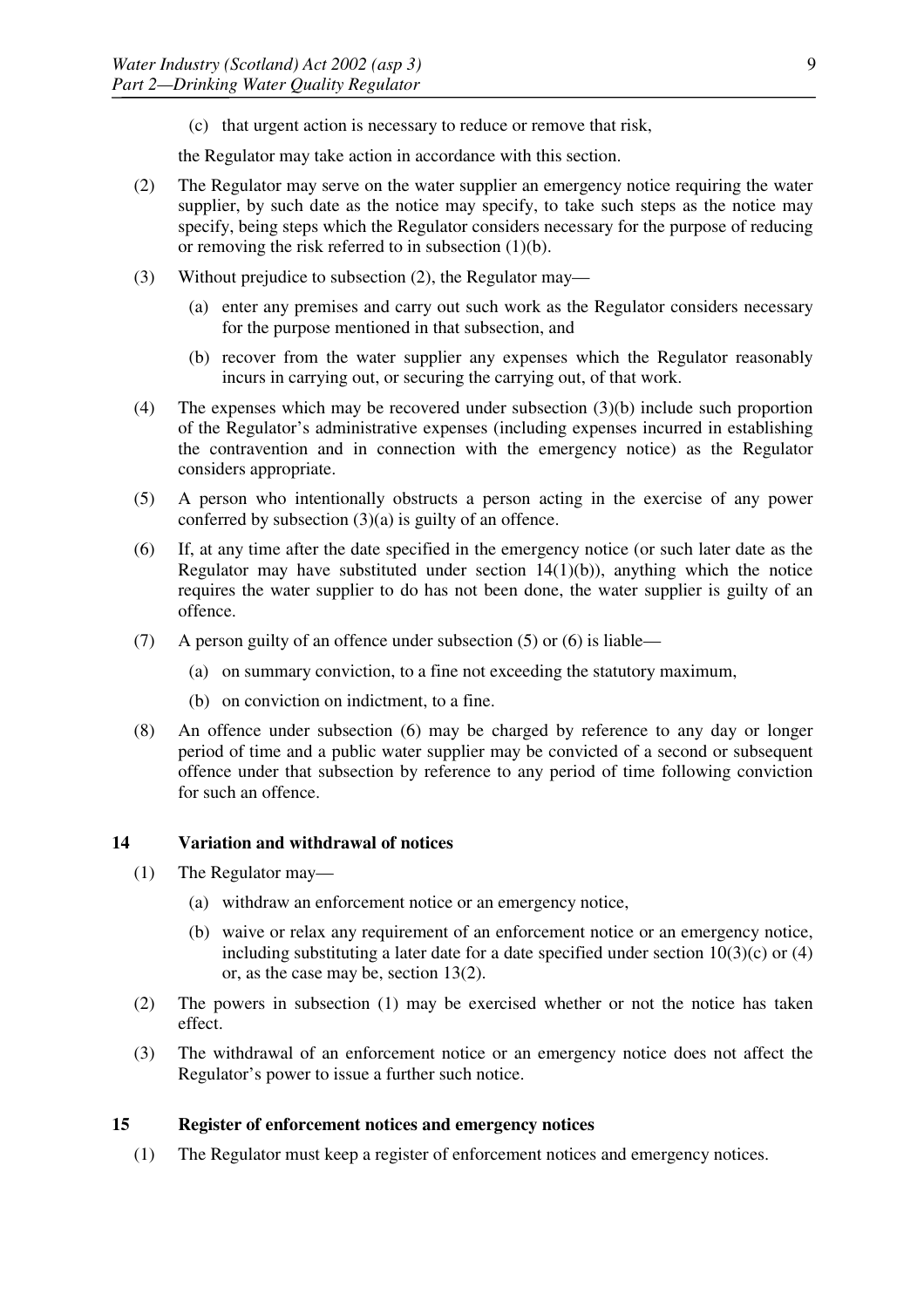- (2) The register must, in relation to each such notice, specify—
	- (a) the name and address of the water supplier on whom the notice was served,
	- (b) the date of service,
	- (c) the compliance date, and
	- (d) in the case of an enforcement notice, the date specified under section  $10(3)(e)$ .
- (3) The Scottish Ministers may by order make provision as to—
	- (a) the manner in which the register is to be kept,
	- (b) the information, in addition to that required by subsection (2), which the register is to contain.
- (4) In subsection  $(2)(c)$ , "the compliance date" means—
	- (a) in relation to an enforcement notice, the date specified under section  $10(3)(c)$ ,
	- (b) in relation to an emergency notice, the date specified under section 13(2),

and, in either case, includes any date substituted for that date under section  $14(1)(b)$ .

(5) The register must be made available for inspection by any person at any reasonable time.

## *Supervision of local authority enforcement*

## **16 Power to require information from local authorities**

- (1) A local authority must, on being requested to do so by the Regulator, provide the Regulator with such information held by it as the Regulator may reasonably seek in relation to the enforcement by the local authority of the drinking water quality duties which it is the authority's responsibility to enforce.
- (2) Where a local authority and the Regulator cannot agree whether information is being sought reasonably, either of them may refer the matter to the Scottish Ministers, whose decision is final.

## *Supplementary*

## **17 Annual reports**

The Regulator must, as soon as practicable after the end of each calendar year, submit to the Scottish Ministers, and publish, a report on the exercise of the Regulator's functions during that year.

## **18 Powers of entry etc.: further provision**

- (1) Schedule 2 makes further provision about the exercise of powers of entry etc. conferred by sections 9(1),  $12(2)(a)$  and  $13(3)(a)$ .
- (2) References in this Part to a power conferred by any of those provisions include references to such a power exercisable by virtue of a warrant under that schedule.

## **19 Interpretation of Part 2**

In this Part—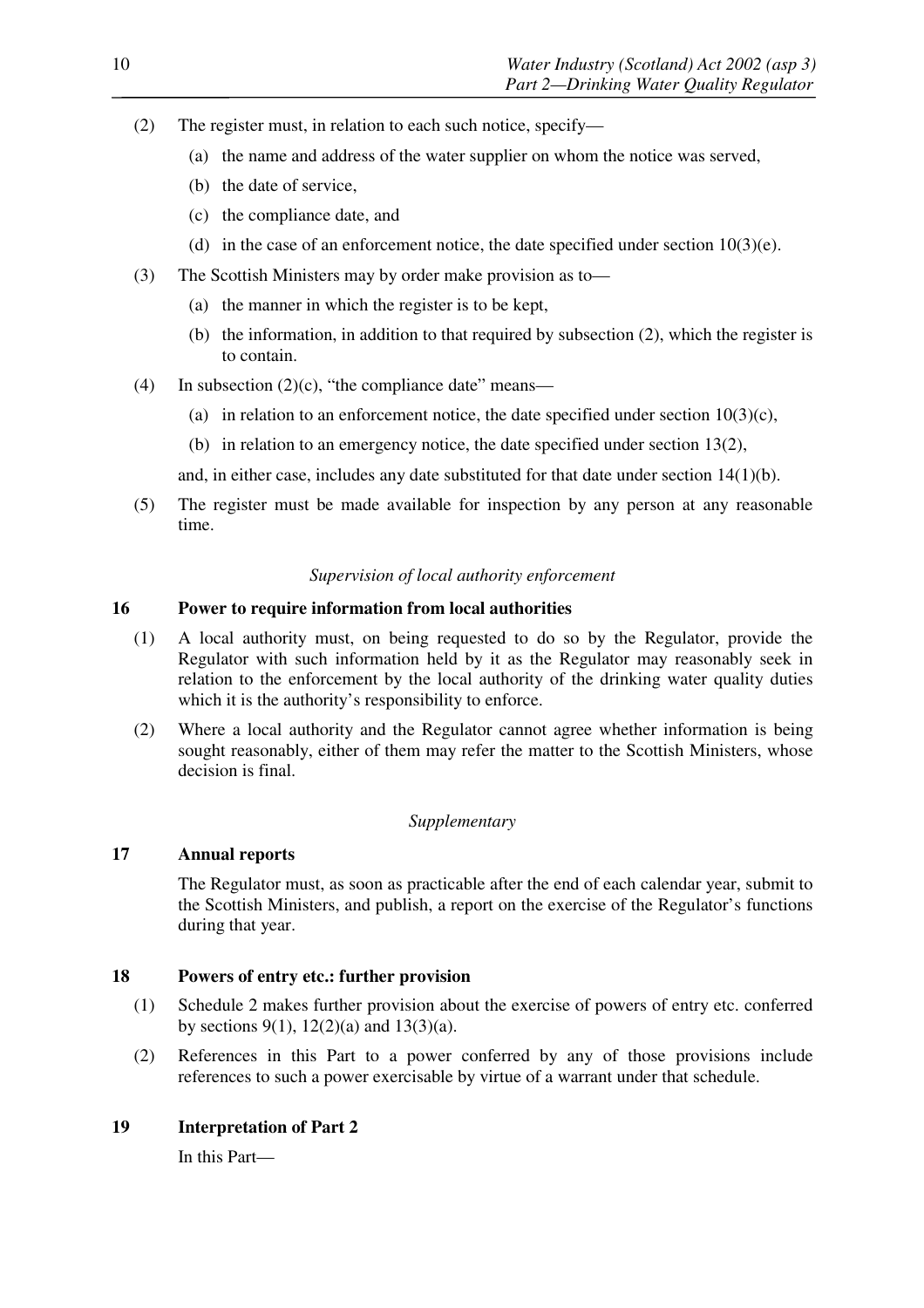"drinking water quality duty" has the meaning given by section 7(7),

"emergency notice" means a notice under section 13(2),

"enforcement notice" means a notice under section 10(1),

"public water supplier" has the meaning given by section  $7(7)$ ,

"Regulator" means the Drinking Water Quality Regulator for Scotland.

## **PART 3**

#### SCOTTISH WATER

#### *Establishment*

#### **20 Scottish Water**

- (1) There is established a body corporate to be known as Scottish Water, with the functions conferred on it by or under this Act and any other enactment.
- (2) Schedule 3 makes further provision about the status, constitution, proceedings etc. of Scottish Water.

#### **21 Transfer of functions from new water and sewerage authorities**

The functions of each of the new water and sewerage authorities are transferred to Scottish Water.

#### **22 Transfer of property and liabilities**

- (1) The property and liabilities to which the new water and sewerage authorities are entitled or subject are transferred to Scottish Water.
- (2) Subsection (1) has effect in relation to property and liabilities to which it applies despite any provision (of whatever nature) which would otherwise prevent, penalise or restrict the transfer of the property or liabilities.

## **23 Transfer of staff**

The Transfer of Undertakings (Protection of Employment) Regulations 1981 (S.I.1981/1794) apply to the transfer of functions by section 21, whether or not they would so apply apart from this section.

#### **24 Dissolution of new water and sewerage authorities etc.**

- (1) The new water and sewerage authorities are dissolved on such date as the Scottish Ministers may by order specify.
- (2) Different dates may be specified in relation to different such authorities.
- (3) Without prejudice to section 69, the Scottish Ministers may by order make such incidental, supplemental, consequential, transitional, transitory or saving provision as they think necessary or expedient in consequence of or in connection with—
	- (a) the establishment of Scottish Water,
	- (b) the transfer of functions, property, liabilities and staff of the new water and sewerage authorities,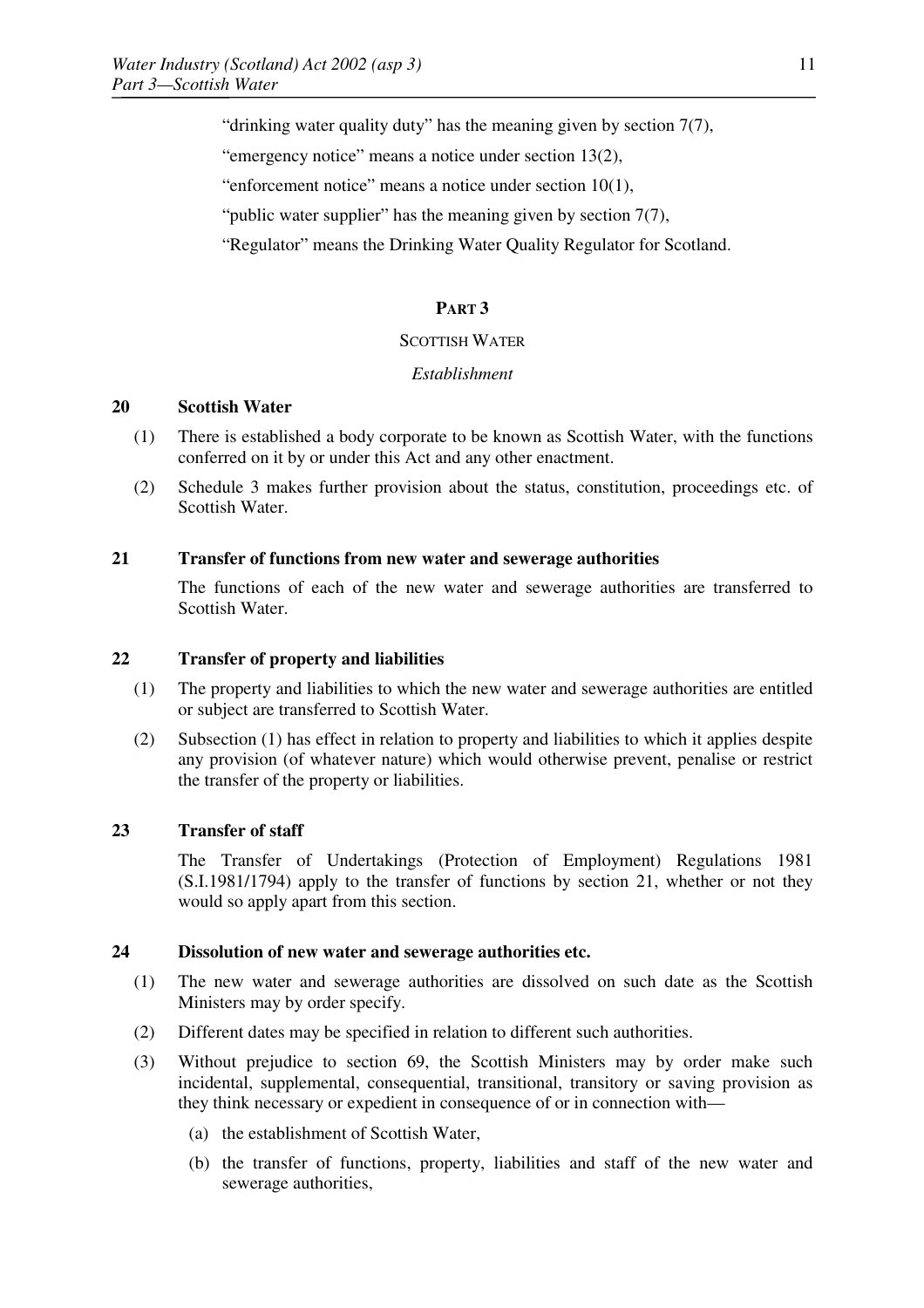(c) the dissolution of those authorities.

#### *General powers*

### **25 General powers**

- (1) Scottish Water may engage in any activity (whether in Scotland or elsewhere) which it considers is not inconsistent with the economic, efficient and effective exercise of its core functions (within the meaning of section 70(2)).
- (2) Scottish Water may do anything (whether in Scotland or elsewhere) which it considers is necessary or expedient for the purpose of or in connection with its functions (including any activity in which it engages by virtue of subsection (1)).
- (3) The power in subsection (2) includes, in particular, power to—
	- (a) form or promote (whether alone or with others) companies (within the meaning of the Companies Act 1985 (c.6)),
	- (b) subscribe for share or loan capital of any person,
	- (c) guarantee the discharge of any obligation (whether financial or not) of any person,
	- (d) form partnerships, enter into arrangements or agreements and co-operate in any way with any person,
	- (e) enter into a contract with any person for the provision or making available of assets or services, or both (whether or not together with goods) whether by Scottish Water or by that person.
- (4) Where—
	- (a) under subsection (2), Scottish Water enters into a contract such as is referred to in subsection (3)(e) (a "provision contract"), and
	- (b) in connection with the provision contract, a person (the "financier") makes a loan to, or provides any other form of finance for, a party to the provision contract other than Scottish Water,

the power in subsection (2) also includes power to enter into a contract with the financier, or any insurer of or trustee for the financier, in connection with the provision contract.

- (5) In subsection (3)(e), "assets" means assets of any description (whether tangible or intangible), including (in particular) land, buildings, roads, works, plant, machinery, vehicles, vessels, apparatus, equipment and computer software.
- (6) This section is without prejudice to any power otherwise exercisable by Scottish Water but does not enable Scottish Water—
	- (a) to do anything in contravention of any express prohibition, restriction or limitation on its powers which is contained in any other enactment,
	- (b) to raise money (whether by borrowing or otherwise) in a manner which is not authorised apart from this section.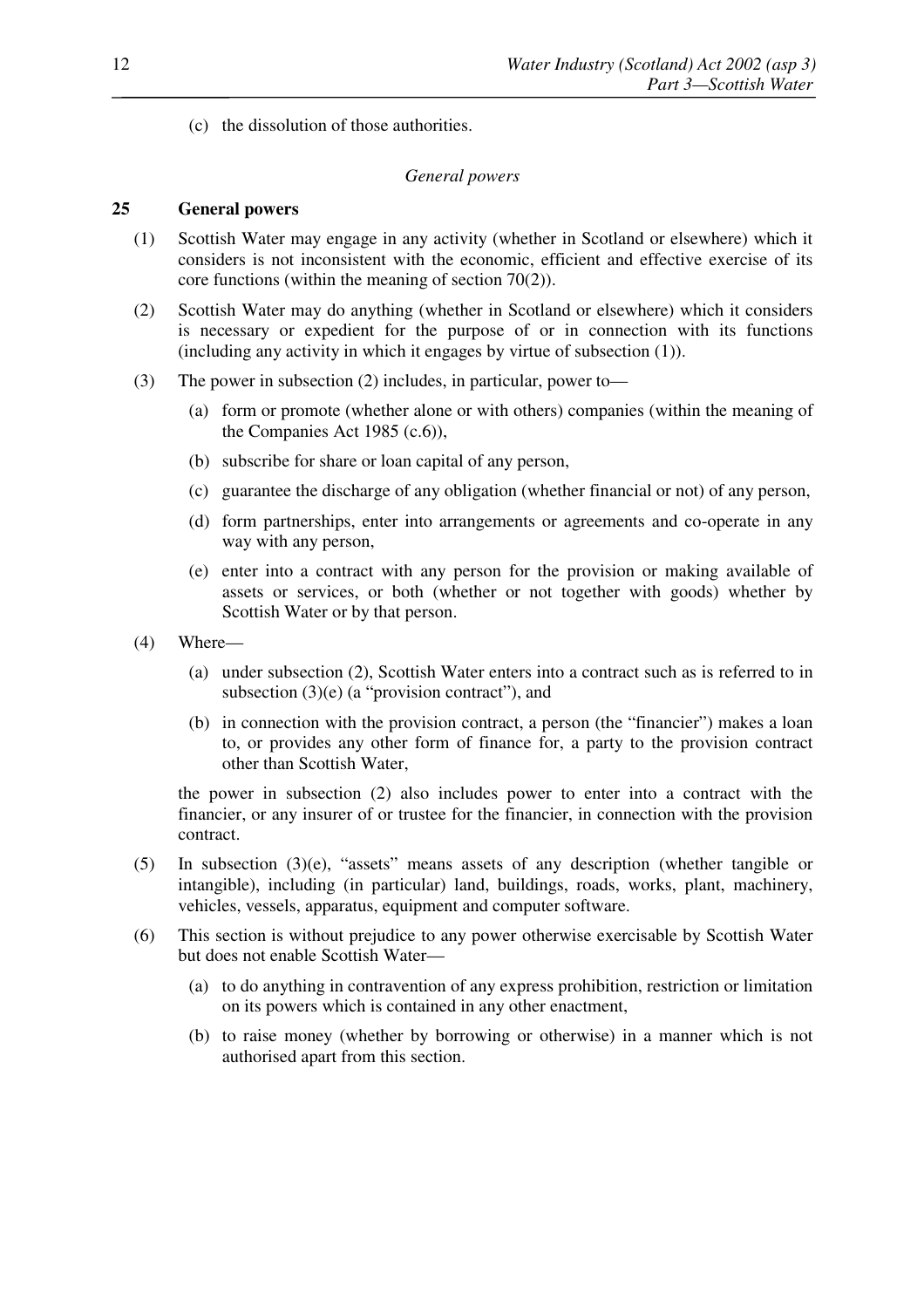#### *Codes of practice*

#### **26 Customer standards code**

- (1) In relation to services provided in the exercise of its core functions, Scottish Water must prepare and submit to the Commissioner a code of practice (a "customer standards code") making provision—
	- (a) as to its standards of performance in providing services to its customers,
	- (b) for procedures for dealing with complaints by its customers or its potential or former customers,
	- (c) as respects the circumstances in which it will pay compensation if or in so far as those standards are not attained,
	- (d) as respects such matters as are incidental to the provision made under paragraphs (a) to (c), and such supplemental matters (if any) as it thinks fit.
- (2) The customer standards code must be submitted to the Commissioner no later than the date on which Scottish Water first sends a charges scheme to the Commissioner under section  $32(1)$ .
- (3) Subject to subsection (1), Scottish Water may from time to time—
	- (a) vary, or
	- (b) revoke and replace,

its customer standards code, and must submit the varied or new code to the Commissioner.

- (4) A customer standards code submitted to the Commissioner under subsection (1) or (3) comes into force only when it is approved in accordance with section 27.
- (5) Scottish Water must endeavour to comply with its approved customer standards code; but contravention of that code does not of itself give rise to any criminal or civil liability.
- (6) Scottish Water must publish the approved customer standards code and provide a copy of the code to any person who requests it.
- (7) The Commissioner—
	- (a) must monitor the compliance by Scottish Water with its approved customer standards code,
	- (b) may advise the Scottish Ministers on such compliance, and
	- (c) may require Scottish Water to review its customer standards code, or any provision of it, in such respects as the Commissioner may specify.

## **27 Approval of customer standards code**

- (1) The Commissioner may, after consulting each Water Customer Consultation Panel, approve a customer standards code submitted under section 26(1) or (3)—
	- (a) without modifications, or
	- (b) with such modifications as are agreed by the Commissioner and Scottish Water.
- (2) Where—
	- (a) the Commissioner is not prepared to give approval under subsection  $(1)(a)$ , and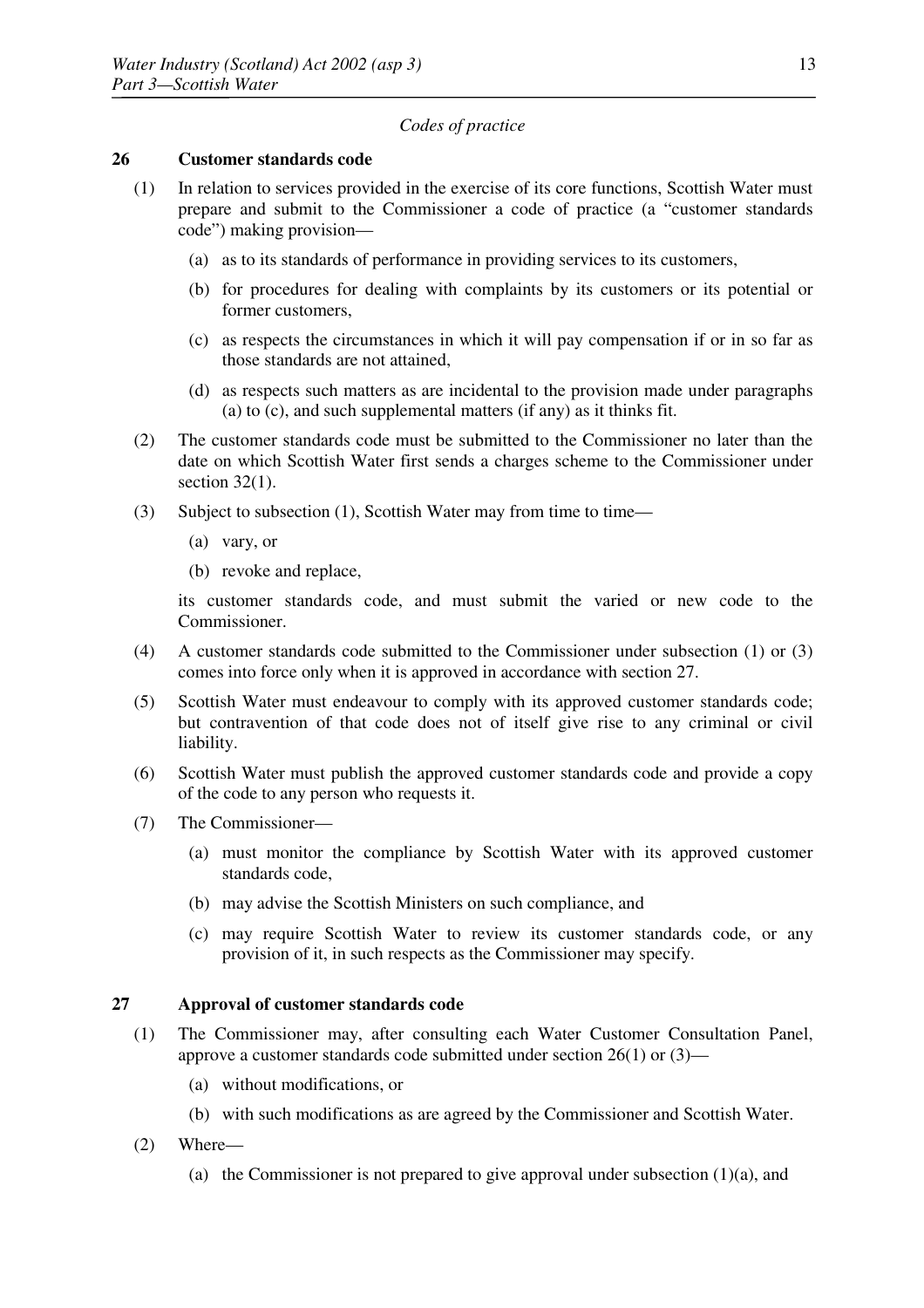(b) Scottish Water does not agree to some or all of the modifications proposed by the Commissioner under subsection (1)(b),

the Commissioner must send the code (with any modifications to it agreed by the Commissioner and Scottish Water) to the Scottish Ministers.

- (3) Where 3 months have elapsed since the Commissioner has received a customer standards code by virtue of section 26(1) or (3) and the Commissioner has neither—
	- (a) given approval under subsection (1) of this section, nor
	- (b) sent the scheme to the Scottish Ministers under subsection (2) of this section,

Scottish Water may require the Commissioner to send it to the Scottish Ministers.

- (4) The Scottish Ministers may, after consulting each Water Customer Consultation Panel, approve a code sent to them under subsection (2) or (3)—
	- (a) without modifications or further modifications, or
	- (b) with such modifications as, after consulting Scottish Water and the Commissioner, they think fit.
- (5) Where the Commissioner approves a customer standards code under subsection (1), the Commissioner must send a copy of the code as so approved to the Scottish Ministers.
- (6) Where the Scottish Ministers approve a customer standards code under subsection (4), they must send a copy of the code as so approved to the Commissioner.

## **28 Consultation code**

- (1) Scottish Water must prepare and submit to the Scottish Ministers a code of practice (a "consultation code") making provision as to the consultation which it will carry out in relation to—
	- (a) proposals for, and
	- (b) the undertaking of,

any significant activity in the exercise of its core functions.

- (2) The consultation code must, in particular, make provision—
	- (a) as to consultation with persons who live, work or carry on business in any area significantly affected by such an activity, or who represent the interests of such persons,
	- (b) as to the manner of such consultation, the information to be provided to consultees and the time to be allowed for consultees to express views,
	- (c) for Scottish Water to have regard to the views of the persons consulted in pursuance of the code,

and may make different provision in relation to different cases or descriptions of case.

- (3) Before submitting the consultation code to the Scottish Ministers, Scottish Water—
	- (a) must consult each Water Customer Consultation Panel on the code and have regard to any comments on it made by any Panel, and
	- (b) may adjust the code in light of those comments.
- (4) The Scottish Ministers may approve the consultation code—
	- (a) without modifications, or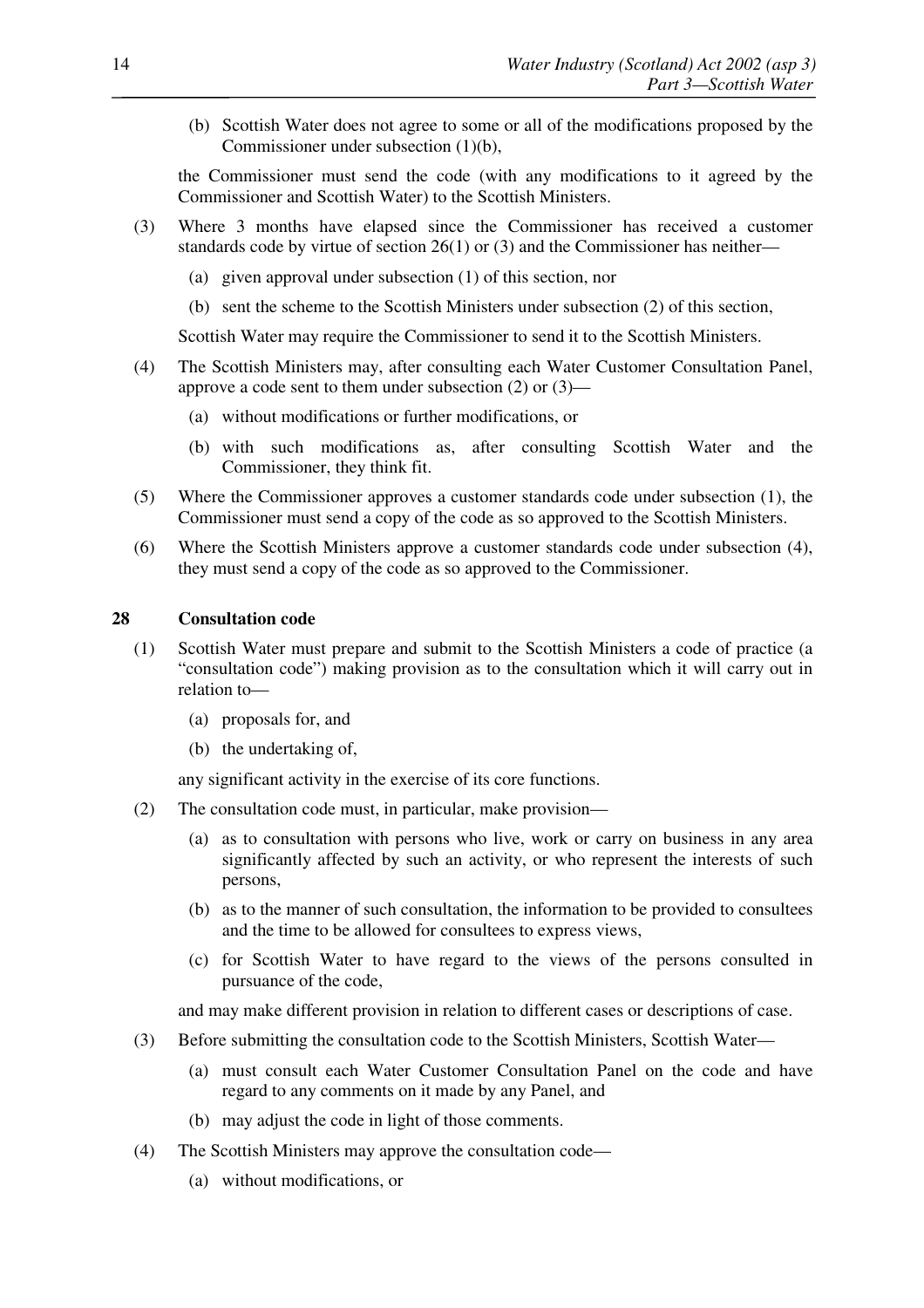- (b) with such modifications as, after consulting Scottish Water, they think fit.
- (5) A consultation code submitted to the Scottish Ministers under subsection (1) comes into force only when it is approved in accordance with subsection (4).
- (6) Scottish Water must publish the approved consultation code and provide a copy of the code to any person who requests it.
- (7) Scottish Water must endeavour to comply with the approved consultation code; but contravention of the code does not of itself give rise to any criminal or civil liability.
- (8) Subject to subsection (1), Scottish Water may from time to time—
	- (a) vary, or
	- (b) revoke or replace,

the consultation code; and this section applies to the varied or new code as it does to the original code.

#### *Charges*

## **29 Charges for goods and services**

- (1) Scottish Water may fix, demand and recover charges for any goods supplied or services provided by it.
- (2) Subsection (1)—
	- (a) is subject to sections 9A and 47 of the 1980 Act (no charge for water in certain circumstances), and
	- (b) does not apply in a case where Scottish Water has power otherwise than under that subsection to fix charges for goods or services.
- (3) The power conferred by subsection (1) is exercisable—
	- (a) in relation to charges for services provided in the exercise of Scottish Water's core functions, by or in accordance with a charges scheme under section 31, and
	- (b) in that or any other case, by or in accordance with an agreement with the person to be charged.
- (4) Subject to sections 31 to 36, Scottish Water may fix charges under this section by reference to such matters, and may adopt such methods and principles for the calculation and imposition of the charges, as appear to it to be appropriate.

#### **30 Maximum charges for services provided with help of Scottish Water**

- (1) The Scottish Ministers may by order fix maximum charges which a person other than Scottish Water may recover from another such person in respect of the supply of water to, the provision of sewerage to, or the disposal of sewage for that other person with the help of services provided by Scottish Water.
- (2) For the purposes of this section, water is supplied to, sewerage provided to, or sewage disposed of for a person with the help of services provided by Scottish Water if—
	- (a) a facility for that person to have access to a supply of water provided by Scottish Water in pipes, or to make use of sewerage which is, or facilities for the disposal of sewage which are, provided by Scottish Water is made available to that person otherwise than by Scottish Water,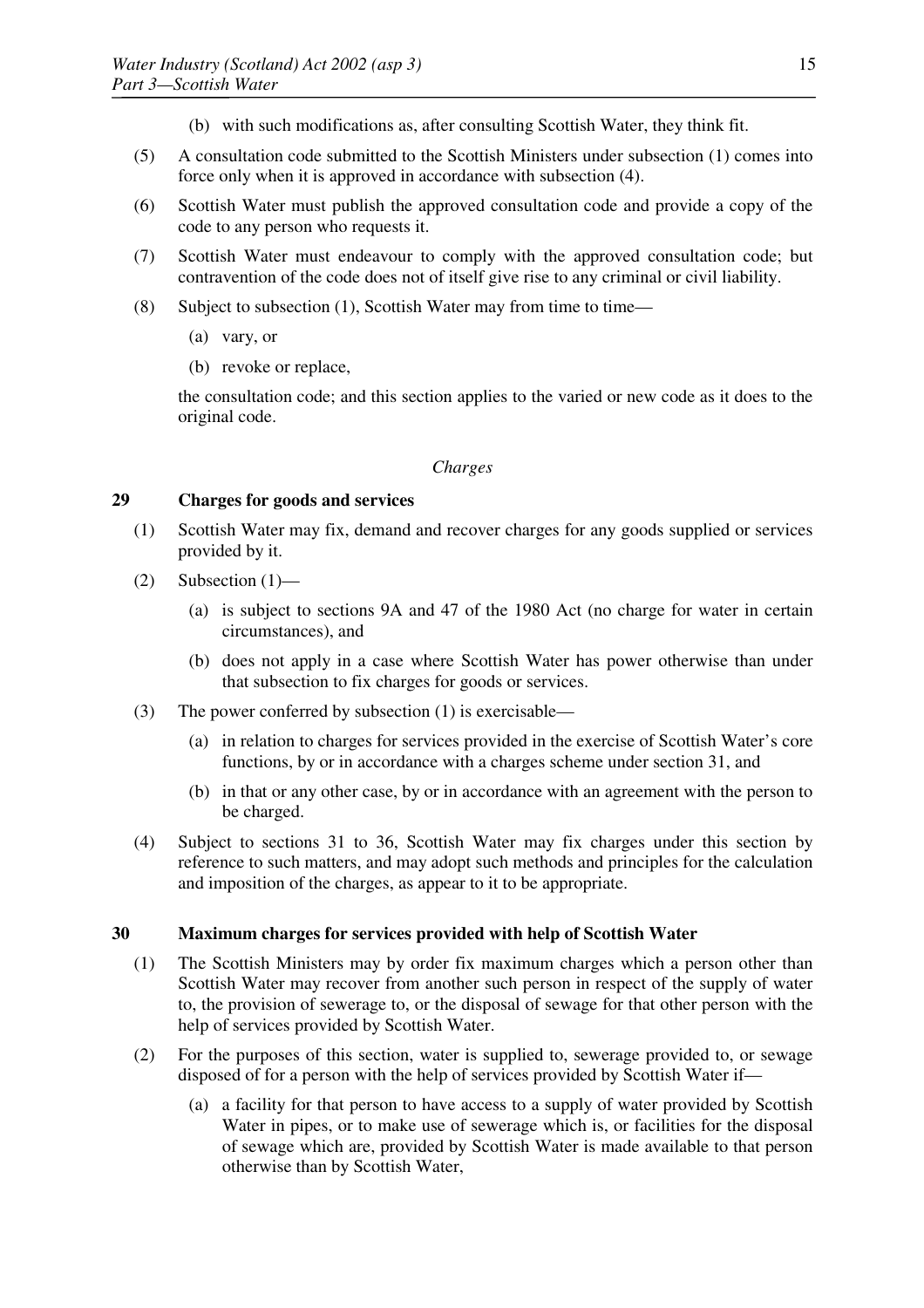- (b) that person is provided with a supply of water in pipes by a person to whom the water is supplied, directly or indirectly, by Scottish Water, or
- (c) that person is provided with sewerage, or with facilities for the disposal of sewage, by a person who, for the purposes of providing the sewerage or facilities, makes use of sewerage or of such facilities provided, directly or indirectly, by Scottish Water.
- (3) An order under this section may make different provision in relation to different persons, circumstances or localities and may fix a maximum charge either by specifying the maximum amount of the charge or by specifying a method of calculating that amount.
- (4) Where a person pays a charge in respect of anything to which an order under this section relates and the amount paid exceeds the maximum charge fixed by the order, the amount of the excess is recoverable by that person from the person to whom the charge was paid.

## **31 Charges schemes**

- (1) Scottish Water must, in accordance with this section, make a scheme (referred to in this Act as a "charges scheme") which fixes the charges to be paid for services provided by it in the exercise of its core functions and which may also make provision with respect to the times and methods of payment of the charges fixed by the scheme.
- (2) Subsection (1) does not apply in relation to services as respects which conditions as to payment may be imposed under section 29(3)(j) of the 1968 Act (conditions relating to the reception, treatment and disposal of trade effluent).
- (3) A charges scheme may—
	- (a) make different provision for different cases, or classes of case, including different provision in relation to different circumstances or localities,
	- (b) contain supplemental, consequential and transitional provisions for the purposes of the scheme,
	- (c) revoke or amend a previous scheme.
- (4) A charges scheme comes into force only when it is approved in accordance with section 32 and has effect as so approved.
- (5) Scottish Water in making a charges scheme, and the Commissioner and the Scottish Ministers in considering whether to approve such a scheme, must have regard to any advice published under section 33 in force at the time of the making of the scheme.
- (6) Nothing in any charges scheme affects any power of Scottish Water to enter into an agreement with any person in any particular case determining the charges to be made for services provided by Scottish Water.

#### **32 Approval of charges schemes**

- (1) Scottish Water must send a charges scheme made by it under section 31 to the Commissioner.
- (2) The Commissioner may approve the scheme—
	- (a) without modifications, or
	- (b) with such modifications as are agreed by the Commissioner and Scottish Water.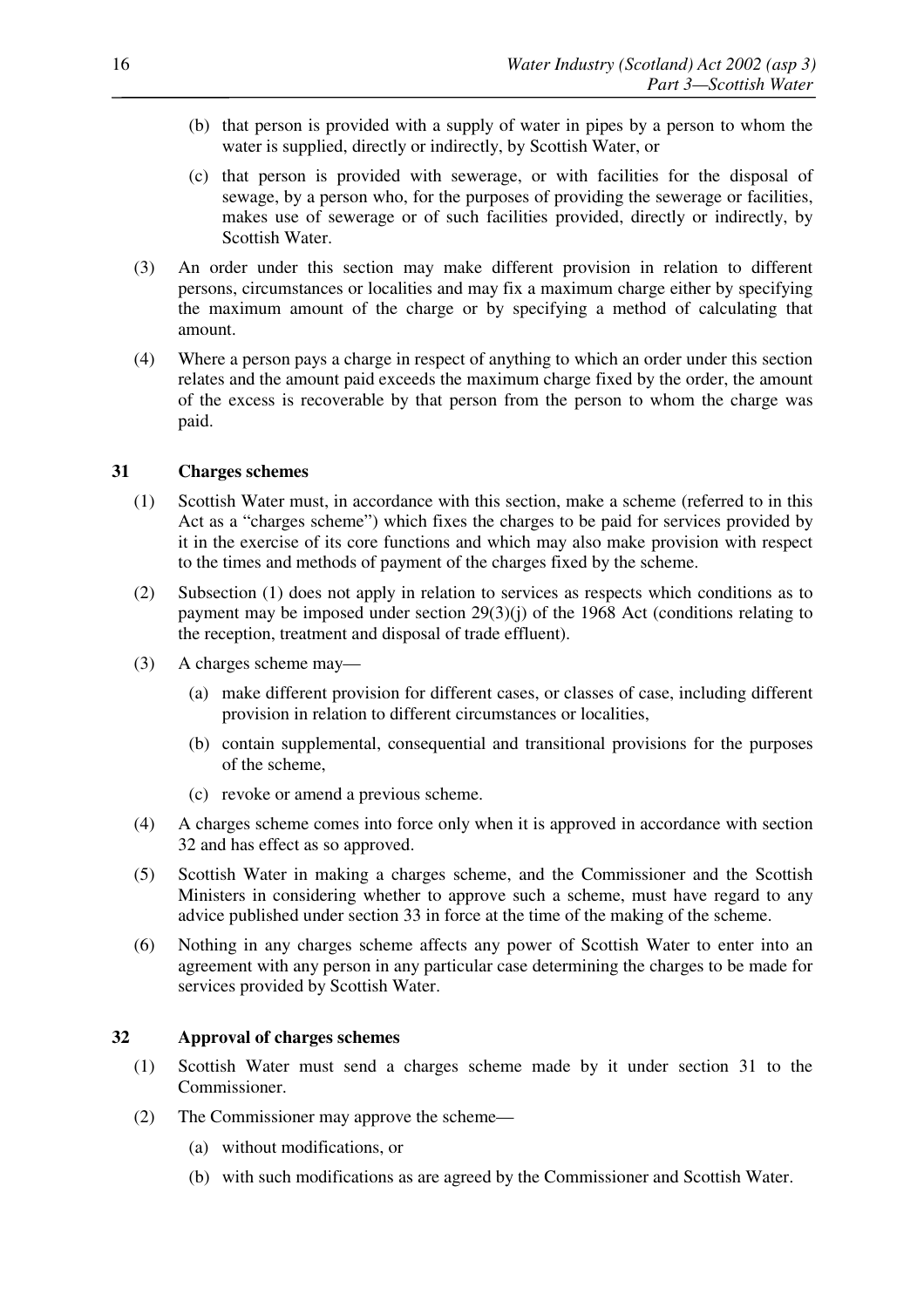- (3) Where—
	- (a) the Commissioner is not prepared to give approval under subsection (2)(a), and
	- (b) Scottish Water does not agree to some or all of the modifications proposed by the Commissioner under subsection (2)(b),

the Commissioner must send the scheme (with any modifications to it agreed by the Commissioner and Scottish Water) to the Scottish Ministers.

- (4) Where 3 months have elapsed since the Commissioner has received a charges scheme by virtue of subsection (1) and the Commissioner has neither—
	- (a) given approval under subsection (2), nor
	- (b) sent the scheme to the Scottish Ministers under subsection (3),

Scottish Water may require the Commissioner to send it to the Scottish Ministers.

- (5) The Scottish Ministers may approve a scheme sent to them under subsection (3) or (4)—
	- (a) without modifications or further modifications, or
	- (b) with such modifications as, after consulting Scottish Water and the Commissioner, they think fit.
- (6) Where the Commissioner approves a charges scheme under subsection (2), the Commissioner must send a copy of the scheme as so approved to the Scottish Ministers.
- (7) Where the Scottish Ministers approve a charges scheme under subsection (5), they must send a copy of the scheme as so approved to the Commissioner.

#### **33 Commissioner's advice on charges**

- (1) The Commissioner must, when required by the Scottish Ministers, advise them on the matters to be taken into, or left out of, account by Scottish Water in fixing charges in charges schemes.
- (2) The advice is to apply in relation to charges schemes made during such period as the Scottish Ministers may specify (in this section referred to as "the period of the advice").
- (3) In preparing advice, the Commissioner is to have regard to—
	- (a) the economy, efficiency and effectiveness with which Scottish Water is using its resources in exercising its core functions,
	- (b) the likely cost to Scottish Water, for the period of the advice, of exercising the functions specified in subsection (4),
	- (c) the likely resources, other than income from charges for goods and services, available to Scottish Water for the period of the advice,
	- (d) any guidance issued to Scottish Water by the Scottish Ministers, and
	- (e) any directions given under section 44 or 56.
- (4) The functions referred to in subsection (3)(b) are the core functions of Scottish Water so far as consisting of—
	- (a) complying with any duty to which it is subject by virtue of any enactment,
	- (b) complying with any such duty to which it will, or is likely to, become subject during the period of the advice,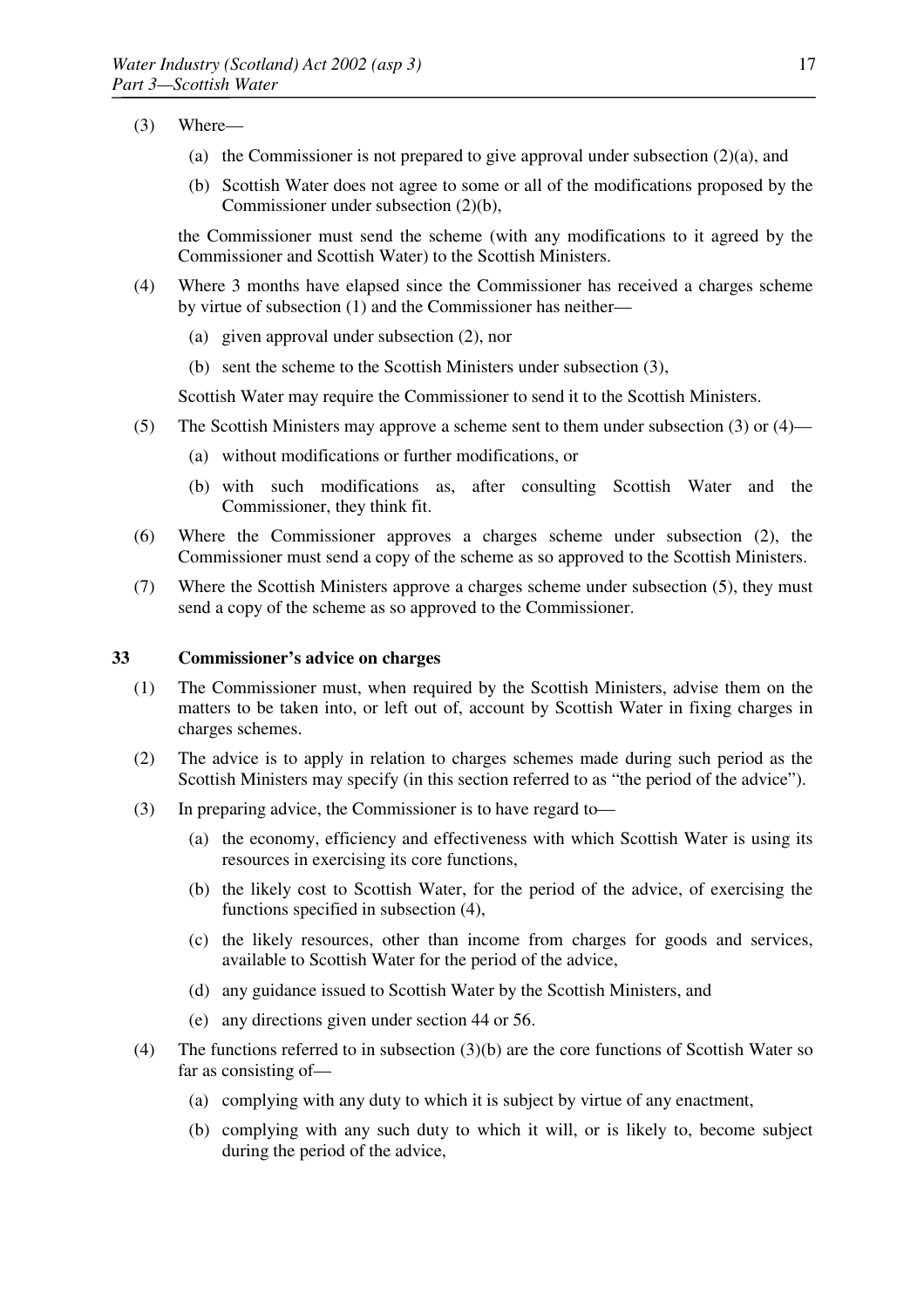- (c) providing services to its customers at the same standard, and protection of the environment at the same level, as those at the time when the advice is given, or at such other standard or level as the Scottish Ministers may specify, and
- (d) extending, in accordance with requirements made by the Scottish Ministers, the provision of public sewers and supplies of water to premises or areas not in receipt of such provision.
- (5) The Scottish Ministers must, within 3 months of receiving from the Commissioner advice under subsection (1)—
	- (a) accept the advice, with or without modifications, or
	- (b) reject the advice and substitute their own advice for it.
- (6) Where the Scottish Ministers accept the Commissioner's advice with modifications or reject it, they must give reasons for doing so.
- (7) The Commissioner must publish advice as accepted, modified or substituted under subsection (5), together with any reasons given under subsection (6).

## **34 Publication of summary of charges scheme**

When a charges scheme is approved in accordance with section 32, Scottish Water must—

- (a) make arrangements for allowing any person to—
	- (i) inspect the scheme at any reasonable time,
	- (ii) obtain a copy of it, or any part of it, on payment of such reasonable fee (if any) as Scottish Water may determine, and
- (b) publicise those arrangements and publish a summary of the scheme.

### **35 Liability of occupiers etc. for charges**

- (1) Supplies of water provided by Scottish Water to any premises and the provision and maintenance by Scottish Water of communication pipes and supply pipes for the purposes of such supplies are to be treated for the purposes of this Act as services provided to the occupier for the time being of those premises.
- (2) The provision of sewerage, and the disposal of sewage, provided by Scottish Water are to be treated for the purposes of this Act as provision to, or as disposal for, the occupier for the time being of any premises which—
	- (a) are drained by a sewer or drain connecting, either directly or through an intermediate sewer or drain, with a public sewer provided for foul water or surface water or both, or
	- (b) are premises the occupier of which has, in respect of the premises, the benefit of facilities which drain to a sewer or drain so connecting.
- (3) Subject to subsection (5), in relation to any period during which premises referred to in subsection (1) or (2) are unoccupied, references to the occupier in the subsection in question are to be construed as references to the owner of the premises.
- (4) Subsections (1) to (3) do not apply so far as provision to the contrary is made by any agreement to which Scottish Water is a party.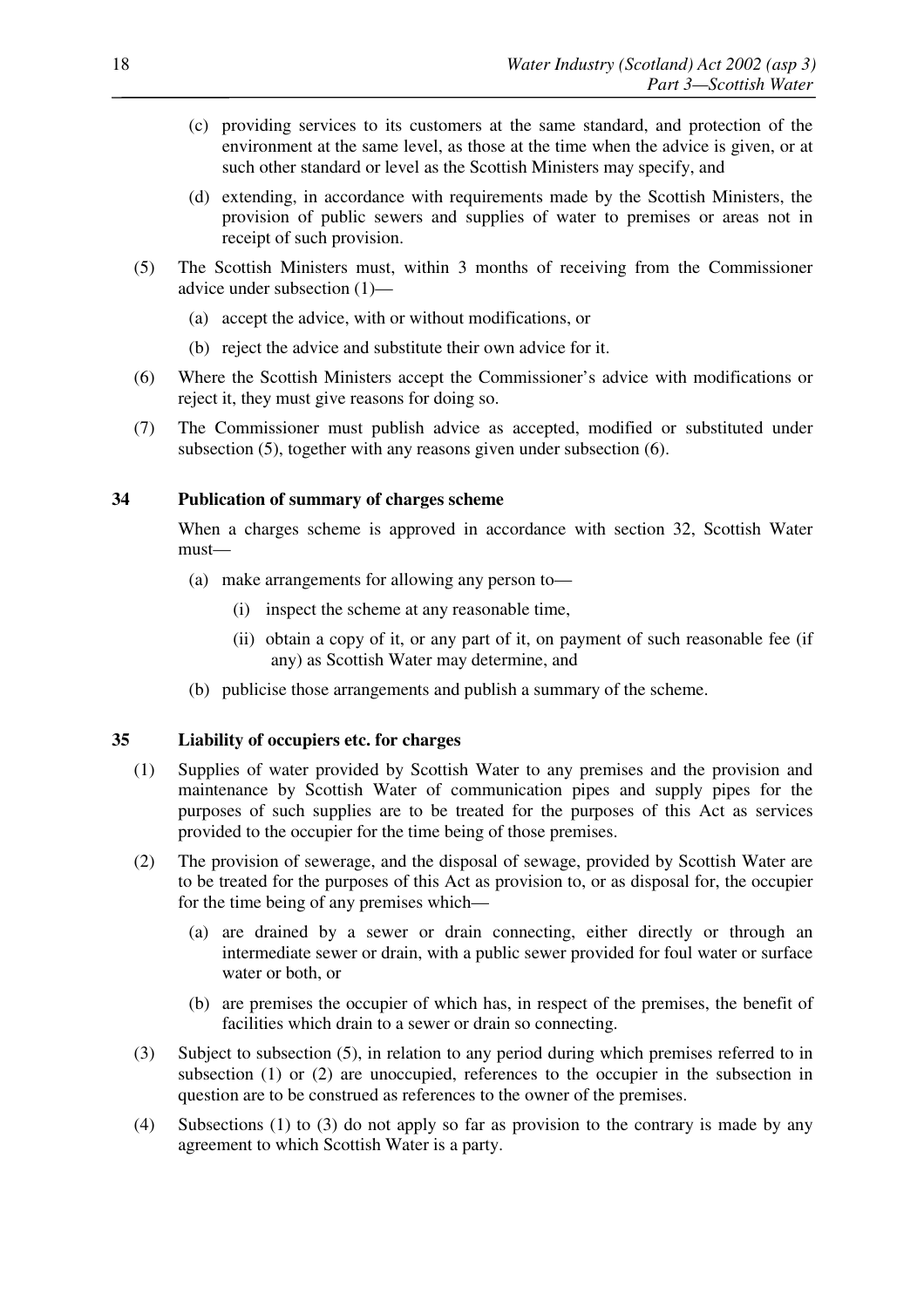- (5) Charges which, under section 29, are fixed in relation to any premises by reference to volume may be imposed so that a person remains liable, in relation to those premises, to pay charges for—
	- (a) a supply of water, and
	- (b) provision of sewerage or disposal of sewage,

provided by Scottish Water after the person has ceased to be occupier of the premises.

- (6) A person is liable by virtue of subsection (5) for any charges fixed in relation to any premises by Scottish Water only where that person fails to inform Scottish Water of the ending of that person's occupation of the premises at least 48 hours before that person ceases to occupy them.
- (7) The charges for which a person may be liable by virtue of subsection (5) are charges in respect of a period ending no later than whichever of the following first occurs after the person ceases to occupy the premises—
	- (a) where the person informs Scottish Water of the ending of that person's occupation, the 28th day after informing Scottish Water,
	- (b) any day on which any meter would normally have been read in order for the amount of the charges to be determined,
	- (c) any day on which any other person informs the authority that that other person has become the new occupier of the premises.
- (8) In calculating the period of 48 hours referred to in subsection (6) any time falling on—
	- (a) a Saturday or Sunday,
	- (b) Christmas Day or Good Friday, or
	- (c) a day which is a bank holiday in Scotland under the Banking and Financial Dealings Act 1971 (c.80),

is to be disregarded.

(9) In subsection (1), "communication pipes" and "supply pipes" have the same meanings as in the 1980 Act.

## **36 Section 35: meaning of "occupier"**

- (1) In the application of section 35 to services which are the subject of a determination under section  $37(1)(a)$ , references in section  $35(1)$  and (2) to the occupier of premises are references to the person—
	- (a) who is liable under or by virtue of sections 75 to 77 of the Local Government Finance Act 1992 (c.14) to pay council tax (within the meaning of section 70(1) of that Act) in respect of the premises, or
	- (b) who would be so liable but for the premises being an exempt dwelling (within the meaning of Part II of that Act).
- (2) Without prejudice to subsections (3) and (4) of section 35, the Scottish Ministers may, after consulting such persons as they think fit, by order make provision, in relation to such premises or description of premises as the order may specify, as to the persons who are, for the purposes of subsections (1) and (2) of that section, to be treated as being, or as not being, occupiers of the premises.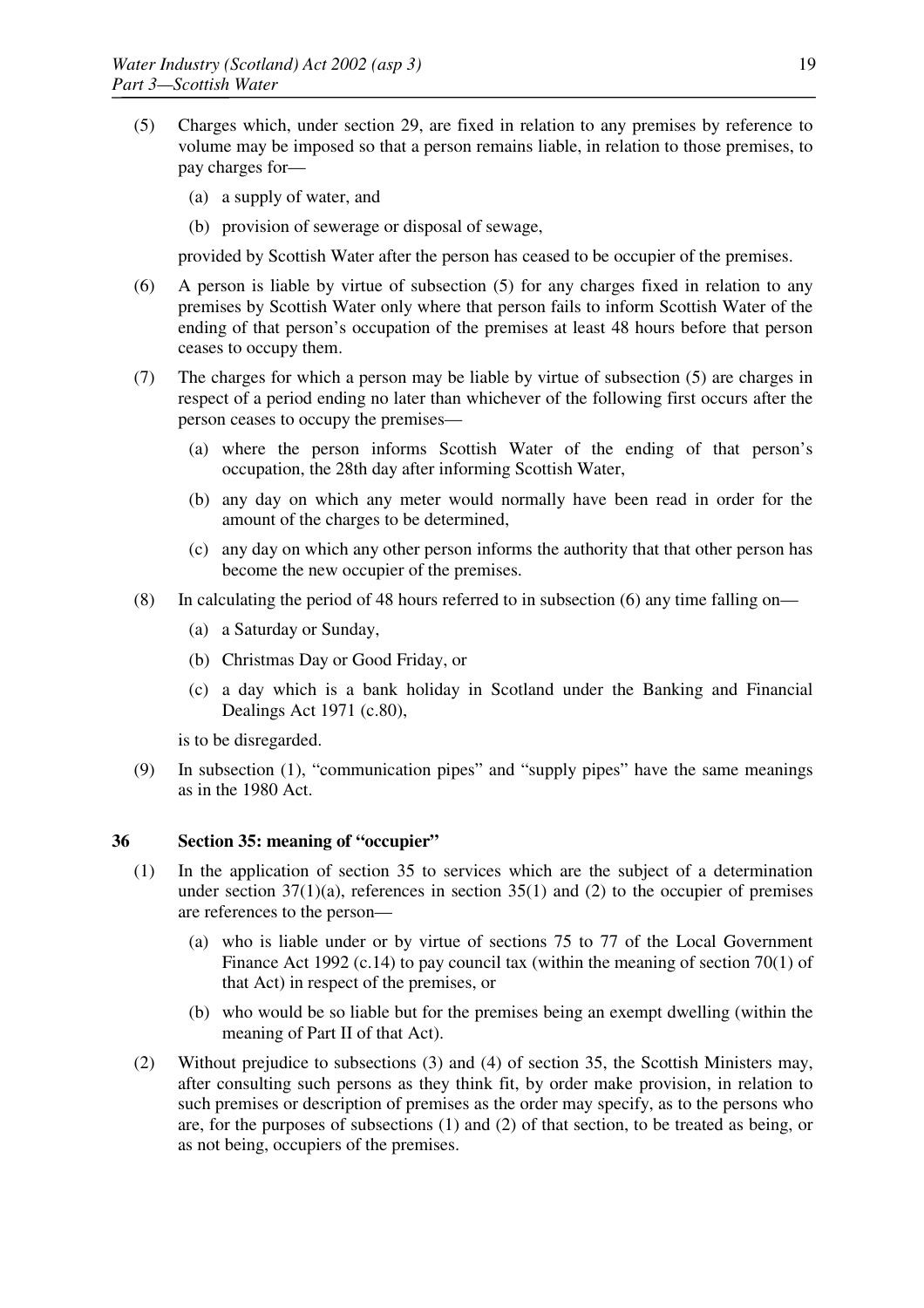(3) Section 35(3) and subsection (2) of this section do not apply in a case to which subsection (1) of this section applies.

## **37 Collection of charges by local authority**

- (1) The Scottish Ministers may by order determine—
	- (a) that as respects specified services provided, within a financial year specified in the order, by Scottish Water to dwellings, or to such description of dwellings as the order may specify—
		- (i) within the area of a local authority, or
		- (ii) within such part of that area as the order may specify,

the authority and not Scottish Water is to demand and recover charges payable for those services under a charges scheme, and

- (b) that the authority is, at such intervals as may be so specified, to make such payments to Scottish Water (to which no other amount is to be payable under the charges scheme for the services provided) as may be so specified or as may be determined in accordance with the provisions of the order.
- (2) In subsection (1), "specified services" means services specified, or of a description specified, in the order.
- (3) An order under subsection (1) may include provision as to—
	- (a) forms and procedures which the local authority is to adopt in demanding payment,
	- (b) circumstances in which a customer of Scottish Water who is aggrieved by a decision or calculation of the local authority may appeal—
		- (i) except in a case specified by virtue of sub-paragraph (ii), to a valuation appeal committee (constituted under section 29 of the 1994 Act), or
		- (ii) in such cases as the order may specify, to a body constituted under the order (or under a previous such order) to consider appeals as respects any such case,
	- (c) procedures to be followed in any appeal by virtue of paragraph (b),
	- (d) the provision, for the purposes of this section, of information by Scottish Water to the local authority,
	- (e) the keeping by the local authority of accounts and records as respects their functions by virtue of this section and the exhibition of, or of copies of, such accounts and records to Scottish Water.
- (4) Schedule 4 makes provision about recovery by a local authority of unpaid charges.
- (5) In this section and section 38, "dwelling" has the same meaning as in Part II of the Local Government Finance Act 1992 (c.14).

#### **38 Suspension of collection of charges by local authority**

(1) This section applies in relation to any dwellings to which Scottish Water provides services which are the subject of a determination under section 37(1)(a).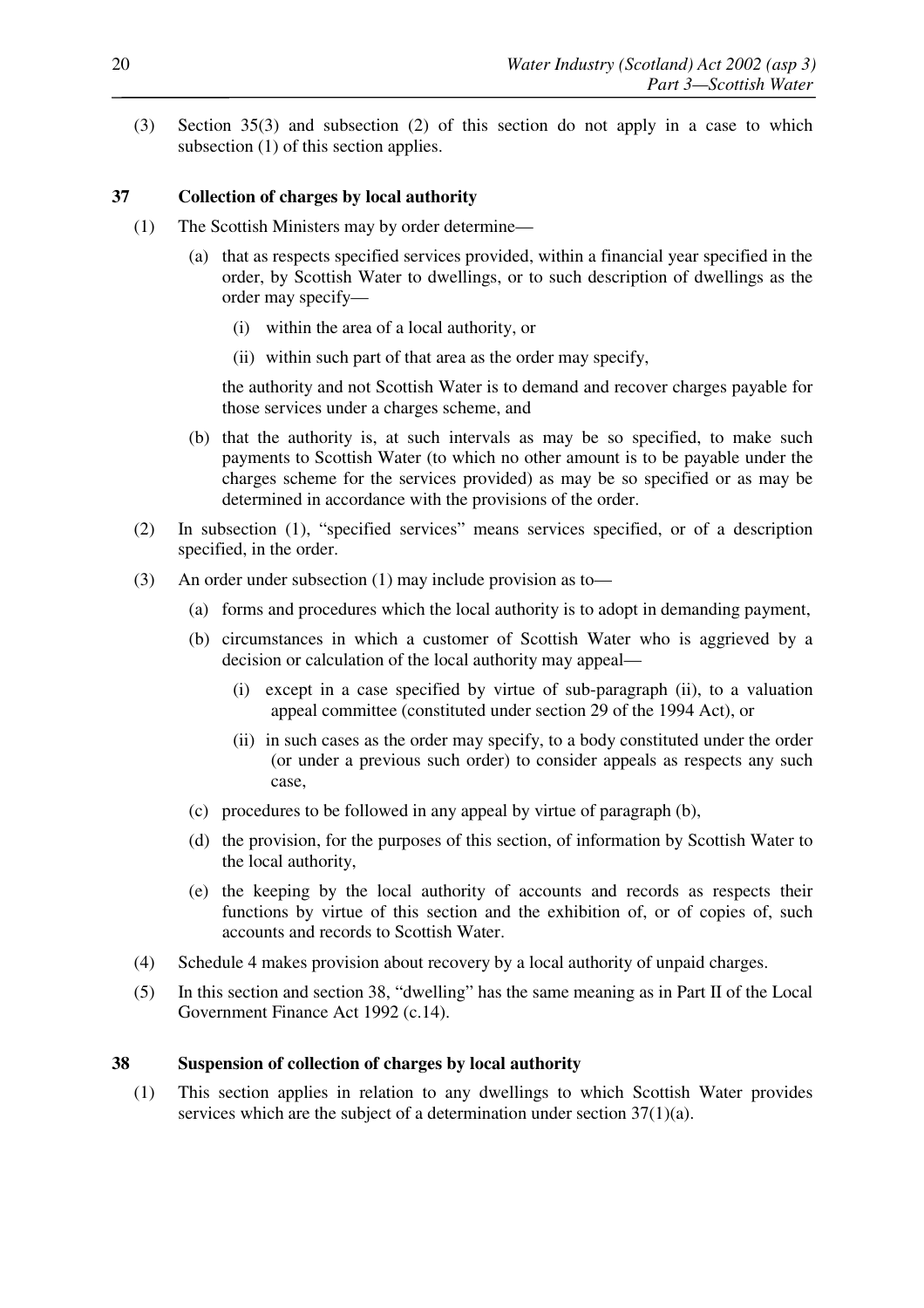- (2) Where, in relation to any such dwellings, Scottish Water serves a notice under this subsection on the relevant local authority, the services which are the subject of the determination, so far as provided to dwellings to which the notice relates, are to be treated for so long as the notice remains in force as if they were not subject to the determination.
- (3) A notice under subsection (2) may be withdrawn in whole or in part by Scottish Water by serving a further notice on the relevant local authority.
- (4) The Scottish Ministers may by regulations make provision as to—
	- (a) the form and content of a notice under subsection (2) or (3),
	- (b) when such a notice comes into force,
	- (c) (either or both) the maximum and minimum numbers of dwellings to which such a notice may relate,
	- (d) such other matters in relation to such a notice as the Scottish Ministers think necessary or expedient.
- (5) Regulations under subsection (4) may also make provision for the payment by Scottish Water to the relevant local authority of a sum, specified in or calculated in accordance with the regulations, in respect of any reasonable administrative expenses incurred by the authority in consequence of the service of a notice under subsection (2) or (3).
- (6) In this section, "the relevant local authority" means the local authority which—
	- (a) is, by virtue of the determination under section  $37(1)(a)$ , responsible for demanding and recovering charges payable for services provided by Scottish Water to the dwellings to which the notice under subsection (2) or (3) relates and which are the subject of the determination, or
	- (b) was, until the notice came into force, so responsible.

#### **39 Primacy of duty to maintain domestic water supply etc.**

Sections 29(1) and 37 are without prejudice to—

- (a) the duties of Scottish Water under section 6 of the 1980 Act (which include the duty to maintain a supply of wholesome water provided to meet a requirement for domestic purposes),
- (b) the entitlements of any person under section 12 of the 1968 Act (which include the entitlement of an occupier of premises to drain into public sewers to which the drains or private sewers of the owner of the premises are connected).

### **40 Reduced charges**

- (1) The Scottish Ministers may by regulations provide that a person who—
	- (a) is, under a charges scheme, liable to pay an amount to Scottish Water or, by virtue of section 37, to a local authority, and
	- (b) fulfils such conditions as are specified in the regulations,

is instead exempt from such liability or liable to pay the reduced amount referred to in subsection  $(2)$ .

(2) The reduced amount is an amount—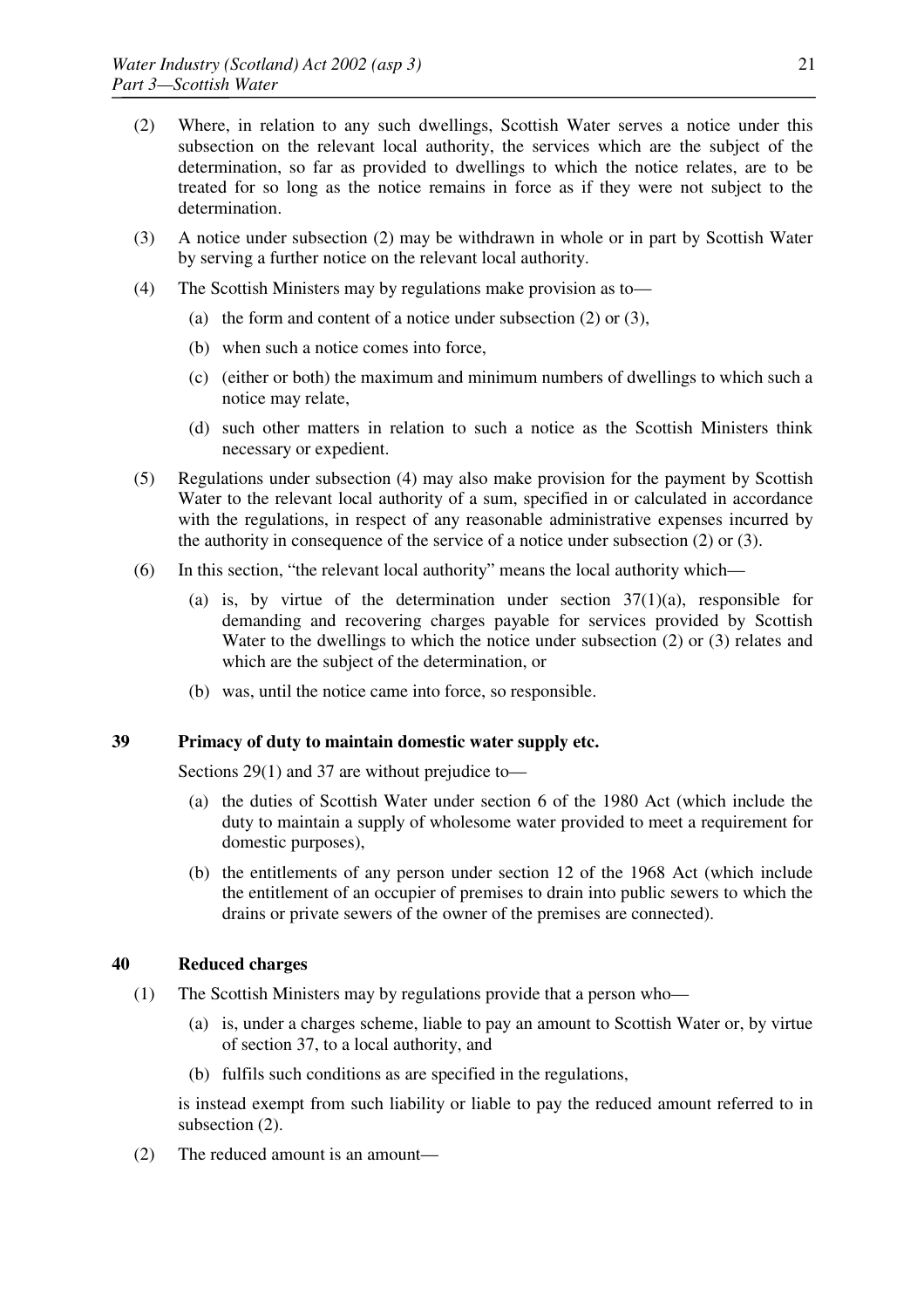- (a) less than the amount it would be but for the regulations, and
- (b) determined in accordance with rules specified in the regulations.
- (3) The conditions and rules to be specified in regulations under subsections (1)(b) and (2)(b) respectively may be determined by reference to such factors as the Scottish Ministers think fit.

#### *Finances*

#### **41 Duties and powers relating to finance**

- (1) Scottish Water must exercise its functions so as to secure that, taking one year with another, its income is not less than sufficient to meet its expenditure.
- (2) The Scottish Ministers may by order direct Scottish Water to exercise its functions, during any period specified in the order, with a view to securing that it achieves in respect of that period a rate of return on the value of its average net assets (as for the time being defined for the purposes of this section by the Scottish Ministers) which is not less than the rate specified in the order as the rate of return which the Scottish Ministers consider it is reasonable for Scottish Water to achieve.
- (3) Without prejudice to subsection (1), the Scottish Ministers may, after consulting Scottish Water, determine that Scottish Water is (in addition to or in place of a duty imposed by virtue of subsection (2)) subject to a specified duty of a financial nature; and different determinations may be so made in relation to different functions of Scottish Water.
- (4) A determination under subsection (3) may—
	- (a) relate to a period beginning before the date on which it is made,
	- (b) contain incidental or supplemental provisions,
	- (c) be varied by a subsequent determination under that subsection.
- (5) A determination under subsection (3) must be made by order where—
	- (a) the duty specified in it is in place of a duty imposed by virtue of subsection (2), or
	- (b) it varies a previous determination made by order.
- (6) Scottish Water must secure that its charges make a proper contribution to its duties, as respect financial matters, under this Act, taking into account—
	- (a) its present circumstances and future prospects, and
	- (b) any duty imposed on it by virtue of subsection (2) or (3).

#### **42 Financing and borrowing**

- (1) The Scottish Ministers may pay to Scottish Water grants of such amounts as they may determine—
	- (a) in respect of the exercise of its functions and its administrative expenses,
	- (b) for the purpose of meeting, or alleviating, any loss it may sustain by virtue of regulations made under section 40.
- (2) A grant under subsection (1) may be made subject to such conditions as the Scottish Ministers think fit.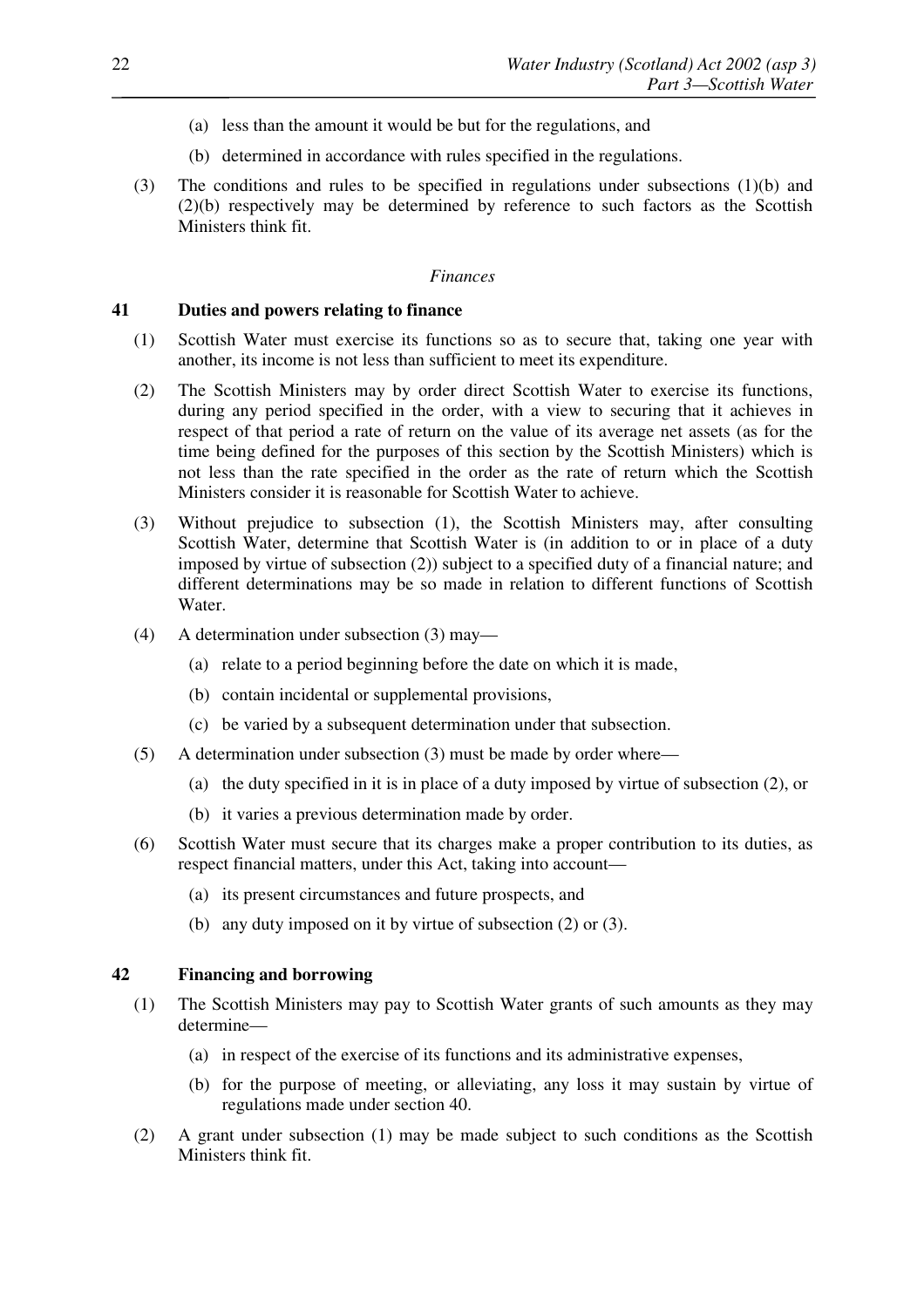- (3) For the purpose of the exercise of any of its functions, Scottish Water may—
	- (a) subject to such conditions as the Scottish Ministers think fit, borrow from them, and they may lend to it, sums of such amounts as they may determine, and
	- (b) with the consent of the Scottish Ministers, borrow money, whether in sterling or otherwise, from any person or body, whether in the United Kingdom or elsewhere.
- (4) In any financial year the net amount of sums borrowed by Scottish Water must not exceed the amount specified for that year for the purposes of this section in a Budget Act.
- (5) In subsection (4), "net amount" means the amount of sums borrowed in the financial year less—
	- (a) any repayments made during that year (otherwise than by way of interest) in respect of sums borrowed in that or any other year, and
	- (b) any sums borrowed, with the consent of the Scottish Ministers, by way of overdraft or otherwise for the purpose of meeting a temporary excess of expenditure over sums otherwise available to meet that expenditure.
- (6) Any loans made in pursuance of subsection (3)(a) are to be repaid to the Scottish Ministers at such times and by such methods, and interest on the loans is to be paid to them at such times and at such rates, as they may from time to time direct.

#### **43 Guarantees**

- (1) The Scottish Ministers may guarantee, in such manner and on such conditions as they think fit, the discharge of any financial obligation in connection with any sums borrowed by Scottish Water or any subsidiary of Scottish Water.
- (2) Immediately after a guarantee is given under this section, the Scottish Ministers must lay a statement of the guarantee before the Parliament.
- (3) Where any sum is paid out in fulfilment of a guarantee under this section, Scottish Water must make to the Scottish Ministers, at such times and in such manner as they may from time to time direct—
	- (a) payments of such amounts as they may so direct in or towards repayment of the sums so paid out, and
	- (b) payments of interest, at such rate as they may so direct, on the amount outstanding for the time being in respect of sums so paid out.
- (4) In subsection (1), "subsidiary" is to be construed in accordance with section 736 of the Companies Act 1985 (c.6).

#### **44 Directions as to payment and investment**

- (1) The Scottish Ministers may, after consulting Scottish Water, direct it to pay to them, on a date specified in the direction, a sum specified in, or calculated in accordance with, the direction, being a sum not required for the exercise of its functions.
- (2) The Scottish Ministers may, after consulting Scottish Water, direct it to invest, in such manner as may be specified in the direction, a sum specified in, or calculated in accordance with, the direction, being a sum not immediately required for the exercise of its functions.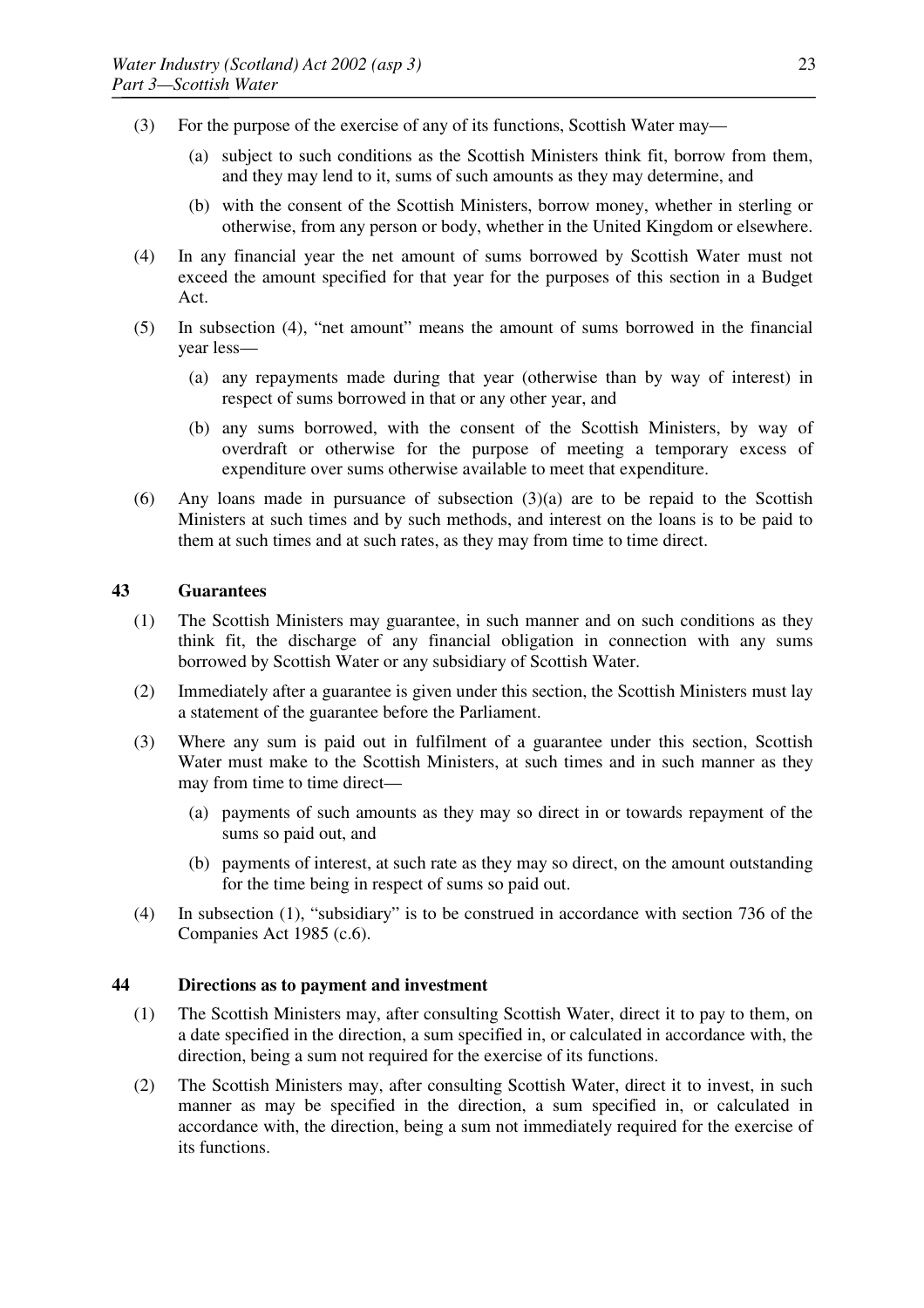(3) A direction under subsection (1) or (2) is not competent in relation to any sum which is payable to the Scottish Ministers under or by virtue of any other provision of this Act.

## **45 Accounts and audit**

- (1) Scottish Water must—
	- (a) keep proper accounts and accounting records,
	- (b) prepare for each financial year a statement of accounts giving a true and fair view of the state of its affairs and its income and expenditure, and
	- (c) send the statement of accounts, by such time as the Scottish Ministers may direct, to the Auditor General for Scotland for auditing.
- (2) Every statement of accounts prepared by Scottish Water in accordance with this section must comply with any direction given by the Scottish Ministers relating to—
	- (a) the information to be contained in the statement of accounts,
	- (b) the manner in which that information is to be presented, or
	- (c) the methods and principles according to which the statement of accounts is to be prepared.

#### *Land transactions*

#### **46 Acquisition of land by agreement**

- (1) Scottish Water may under this subsection—
	- (a) for the purposes of any of its functions, or
	- (b) for the purpose of the provision, by some person other than itself, of—
		- (i) a supply of water to the public, or
		- (ii) a system, to which the public is to have access, of drains, sewers or sewage treatment works,

acquire by agreement any land (other than water rights) wherever situated.

- (2) Subsection (3) applies in relation to any acquisition of land under subsection (1) for the purposes of any of the core functions of Scottish Water or for the purpose mentioned in paragraph (b) of that subsection.
- (3) In relation to any such acquisition of land, the Lands Clauses Acts (except in so far as they relate to acquisition other than by agreement and to access to the special Act and except sections 120 to 125 of the Lands Clauses Consolidation (Scotland) Act 1845 (c.19)), and—
	- (a) in a case where the acquisition is—
		- (i) in relation to Scottish Water's functions under or by virtue of the 1968 Act, or
		- (ii) for the purpose of the provision of a system such as is mentioned in paragraph (b)(ii) of subsection (1) of this section,

sections 6 and 70 to 78 of the Railways Clauses Consolidation (Scotland) Act 1845 (c.33) (as originally enacted and not as amended by section 15 of the Mines (Working Facilities and Support) Act 1923 (c.20)), and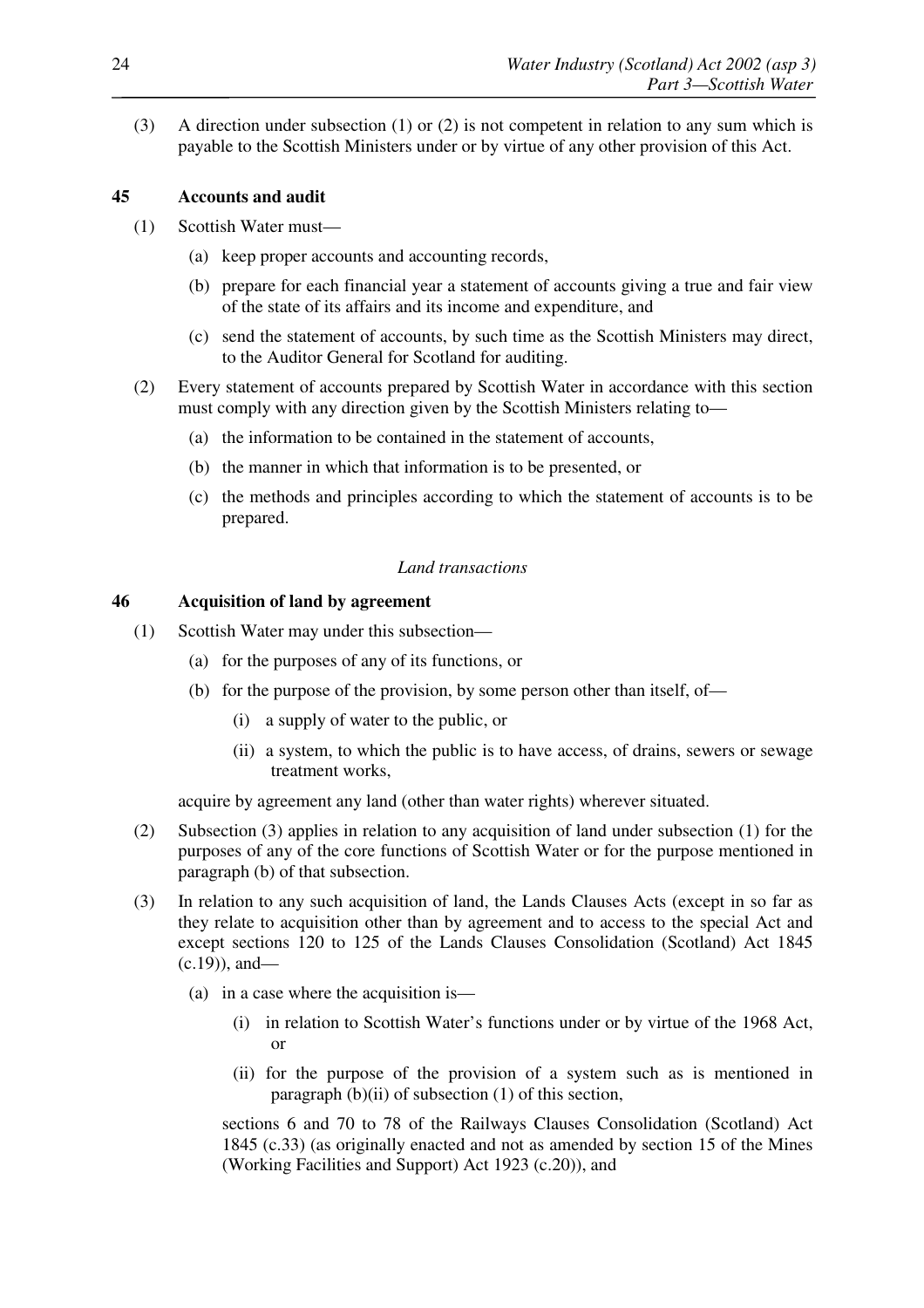(b) in any other case, section 6 of the Railways Clauses Consolidation (Scotland) Act 1845 (as referred to in paragraph (a)) and Part IV of Schedule 4 to the 1980 Act,

are hereby incorporated with this section; and, in construing those Acts for the purposes of that subsection, this section is to be taken to be the special Act and Scottish Water is to be taken to be the promoter of the undertaking or company as the case may require.

## **47 Compulsory acquisition of land**

- (1) Scottish Water may—
	- (a) for the purposes of any of its core functions, or
	- (b) for the purpose specified in section  $46(1)(b)$ ,

be authorised by the Scottish Ministers to purchase compulsorily under this subsection land (other than water rights) situated in Scotland.

- (2) Subsection (1) is  $-$ 
	- (a) without prejudice to any order under section 17 (acquisition of water rights) of the 1980 Act, and
	- (b) subject to section 18 (authorisation of compulsory acquisition of land necessary for purposes of order under section 17) of that Act.
- (3) Scottish Water is, in respect of all of its core functions, a statutory undertaker for the purposes of section 120(1)(b) of the Local Government, Planning and Land Act 1980 (c.65) (persons to whose compulsory acquisition of an interest in land the Acquisition of Land (Authorisation Procedure) (Scotland) Act 1947 (c.42) in certain circumstances applies).
- (4) Scottish Water may be authorised by the Scottish Ministers to purchase compulsorily, or may acquire by agreement, land in Scotland for giving in exchange for such land as is mentioned in section 1(2)(b) of that Act of 1947.
- (5) This section is subject to section 67(4).

#### **48 Disposal of land**

- (1) Scottish Water may dispose of land held by it in any manner, to whomsoever and for whatever purpose it wishes.
- (2) But Scottish Water may not, except with the consent of the Scottish Ministers, dispose of land under subsection (1) for a consideration less than the best that could reasonably be expected to be obtained on the open market.

#### *General duties*

#### **49 Interests of customers**

The Scottish Ministers, when exercising their functions under or by virtue of this Act, the 1968 Act or the 1980 Act and Scottish Water, when exercising its functions, must have regard to the interests of every person who is a customer or potential customer of Scottish Water and especially of such of those persons as—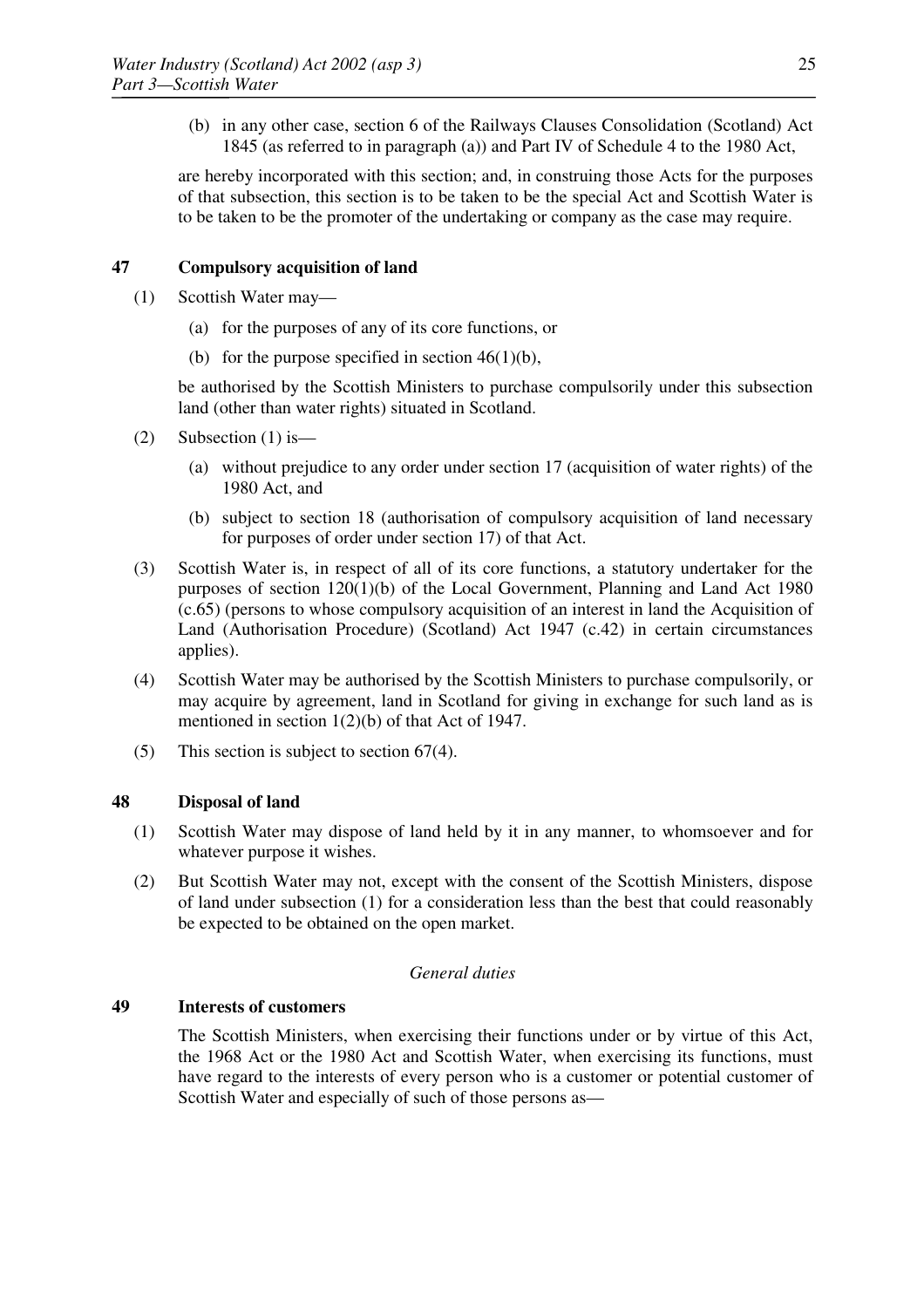- (a) are likely, by reason of a persistent disability or medical condition or of family circumstances, to require to have a much greater supply of water, or to make much greater use of facilities for the disposal of sewage, than might ordinarily have been expected, or
- (b) are ordinarily resident in a rural or remote part of Scotland.

## **50 Economy, efficiency and effectiveness**

Scottish Water must, in exercising its functions, seek to ensure that its resources are used economically, efficiently and effectively.

## **51 Sustainable development**

- (1) Scottish Water must, in exercising its functions, act in the way best calculated to contribute to the achievement of sustainable development.
- (2) Subsection (1) applies so far as is consistent with the purposes of any enactment relating to the functions of Scottish Water.
- (3) In complying with subsection (1) Scottish Water must have regard to any guidance for the time being issued by the Scottish Ministers.

## **52 Public access to land held by Scottish Water**

- (1) The Scottish Ministers, in exercising their functions under or by virtue of this Act, the 1968 Act or the 1980 Act and Scottish Water, in exercising its functions, must have regard to the desirability of preserving for the public any freedom of access (including access for recreational purposes) to land held by Scottish Water.
- (2) This section is without prejudice to section  $53(1)$  and  $(2)(a)$ .

#### **53 Environmental matters**

- (1) The Scottish Ministers, in exercising their functions under or by virtue of this Act, the 1968 Act or the 1980 Act and Scottish Water, in exercising its functions, must have regard to the matters specified in subsection (2).
- (2) Those matters are—
	- (a) the desirability of preserving for the public any freedom of access (including access for recreational purposes) to areas of forest, woodland, mountains, moor, bog, cliff, foreshore, loch or reservoir and to other places of natural beauty, and
	- (b) the desirability of protecting and conserving—
		- (i) buildings,
		- (ii) sites, and
		- (iii) objects,

of archaeological, architectural, historic or scientific interest and of maintaining the availability to the public of any facility for visiting or inspecting any such building, site or object.

(3) The Scottish Ministers and Scottish Water must, in exercising the functions referred to in subsection (1), further—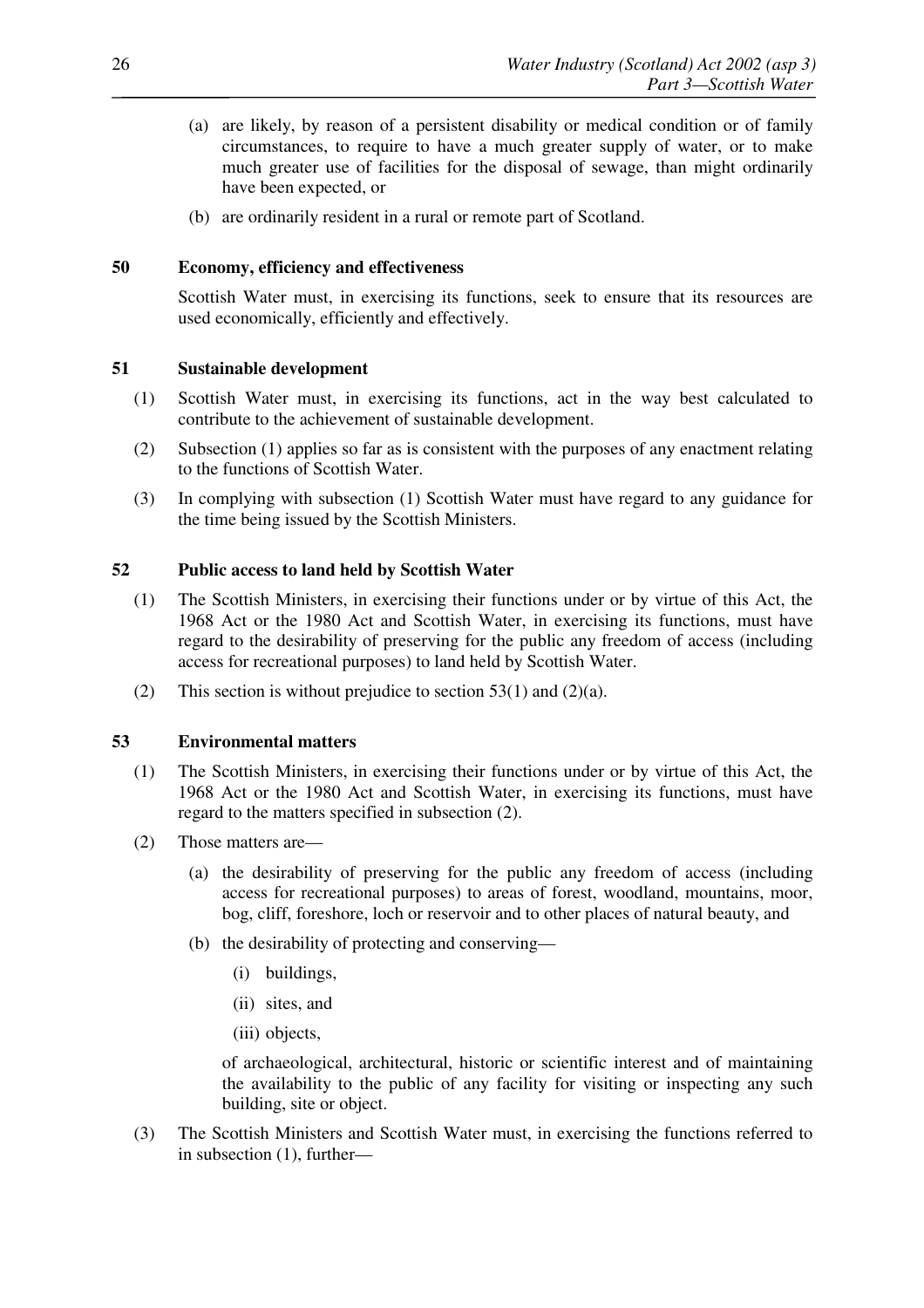- (a) the conservation and enhancement of natural beauty and the conservation of flora and fauna, and
- (b) the conservation of geological or physiographical features of special interest.
- (4) Subsection (3) applies so far as is consistent with the purposes of any enactment relating to the functions of the Scottish Ministers or, as the case may be, Scottish Water (whether or not functions under or by virtue of this Act, the 1968 Act or the 1980 Act).

## **54 Protection of natural heritage**

- (1) Scottish Natural Heritage ("SNH") must by notice in writing notify Scottish Water of any area of land in Scotland which is a protected area.
- (2) An area of land is a protected area if—
	- (a) it has been designated under section 6(2) of the Natural Heritage (Scotland) Act 1991 (c.28) ("the 1991 Act") as a Natural Heritage Area,
	- (b) it is an area in respect of which notification has been given by SNH under section 28(1) (areas of special scientific interest) of the Wildlife and Countryside Act 1981 (c.69), or
	- (c) it is a European site within the meaning of Regulation 10 of the Conservation (Natural Habitats, &c.) Regulations 1994 (S.I.1994/2716).
- (3) Where SNH has given notice under subsection (1) in respect of an area of land and—
	- (a) in the case of an area mentioned in subsection  $(2)(a)$ , the designation referred to in that subsection is cancelled or varied under section 6(7) of the 1991 Act,
	- (b) in the case of an area mentioned in subsection (2)(b), the notification ceases to have effect,
	- (c) in the case of an area mentioned in subsection  $(2)(c)$ , the area ceases to be a European site,

SNH must by notice in writing advise Scottish Water of that fact.

- (4) Where Scottish Water has received notice under subsection (1), it must (unless SNH has given notice under subsection (3) to the effect that the area of land in question is no longer a protected area) consult SNH before commencing any scheme, work, operation or activity which is likely to prejudice significantly the qualities by reference to which the area of land was designated as a Natural Heritage Area or notified as an area of special scientific interest or, as the case may be, is a European site.
- (5) Before commencing any scheme, work, operation or activity which appears to Scottish Water to be likely to affect adversely an area of land designated as a National Park under the National Parks (Scotland) Act 2000 (asp 10), Scottish Water must consult the National Park authority for the National Park.
- (6) Subsections (4) and (5) do not apply in relation to anything to be done by Scottish Water in an emergency but particulars of what is done and of the emergency must be notified by Scottish Water to SNH or, as the case may be, the National Park authority as soon as is practicable after the thing is done.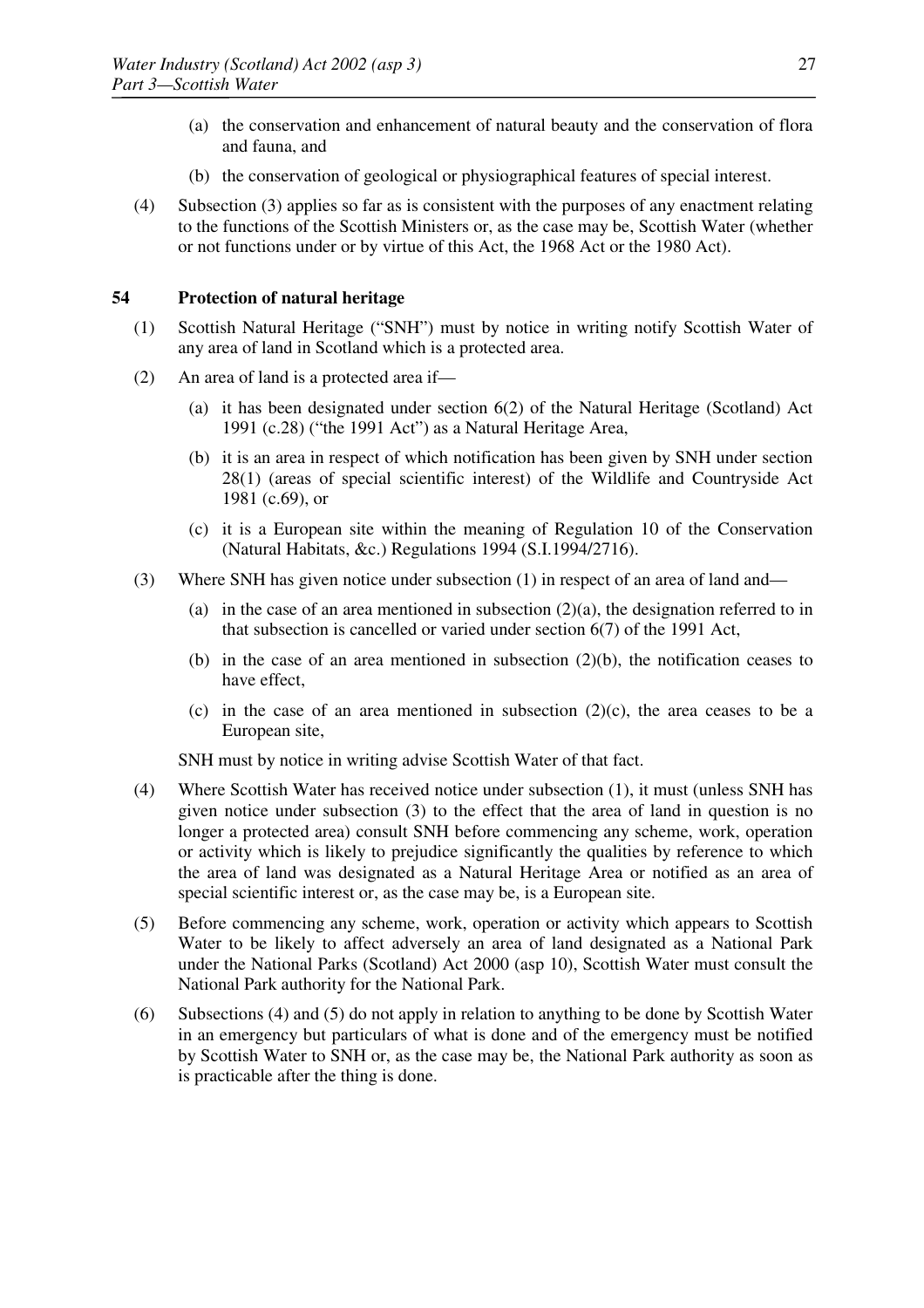## **55 Consultation with Health Boards**

- (1) Where it appears to Scottish Water that (whether or not as a result of any act or omission by it) services provided by it in the exercise of its core functions give rise to, or are likely to give rise to, a significant risk to public health in relation to the area of any Health Board, Scottish Water must—
	- (a) consult the Health Board, and
	- (b) exercise its core functions with a view to reducing or eliminating the risk to public health, having regard to any views expressed by the Health Board.
- (2) This section is without prejudice to section 11(6).

#### *Miscellaneous*

## **56 Directions**

- (1) The Scottish Ministers must give Scottish Water directions—
	- (a) as to the exercise of its powers under section 25 and schedule 3, and
	- (b) otherwise as to how its affairs are to be managed and conducted.
- (2) Directions under subsection (1) may be of a general or specific character and may, in particular, include provision—
	- (a) as to the nature and allocation of the responsibilities of the members and employees of Scottish Water,
	- (b) requiring Scottish Water to obtain the approval of, or to consult, the Scottish Ministers before exercising such of its powers, or exercising them in such ways, as the directions may specify,
	- (c) for any matter to which the directions relate to be determined, in such manner (if any) as the directions may specify, by a person other than the Scottish Ministers.
- (3) The Scottish Ministers may give Scottish Water other directions of a general or specific character as to the exercise of its functions.
- (4) Before giving any direction under this section, the Scottish Ministers must consult Scottish Water.
- (5) Scottish Water must comply with directions given under this Part.

#### **57 Information and reports**

- (1) Scottish Water must provide the Scottish Ministers with such information relating to the exercise of its functions as they may require.
- (2) For that purpose Scottish Water must—
	- (a) permit any person authorised to do so by the Scottish Ministers to inspect and make copies of its accounts and other records, and
	- (b) provide that person with such explanations in relation to those accounts and records as the person or the Scottish Ministers may require.
- (3) Scottish Water must prepare—
	- (a) a report on its activities during the period from the beginning of each financial year to 30th September in that year, and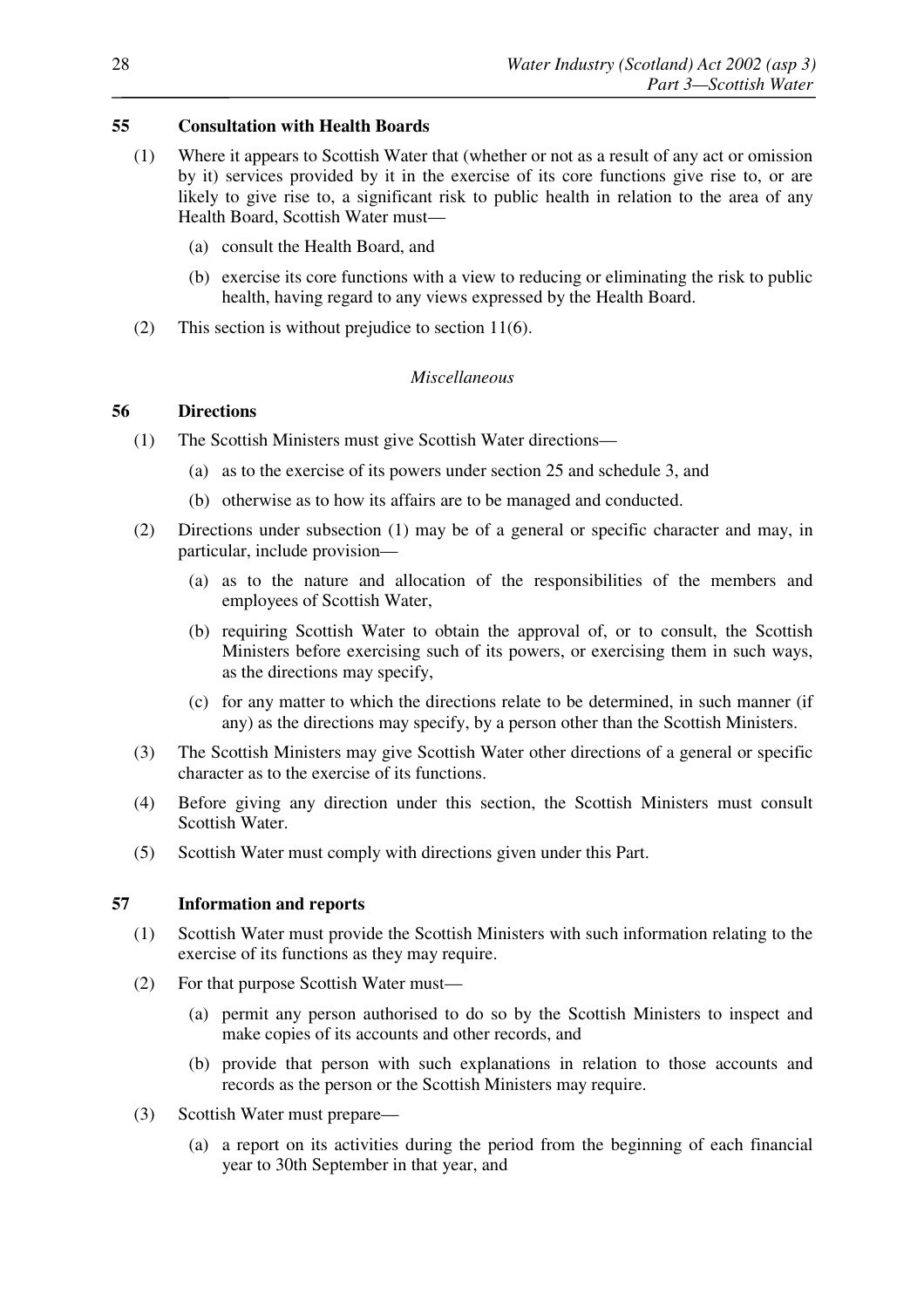(b) a report on its activities during the whole of each financial year,

as soon as practicable after the end of the period to which the report relates.

- (4) A report prepared under subsection (3)(a) must include a statement of accounts for the period to which the report relates; and subsection (2) of section 45 applies to such a statement of accounts as it applies to a statement of accounts prepared in accordance with that section.
- (5) A report prepared under subsection (3)(b) must include—
	- (a) a description of the manner in which Scottish Water has complied, during the period to which the report relates, with its duties under sections 26, 28, 50 and 51, and
	- (b) the reasons for any failure, during that period, to comply with its duties under sections 26 and 28.
- (6) Scottish Water must—
	- (a) send a copy of each report prepared under subsection (3) to the Scottish Ministers, the Commissioner and the Convener of the Water Customer Consultation Panels, and
	- (b) publish the report.
- (7) A report prepared under subsection (3) must set out any directions under section 56 which have been given to Scottish Water during the period to which the report relates.
- (8) The Scottish Ministers must lay a copy of a report sent to them under subsection (6) before the Parliament.

#### **58 Records**

- (1) This section applies to all records (in whatever form or medium)—
	- (a) transferred to Scottish Water by virtue of this Act,
	- (b) created or acquired by it in the exercise of any of its functions, or
	- (c) otherwise in its keeping.
- (2) Scottish Water must, after consulting the Keeper of the Records of Scotland, make arrangements for the preservation and management of the records and must ensure that the records are preserved and managed in accordance with those arrangements.
- (3) Scottish Water may from time to time revise those arrangements but before making any material change must consult the Keeper.
- (4) Despite subsection (2), Scottish Water may dispose of records which in its opinion are not worthy of preservation.
- (5) Scottish Water—
	- (a) must ensure that the Keeper has, at all reasonable hours, unrestricted access to the records preserved by it,
	- (b) may afford facilities for any person to inspect and, on payment of a reasonable fee, to obtain copies of or extracts from those records.
- (6) Nothing in subsection (5)(b) permits infringement of copyright or contravention of conditions subject to which records are in the keeping of Scottish Water.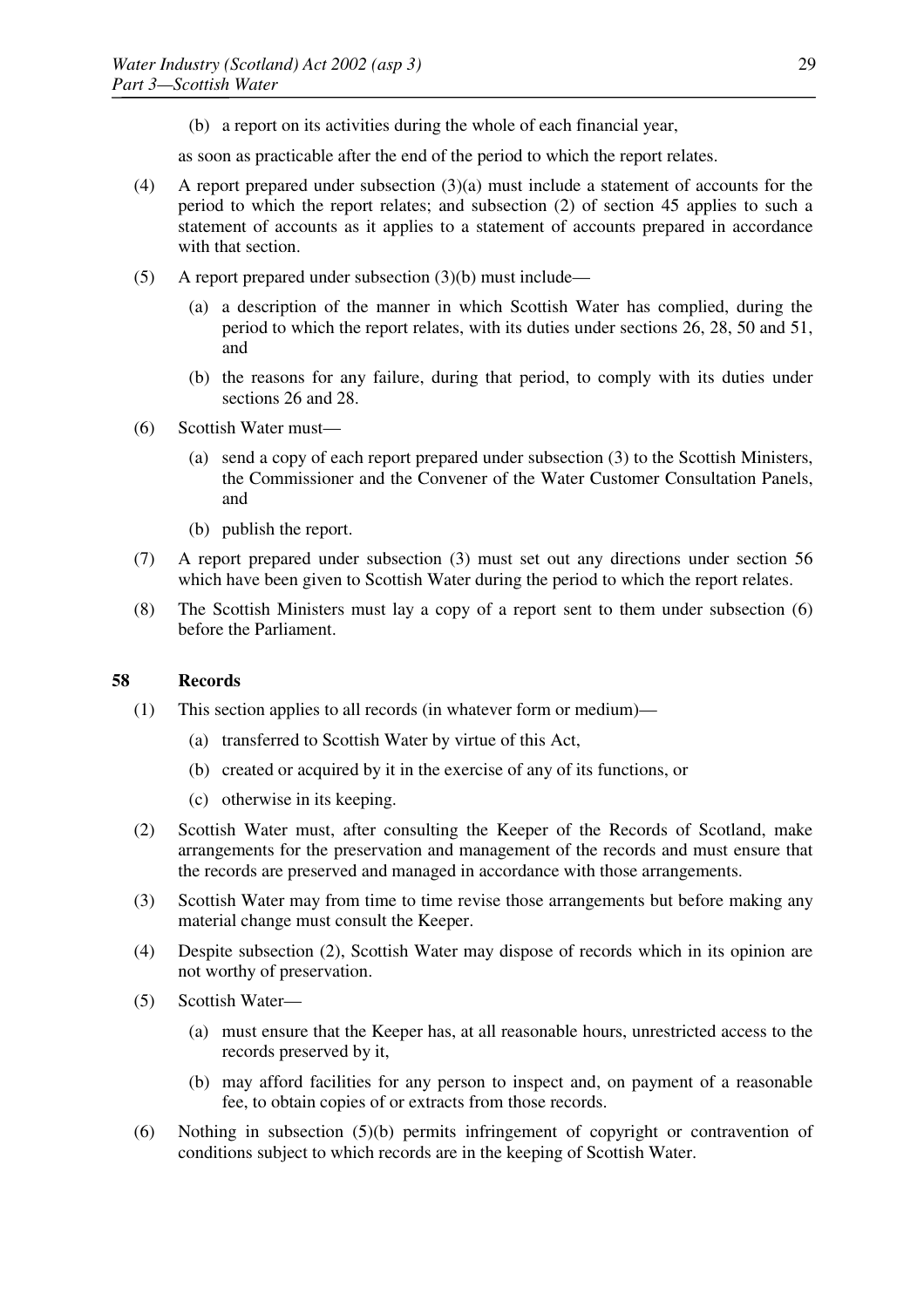(7) If any enactment makes provision relating to records of a specific kind which is inconsistent with subsections (1) to (6), those subsections are subject to that enactment.

## **59 Validity of actings**

The validity of any actings of Scottish Water is not affected by any failure to comply with a duty imposed on it under or by virtue of this Part.

## **60 Private legislation**

- (1) Scottish Water may, if it thinks fit—
	- (a) with the consent of the Scottish Ministers, promote private legislation in the Scottish Parliament,
	- (b) oppose private legislation in the Parliament of the United Kingdom or the Scottish Parliament.
- (2) An application for consent under subsection (1)(a) must be accompanied by a concise summary of the purposes of the proposed legislation.
- (3) Such consent must be withheld if the Scottish Ministers consider that the powers sought by the private legislation could be obtained by means of an order under the 1968 Act or, as the case may be, the 1980 Act.

## **61 Supply of goods and services to and by local authorities**

The Local Authorities (Goods and Services) Act 1970 (c.39) has effect as if Scottish Water were both a local authority and a public body for the purposes of that Act.

#### **62 Information from local authorities and assessors**

- (1) The Scottish Ministers may by regulations require a local authority or an assessor to provide Scottish Water with relevant information in such form as the regulations may specify.
- (2) For the purposes of subsection (1), information is relevant if—
	- (a) it is information falling within subsection (3), and
	- (b) its possession by Scottish Water would, in the opinion of the Scottish Ministers, be likely to assist Scottish Water to make a charges scheme or to collect, or arrange to have collected, such charges as may be fixed by a charges scheme made by it.
- (3) Information falls within this subsection if it is held—
	- (a) by the local authority in connection with their—
		- (i) setting, levying or collecting council tax or council water charges (within the meaning of Part II of the Local Government Finance Act 1992 (c.14)) or the non-domestic water rate or non-domestic sewerage rate (as defined in paragraphs (c) and (d) of section 99(2) of that Act before the repeal of those paragraphs by the 1994 Act), or
		- (ii) levying or collecting the non-domestic rate (as for the time being defined in section 37(1) of the Local Government (Scotland) Act 1975 (c.30), or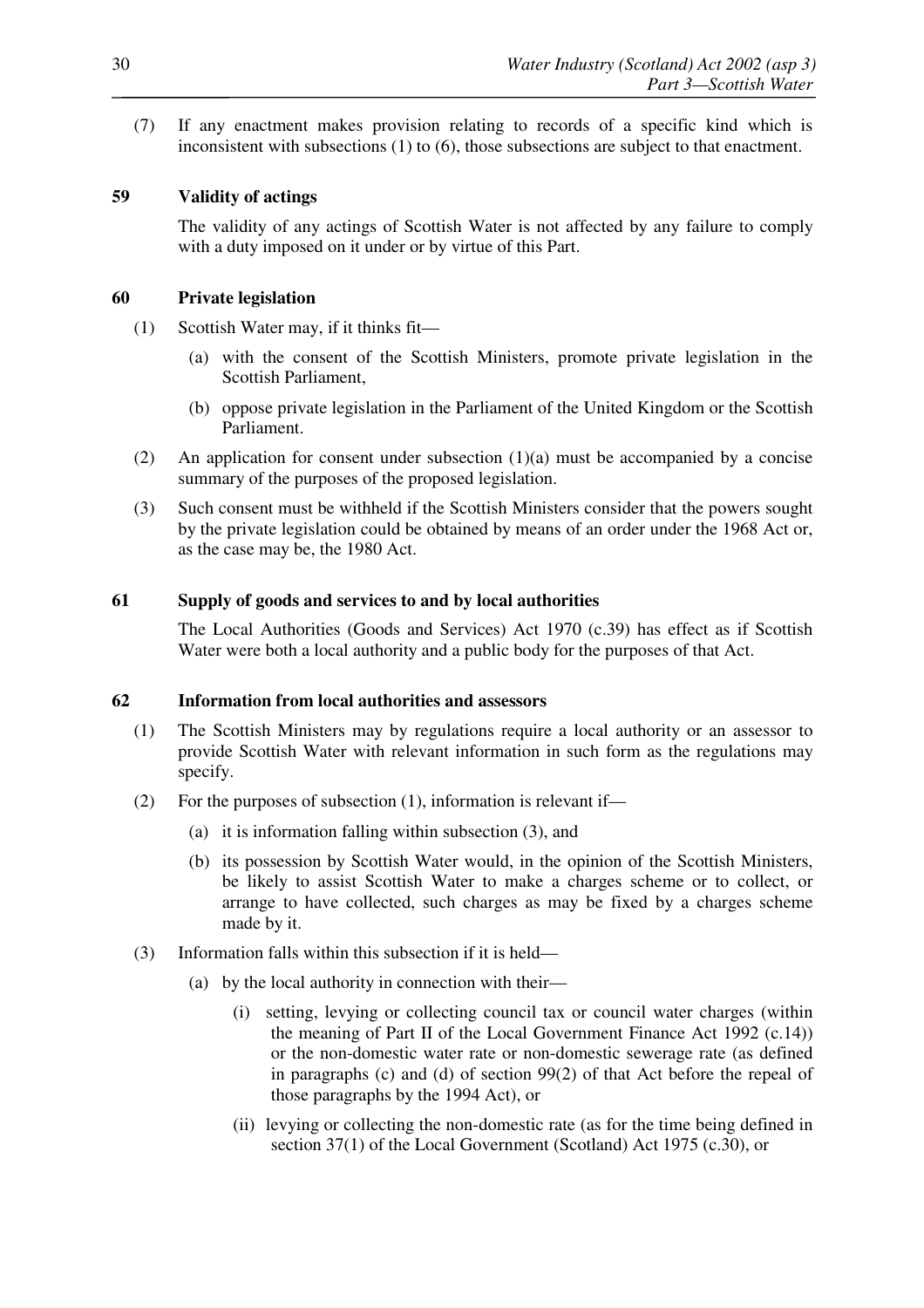- (b) as the case may be, by the assessor in connection with the assessor's functions under any enactment.
- (4) In this section—

"assessor" is to be construed in accordance with section 27 of the 1994 Act,

"information" includes, in particular, a copy of the whole, or of any part of, a valuation roll or valuation list.

#### **PART 4**

#### MISCELLANEOUS AND GENERAL

## *Miscellaneous*

#### **63 Register of trade effluents: confidential information**

After section 37B of the 1968 Act insert—

#### "**37C Exclusion from register of commercially confidential information**

- (1) Despite subsection (2) of section 37A of this Act, Scottish Water shall not enter in the register maintained under that section information relating to the affairs of any individual or business if—
	- (a) it determines, on the application of the person providing the information, that it is commercially confidential (as regards that or any other person), and
	- (b) the information is not information which is required to be entered in the register in pursuance of a direction under subsection (4) below.
- (2) If, on an application under subsection (1) above, Scottish Water fails to make a determination within the period of 21 days beginning with the date of the application, it shall be treated as having determined that the information is commercially confidential.
- (3) Where, on an application under subsection (1) above, Scottish Water determines that information is not commercially confidential, the information shall not be entered on the register until the end of the period of 21 days beginning with the date on which the determination is notified to the person concerned.
- (4) The Scottish Ministers may give Scottish Water directions as to specified information, or descriptions of information, which the public interest requires to be included in the register regardless of whether the information is commercially confidential.
- (5) Information excluded from the register by virtue of subsection (1) above shall be treated as ceasing to be commercially confidential for the purposes of this section on the expiry of the period of 4 years beginning with the date of the determination by virtue of which it was excluded unless Scottish Water determines, on the application of the person who provided the information, that it is still commercially confidential.
- (6) Subsection (2) above applies in relation to an application under subsection (5) above as it applies in relation to an application under subsection (1) above.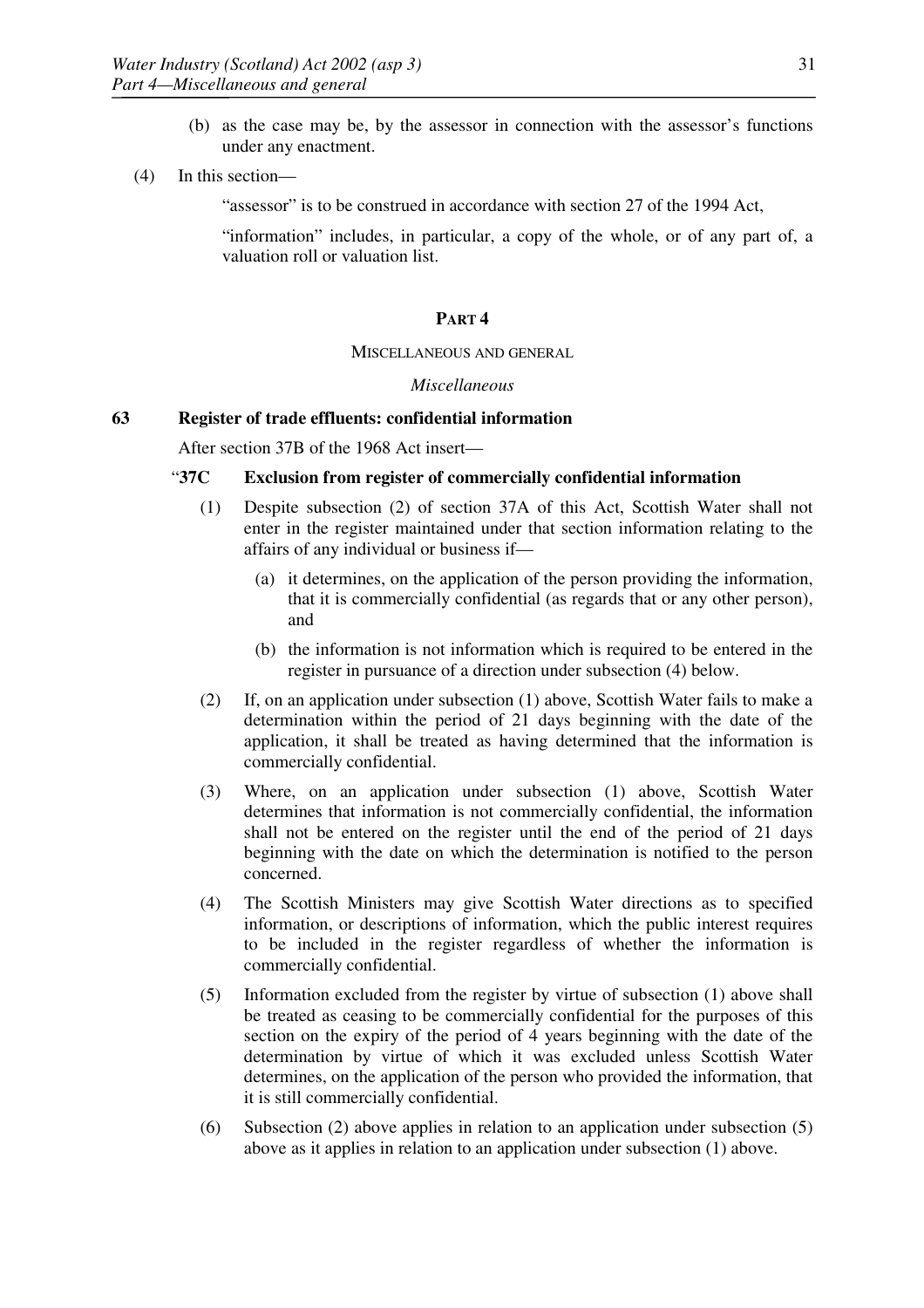- (7) The Scottish Ministers may, by order made by statutory instrument, substitute (whether in all cases or in such descriptions of case as the order may specify) for the period for the time being specified in subsection (2) above such other period as they consider appropriate.
- (8) A statutory instrument containing an order under subsection (7) above is subject to annulment in pursuance of a resolution of the Scottish Parliament.
- (9) Information is, for the purposes of any determination under this section, commercially confidential, in relation to any person, if its inclusion in the register would prejudice to an unreasonable degree the commercial interests of that person."

#### **64 Works in connection with metering**

After section 24A of the 1980 Act insert—

## "**24B Works in connection with metering**

- (1) This section applies where, in relation to any premises ("the premises concerned"), the conditions specified in subsection (2) are satisfied.
- (2) The conditions referred to in subsection (1) are that—
	- (a) Scottish Water is supplying or proposes to supply water to the premises,
	- (b) such supply is or is to be by meter, and
	- (c) there is a service pipe which is connected with a water main vested in Scottish Water and by which a supply of water is or could be provided to those premises.
- (3) Where this section applies, Scottish Water may serve a notice on the owner of the premises concerned requiring the execution, within such period of not less than 3 months as the notice shall specify, of such of the works mentioned in subsection (4) as the notice may specify.
- (4) The works referred to in subsection (3) are, in relation to the premises concerned—
	- (a) works consisting of the installation and connection of any meter for use in determining the quantity of water supplied to the premises,
	- (b) where a supply of water is or could be provided by the service pipe referred to in subsection  $(2)(c)$  to other premises as well as the premises concerned, works consisting of the installation, for any purpose connected with the installation or connection of such a meter, of a separate service pipe for the premises concerned, but only to the extent that such a pipe will constitute a supply pipe and is not required to be laid in a road,
	- (c) works for the purpose of maintaining, repairing, disconnecting or removing—
		- (i) any meter which has been installed for use in determining the quantity of water supplied to the premises, or
		- (ii) any pipes or apparatus installed in the course of any works specified in this section, and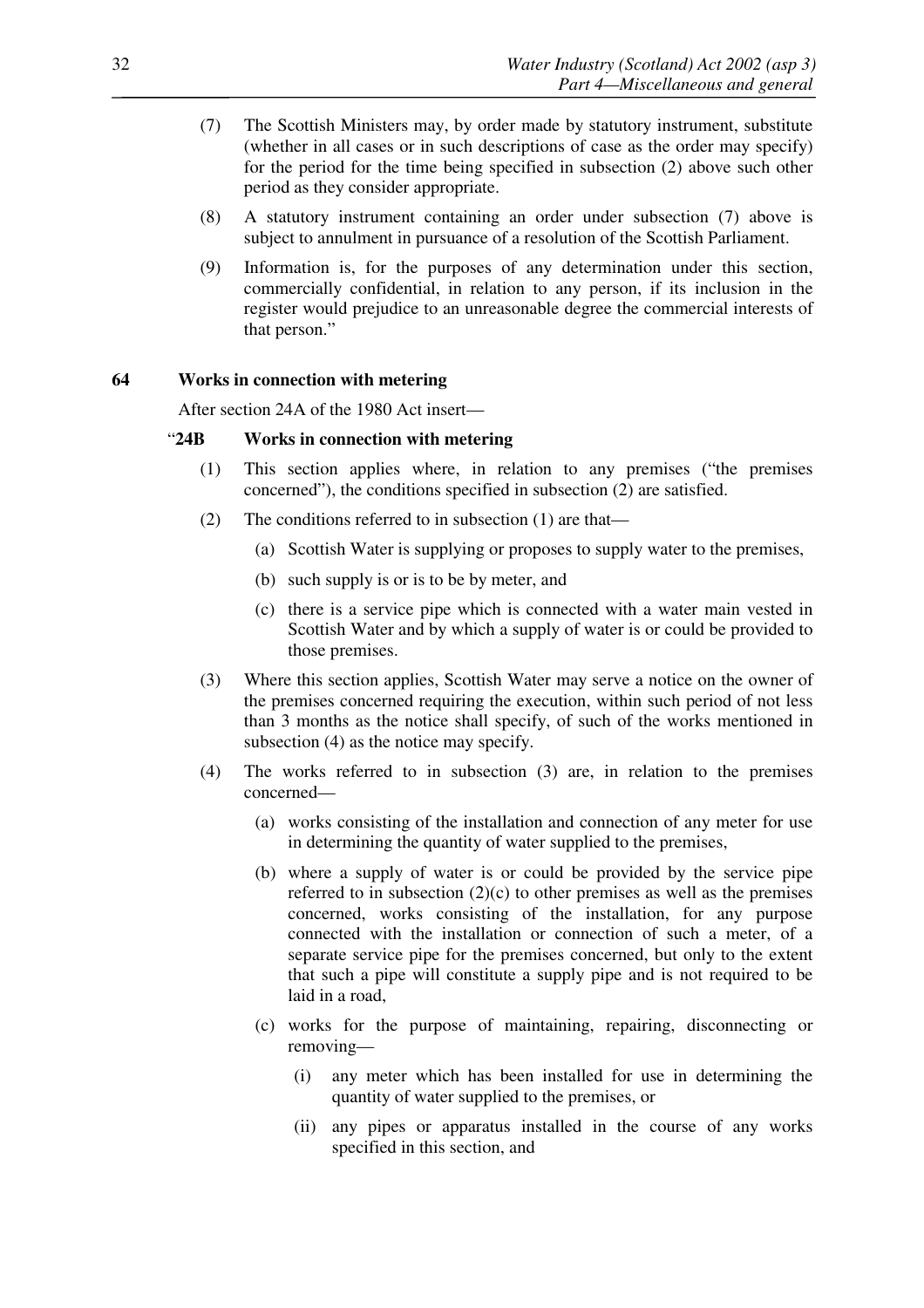- (d) any other works appearing to Scottish Water to be necessary or expedient for any purpose connected with the carrying out of any works specified in paragraph (a), (b) or (c), including the installation and connection of any pipes or other apparatus on the premises and the alteration or removal of any of the plumbing of the premises.
- (5) In the case of any of the works mentioned in paragraph (a) of subsection (4) and paragraph (c)(i) of that subsection so far as relating to maintenance and repair of a meter, Scottish Water may execute the works itself instead of requiring the owner, under subsection (3), to execute the works.
- (6) If an owner upon whom a notice has been served under subsection (3) fails to comply with it, Scottish Water may itself execute the works which the owner was required by the notice to execute.
- (7) Where Scottish Water has served a notice under that subsection requiring the execution of the works mentioned in paragraph (b) of subsection  $(4)$ , it shall, within 14 days after those works have been executed, lay so much of the separate service pipe referred to in that paragraph as will constitute a communication pipe or a supply pipe to be laid in a road and shall make all necessary connections.
- (8) Scottish Water may recover from the owner of the premises concerned any expenses reasonably incurred by it in executing any works under subsection (5), (6) or (7).
- (9) Subsection (8) is without prejudice to the rights and obligations, as between themselves, of the owner and occupier of the premises."

## **65 Contravention of water byelaws: penalties and proceedings**

- (1) Section 72 (general provisions as to byelaws) of the 1980 Act is amended as follows.
- (2) In subsection (3) (maximum level of penalty), for "level 4" substitute "level 5".
- (3) After that subsection, insert—
	- "(3A) Subject to subsection (3B), proceedings for any offence against such byelaws may be commenced at any time—
		- (a) within 6 months after the date on which evidence sufficient in the opinion of the procurator fiscal to justify the proceedings came to the procurator fiscal's knowledge, or
		- (b) where such evidence was reported to the procurator fiscal by Scottish Water, within 6 months after the date on which it came to Scottish Water's knowledge.
	- (3B) No such proceedings shall be commenced more than 3 years after—
		- (a) the date of the commission of the offence, or
		- (b) in the case of a continuing offence, the last date on which the offence was committed.
	- (3C) Subsection (3) of section 136 (time limit for certain offences) of the Criminal Procedure (Scotland) Act 1995 (c.46) applies for the purposes of this section as it applies for the purposes of that section.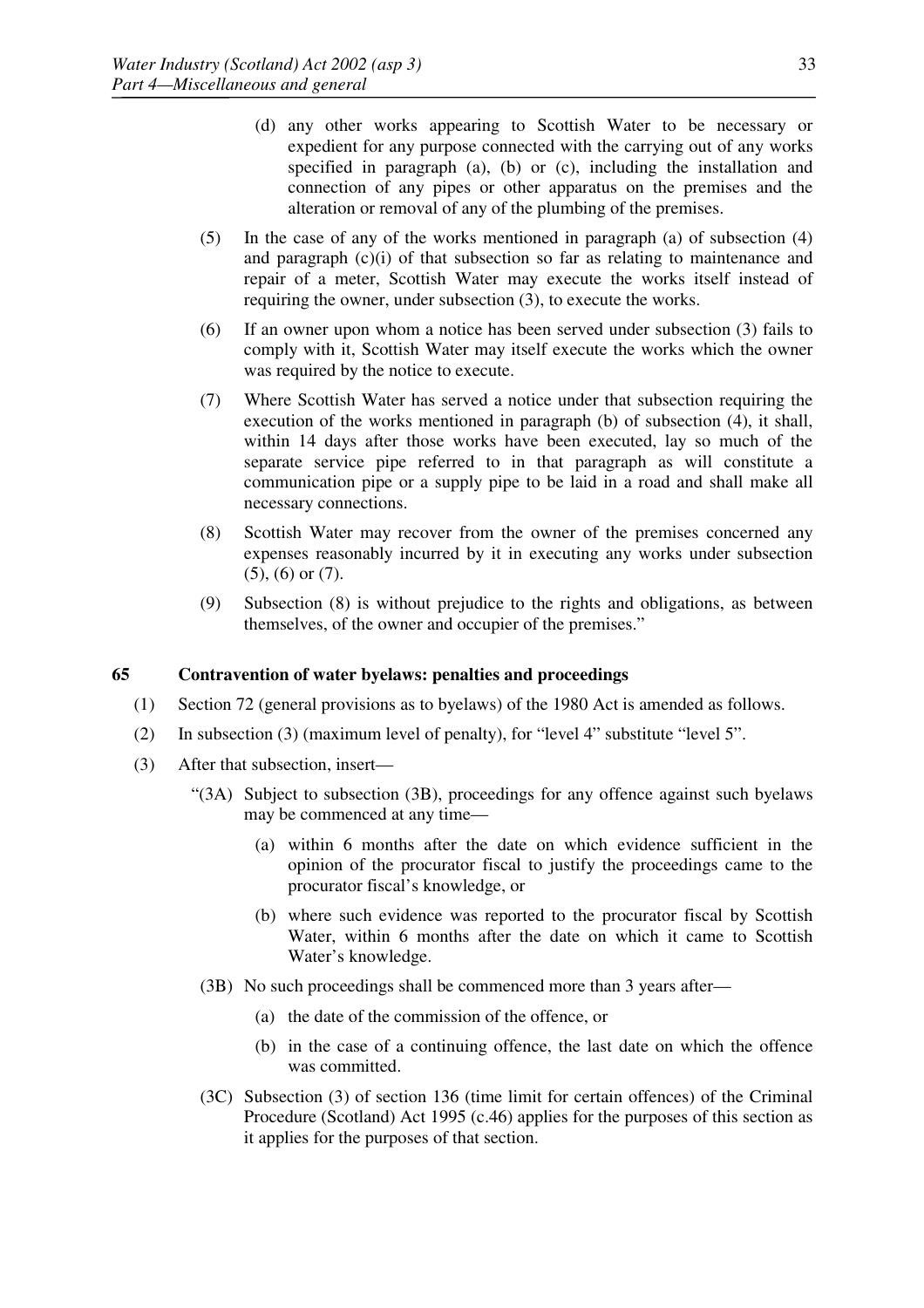- (3D) For the purposes of subsection (3A), a certificate signed by or on behalf of the procurator fiscal or, as the case may be, Scottish Water, and stating the date on which evidence such as is mentioned in that subsection came to the procurator fiscal's or, as the case may be, Scottish Water's knowledge shall be conclusive evidence of that fact.
- (3E) A certificate stating that matter and purporting to be so signed shall be deemed to be so signed unless the contrary is proved."

#### *General*

### **66 Offences by bodies corporate and partnerships**

- (1) Where an offence under this Act which has been committed by a body corporate is proved to have been committed with the consent or connivance of, or to be attributable to any neglect on the part of—
	- (a) any director, manager, secretary, member or other similar officer of the body corporate, or
	- (b) any person who was purporting to act in any such capacity,

that person, as well as the body corporate, is guilty of the offence and liable to be proceeded against and punished accordingly.

(2) Where an offence under this Act which has been committed by a Scottish partnership is proved to have been committed with the consent or connivance of, or to be attributable to any neglect on the part of, a partner, the partner as well as the partnership is guilty of the offence and liable to be proceeded against and punished accordingly.

### **67 Crown application**

- (1) This Act binds the Crown, but nothing in this section is to be taken as in any way affecting Her Majesty in her private capacity.
- (2) No contravention by the Crown of any provision made by or under this Act makes the Crown criminally liable; but the Court of Session may, on the application of any public authority or office-holder having responsibility for enforcing that provision, declare unlawful any act or omission of the Crown which constitutes such a contravention.
- (3) Despite subsection (2), any provision made by or under this Act applies to persons in the public service of the Crown as it applies to other persons.
- (4) The powers conferred by section 47 are exercisable in relation to land forming part of the Crown Estate only with the consent of the Crown Estate Commissioners.

### **68 Orders and regulations**

- (1) Any power of the Scottish Ministers to make orders or regulations under this Act is exercisable by statutory instrument.
- (2) Any such power includes power—
	- (a) to make such incidental, supplemental, consequential, transitional, transitory or saving provision as the Scottish Ministers think necessary or expedient,
	- (b) to make different provision for different purposes and different areas.
- (3) An order under section 24(3) or 69 may modify any enactment, instrument or document.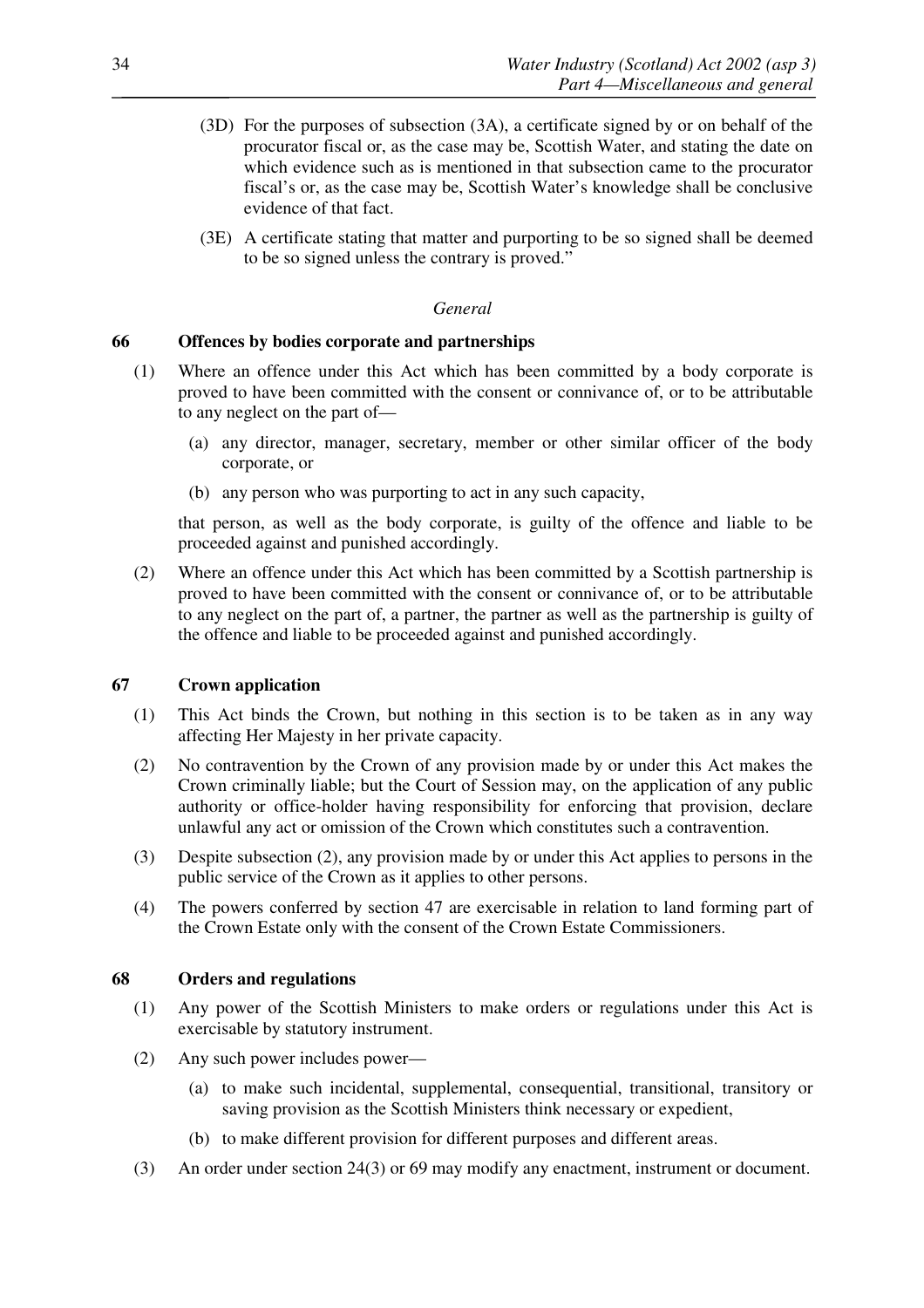- (4) A statutory instrument containing an order or regulations under this Act (except sections 41(5) and 72(1) and, where subsection (5) of this section applies, sections 24(3) and 69) is subject to annulment in pursuance of a resolution of the Scottish Parliament.
- (5) No order under section 24(3) or 69 containing provisions which add to, replace or omit any part of the text of an Act is to be made unless a draft has been laid before, and approved by resolution of, the Parliament.
- (6) No order is to be made under section 41(5) unless a draft has been laid before, and approved by resolution of, the Parliament.

## **69 Ancillary provision**

The Scottish Ministers may by order make such incidental, supplemental, consequential, transitional, transitory or saving provision as they consider necessary or expedient for the purposes or in consequence of this Act.

### **70 Interpretation**

(1) In this Act, unless the context otherwise requires—

"the 1968 Act" means the Sewerage (Scotland) Act 1968 (c.47),

"the 1980 Act" means the Water (Scotland) Act 1980 (c.45),

"the 1994 Act" means the Local Government etc. (Scotland) Act 1994 (c.39),

"charges scheme" has the meaning given by section 31(1),

"the Commissioner" means the Water Industry Commissioner for Scotland established by section 67A(1) of the 1994 Act and continued in existence by section 1(1) of this Act,

"financial year" means a period of 12 months ending with 31st March,

"local authority" means a council constituted under section 2 of the 1994 Act,

"new water and sewerage authorities" means the bodies established by section 62(1) of the 1994 Act and—

- (a) a reference to a new water and sewerage authority is a reference to any of those bodies,
- (b) "water area" and "sewerage area", in relation to any such authority, are to be construed in accordance with that section,

"the Parliament" means the Scottish Parliament.

(2) In this Act, references to core functions, in relation to Scottish Water, are to its functions under or by virtue of the 1968 Act, the 1980 Act, this Act and any other enactment, but excluding its functions under subsection (1) of section 25 of this Act and subsection (2) of that section so far as relating to subsection (1).

## **71 Modification of enactments**

- (1) Schedules 5 and 6 make modifications of, respectively, the 1968 Act and the 1980 Act.
- (2) Schedule 7 makes modifications of other enactments.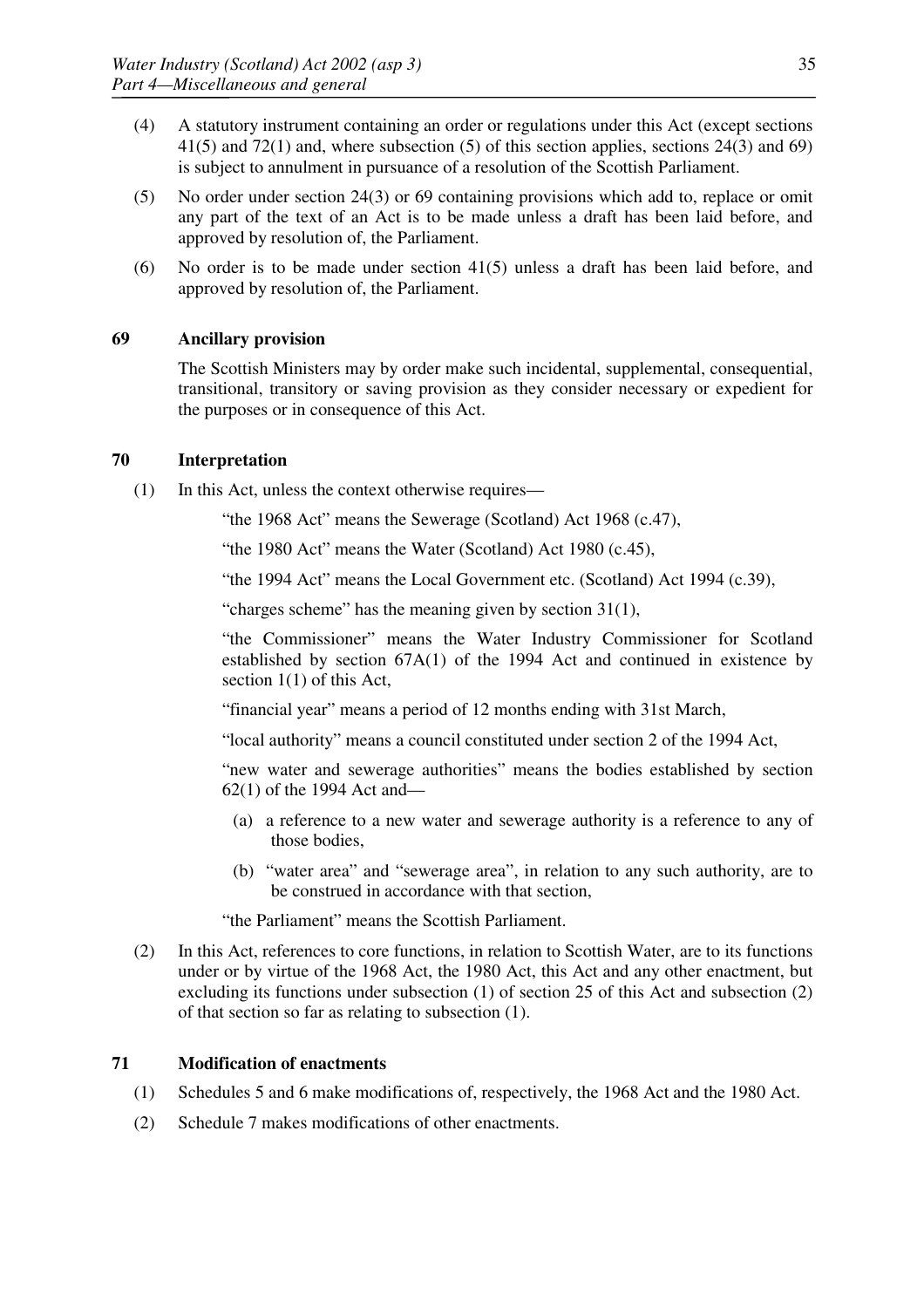## **72 Commencement and short title**

- (1) The provisions of this Act, other than this section and sections 66 to 70, come into force on such day as the Scottish Ministers may by order appoint.
- (2) This Act may be cited as the Water Industry (Scotland) Act 2002.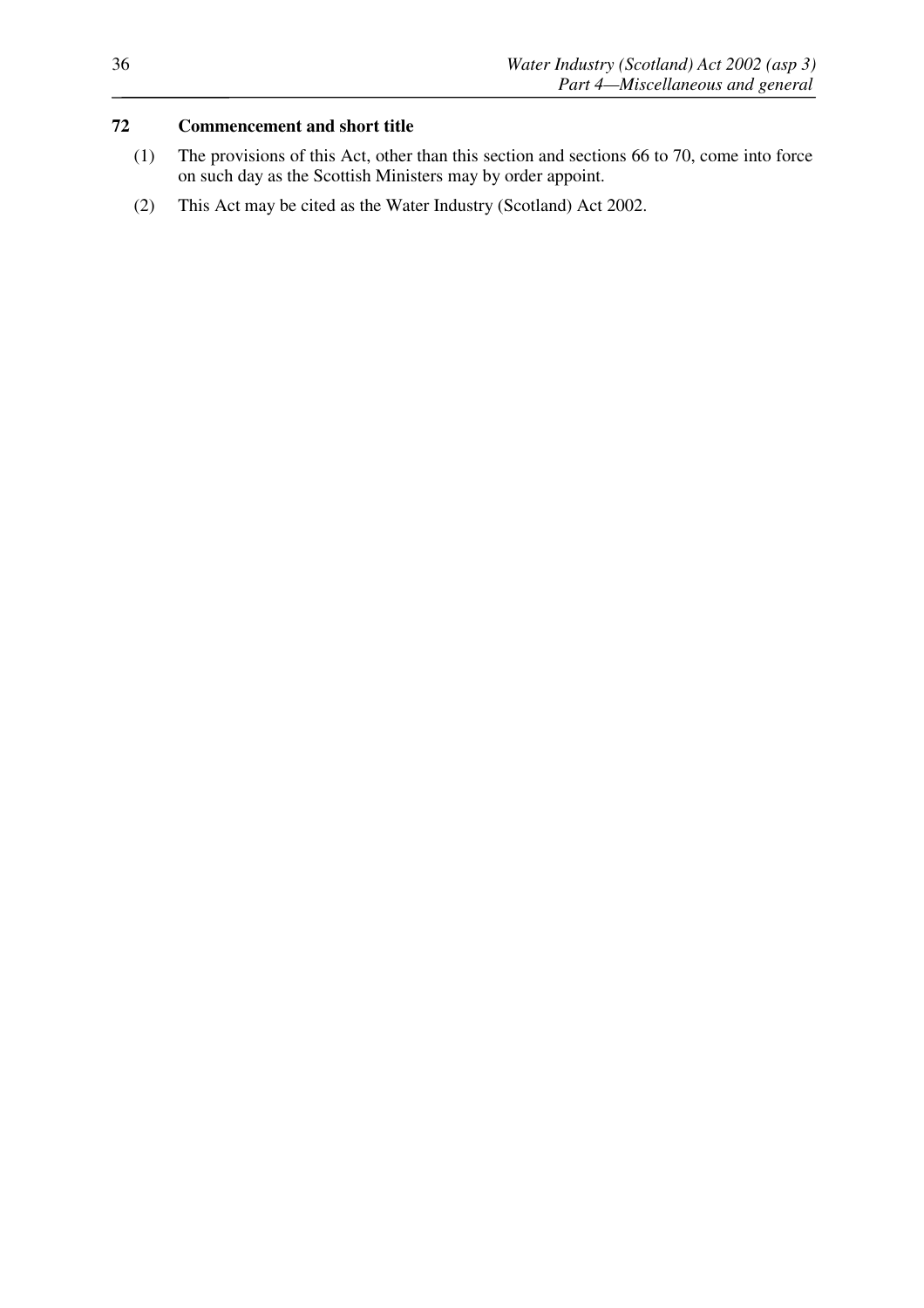## *(introduced by sections 1 and 2)*

### WATER INDUSTRY COMMISSIONER AND CUSTOMER PANELS: FURTHER PROVISION

### **PART 1**

### THE COMMISSIONER

### *Appointment*

- 1 (1) The Commissioner is to be appointed by the Scottish Ministers on such terms and conditions as they may determine.
	- (2) Those terms and conditions may include arrangements for the payment of pensions, allowances or gratuities to, or in respect of, persons who have ceased to hold office as Commissioner.

### *Staff*

- 2 (1) The Commissioner may, with the consent of the Scottish Ministers as to numbers, terms and conditions, appoint staff.
	- (2) The Commissioner may make arrangements for the payment of pensions, gratuities or allowances to, or in respect of, any person who has ceased to be a member of staff of the Commissioner and may in particular—
		- (a) make contributions or payments towards provision for such pensions, gratuities or allowances,
		- (b) establish and administer one or more pension schemes.
	- (3) Arrangements under sub-paragraph (2) are subject to the approval of the Scottish **Ministers**

### *Status*

3 The Commissioner and the Commissioner's staff are not to be regarded as servants or agents of the Crown and do not have any status, immunity or privilege of the Crown.

### *Accounts*

- 4 The Commissioner must—
	- (a) prepare, for each financial year, in accordance with directions given by the Scottish Ministers, an account of the Commissioner's income and expenditure, and
	- (b) send the account, by such time as the Scottish Ministers may direct, to the Auditor General for Scotland for auditing.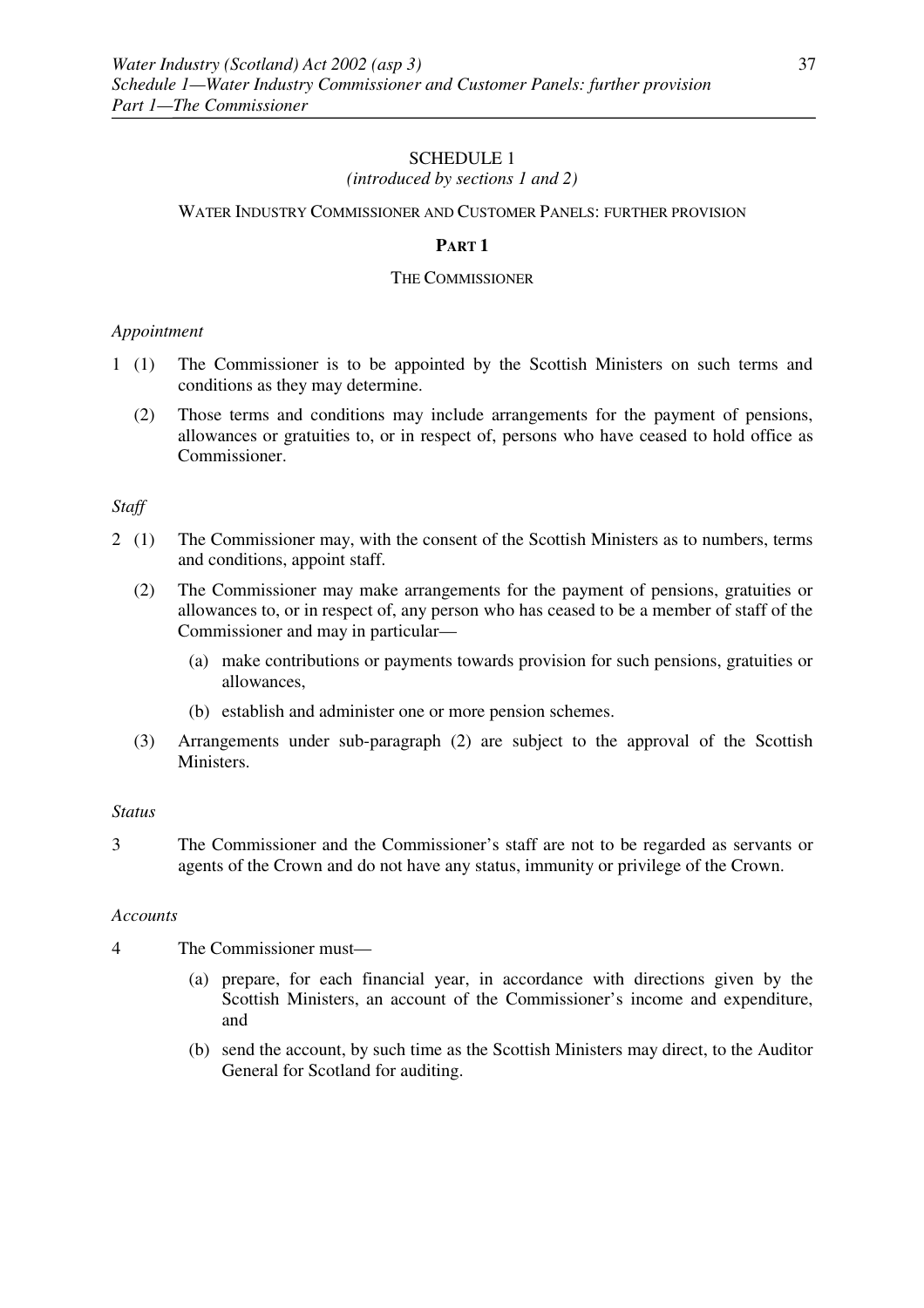# **PART 2**

## CUSTOMER PANELS

### *Convener*

- 5 (1) The Scottish Ministers are to appoint, on such terms and conditions as they may determine, an individual to be known as the Convener of the Water Customer Consultation Panels (referred to in this schedule as the "Convener").
	- (2) The Convener is not to be regarded as a servant or agent of the Crown and does not have any status, immunity or privilege of the Crown.

### *Membership*

- 6 (1) The Convener is to be a member of each Customer Panel.
	- (2) The other members of a Customer Panel are to be appointed by the Convener in accordance with procedures, and on terms and conditions, approved by the Scottish Ministers.
	- (3) The Convener must, in accordance with those procedures, appoint one of the other members to be deputy convener of the Panel.
	- (4) Before appointing the other members under sub-paragraph (2), the Convener must consult the Commissioner and such bodies representing consumer interests as the Scottish Ministers may direct.

### *Remuneration and allowances*

- 7 The Commissioner must pay to the Convener and to the deputy convener and ordinary members of a Customer Panel—
	- (a) such remuneration, and
	- (b) such allowances (if any) in respect of expenses properly incurred in the performance of their duties,

as the Scottish Ministers may determine.

### *Administrative support*

8 The Commissioner is to provide the Convener and each Customer Panel, or ensure that they are provided, with the property, staff and services required for their purposes in accordance with arrangements approved by the Scottish Ministers.

## *Proceedings*

- 9 (1) The proceedings of a Customer Panel must be conducted in accordance with arrangements—
	- (a) determined by the Convener after consulting the other members of the Panel, and
	- (b) approved by the Scottish Ministers.
	- (2) The validity of any proceedings of a Customer Panel is not affected by any vacancy among its members or by any defect in the appointment of a member.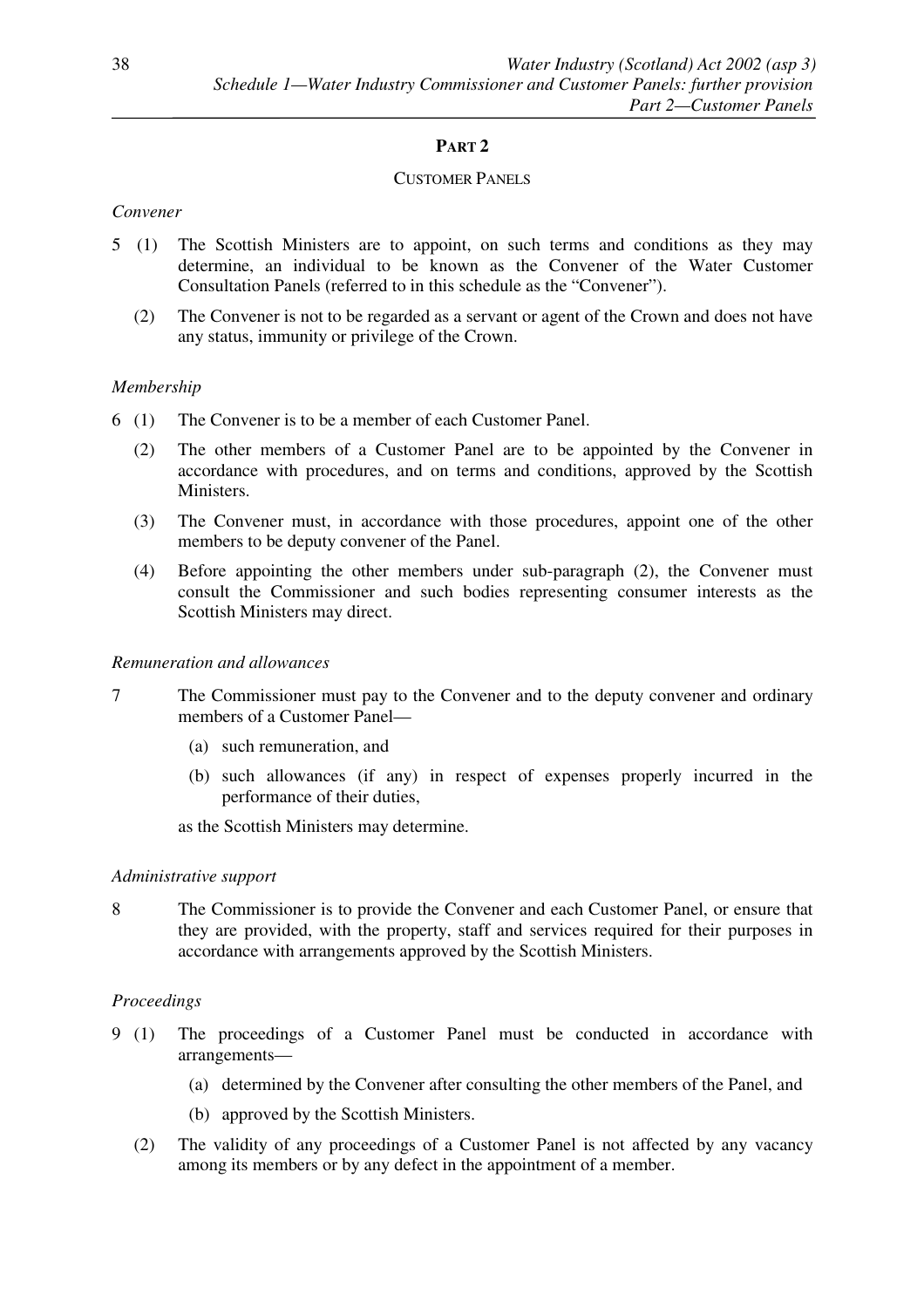### *(introduced by section 18)*

### DRINKING WATER QUALITY REGULATOR: FURTHER PROVISION AS TO POWERS OF ENTRY ETC.

### *Notice of entry*

- 1 (1) The Regulator is entitled to demand entry into any premises as of right by virtue of section  $9(1)$ ,  $12(2)(a)$  or  $13(3)(a)$  (in this schedule referred to as "the relevant" provisions") only at a reasonable time, except in an emergency.
	- (2) Unless the premises are premises of a public water supplier, the Regulator must give 24 hours' notice of the intended entry to the occupier of the premises.

### *Warrant to exercise right or power*

- 2 (1) If a sheriff or a justice of the peace is satisfied, by evidence on oath, that—
	- (a) there are reasonable grounds for the exercise in relation to any premises of a power conferred by the relevant provisions, and
	- (b) one or more of the conditions specified in sub-paragraph (2) is fulfilled in relation to those premises,

the sheriff or justice may by warrant authorise the Regulator and any person authorised by the Regulator for the purpose to exercise the power in relation to those premises in accordance with the warrant and, if need be, by force.

- (2) The conditions mentioned in sub-paragraph (1) are—
	- (a) that the exercise of the power in relation to the premises has been refused,
	- (b) that such a refusal is reasonably apprehended,
	- (c) that the premises are unoccupied,
	- (d) that the occupier is temporarily absent from the premises,
	- (e) that the case is one of urgency,
	- (f) that an application for admission to the premises would defeat the object of the proposed entry.
- (3) A sheriff or justice must not issue a warrant under this schedule by virtue only of being satisfied that a condition specified in sub-paragraph  $(2)(a)$  or  $(b)$  is fulfilled unless the sheriff or justice is also satisfied—
	- (a) that notice of the intention to apply for the warrant has been given to the occupier of the premises, or
	- (b) that the giving of such notice would defeat the object of the proposed entry.
- (4) A warrant under this schedule continues in force until the purposes for which the warrant was issued have been fulfilled.

### *Evidence of authority*

3 A person entitled to exercise any power conferred by the relevant provisions must, if required to do so, produce written evidence of that entitlement.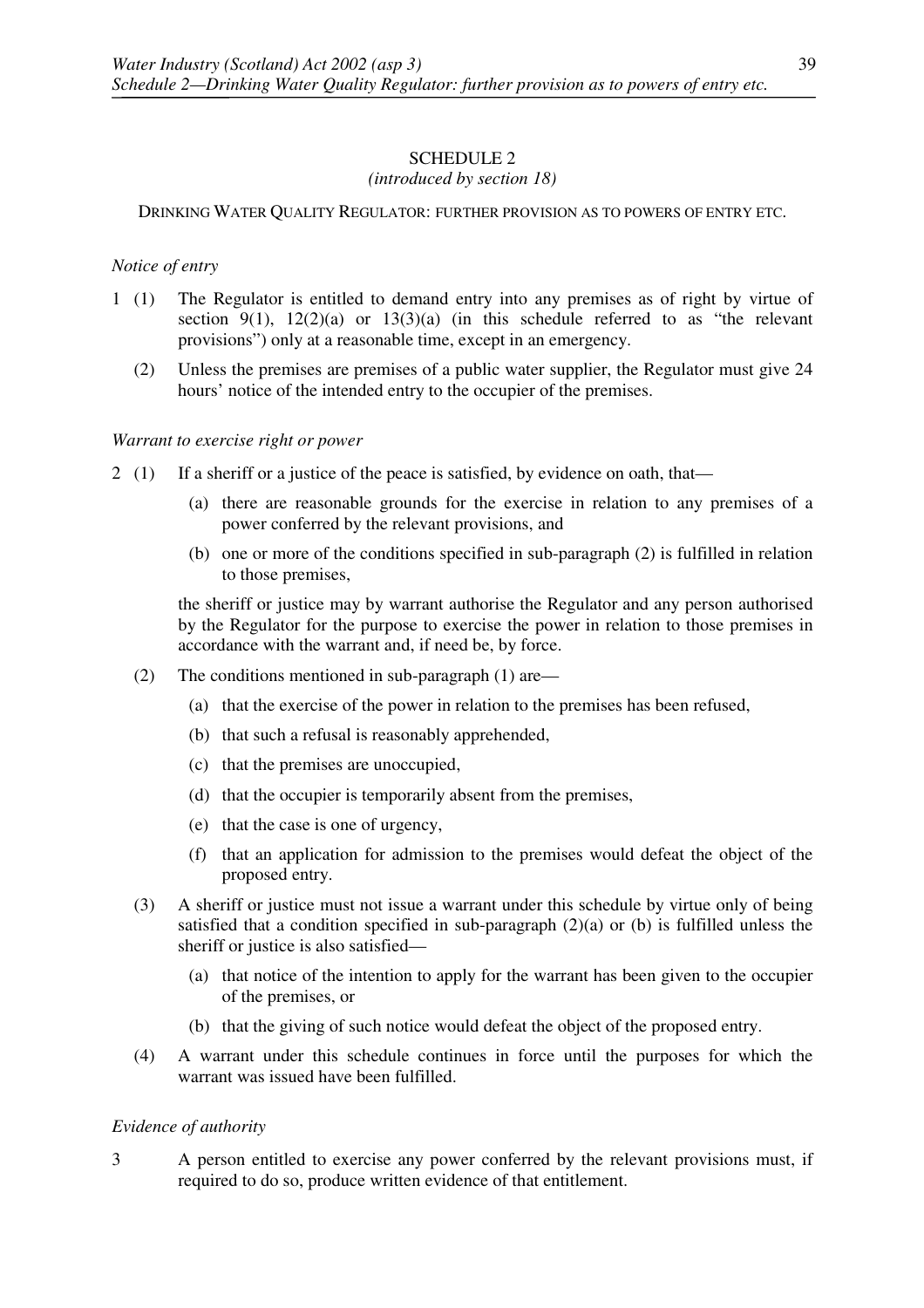## *Supplementary powers*

4 A person entitled to enter any premises by virtue of any power conferred by the relevant provisions is entitled, subject in the case of a power exercisable under a warrant to the terms of the warrant, to take on to the premises such other persons and such equipment as may be necessary.

### *Duty to secure premises*

5 A person who enters any premises in the exercise of any power conferred by the relevant provisions must leave the premises as effectually secured against trespassers as that person found them.

### *Compensation*

- 6 (1) Where any person exercises any power conferred by the relevant provisions, the Scottish Ministers must make full compensation to any person who has sustained loss or damage by reason of—
	- (a) the exercise by the person of that power or of any power to take any person or equipment on to the premises in relation to which the power is exercised, or
	- (b) the performance of, or failure of the person to perform, the duty imposed by paragraph 5.
	- (2) Compensation is not payable by virtue of sub-paragraph (1) in respect of any loss or damage if the loss or damage—
		- (a) is attributable to the default of the person who sustained it, or
		- (b) is loss or damage in respect of which compensation is payable by virtue of any other provision of this Act.
	- (3) Any dispute as to a person's entitlement to compensation under this paragraph, or as to the amount of any such compensation, is to be referred to the arbitration of a single arbiter appointed by agreement between the Scottish Ministers and the person who claims to have sustained the loss or damage or, in default of agreement, by the President of the Lands Tribunal for Scotland.

### *Commercially confidential information*

- 7 (1) Any person who enters any premises in the exercise of any power conferred by the relevant provisions and who makes use of or discloses any information obtained by that person on those premises with regard to any manufacturing process or trade secret is guilty of an offence.
	- (2) A person guilty of an offence under sub-paragraph (1) is liable—
		- (a) on summary conviction, to a fine not exceeding the statutory maximum,
		- (b) on conviction on indictment, to a fine.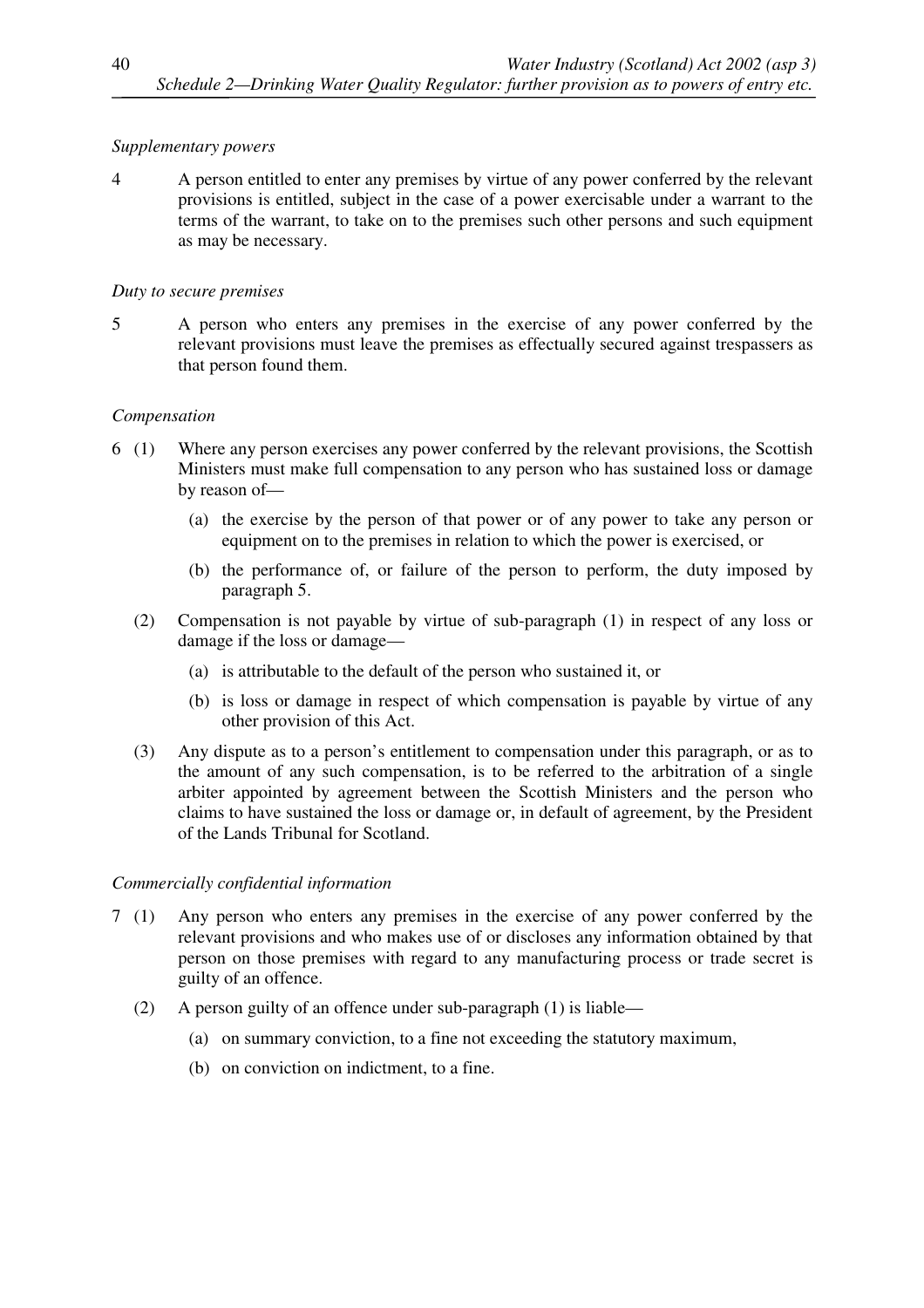### *Interpretation*

- 8 For the purposes of paragraphs 5 and 6 a person enters any premises in the exercise of a power conferred by the relevant provisions despite a failure (whether by virtue of the waiver of the requirement by the occupier of the premises or otherwise) to comply with—
	- (a) any requirement to enter those premises at a reasonable time or after giving notice of intended entry, or
	- (b) the requirement imposed by paragraph 3.

## SCHEDULE 3

*(introduced by section 20)*

SCOTTISH WATER: STATUS, CONSTITUTION, PROCEEDINGS ETC.

### *Status*

1 Scottish Water—

- (a) is not to be regarded as a servant or agent of the Crown,
- (b) does not have any status, immunity or privilege of the Crown,

and its property is not to be regarded as property of, or held on behalf of, the Crown.

### *Membership*

- 2 (1) Scottish Water is to consist of a board comprising—
	- (a) not fewer than 5, nor more than 8, non-executive members, and
	- (b) not fewer than 3, nor more than 5, executive members.
	- (2) The number of non-executive members must exceed the number of executive members by at least 2.
	- (3) The non-executive members are to be appointed by the Scottish Ministers from amongst persons who appear to them to have knowledge or experience relevant to the functions of Scottish Water.
	- (4) One of the non-executive members to be appointed under sub-paragraph (3) must be a person appearing to the Scottish Ministers to have special knowledge of the interests of the employees of Scottish Water.
	- (5) Before inviting applications for appointment as that member, the Scottish Ministers must consult such persons representing those employees as they think fit as to—
		- (a) the particular knowledge of such interests, and
		- (b) any other attributes,

that persons seeking such appointment should possess.

(6) The chief executive of Scottish Water is to be one of its executive members and the other executive members are to be appointed by Scottish Water, with the approval of the Scottish Ministers, from amongst its other employees.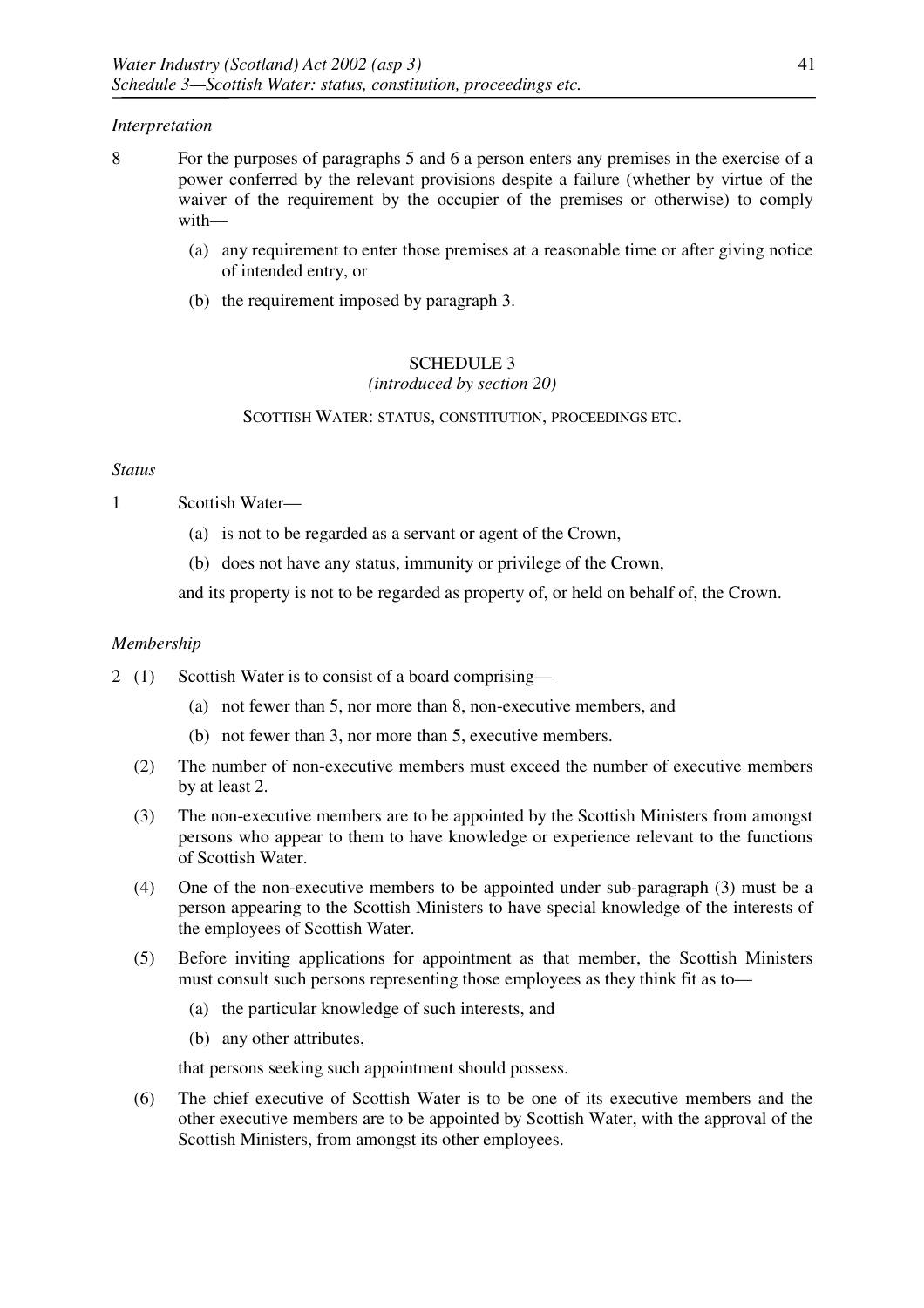### *Tenure and removal from office*

- 3 (1) Each member other than the chief executive—
	- (a) is to be appointed for such period as is specified in the appointment,
	- (b) may, by written notice to—
		- (i) in the case of a non-executive member, the Scottish Ministers,
		- (ii) in the case of an executive member, Scottish Water,

resign as a member,

- (c) in other respects, holds and vacates office on such terms and conditions as—
	- (i) in the case of a non-executive member, the Scottish Ministers,
	- (ii) in the case of an executive member, Scottish Water with the approval of the Scottish Ministers,

may determine,

- (d) after ceasing to hold office is eligible for reappointment as a member.
- (2) The Scottish Ministers may remove a non-executive member, and Scottish Water may, with the approval of the Scottish Ministers, remove an executive member, from office if satisfied that—
	- (a) the member's estate has been sequestrated or the member has been adjudged bankrupt, has made an arrangement with creditors or has granted a trust deed for creditors or a composition contract, or
	- (b) the member—
		- (i) is incapacitated by physical or mental illness,
		- (ii) has been absent from meetings of Scottish Water for a period longer than 3 consecutive months without the permission of Scottish Water, or
		- (iii) is otherwise unable or unfit to discharge the member's functions as a member or is unsuitable to continue as a member.
- (3) Without prejudice to its powers under sub-paragraph (2), Scottish Water may, with the approval of the Scottish Ministers, remove an executive member from office if it considers it necessary or expedient to do so in connection with the management of the affairs of Scottish Water.
- (4) An executive member ceases to hold office as such on ceasing to be an employee of Scottish Water.
- (5) A person who ceases to be an executive member does not, by reason only of that, cease to be an employee of Scottish Water.

## *Chairing*

- 4 (1) The Scottish Ministers—
	- (a) must appoint one of the non-executive members to chair the board, and
	- (b) may, after consulting that member, appoint another non-executive member to act as deputy to that member.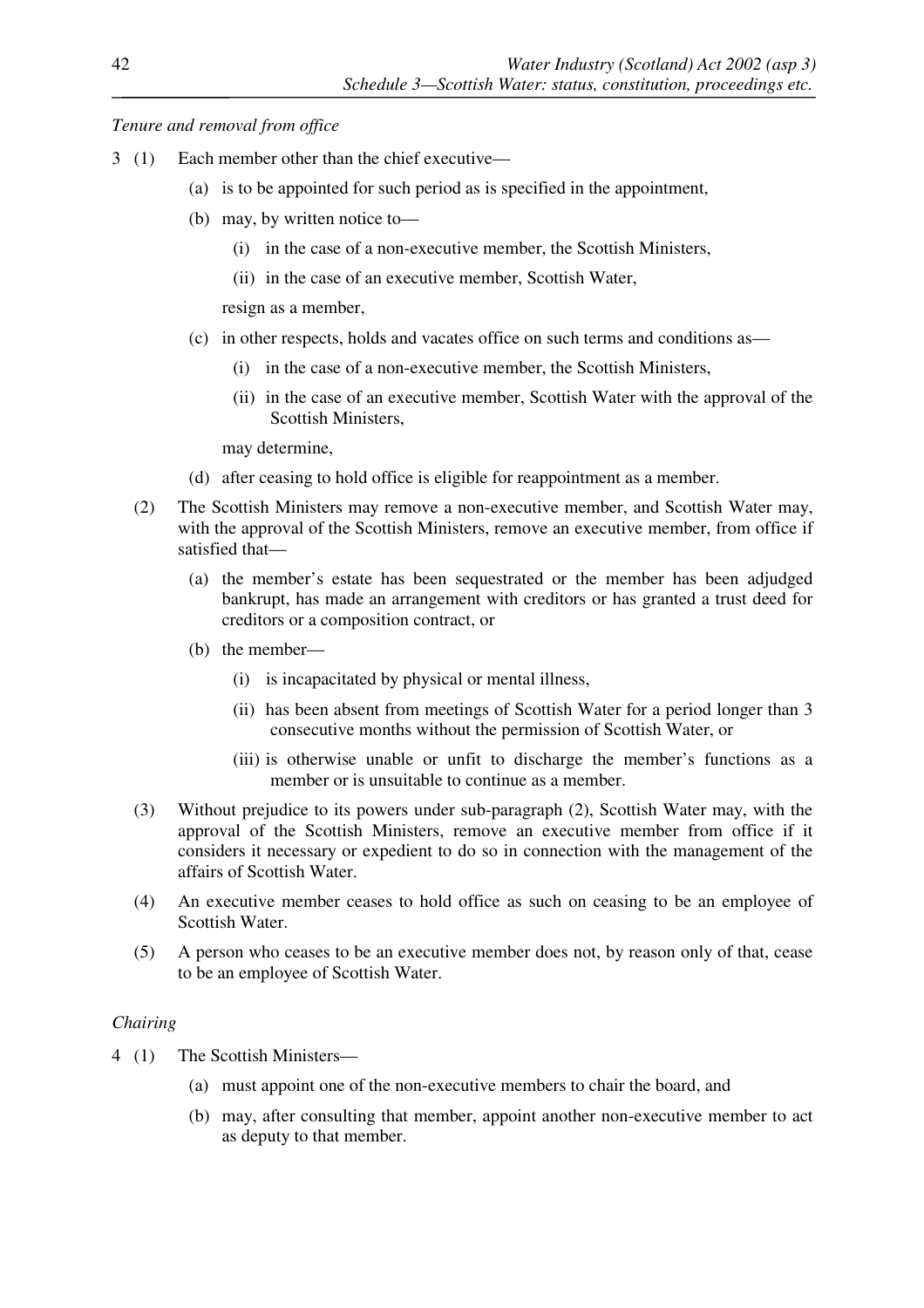- (2) The member appointed to chair the board and any member appointed to act as deputy to that member hold and vacate office as such in accordance with the terms of their appointments.
- (3) A member so appointed may, by written notice to the Scottish Ministers, resign from office as such.
- (4) A member so appointed vacates office on ceasing to be a non-executive member of Scottish Water.
- (5) Where a non-executive member—
	- (a) is appointed to chair the board or to act as deputy to the member so appointed, or
	- (b) ceases to hold office as such,

the Scottish Ministers may vary the terms of the member's appointment so as to alter the date on which office as a non-executive member is to be vacated.

#### *Remuneration, allowances and pensions*

- 5 (1) Scottish Water must pay to those of its members holding an office specified in subparagraph (5) such remuneration as the Scottish Ministers may determine.
	- (2) Scottish Water must pay to those members and the other members such allowances as the Scottish Ministers may determine in respect of expenses properly incurred in the performance of their duties.
	- (3) Where a person ceases to be a non-executive member otherwise than on the expiry of that person's term of office, the Scottish Ministers may, if they think there are special circumstances, direct Scottish Water to pay to the person such amount of compensation as they may determine.
	- (4) The Scottish Ministers may direct Scottish Water to pay—
		- (a) such pension, allowance or gratuity to, or in respect of, any person who holds or has held any office specified in sub-paragraph (5),
		- (b) such contribution or other payment towards provision for such pension, allowance or gratuity,

as they consider appropriate.

- (5) The offices referred to in sub-paragraphs (1) and (4)(a) are—
	- (a) non-executive member,
	- (b) member appointed to chair the board, and
	- (c) member appointed to act as deputy to that member.

#### *Chief executive and other staff*

- 6 (1) The Scottish Ministers must, after consultation with the member appointed, or to be appointed, to chair the board (if there is a person holding, or as the case may be designated to hold, that office), make the first appointment of chief executive of Scottish Water on such terms and conditions as the Scottish Ministers may determine.
	- (2) Scottish Water may, with the approval of the Scottish Ministers, make subsequent appointments to the post of chief executive on such terms and conditions as it may with the approval of the Scottish Ministers determine.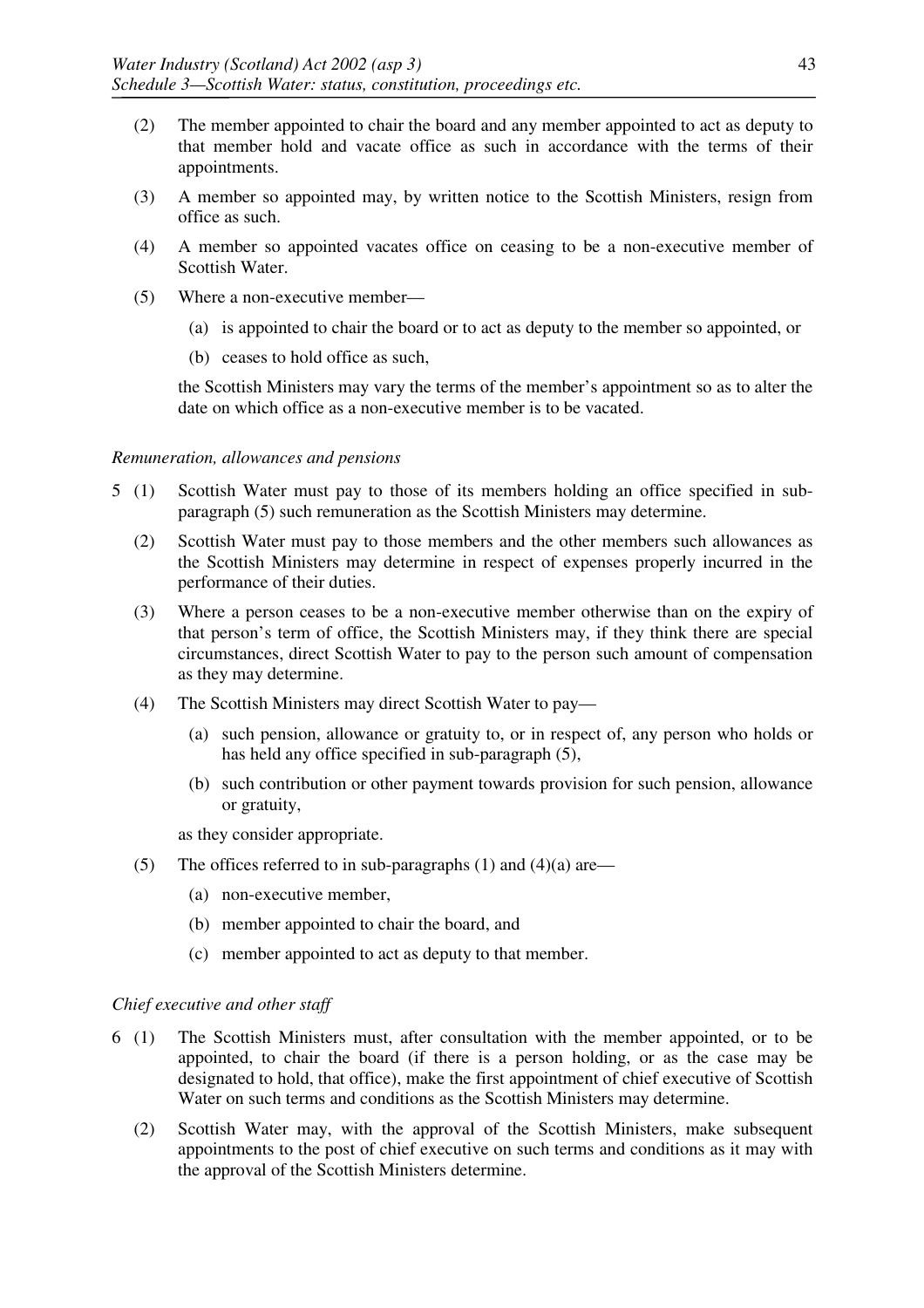- (3) Scottish Water may appoint on such terms and conditions as it may with the approval of the Scottish Ministers determine such other employees as it considers appropriate.
- (4) Scottish Water must, as regards such of its employees as it may with the approval of the Scottish Ministers determine, make such arrangements as it considers appropriate for providing, to or in respect of those employees, pensions, allowances or gratuities.
- (5) Such arrangements—
	- (a) may include the establishment and administration, by Scottish Water or otherwise, of one or more pension schemes, and
	- (b) must, in any case, be approved by the Scottish Ministers.
- (6) The reference in sub-paragraph (4) to the provision of pensions, allowances or gratuities includes a reference to their provision by way of compensation for loss of office or employment or loss or diminution of emoluments.

### *Committees*

- 7 (1) Scottish Water may establish committees for or in connection with the exercise of such of its functions as it may determine.
	- (2) Employees of Scottish Water who are not members of Scottish Water may be appointed to be members of any committee established by it.

### *Proceedings*

8 The quorum of Scottish Water and any committee established under paragraph 7(1), and the arrangements for its meetings and meetings of any such committee, are to be such as Scottish Water may determine.

## *Delegation of powers*

- 9 (1) Anything authorised or required under any enactment to be done by Scottish Water may be done by any of its committees which, or by any of its members or employees who, are authorised (whether generally or specifically) for the purpose by it.
	- (2) Nothing in sub-paragraph (1) prevents Scottish Water from doing anything that a committee, member or employee has been authorised or required to do.

### *Validity of proceedings and actings*

- 10 The validity of any proceedings or actings of Scottish Water is not affected by—
	- (a) any vacancy among its members, or
	- (b) any defect in the appointment of a member.

### *Transitory arrangements: initial appointments*

- 11 (1) Until the first appointment of the non-executive member mentioned in sub-paragraph (4) of paragraph 2—
	- (a) sub-paragraph  $(1)(a)$  of that paragraph has effect as if for "5" there were substituted "4",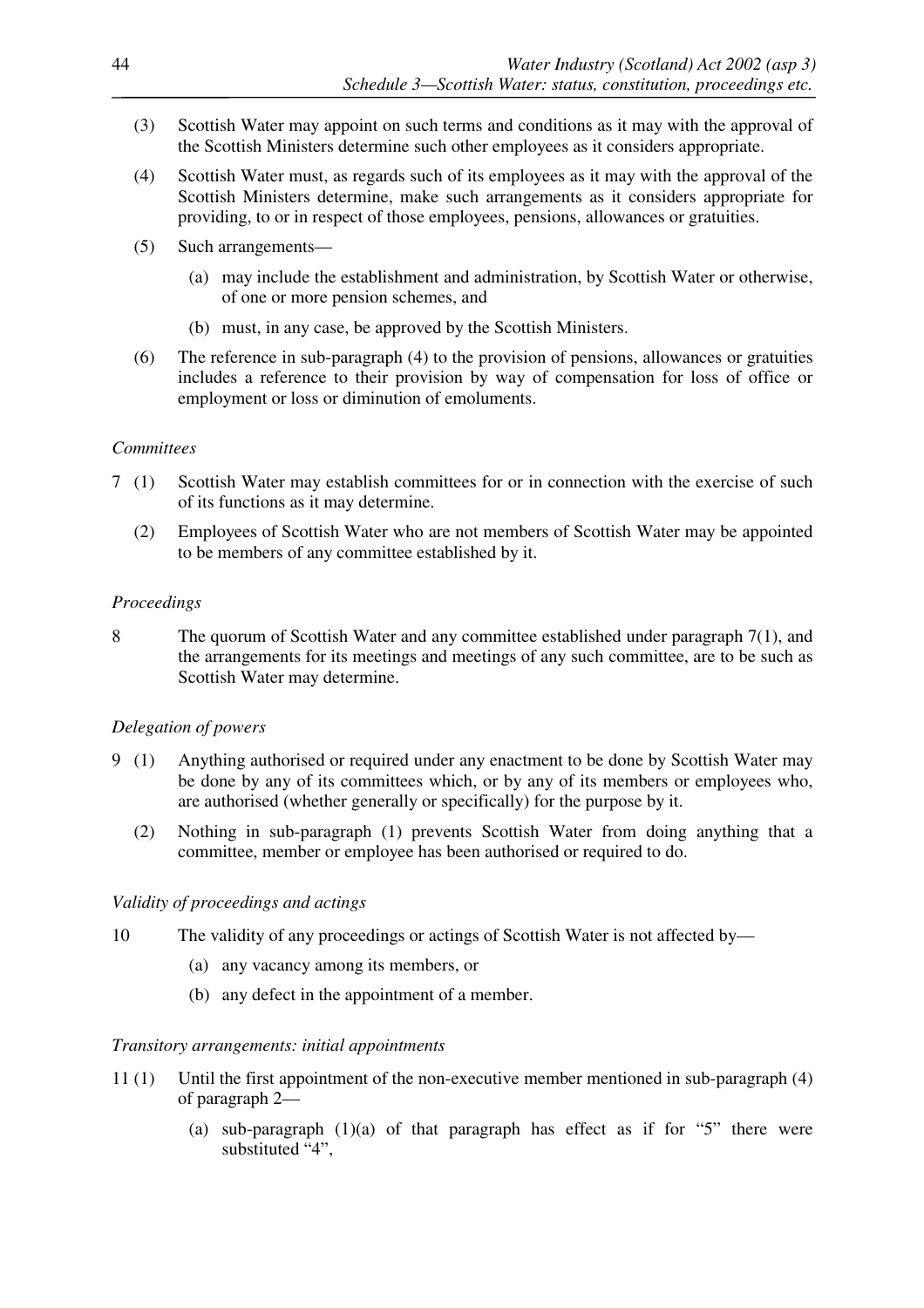- (b) sub-paragraph (2) of that paragraph has effect as if for "2" there were substituted " $1$ ", and
- (c) the constitution of Scottish Water, and the validity of any of its proceedings or actings, may not be questioned by reason only that sub-paragraph (4) of that paragraph has not been complied with.
- (2) Sub-paragraph  $(1)(c)$  of this paragraph is without prejudice to paragraph 10.
- 12 (1) The Scottish Ministers may appoint, on such terms and conditions as they may determine, persons to act as executive members until the appointment of the first executive members by Scottish Water under paragraph 2(6).
	- (2) A person appointed by the Scottish Ministers under sub-paragraph (1)—
		- (a) must be a person who is expected to become an employee of Scottish Water (whether by virtue of section 23 or paragraph 6(3) of this schedule),
		- (b) is to be treated (except for the purposes of paragraph 3 of this schedule) as an executive member whilst acting as such,
		- (c) may resign office by written notice to the Scottish Ministers,
		- (d) may be removed from office by the Scottish Ministers,
		- (e) in other respects, holds and vacates offices in accordance with the terms and conditions of the appointment.

### *(introduced by section 37)*

#### RECOVERY BY LOCAL AUTHORITY OF UNPAID CHARGES

- 1 This schedule applies to any sum which has become payable to a local authority by virtue of section 37 and has not been paid (including a sum forming part of a larger sum which has become payable and the other part of which has been paid).
- 2 (1) Any sum to which this schedule applies may be recovered by the local authority by diligence—
	- (a) authorised by a summary warrant granted under sub-paragraph (2), or
	- (b) in pursuance of a decree granted in an action for payment.
	- (2) The sheriff, on an application by the authority which is accompanied by a certificate from them containing such particulars as may be prescribed by the Scottish Ministers by regulations, must grant a summary warrant in a form provided for by Act of Sederunt authorising the recovery, by way of any of the diligences mentioned in sub-paragraph (3), of the amount of the sum remaining due and unpaid along with a surcharge of 10 per cent of that amount.
	- (3) The diligences referred to in sub-paragraph (2) are—
		- (a) an earnings arrestment,
		- (b) an arrestment and action of furthcoming or sale.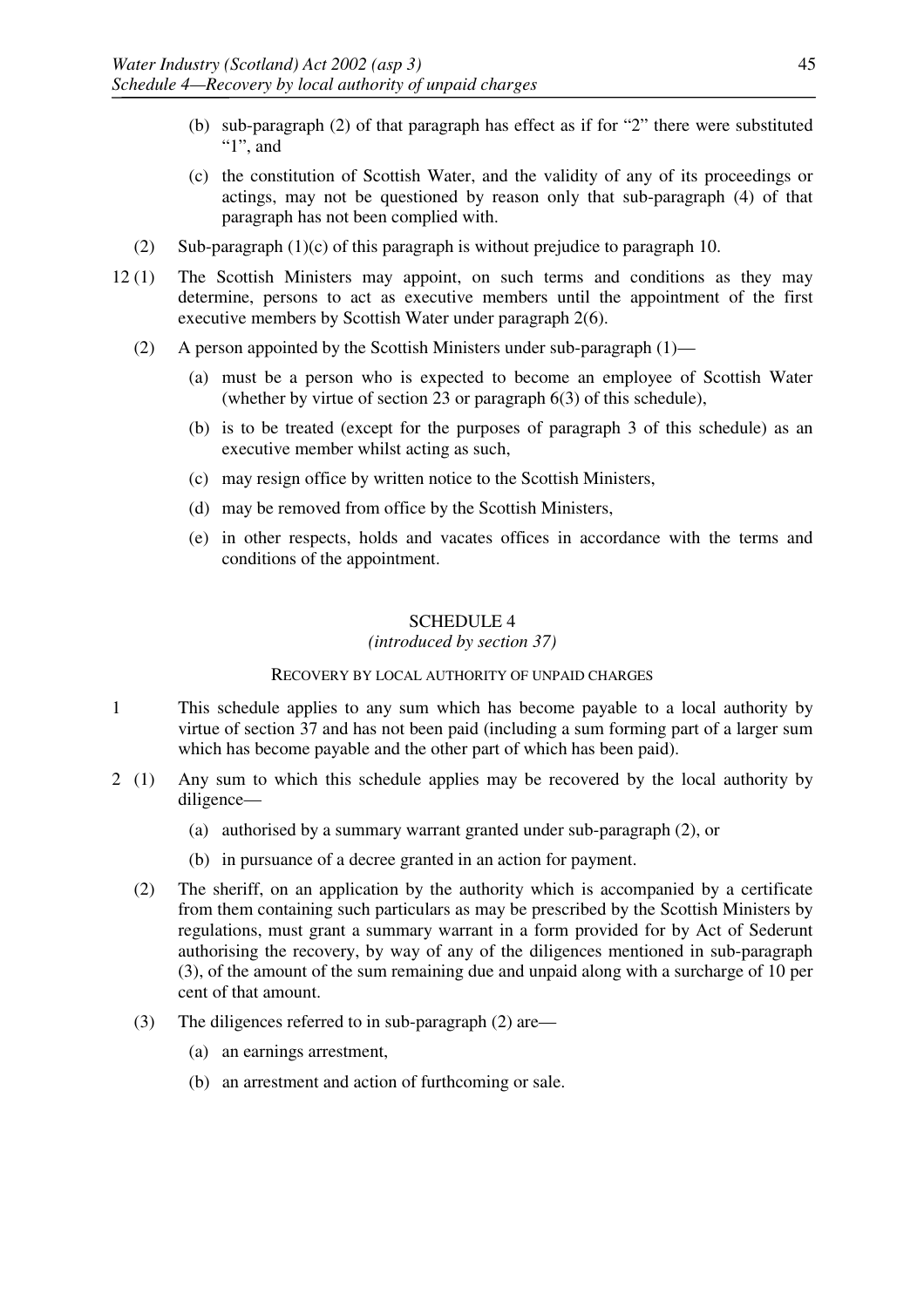- (4) It is incompetent for the sheriff to grant a summary warrant under sub-paragraph (2) in respect of any sum to which this schedule applies if an action has already been raised for the recovery of that sum; and, without prejudice to sub-paragraph (5), on the raising of an action for the recovery of any such sum, any existing summary warrant, in so far as it relates to the recovery of that sum, ceases to have effect.
- (5) It is incompetent to raise an action for the recovery of any sum to which this schedule applies if, in pursuance of a summary warrant, any of the diligences mentioned in subparagraph (3) for the recovery of that sum has been executed.
- (6) The Scottish Ministers may by order substitute another percentage for the percentage which is for the time being mentioned in sub-paragraph (2).
- 3 No misnomer or inaccurate description of any person or place, or mistake of informality, in any notice or other document or communication relating to a demand for, or the recovery of, charges payable to the local authority by virtue of section 37 or in any proceedings for the payment of such charges prejudices such recovery.
- 4 (1) The sheriff officer's fees, together with the outlays necessarily incurred by the sheriff officer, in connection with the execution of a summary warrant under paragraph 2 are chargeable against the debtor.
	- (2) But no fees are chargeable by the sheriff officer against the debtor for collecting, and accounting to the local authority for, the sums paid to the sheriff officer by the debtor in satisfaction of an amount owing to the authority by way of charges payable to them by virtue of section 37.

*(introduced by section 71)*

### MODIFICATIONS OF SEWERAGE (SCOTLAND) ACT 1968

- 1 The Sewerage (Scotland) Act 1968 (c.47) is amended as follows.
- 2 In each of the following provisions, for "a sewerage authority" wherever the expression occurs substitute "Scottish Water"—

section  $1(2)(a)$  and  $(3)$ , section 3(1), (2) and (3), section  $3A(1)$ , section 4, section  $7(1)$  and  $(3)$ , section  $10(1)$ , section  $11(1)$ ,  $(2)$  and  $(3)$ , section  $12(3)$ ,  $(4)$  and  $(8)$ , section  $14(1)$  and  $(6)$ , section  $15(1)$  and  $(4)$ , section  $16(1)$  and  $(3)$ , section  $16A(1)$ , section  $17(2)$  and  $(4)$ ,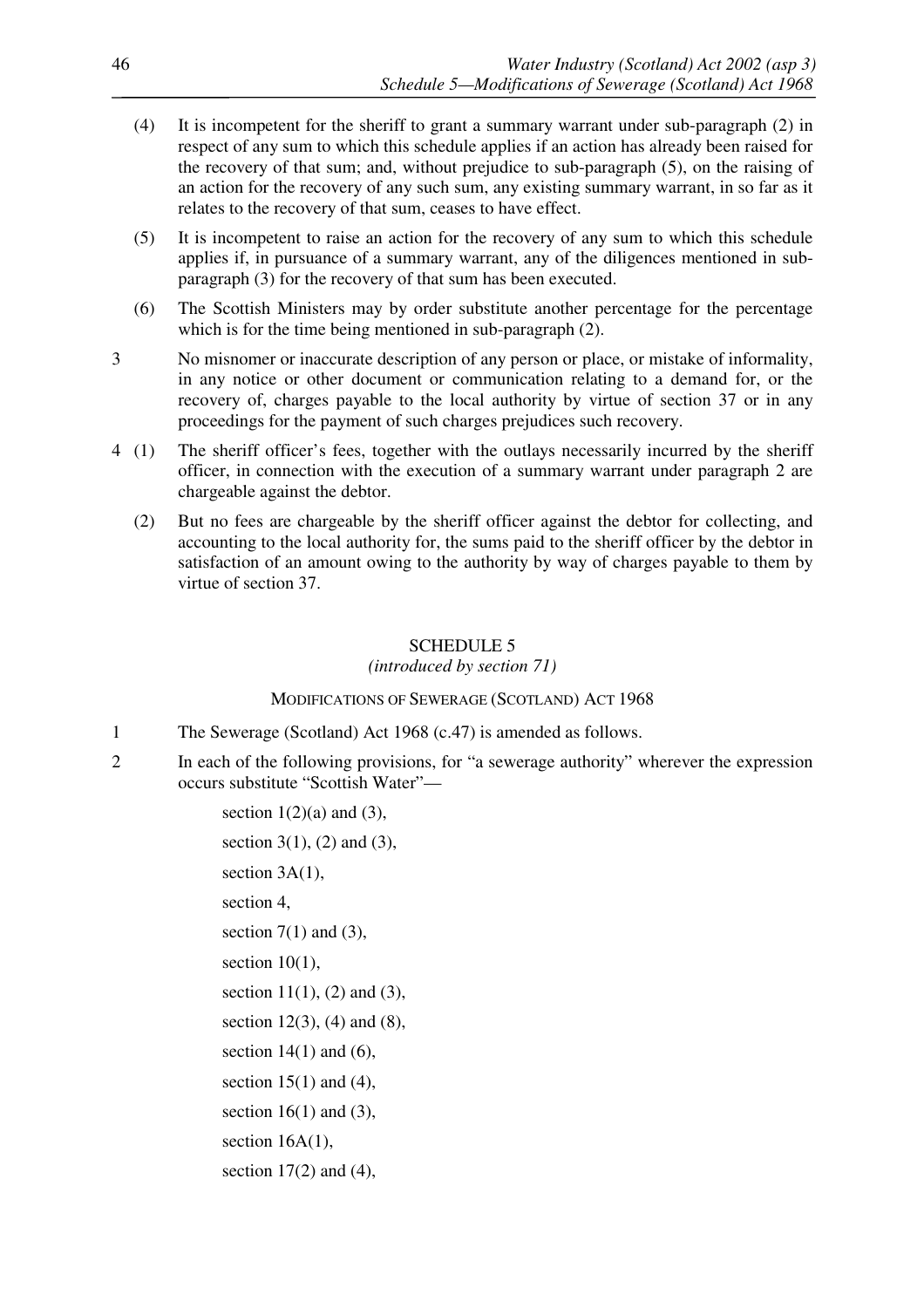section 20(1), (4) and (5), section 22(1), (2A) and (3), section 23, section 24, section 25, section 26, section  $27(1)$ , section  $28(1)$ , section  $29(1)$ , section  $30(1)$ , section  $32(1)$ , section  $36(1)$ , section  $37(1)$  and  $(3)$ , section  $37A(1)$  and  $(3)$ , section  $38(1)$ , section 39, section 44, section  $45(1)$ , section  $48(1)$ , section 53.

3 In each of the following provisions, for "the sewerage authority" wherever the expression occurs substitute "Scottish Water"—

> section  $1(2)(b)$  and  $(4)$ , section 3(2), section  $3A(2)$ , section  $11(4)$ , section 12(8), section  $15(1)$ , section  $16(2)$ , section 16A(2), section 17(3), section 20(4), section  $21(1)$ , section 23, section 31, section 32(2),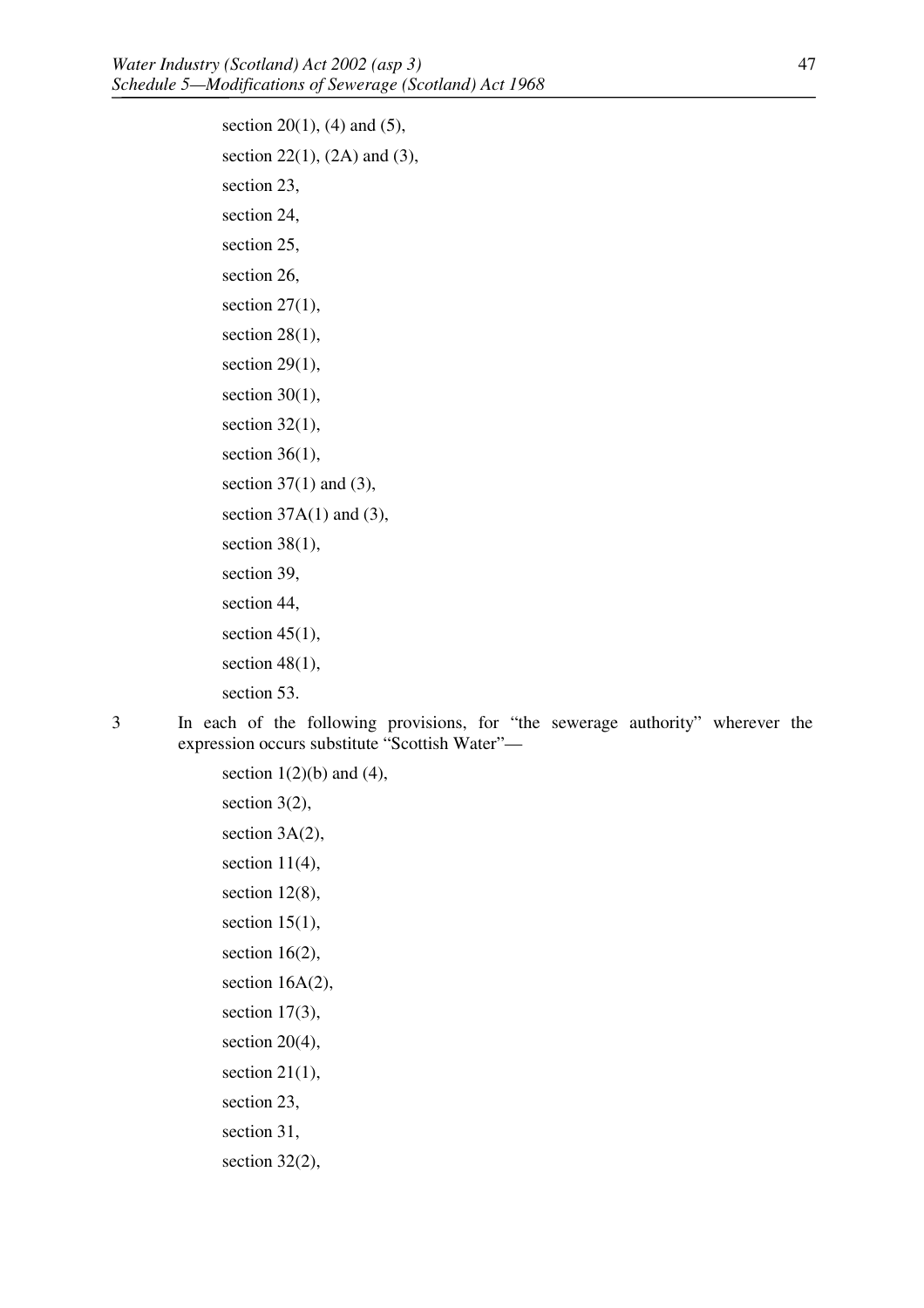section 33(2), section 34, section 35, section  $36(2)$ , section  $37(4)$  and  $(6)$ , section 42(2), section 48(3), section  $51(2)$  and  $(4)$ .

4 In each of the following provisions, for "the authority" wherever the expression occurs substitute "Scottish Water"—

> section  $1(4)$ , section 3A(2), section 4, section 8(1). section  $10(2)$ , section  $11(1)$ , section 12(3), section  $14(1)$  and  $(5)$ , section  $16(1)(b)$  and  $(2)$ , section  $20(1)$  and  $(3)$ , section  $21(1)$ , section  $24(1)$  and  $(2)$ , section 26, section 27(1), (3), (4) and (5), section 28(2), section  $29(3)$  and  $(6)$ , section 31, section 32(3), (5) and (7), section 35, section 36(2), section 37(4), (5), (6) and (7), section 37A(2), section 38(2), section  $45(1)$ , section 48(1), section 51(3).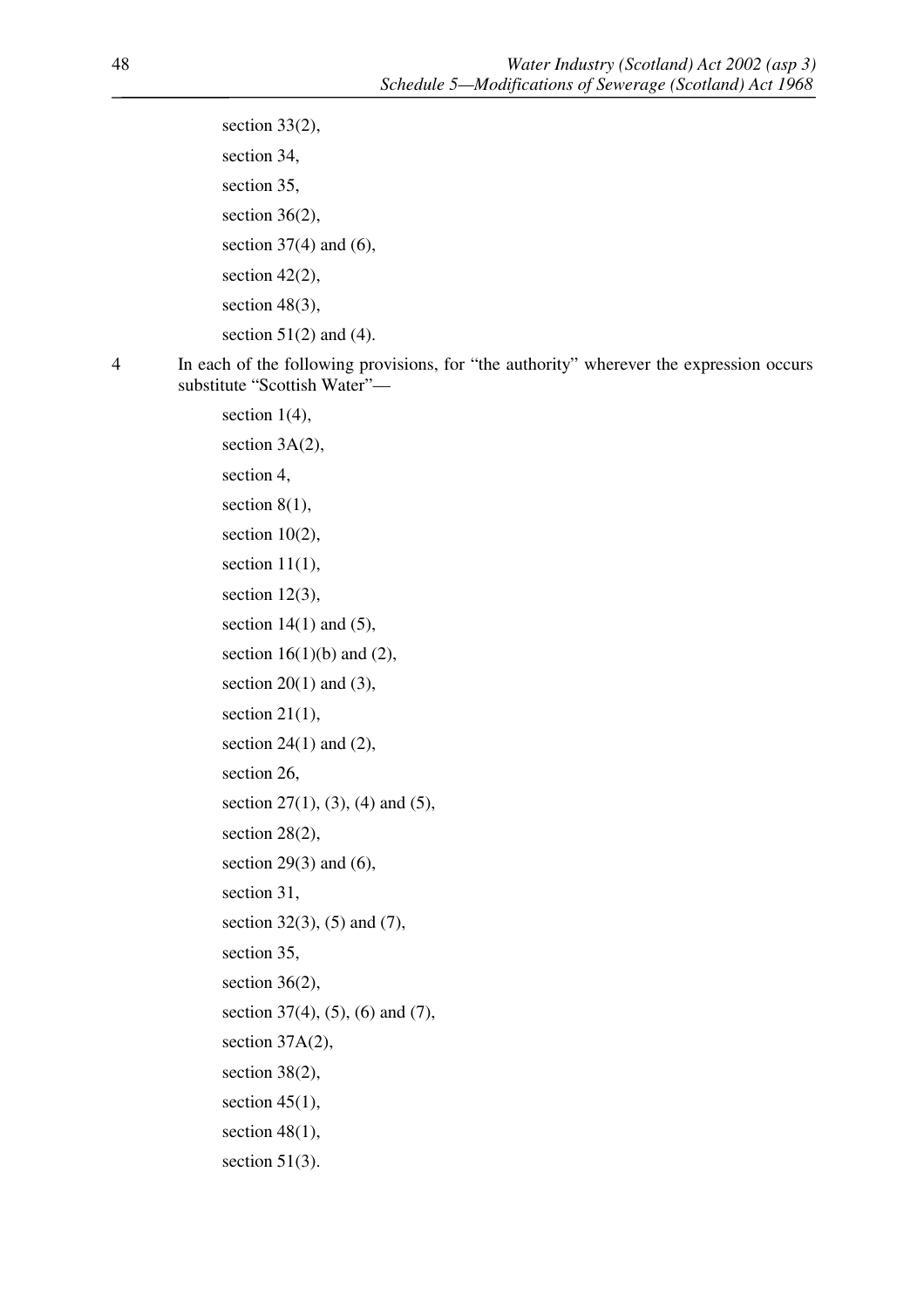- 5 In section 1 (duty of sewerage authority to provide for sewerage of their area)—
	- (a) in subsection  $(1)$ 
		- (i) for "each of the sewerage authorities" substitute "Scottish Water",
		- (ii) for "their", in both places where it occurs, substitute "its",
	- (b) in subsection  $(2)(a)$ , for "their", in the first place where it occurs, substitute "its",
	- (c) in subsection (4), before "private provider", in the second and third places where the expression occurs, insert "the".
- 6 In section 2 (maintenance of public sewers and other works)—
	- (a) for "each of the sewerage authorities" substitute "Scottish Water",
	- (b) for "them" substitute "it",
	- (c) for the words from "Part" to the end substitute "the Water Industry (Scotland) Act 2002 (asp 3)".
- 7 In section 3 (construction etc. of public sewers and public sewage treatment works)—
	- (a) in subsection  $(1)$ 
		- (i) the words "within or outwith their area" are repealed,
		- (ii) in paragraph (b), for "them" substitute "it",
	- (b) in subsection (2), for "their" substitute "its",
	- (c) subsection (4) is repealed.
- 8 In section 3A (authorisation of construction of certain private sewers)—
	- (a) in subsection  $(1)$ 
		- (i) for "their" in each place where it occurs substitute "its",
		- (ii) for "them" substitute "it",
	- (b) in subsection (2)—
		- (i) for "their" substitute "its",
		- (ii) for "they" in the first place where it occurs substitute "it",
		- (iii) for "them" in both places where it occurs substitute "it",
		- (iv) for "they think" substitute "it thinks".
- 9 In section 4 (power of sewerage authority to close or alter public sewers etc.)—
	- (a) for "they think" substitute "it thinks",
	- (b) for "them" substitute "it",
	- (c) for the words from "Part" to "1994" substitute "the Water Industry (Scotland) Act 2002 (asp 3)",
	- (d) for "they" in the second place where it occurs substitute "it",
	- (e) for "their" substitute "its".
- 10 Section 6 (functions outwith area of a sewerage authority) is repealed.
- 11 In section 7 (agreements between roads and sewerage authorities)—
	- (a) subsection (2) is repealed,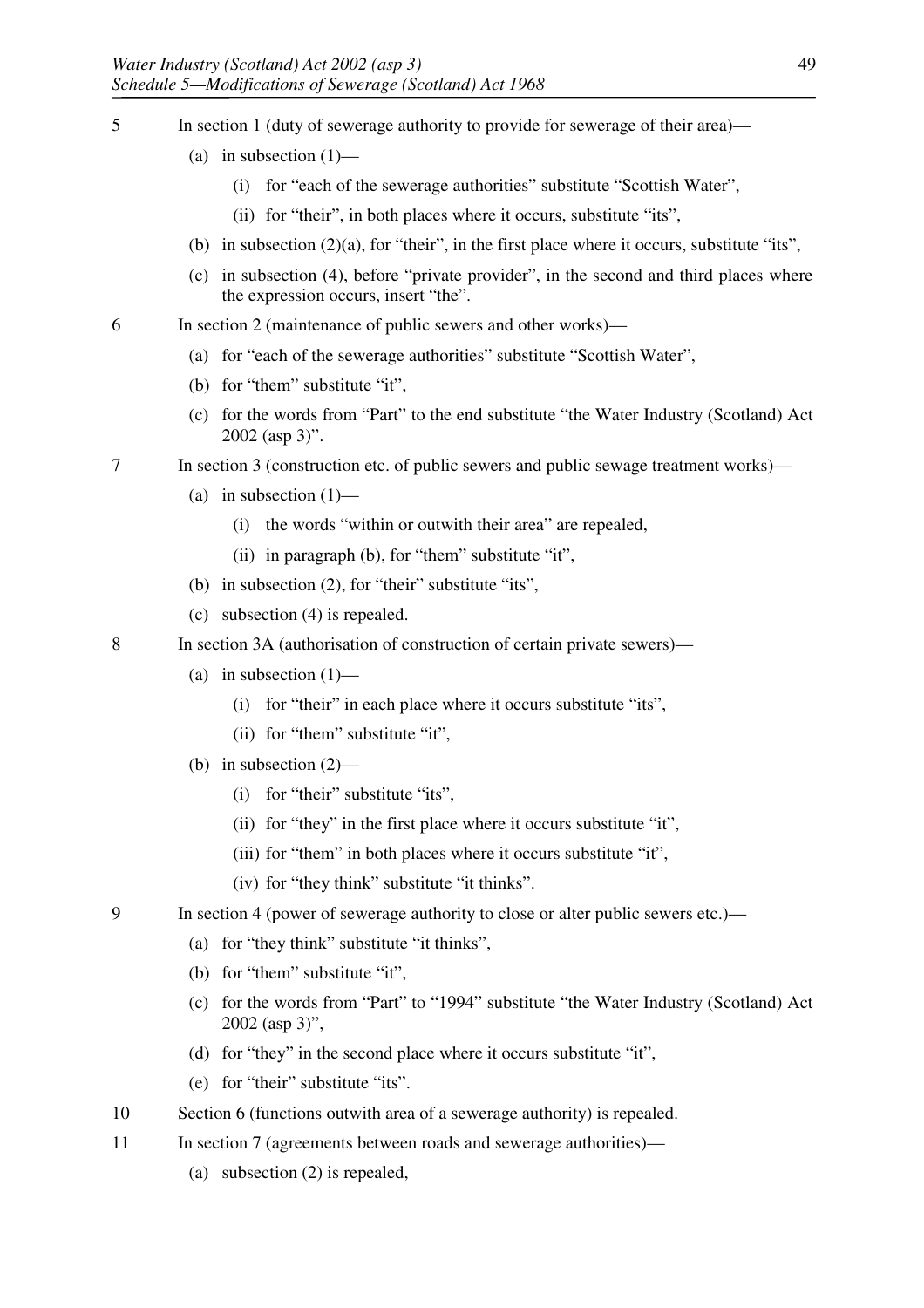- (b) in subsection (3)—
	- (i) the words from "and" where it first occurs to "thereto" are repealed,
	- (ii) for "any authority" substitute "a roads authority or Scottish Water",
	- (iii) for "authorities concerned" substitute "authority concerned and Scottish Water".
- 12 In section 8 (agreements as to provision of sewers etc. for new premises)—
	- (a) in subsection  $(1)$ 
		- (i) for "a sewerage authority are" substitute "Scottish Water is",
		- (ii) for "their" substitute "its",
		- (iii) for "they" substitute "it",
		- (iv) for "them" substitute "it",
	- (b) in subsection (2)—
		- (i) for "an authority" substitute "Scottish Water",
		- (ii) for "the authority have" substitute "it has".
- 13 In section 9 (loan of temporary sanitary conveniences), for-
	- (a) "the sewerage authority concerned", and
	- (b) in the proviso, "the sewerage authority",

substitute "Scottish Water".

- 14 In section 10 (emptying of septic tanks)—
	- (a) in subsection (1), for "their" in each place where it occurs substitute "its",
	- (b) in subsection (2), for "they think" substitute "it thinks",
	- (c) in subsection (4), for the words from "Part" to "1994" substitute "the Water Industry (Scotland) Act 2002 (asp 3)".
- 15 In section 11 (duty of sewerage authority to keep map showing public sewers etc.)—
	- (a) for "their" wherever it occurs substitute "its",
	- (b) in subsection  $(1)$ 
		- (i) for "them" substitute "it",
		- (ii) for the words from "Part" to "1994" substitute "the Water Industry (Scotland) Act 2002 (asp 3)",
		- (iii) for "they have" substitute "it has",
	- (c) in subsection  $(3)$ 
		- (i) for "they consider" substitute "it considers",
		- (ii) for "the authority" substitute "it",
		- (iii) for "they do" substitute "it does".
- 16 In section 12 (rights of owners and occupiers to connect with and drain into public sewers etc.)—
	- (a) in subsection  $(1)$ —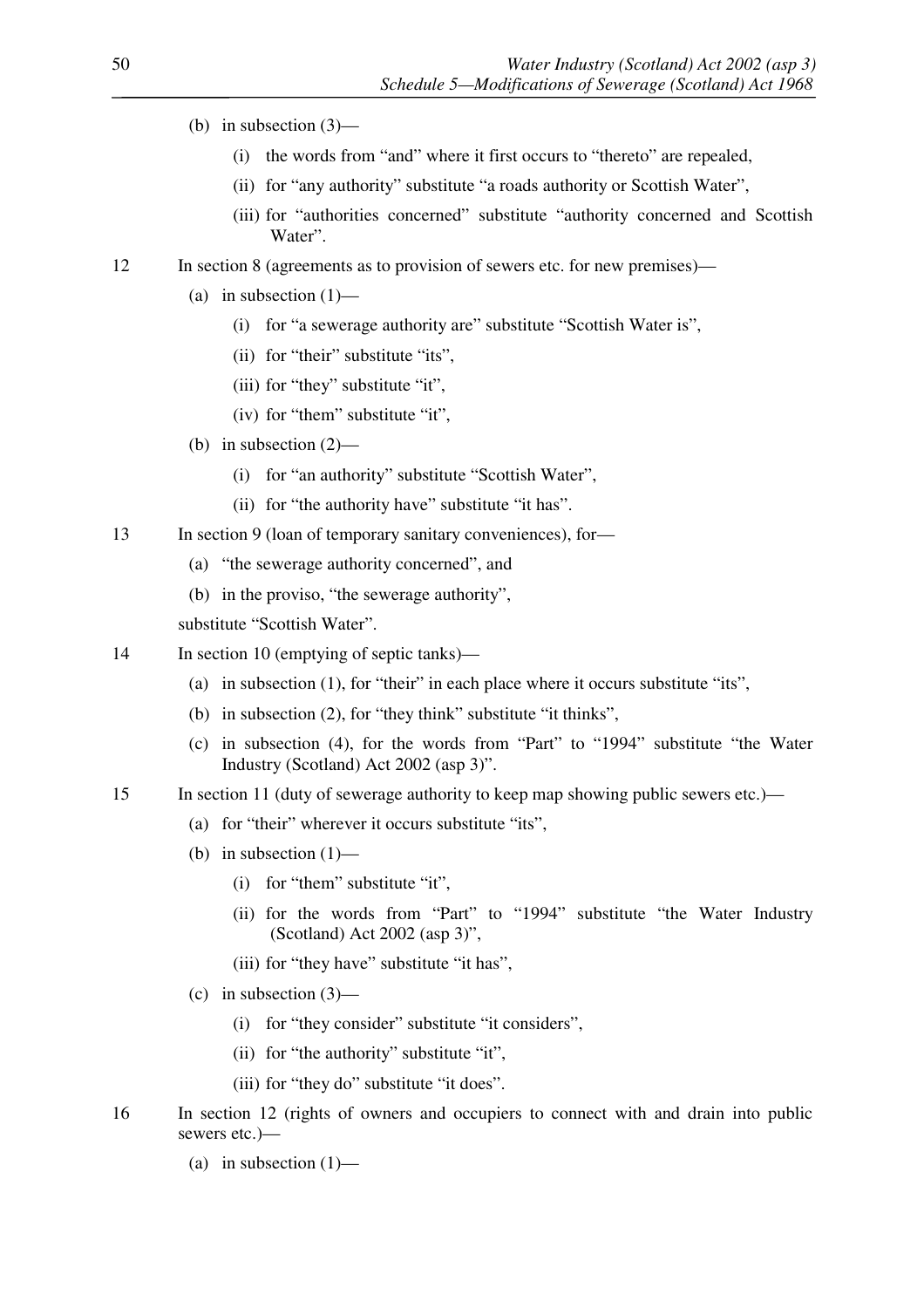- (i) the words "within the area of a sewerage authority" are repealed,
- (ii) for "that authority" substitute "Scottish Water",
- (b) in subsection (2), for "an authority" substitute "Scottish Water",
- (c) in subsection  $(3)$ 
	- (i) for "them" in the second place where it occurs substitute "it",
	- (ii) for "they think" substitute "it thinks",
- (d) in subsection (4), for "their" in both places where it occurs substitute "its",
- (e) in subsection  $(6)$ 
	- (i) for "the sewerage authority who granted it" substitute "Scottish Water",
	- (ii) for "them" in both places where it occurs substitute "it",
- (f) in subsection (7)—
	- (i) for "the sewerage authority who granted the permission" substitute "Scottish Water",
	- (ii) for "them" substitute "it",
- (g) in subsection (8), for "them" substitute "it".
- 17 Section 13 (rights of owners and occupiers to connect with and drain into sewers etc. of another sewerage authority) is repealed.
- 18 In section 14 (direction by sewerage authority as to manner of construction of works)—
	- (a) in subsection  $(1)$ 
		- (i) the words "or that subsection as applied by section 13 above" are repealed,
		- (ii) for "they consider" substitute "it considers",
		- (iii) for "they have" substitute "it has",
		- (iv) for "them" substitute "it",
	- (b) in subsection (2), for the words from "the sewerage" to the end substitute "Scottish Water",
	- (c) in subsection (4)—
		- (i) for the words "the sewerage authority who issued it" substitute "Scottish Water",
		- (ii) for "them" in both places where it occurs substitute "it",
	- (d) in subsection  $(5)$ 
		- (i) for the words "An authority who issue a direction under subsection (1) above" substitute "Where Scottish Water has issued a direction under subsection (1) above, it",
		- (ii) for "they" substitute "it",
		- (iii) for "their" substitute "its".
- 19 In section 15 (owner or occupier to remedy defects in drains and other works)—
	- (a) in subsection  $(1)$ 
		- (i) after "their" insert "or, as the case may be, its",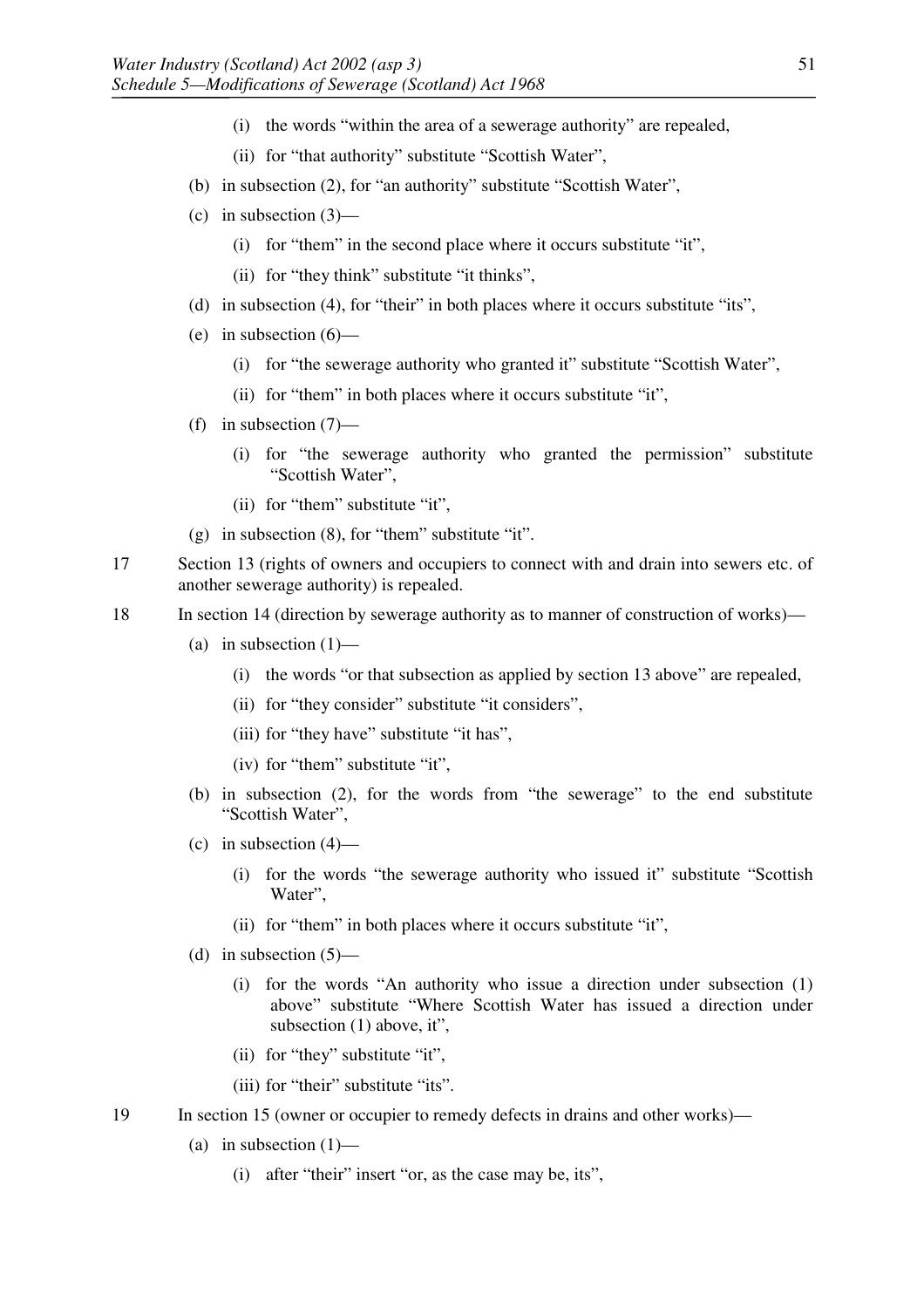- (ii) for "the authority in question" substitute "the local authority or, as the case may be, Scottish Water",
- (b) in subsection (3)—
	- (i) before "authority" in both places where it occurs insert "local",
	- (ii) after "notice" in the second place where it occurs insert "or, where the notice was served by Scottish Water, that body",
	- (iii) after "them" in both places where it occurs insert "or, as the case may be, it",
	- (iv) after "question" insert "or, as the case may be, Scottish Water",
	- (v) after "think" insert "or it thinks",
- (c) in subsection  $(4)(c)$ 
	- (i) before "authority" insert "local",
	- (ii) after "notice" insert "or, where the notice was served by Scottish Water, that body",
- 20 In section 16 (vesting of sewers and other works in sewerage authority)—
	- (a) in subsection  $(1)$ 
		- (i) for "them" in each place where it occurs substitute "it",
		- (ii) for "their" in each place where it occurs substitute "its",
		- (iii) in paragraph (cc), for "they enter" substitute "it enters",
	- (b) in subsection (2), for "1st April 1996" substitute "the date when section 21 of the Water Industry (Scotland) Act 2002 (asp 3) comes into force",
	- (c) in subsection (3), for "the authority who" substitute "Scottish Water which".
- 21 In section 16A (vesting of certain private sewers)—
	- (a) in subsection (1), for "their" substitute "its",
	- (b) in subsection (2)—
		- (i) for "they think" substitute "it thinks",
		- (ii) for "them" substitute "it".
- 22 In section 17 (sewerage authority may take over private sewage treatment works)—
	- (a) in subsection  $(1)$ 
		- (i) for the words from "a sewerage" to "situated" substitute "Scottish Water",
		- (ii) for "the works" where that expression first occurs substitute "any private sewage treatment works",
		- (iii) for "them" substitute "it",
	- (b) in subsection (2)—
		- (i) for "their" substitute "its",
		- (ii) for "they think" substitute "it thinks",
		- (iii) for "them" substitute "it",
		- (iv) the words from "and shall" to "situated" are repealed,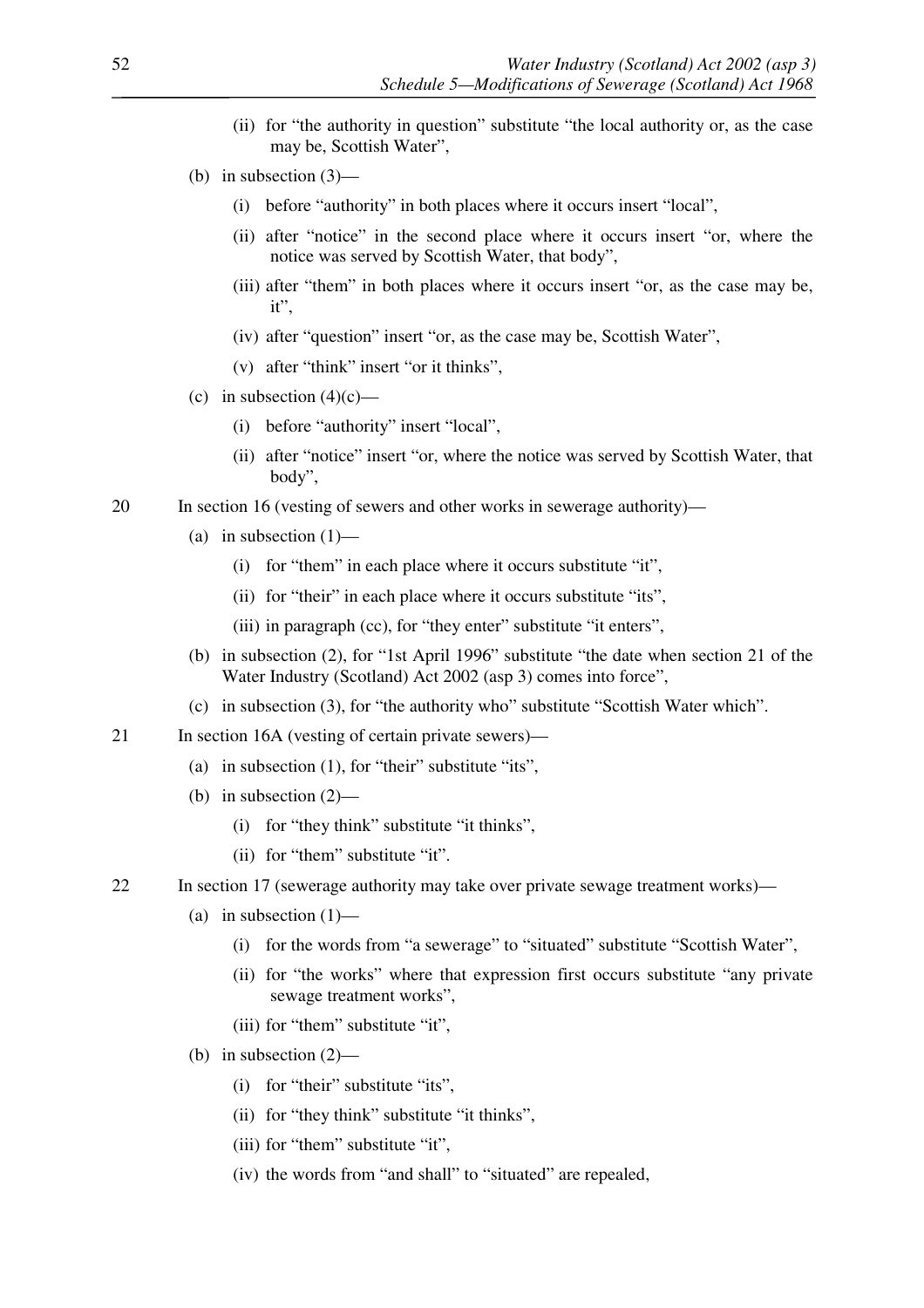- (c) in subsection (4), for "them" substitute "it".
- 23 In section 20 (compensation for loss etc. resulting from exercise of powers under this Act)—
	- (a) in subsection (1), for "their" substitute "its",
	- (b) in subsection (3), for "an authority" substitute "Scottish Water",
	- (c) in subsection (4), for "their" substitute "its".
- 24 In section 21(1) (buildings not to interfere with sewers), for "they have" substitute "it has".
- 25 In section 23 (restriction on working minerals), for "section 98(1)(b) of the Local Government etc. (Scotland) Act 1994" substitute "section 46(1)(b)(ii) of the Water Industry (Scotland) Act 2002 (asp 3)".
- 26 In section 27 (procedure on application for consent to new discharge)—
	- (a) in subsection  $(4)$ 
		- (i) paragraph (a) and the following "and" are repealed,
		- (ii) the words "the second authority or" are repealed,
	- (b) subsection (6) is repealed.
- 27 In section 28 (time to dispose of application), for "them" in each place where it occurs substitute "it".
- 28 In section 29 (decision on application)—
	- (a) in subsection  $(1)$ 
		- (i) for "their" in each place where it occurs substitute "its",
		- (ii) for "they" in each place where it occurs substitute "it",
	- (b) in subsection (2)—
		- (i) for "the authority have" substitute "Scottish Water has",
		- (ii) for "their" in each place where it occurs substitute "its",
		- (iii) for "they" substitute "it",
	- (c) in subsection  $(3)$ 
		- (i) for "their" substitute "its",
		- (ii) in paragraph (h), for "are" substitute "is",
		- (iii) in paragraph (j), for "them" substitute "it", and for "their" substitute "its",
	- (d) in subsection (5), for "an authority" substitute "Scottish Water".
- 29 In section 30(1) (intimation of decision)—
	- (a) for "their" substitute "its",
	- (b) the words "authority or" are repealed.
- 30 In section 32 (review of consents, conditions and refusals)—
	- (a) in subsection (1), for "them" substitute "it",
	- (b) in subsection (2)—
		- (i) for "they propose" substitute "it proposes",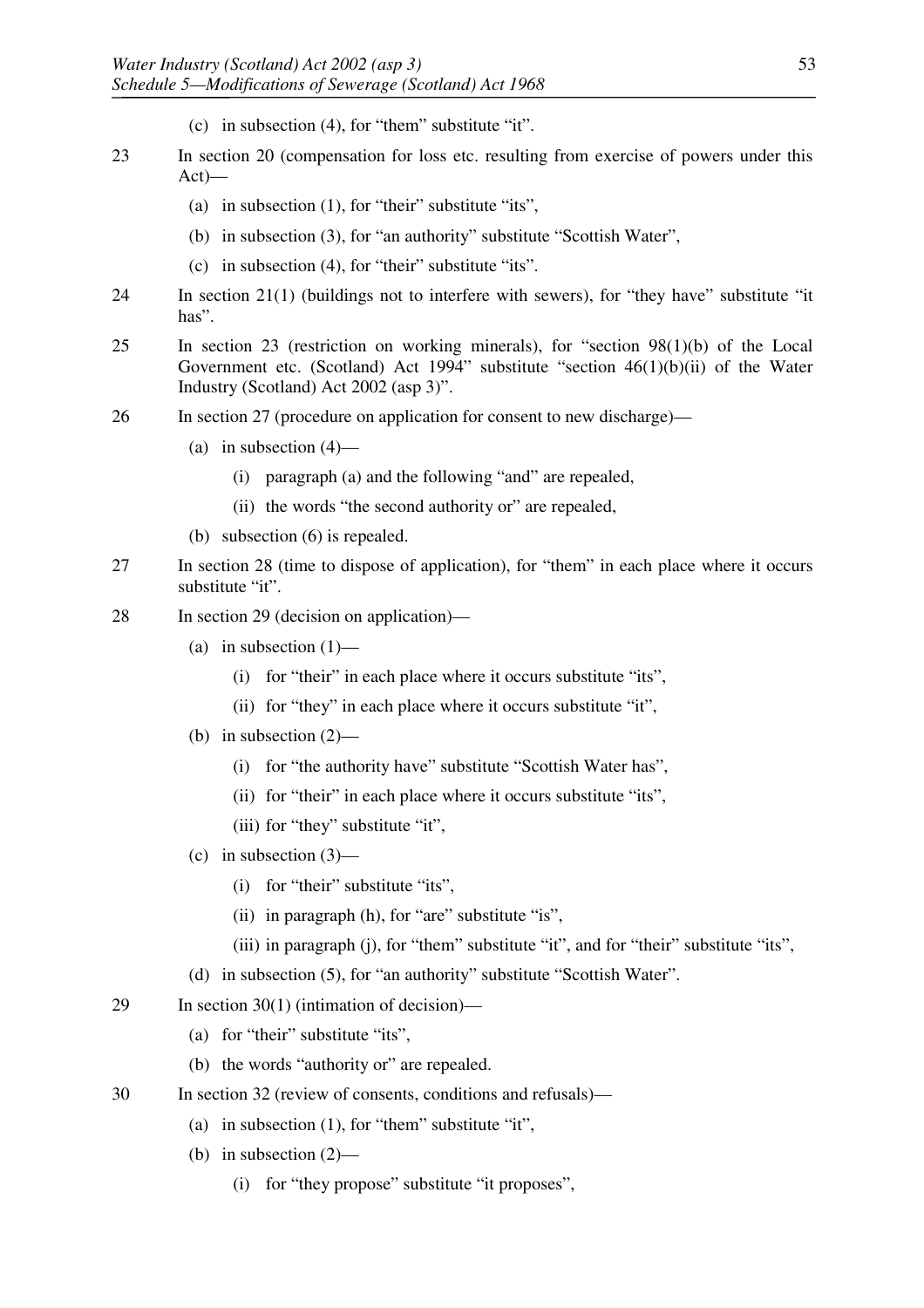- (ii) for "their" substitute "its",
- (iii) for "the authority" substitute "it",
- (c) in subsection (4), the words "authority or" are repealed.
- 31 In section 36 (review of continuation of existing discharge)—
	- (a) in subsection (1), for "they" substitute "it",
	- (b) in subsection (4)—
		- (i) for "the authority have" substitute "Scottish Water has",
		- (ii) for "them" substitute "it".
		- (iii) for "the authority" in the second place where that expression occurs substitute "Scottish Water".
- 32 In section 37 (agreements as respects trade premises)—
	- (a) in subsection  $(1)$ 
		- (i) for "their" substitute "its",
		- (ii) for "the authority" substitute "it",
	- (b) in subsection (3), for "the authority" substitute "it",
	- (c) in subsection  $(5)(c)$ , for "their" substitute "its".
- 33 In section 37A (register for purposes of Part II)—
	- (a) in subsection (2), for "their" in each place where it occurs substitute "its",
	- (b) in subsection (3), for "them" in each place where it occurs substitute "it".
- 34 In section 38 (power to extend Part II to other effluents), in subsection (3), for "and such sewerage authorities" substitute ", Scottish Water and such".
- 35 In section 39 (sewerage authority to have right to sewage)—
	- (a) for "their" substitute "its",
	- (b) for "them" substitute "it".
- 36 In section 41 (breaking open of roads etc.)—
	- (a) for "a sewerage authority or" substitute "Scottish Water or any",
	- (b) in the proviso, for "they" substitute "Scottish Water or, as the case may be, that person".
- 37 In section 42(1) (execution of works by sewerage authorities for other persons)—
	- (a) for "the sewerage authority concerned" substitute "Scottish Water",
	- (b) for "their" substitute "its".
- 38 In section 44 (power of sewerage authorities to require information as to ownership etc. of premises)—
	- (a) for "them" in each place where it occurs substitute "it",
	- (b) for "their" substitute "its".
- 39 In section 48(1) (powers of entry)—
	- (a) in paragraph (d), for "them" substitute "it",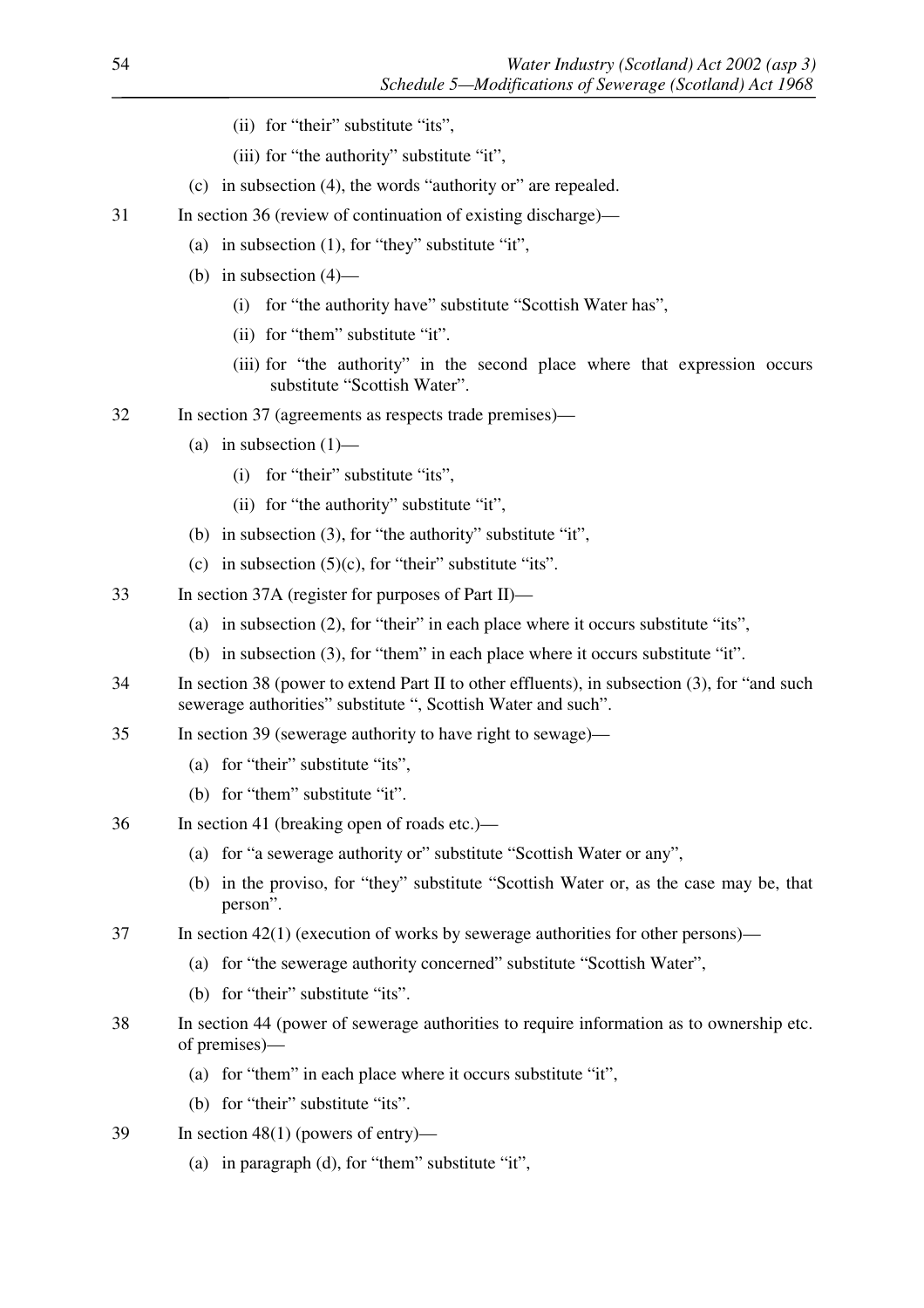- (b) in paragraph (dd), for "section 98(1)(b) of the Local Government etc. (Scotland) Act 1994" substitute "section 46(1)(b)(ii) of the Water Industry (Scotland) Act 2002 (asp 3)",
- (c) in paragraph (e), for "their" substitute "its",
- (d) in paragraph (f)(ii), for "section 98(1)(b)" substitute "section 46(1)(b)(ii)".
- 40 In section 55(2) (application of Act to Crown), for the words from "the sewerage" to "situated" substitute "Scottish Water".
- 41 In section 59 (interpretation)—
	- (a) for the definition of "area" substitute—

""area", in relation to Scottish Water, means the area comprising all of the local government areas established by virtue of section 1 of the Local Government etc. (Scotland) Act 1994 (c.39);",

- (b) in the definitions of—
	- (i) "private sewage treatment works",
	- (ii) "public drain",
	- (iii) "public sewage treatment works", and
	- (iv) "public sewer",

for "a sewerage authority" substitute "Scottish Water",

(c) the definition of "sewerage authority" is repealed.

### SCHEDULE 6

#### *(introduced by section 71)*

#### MODIFICATIONS OF WATER (SCOTLAND) ACT 1980

- 1 The Water (Scotland) Act 1980 (c.45) is amended as follows.
- 2 In section 1 (general duties of Scottish Ministers and of water authorities), for "the water authorities" substitute "Scottish Water".
- 3 (1) Section 6 (duty of authority to provide supply) is amended as follows.
	- (2) In subsection  $(1)$ 
		- (a) for "every water authority" substitute "Scottish Water",
		- (b) for "their" substitute "its".
	- (3) In subsection (2)—
		- (a) for "every water authority" substitute "Scottish Water",
		- (b) for "their" in both places where it occurs substitute "its",
		- (c) for "a water authority" substitute "Scottish Water".
	- $(4)$  In subsection  $(3)$ 
		- (a) for "the water authority concerned" substitute "Scottish Water",
		- (b) for "the authority" substitute "Scottish Water".
	- $(5)$  In subsection  $(4)$ —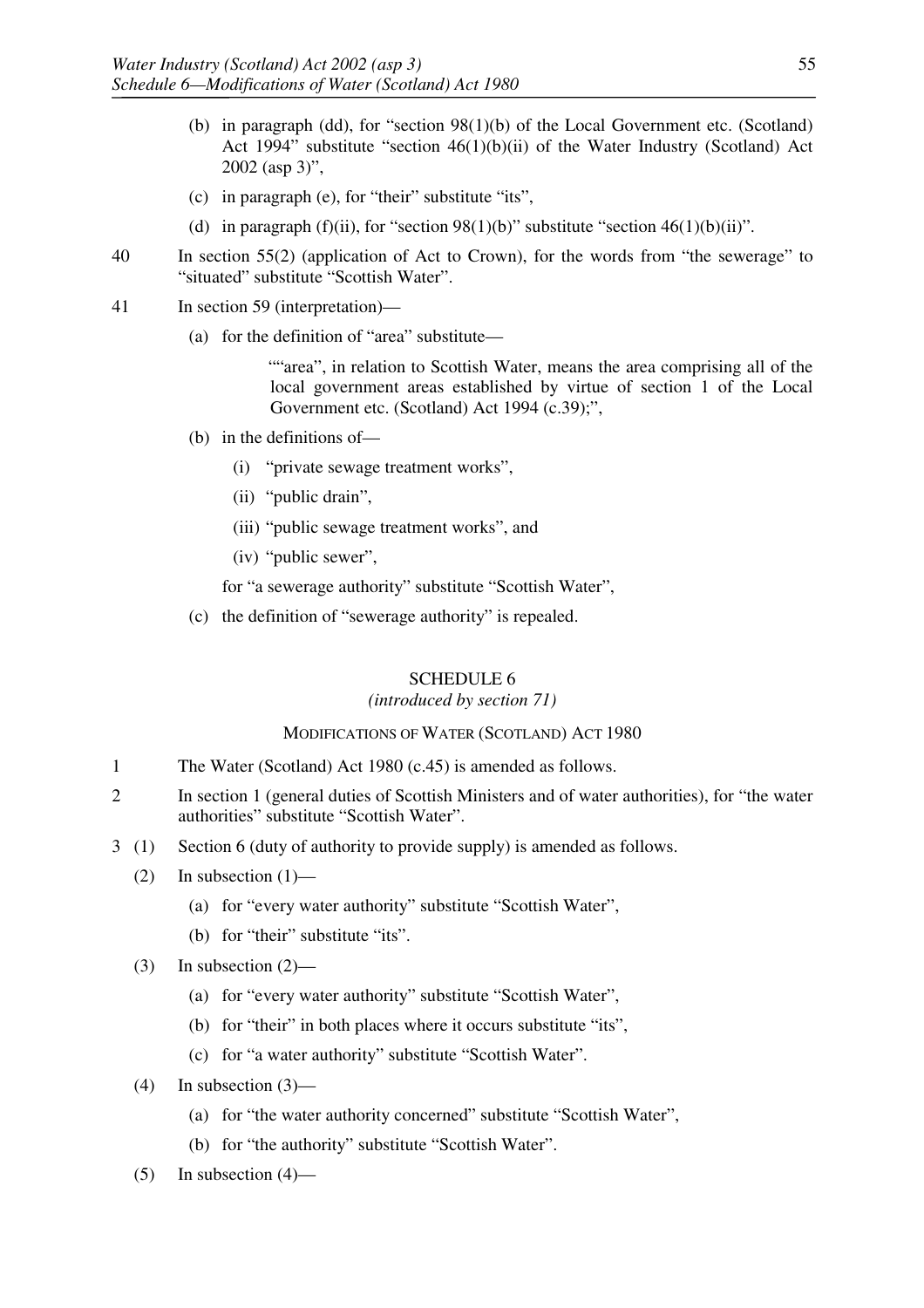- (a) for "Every water authority" substitute "Scottish Water",
- (b) for "them" in each place where it occurs substitute "it",
- (c) for "they think" substitute "it thinks",
- (d) for "they consider" substitute "it considers",
- (e) for "their" substitute "its".
- 4 In section 8 (water supplied for domestic purposes to be wholesome)—
	- (a) for "Every water authority" substitute "Scottish Water",
	- (b) for "their" in both places where it occurs substitute "its".
- 5 (1) Section 9 (supply of water for non-domestic purposes) is amended as follows.
	- (2) In subsection  $(1)$ 
		- (a) for "a water authority" substitute "Scottish Water",
		- (b) for "their" substitute "its",
		- (c) for "them" substitute "it".
	- (3) In subsection  $(2)$ 
		- (a) for "A water authority" substitute "Scottish Water",
		- (b) for "their" substitute "its".
	- $(4)$  In subsection  $(3)$ 
		- (a) for "The water authority" substitute "Scottish Water",
		- (b) for "them" substitute "it",
		- (c) for "the authority" in both places where the expression occurs substitute "Scottish Water".
	- (5) In subsection (4), for "the authority are" substitute "Scottish Water is".
	- (6) In subsection  $(5)$ 
		- (a) for "a water authority are" substitute "Scottish Water is",
		- (b) for "the authority" substitute "Scottish Water",
		- (c) for "them" substitute "it".
- 6 In section 9A (no charge for supply of water for extinguishing fires etc.), for "a water authority" substitute "Scottish Water".
- 7 In section 10 (compensation for damage resulting from exercise of powers)—
	- (a) in subsection  $(1)$ 
		- (i) for "water authority" substitute "Scottish Water",
		- (ii) after "them" insert "or it",
		- (iii) after "their" insert "or its",
	- (b) in subsection  $(1A)$ 
		- (i) for "a water authority's" substitute "Scottish Water's",
		- (ii) for "them" substitute "it".
- 8 (1) Section 11 (power of Scottish Ministers on default of authority) is amended as follows.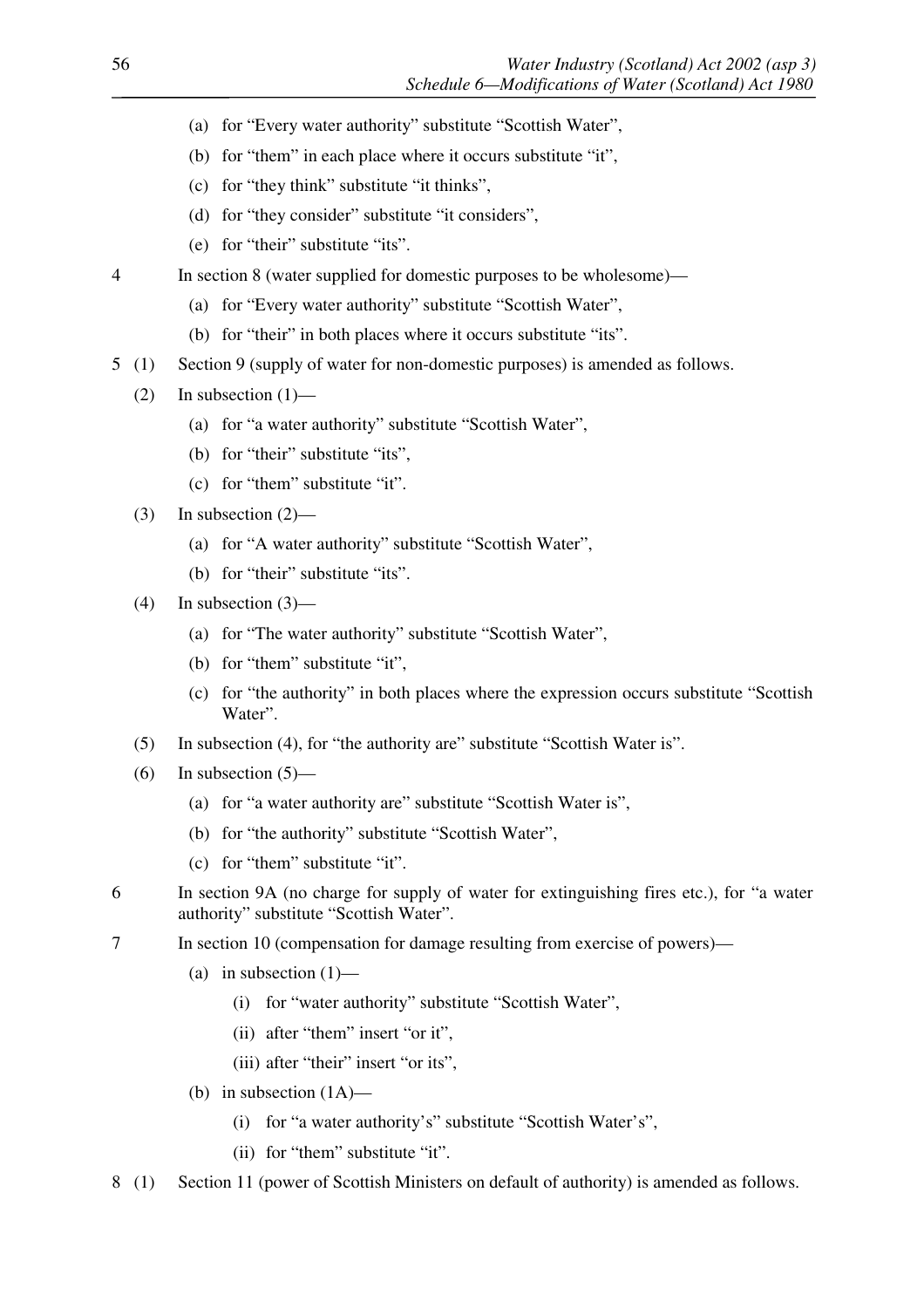- $(2)$  In subsection  $(1)$ 
	- (a) for "a water authority have" substitute "Scottish Water has",
	- (b) for "they are" substitute "it is",
	- (c) for "their limits of supply, or have" substitute "its limits of supply, or has",
	- (d) for "they have" substitute "it has",
	- (e) for "their" in the second place where it occurs substitute "its",
	- (f) for "any authority have" substitute "Scottish Water has".
- (3) In subsection (2)—
	- (a) for "the authority in question" substitute "Scottish Water",
	- (b) for "them" in both places where it occurs substitute "it",
	- (c) for "their" in both places where it occurs substitute "its".
- (4) In subsection (3)—
	- (a) for the words from "the authority" to "fail" substitute "Scottish Water fails",
	- (b) for "that order" substitute "an order made under subsection (2)",
	- (c) paragraph (a) and the following "and" are repealed.
- (5) Subsections (4) to (7) are repealed.
- 9 Section 12 (supply of water to premises outwith limits of supply) is repealed.
- 10 (1) Section 13 (supply of water in bulk) is amended as follows.
	- (2) In subsection  $(1)$ 
		- (a) for "A water authority" substitute "Scottish Water",
		- (b) the words "whether a water authority or not" are repealed,
		- (c) for "the authority" substitute "Scottish Water",
		- (d) the words from "and, where" to the end are repealed.
	- (3) Subsection (2) is repealed.
	- $(4)$  In subsection  $(3)$ 
		- (a) the words "or order" are repealed,
		- (b) for "a water authority" substitute "Scottish Water",
		- (c) the words "either within or outside their limits of supply" are repealed,
		- (d) for "them" substitute "it".
	- (5) Subsections (4) and (5) are repealed.
	- (6) In subsection (6), for "a water authority" substitute "Scottish Water".
- 11 In section 13A (supply of water for use outwith Scotland)—
	- (a) in subsection  $(1)$ 
		- (i) for "A water authority" substitute "Scottish Water",
		- (ii) for "they are" substitute "it is",
		- (iii) for "them" in both places where it occurs substitute "it",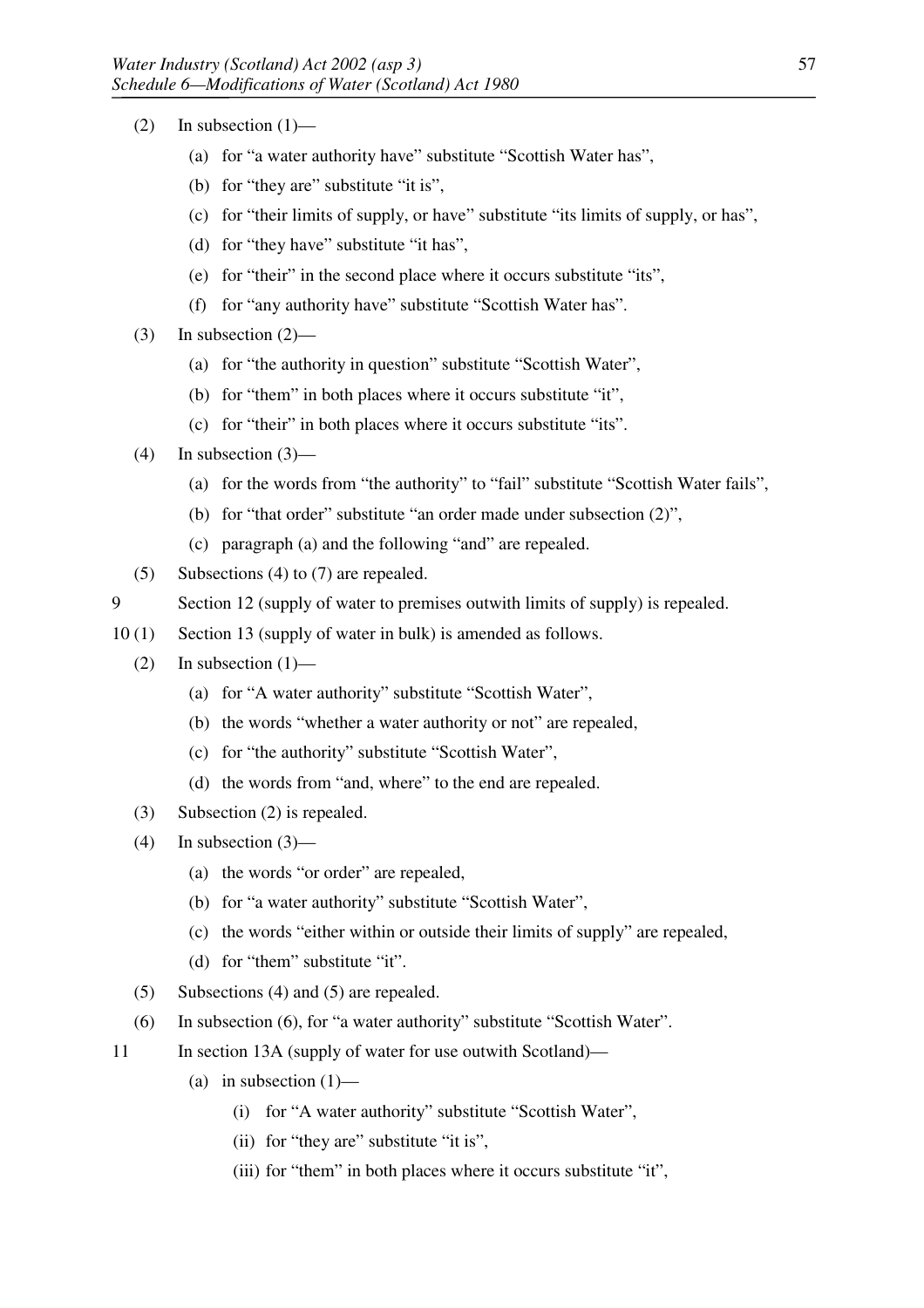- (iv) for "their" substitute "its",
- (v) for "they think" substitute "it thinks",
- (b) in subsection (2)—
	- (i) for "a water authority" substitute "Scottish Water",
	- (ii) the words "either within or outwith their limits of supply" are repealed,
	- (iii) for "them" substitute "it".
- 12 In section 14 (power of water authority to give guarantee for supply of water)—
	- (a) for "A water authority" substitute "Scottish Water",
	- (b) for "the authority" substitute "Scottish Water".
- 13 (1) Section 16 (powers of survey and search for water on land) is amended as follows.
	- (2) For subsection (1) substitute—
		- "(1) The Scottish Ministers may, on application made to them by Scottish Water, authorise it to survey, in accordance with this section—
			- (a) any land which it proposes to acquire for the purposes of its water undertaking or proposed water undertaking; or
			- (b) any land in, on or over which it is proposed to lay a water main."
	- (3) In subsection (2), for "the authority" substitute "Scottish Water".
	- $(4)$  In subsection  $(3)$ 
		- (a) for "an authority are" substitute "Scottish Water is",
		- (b) for "the authority" substitute "Scottish Water".
	- (5) In subsection  $(8)$ 
		- (a) for "the authority on whose behalf the works were carried out" substitute "Scottish Water",
		- (b) for "they" substitute "it".
- 14 (1) Section 17 (acquisition of water rights) is amended as follows.
	- (2) In subsection (1), for "A water authority" substitute "Scottish Water".
	- (3) In subsection  $(2)$ 
		- (a) for "a water authority" substitute "Scottish Water",
		- (b) for "them" substitute "it",
		- (c) for "the authority" substitute "Scottish Water".
	- (4) In subsection  $(3)$ 
		- (a) for "a water authority" substitute "Scottish Water",
		- (b) for "the authority" in both places where the expression occurs substitute "Scottish Water",
		- (c) in subsection (4), for "a water authority" substitute "Scottish Water".
- 15 In section 18(1) (compulsory acquisition of land for water works)—
	- (a) for "an authority to which that section applies" substitute "Scottish Water",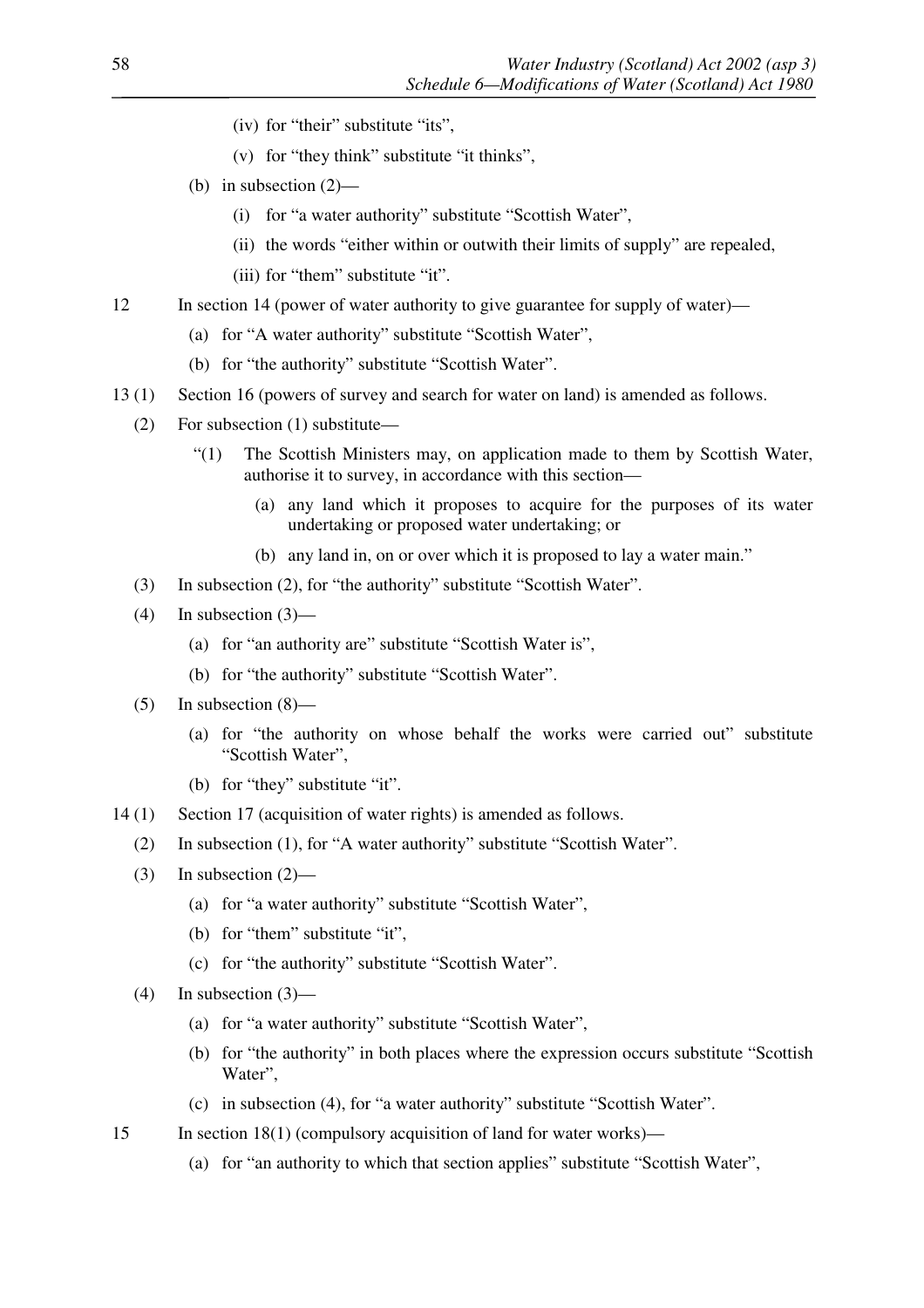- (b) for "an authority" in the second place where the expression occurs substitute "Scottish Water",
- (c) for "section 99 of the Local Government etc. (Scotland) Act 1994" substitute "section 47 of the Water Industry (Scotland) Act 2002 (asp 3)".
- 16 In section 21 (power to carry out works)—
	- (a) for "they" substitute "it",
	- (b) for "a water authority" in the first place where the expression occurs substitute "Scottish Water",
	- (c) in paragraph (b), the words "other than a water authority" are repealed,
	- (d) in paragraph (c), for "the authority" substitute "Scottish Water",
	- (e) in paragraph (e)—
		- (i) for "them" substitute "it",
		- (ii) for "their" substitute "its".
- 17 In section 22 (power to break open roads)—
	- (a) for "a water authority" substitute "Scottish Water",
	- (b) for "they are" substitute "it is".
- 18 (1) Section 23 (power to lay mains etc.) is amended as follows.
	- (2) In subsection  $(1)$ 
		- (a) for "a water authority" substitute "Scottish Water",
		- (b) for "their" substitute "its".
	- (3) After subsection (1) insert—
		- "(1ZA)Section 192 of the Local Government (Scotland) Act 1973 (c.65) (service of notices) shall apply to notices served by Scottish Water under subsection (1) above relating to land as it applies to notices served by a local authority relating to premises."
	- (4) In subsection  $(1A)$ 
		- (a) for "the water authority" substitute "Scottish Water",
		- (b) for "the authority" substitute "Scottish Water".
	- $(5)$  In subsection  $(2)$ 
		- (a) for "an authority" substitute "Scottish Water",
		- (b) for "their" substitute "its",
		- (c) for "they" substitute "it".
	- (6) In subsection  $(3)$ 
		- (a) for "A water authority" substitute "Scottish Water",
		- (b) for "their" substitute "its".
- 19 (1) Section 24A (keeping of map showing water mains etc.) is amended as follows.
	- (2) In subsection  $(1)$ 
		- (a) for "A water authority" substitute "Scottish Water",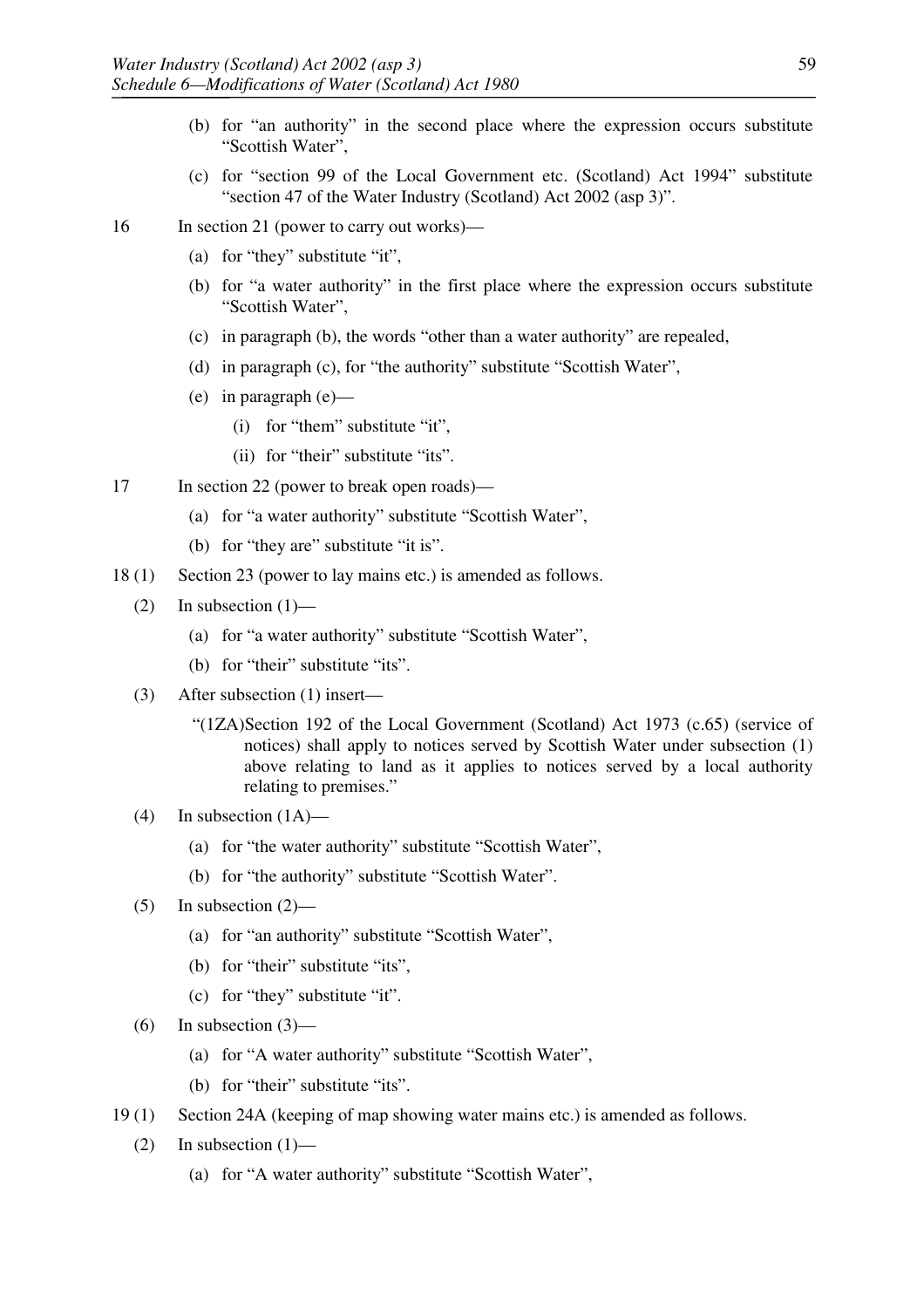- (b) for "their" substitute "its",
- (c) for "them" substitute "it",
- (d) for "Part II of the Local Government etc. (Scotland) Act 1994" substitute "the Water Industry (Scotland) Act 2002 (asp 3)",
- (e) for "the authority" in both places where the expression occurs substitute "Scottish Water".
- $(3)$  In subsection  $(2)$ 
	- (a) for "A water authority" substitute "Scottish Water",
	- (b) for "their" in each place where it occurs substitute "its",
	- (c) for "they consider" substitute "it considers",
	- (d) for "the authority" substitute "Scottish Water",
	- (e) for "they do" substitute "it does".
- (4) In subsection (3), for "the water authority" substitute "Scottish Water".
- 20 In section 25(1) (power of authority to provide public wells)—
	- (a) for "a water authority" substitute "Scottish Water",
	- (b) for "their" in the second place where it occurs substitute "its".
- 21 In section 26 (power to close, or restrict use of, wells)—
	- (a) for "or a water authority are" substitute "are or Scottish Water is",
	- (b) in paragraph (a)—
		- (i) for "their" in the second place where it occurs substitute "its",
		- (ii) after "them" insert "or, as the case may be, it",
		- (iii) after "they" insert "or, as the case may be, it".
- 22 In section 28 (water works code)—
	- (a) in subsection (1), for "a water authority" substitute "Scottish Water",
	- (b) in subsection (2), for "the water authority" substitute "Scottish Water".
- 23 In section 29 (applications of enactments by order)—
	- (a) in subsection (1), the words "13 or" are repealed,
	- (b) in subsection (2), for "any water authority" substitute "Scottish Water",
	- (c) in subsection (3), for "the authority concerned" substitute "Scottish Water".
- 24 In section 31(1) (consultation with authorities in England)—
	- (a) for "a water authority" substitute "Scottish Water",
	- (b) for "that water authority" substitute "Scottish Water",
	- (c) for "the water authority" substitute "Scottish Water",
	- (d) for "they consider" substitute "it considers".
- 25 In section 32(1) (power of water undertakers to supply water to water authorities), for "a water authority" in both places where the expression occurs substitute "Scottish Water".
- 26 (1) Section 33 (temporary discharge of water into watercourses) is amended as follows.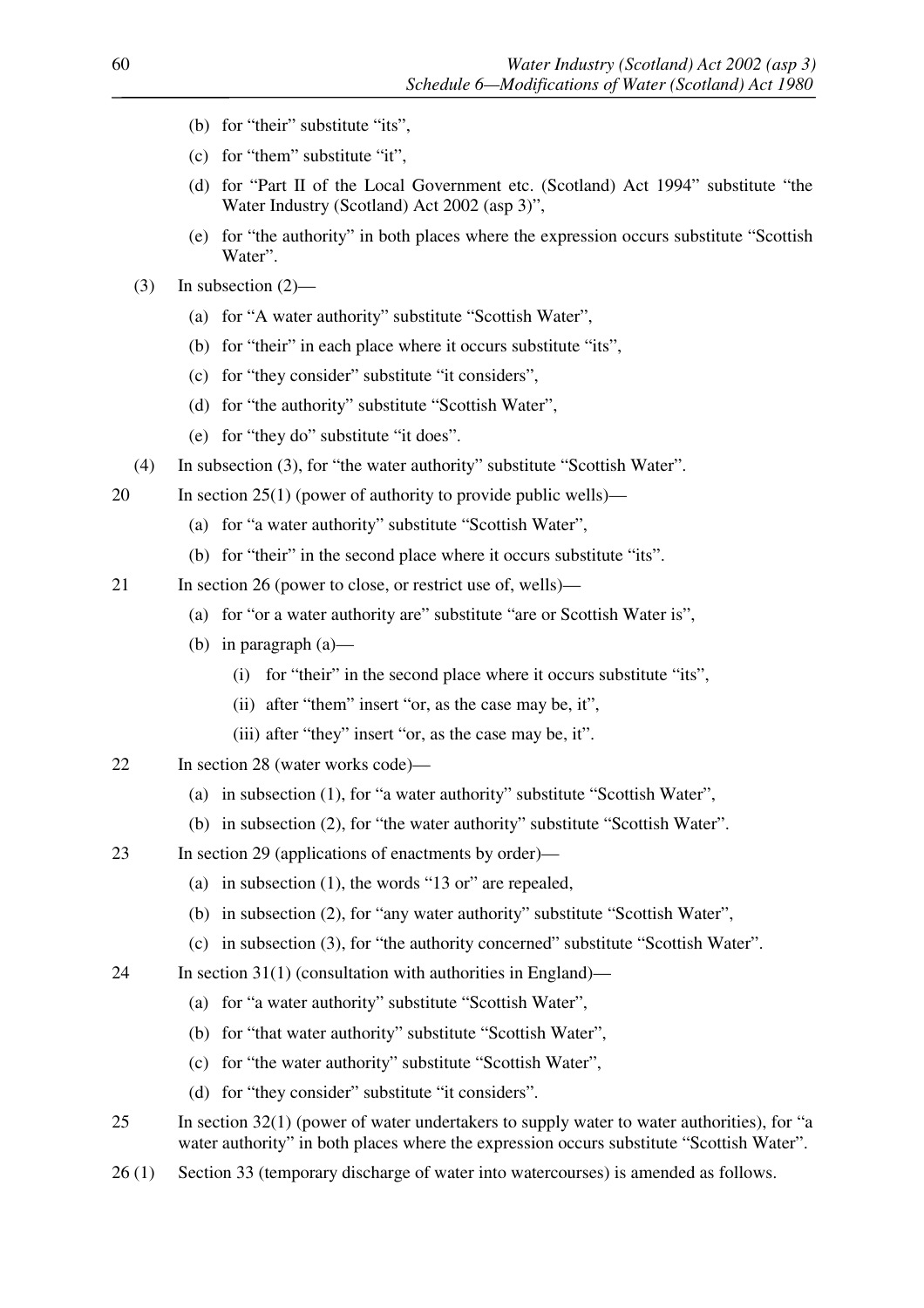- $(2)$  In subsection  $(1)$ 
	- (a) for the words "a water authority who are carrying out or are" substitute "where Scottish Water is carrying out or is",
	- (b) for "their" in the first place where it occurs substitute "its",
	- (c) after "undertaking" insert ", it",
	- (d) the words "whether within or outside their limits of supply" are repealed,
	- (e) for "the authority" substitute "Scottish Water".
- (3) In subsection  $(3)$ 
	- (a) for "the water authority" in both places where the expression occurs substitute "Scottish Water",
	- (b) for "their" substitute "its",
	- (c) for "them" substitute "it".
- $(4)$  In subsection  $(4)$ 
	- (a) for "the authority propose" substitute "Scottish Water proposes",
	- (b) for "them" in each place where it occurs substitute "it".
- (5) In subsection (6)(b), for "the authority" substitute "Scottish Water".
- (6) In subsection  $(7)$ 
	- (a) for "the authority are" substitute "Scottish Water is",
	- (b) for "the authority" in the second and third places where the expression occurs substitute "Scottish Water",
	- (c) for "them" substitute "it",
	- (d) for "they are" substitute "it is".
- (7) In subsection (8)—
	- (a) for "the authority discharge" substitute "Scottish Water discharges",
	- (b) for "they" substitute "it".
- (8) In subsection (9)—
	- (a) for "The authority" substitute "Scottish Water",
	- (b) for "them" substitute "it".
- (9) In subsection (11), for "the authority" substitute "Scottish Water".
- 27 In section 34 (persons supplying water to supply to authority)—
	- (a) for "a water authority" substitute "Scottish Water",
	- (b) for "that authority" substitute "Scottish Water",
	- (c) for "they" where it first occurs substitute "it",
	- (d) for "the authority" substitute "Scottish Water".
- 28 In section 35 (power to supply water fittings)—
	- (a) in subsection  $(1)$ 
		- (i) for "A water authority" substitute "Scottish Water",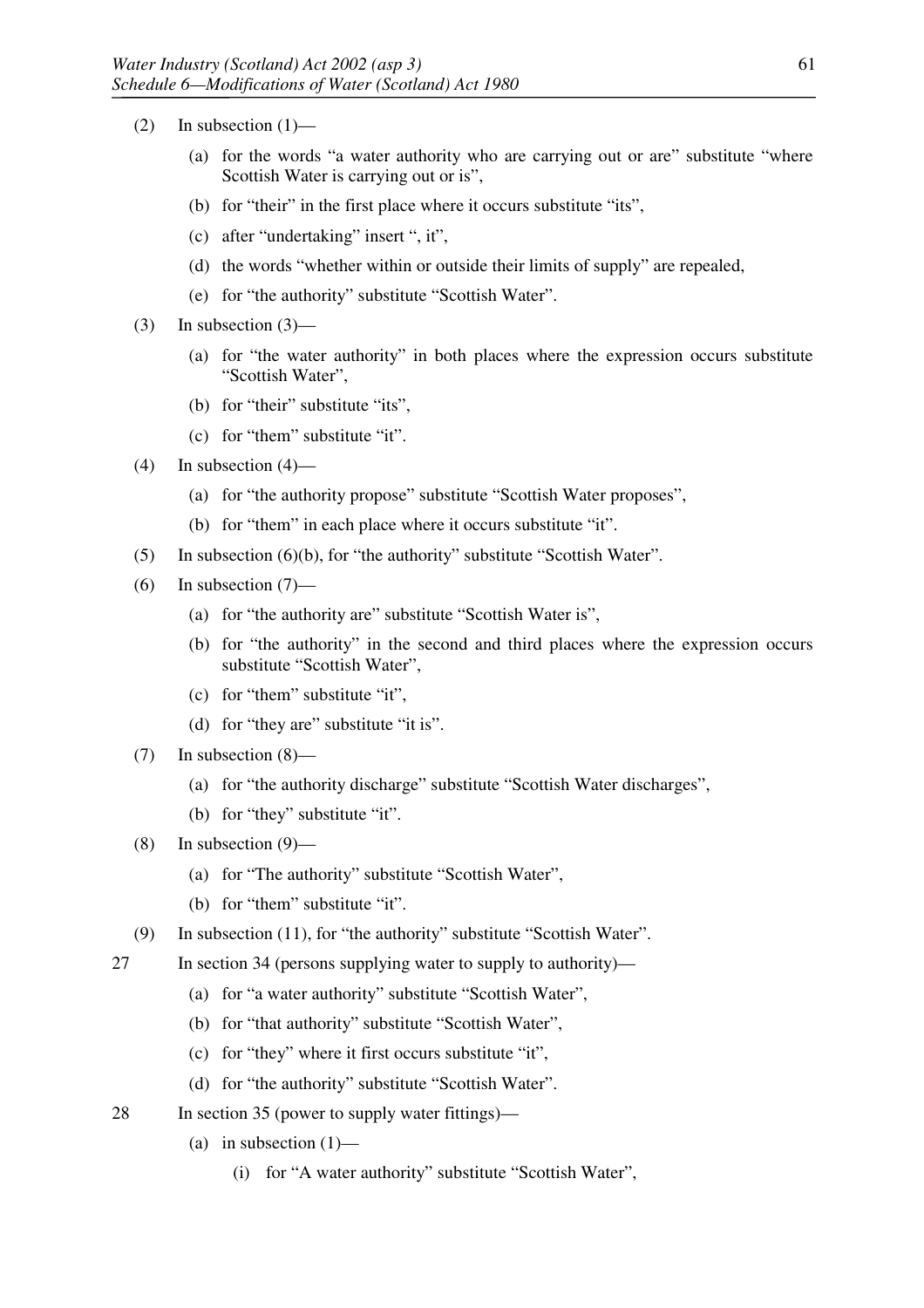- (ii) for "they supply or propose" substitute "it supplies or proposes",
- (iii) for "their" substitute "its",
- (iv) for "them" substitute "it",
- (v) for "The authority" substitute "Scottish Water",
- (b) in subsection (2), for "the authority" in each place where the expression occurs substitute "Scottish Water",
- (c) in subsection  $(5)$ 
	- (i) for "the authority" in both places where the expression occurs substitute "Scottish Water",
	- (ii) for "the water authority" substitute "Scottish Water".
- 29 In section 36 (power to execute work on behalf of owner or occupier), for "A water authority" substitute "Scottish Water".
- 30 In section 38(1) (entry of premises)—
	- (a) for "a water authority" substitute "Scottish Water",
	- (b) for "the authority" in each place where the expression occurs substitute "Scottish Water".
	- (c) for paragraph (a) substitute—
		- "(aa) where the conditions set out in subsection (2) of section 24B are satisfied in relation to the premises, for the purpose of carrying out any survey or tests to determine—
			- (i) whether the carrying out of any works by virtue of paragraph (a) or (b) of subsection (4) of that section is practicable,
			- (ii) whether it is necessary or expedient for any purpose connected with the carrying out of any works by virtue of either of those paragraphs for any other works to be carried out, or
			- (iii) how any works specified in that subsection should be carried out;
			- (ab) for the purpose of inspecting, examining or testing—
				- (i) any meter which is on the premises and which is used by Scottish Water for measuring the quantity of water supplied, or
				- (ii) any pipes or apparatus installed in the course of any works which were carried out for any purpose which is connected with the installation, connection, testing, maintenance or repair of any such meter;
		- (ac) for the purpose of ascertaining from any such meter the quantity of water supplied to the premises;".
- 31 In section 41A (supply of water by meter)—
	- (a) in paragraph (a), for "the authority" substitute "Scottish Water",
	- (b) in paragraph (b), for "the water authority" substitute "Scottish Water".
- 32 (1)Section 50 (power to require supply by meter) is amended as follows.
	- (2) The existing provision becomes subsection (1).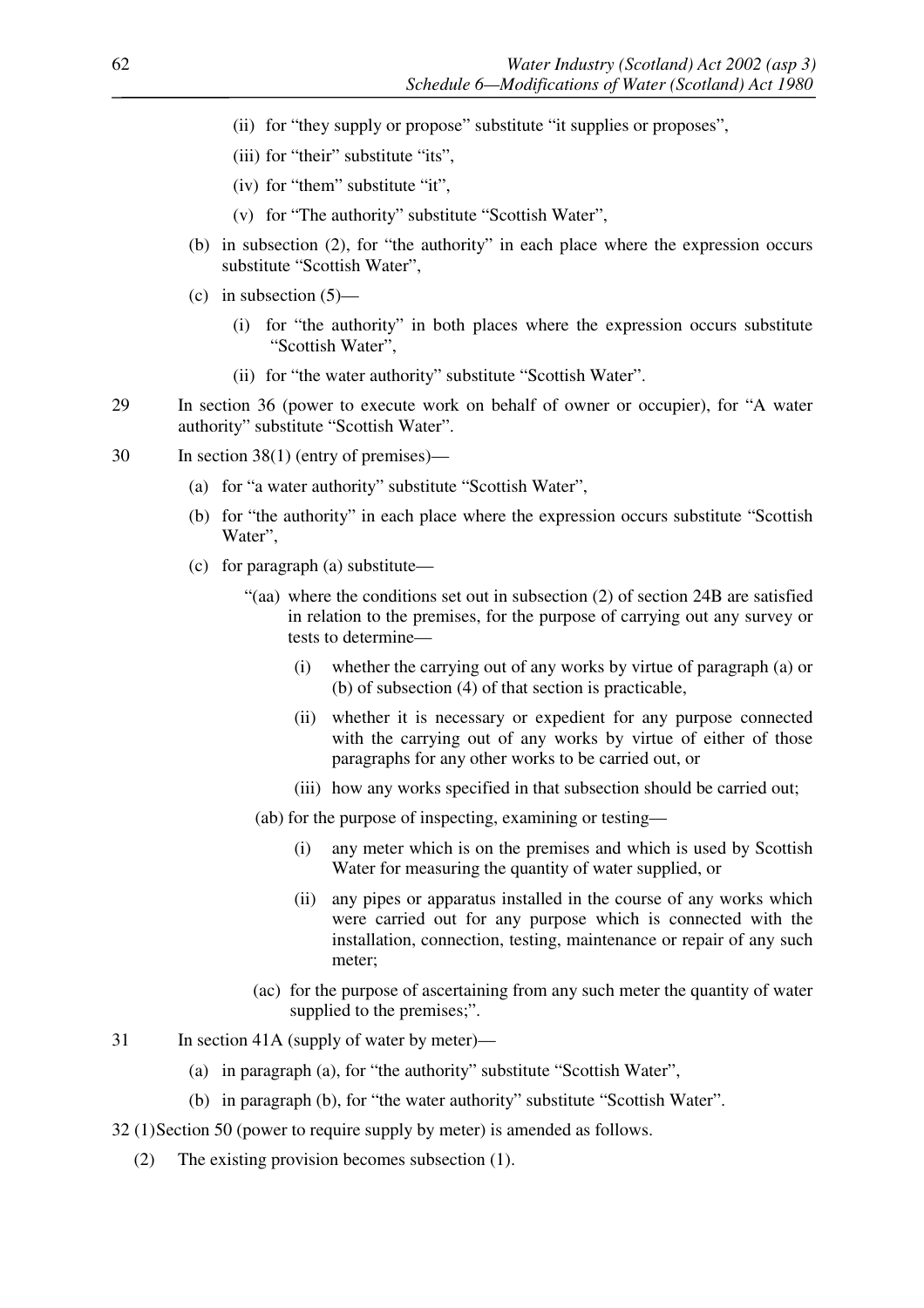- (3) In that subsection—
	- (a) for "A water authority" substitute "Scottish Water",
	- (b) the word "or" following paragraph (c) is repealed.
- (4) At the end of that subsection insert "; or
	- (e) any other premises specified, or of a description specified, in an order made by the Scottish Ministers.
	- (2) Before making an order under subsection (1)(e) the Scottish Ministers shall consult such persons as they think fit.
	- (3) The power to make such an order shall be exercisable by statutory instrument; and a statutory instrument containing such an order shall be subject to annulment in pursuance of a resolution of the Scottish Parliament."
- 33 In section 51 (power to require supplies for refrigerating apparatus etc. to be taken by meter)—
	- (a) for "a water authority" substitute "Scottish Water",
	- (b) for "the authority" substitute "Scottish Water".
- 34 In section 52 (power to require supply for hose pipe to be taken by meter)—
	- (a) for "a water authority supply" substitute "Scottish Water supplies",
	- (b) for "the authority" substitute "Scottish Water".
- 35 In section 53(1) (provision as to supply to tents, vans, sheds, etc.)—
	- (a) for "a water authority" substitute "Scottish Water",
	- (b) in paragraph (a)—
		- (i) for "the authority" substitute "Scottish Water",
		- (ii) for "them" in each place where it occurs substitute "it",
	- (c) in paragraph (b), for "the authority" substitute "Scottish Water".
- 36 In section 54 (register of meter to be evidence)—
	- (a) in subsection (1), for "a water authority supply" substitute "Scottish Water supplies",
	- (b) in subsection (3), for "the authority" in both places where the expression occurs substitute "Scottish Water".
- 37 (1) Section 55 (charges for water supplied by meter) is amended as follows.
	- $(2)$  In subsection  $(1)$ 
		- (a) for "Every water authority" substitute "Scottish Water",
		- (b) for "they are" substitute "it is",
		- (c) for "the authority" substitute "Scottish Water".
	- $(3)$  In subsection  $(2)$ 
		- (a) for "a water authority" substitute "Scottish Water",
		- (b) for "them" substitute "it".
	- (4) Subsections (3) and (4) are repealed.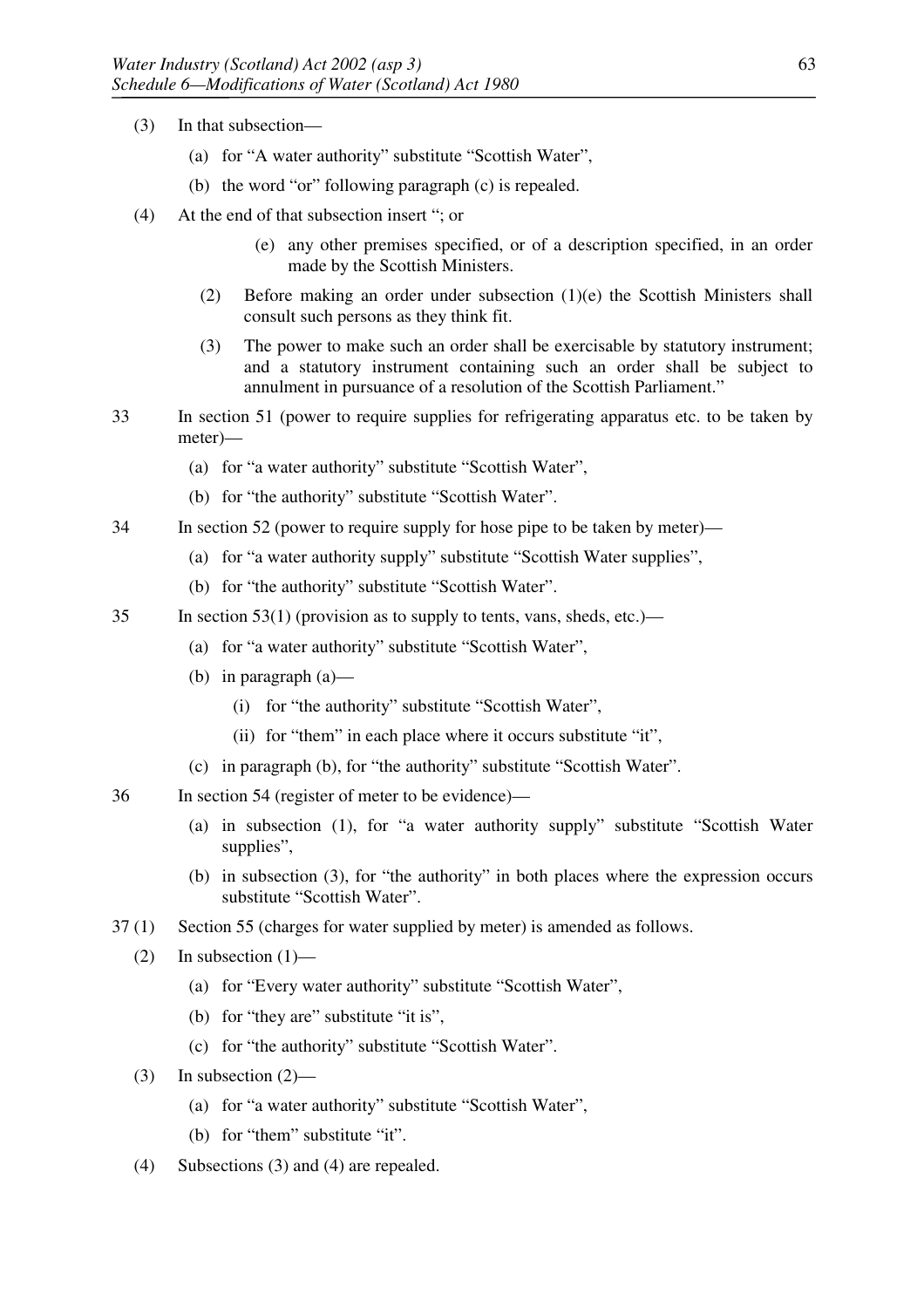- 38 In section 56 (provision as to supply of water to agricultural subjects)—
	- (a) in subsection  $(1)$ 
		- (i) for "the water authority" substitute "Scottish Water",
		- (ii) for "they" substitute "it",
		- (iii) for "their" substitute "its",
	- (b) in subsection (2)—
		- (i) for "a water authority supply" substitute "Scottish Water supplies",
		- (ii) for "supply" in the second place where it occurs substitute "supplies",
		- (iii) for "the authority" substitute "Scottish Water".
- 39 (1) Section 58 (termination of right to supply of water on special terms) is amended as follows.
	- (2) In subsection  $(1)$ 
		- (a) for "a water authority are" substitute "Scottish Water is",
		- (b) for "the authority" substitute "Scottish Water".
	- (3) In subsection (2), for "the water authority" substitute "Scottish Water".
	- $(4)$  In subsection  $(4)$ 
		- (a) for "any water authority" substitute "Scottish Water",
		- (b) the words "or a water authority" are repealed.
	- (5) In subsection (5), for "The water authority" substitute "Scottish Water".
	- (6) Subsection (6) is repealed.
	- (7) In subsection (7), for "a water authority" substitute "Scottish Water".
- 40 In section 59 (limitation of liability of water authority to supply water on special terms), for "a water authority" substitute "Scottish Water".
- 41 In section 63 (provision of water supply for new buildings and houses)—
	- (a) in subsection (1A), for the words from "the water" to the end substitute "Scottish Water",
	- (b) in subsection (2)—
		- (i) for "the water authority" substitute "Scottish Water",
		- (ii) for "the authority" substitute "Scottish Water",
		- (iii) for "their" substitute "its".
- 42 In section 68(1) (agreements as to drainage)—
	- (a) for "A water authority" substitute "Scottish Water",
	- (b) for "the authority consider" substitute "Scottish Water considers",
	- (c) for "they are" substitute "it is",
	- (d) for "the authority" substitute "Scottish Water".
- 43 In section 69 (power to restrict use of hose pipes)—
	- (a) in subsection  $(1)$ —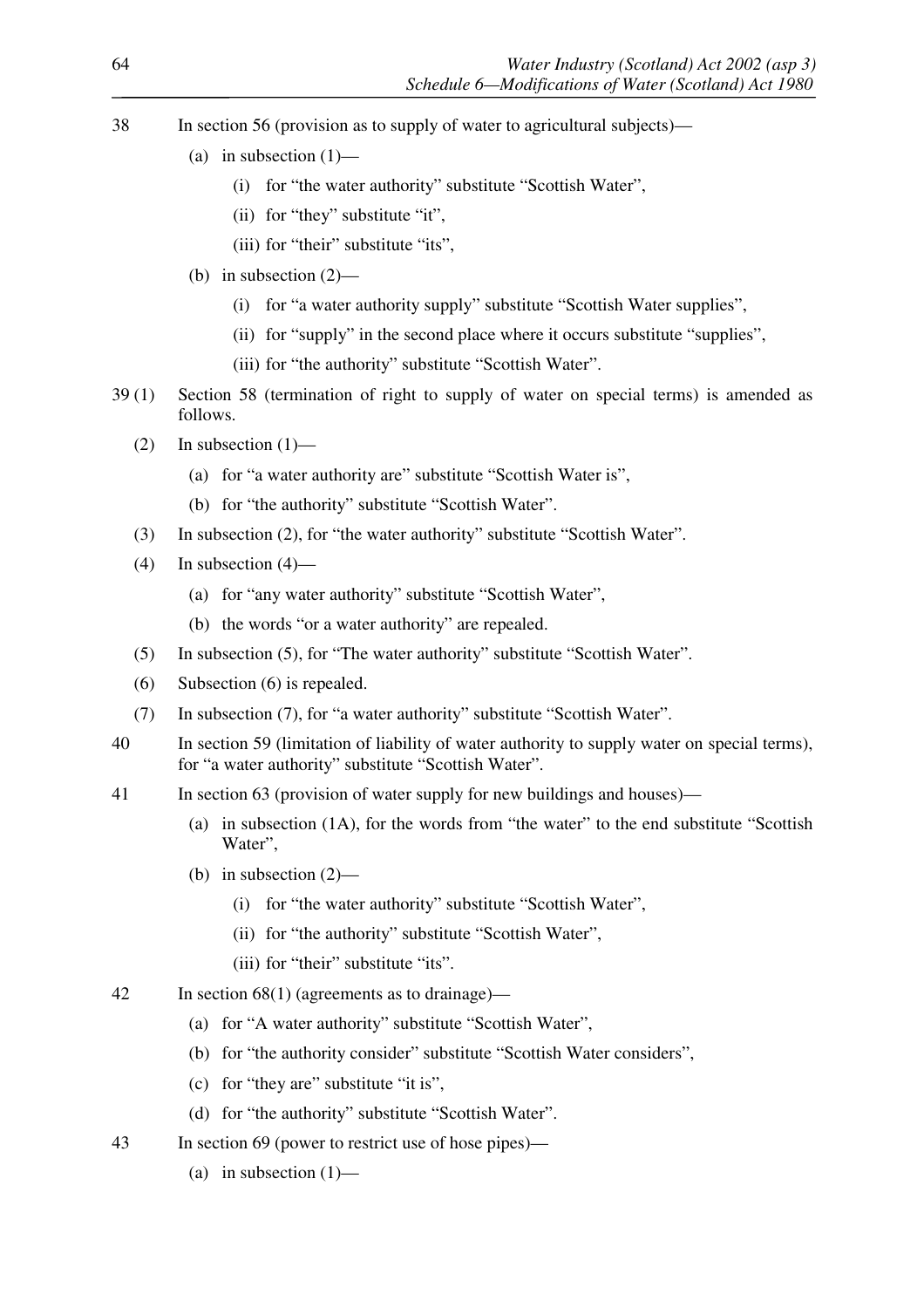- (i) for "a water authority are" substitute "Scottish Water is",
- (ii) for "them" in both places where it occurs substitute "it",
- (iii) for "they" in the first place where it occurs substitute "it",
- (iv) for "they think" substitute "it thinks",
- (v) for "their" substitute "its",
- (b) in subsection (2)—
	- (i) for "The authority" substitute "Scottish Water",
	- (ii) for "the authority" substitute "it".
- 44 (1) Section 70 (byelaws for preventing misuse of water) is amended as follows.
	- (2) In subsection  $(1)$ 
		- (a) for "A water authority" substitute "Scottish Water",
		- (b) for "them" substitute "it".
	- (3) In subsection  $(2)$ 
		- (a) for "the authority" substitute "Scottish Water",
		- (b) for "them" substitute "it".
	- (4) In subsection (3), for "the authority" substitute "Scottish Water".
	- (5) In subsection  $(4)$ 
		- (a) for "a water authority consider" substitute "Scottish Water considers",
		- (b) for "them" substitute "it",
		- (c) for "they" substitute "it",
		- (d) for "the authority" substitute "Scottish Water".
- 45 (1) Section 71 (byelaws for preventing pollution of water) is amended as follows.
	- (2) In subsection  $(1)$ 
		- (a) for "a water authority" substitute "Scottish Water",
		- (b) for "them" substitute "it",
		- (c) for "they are" substitute "it is",
		- (d) for "they" in the second place where it occurs substitute "it",
		- (e) for "they deem" substitute "it deems".
	- (3) In subsection (2)—
		- (a) for "the water authority" substitute "Scottish Water",
		- (b) for "they consider" substitute "it considers",
		- (c) for "their" substitute "its".

(4) In subsection (3)—

- (a) for "The water authority" substitute "Scottish Water",
- (b) for "the local authority" in both places where that expression occurs substitute "Scottish Water".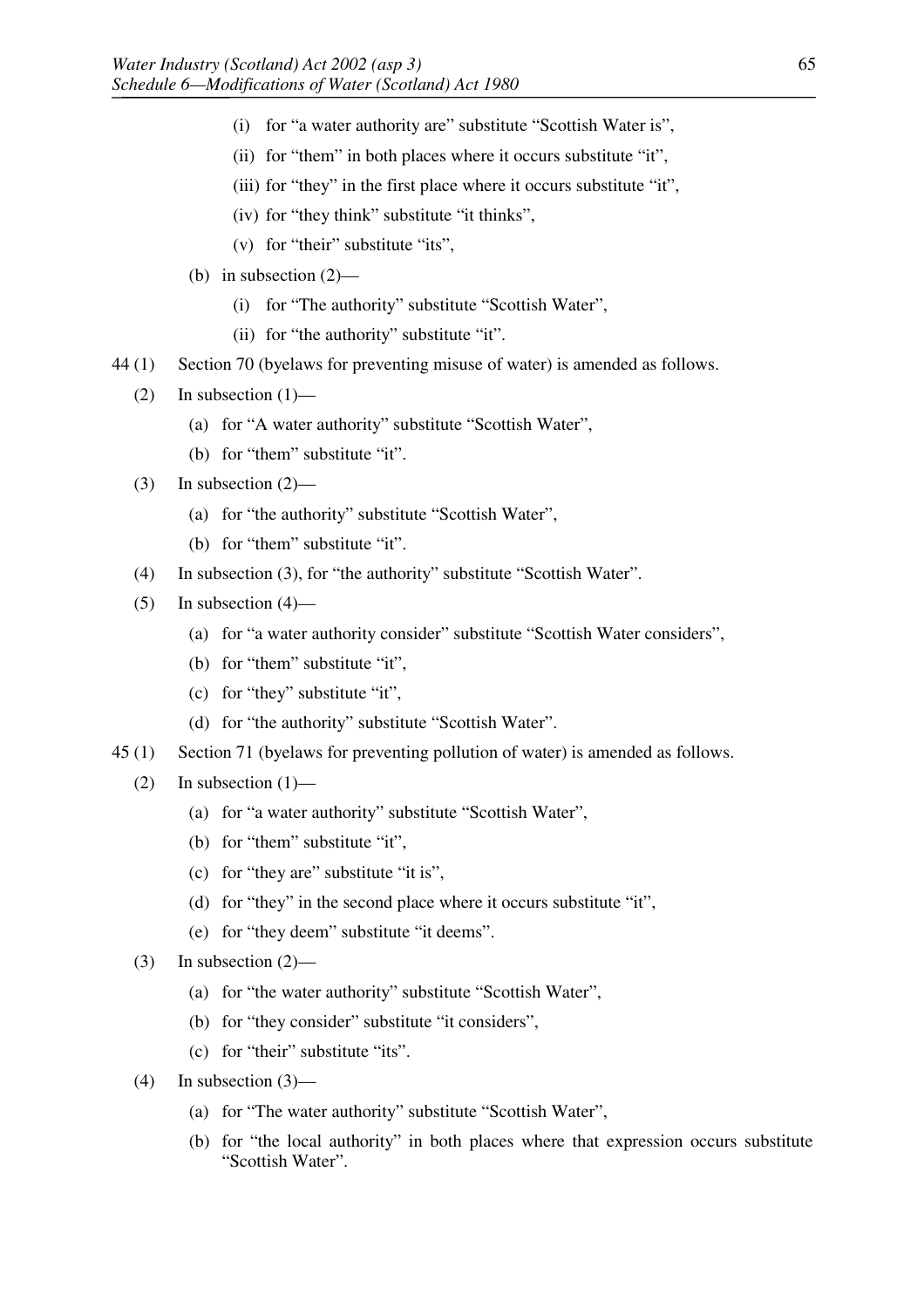- $(5)$  In subsection  $(4)$ 
	- (a) for "the local authority" in both places where that expression occurs substitute "Scottish Water",
	- (b) for "them" substitute "it".
- (6) Subsection (5) is repealed.
- (7) In subsection (6), for "the authorities" substitute "Scottish Water".
- 46 In section 72(2) (general provision as to byelaws)—
	- (a) for the words from "a water" to "those" in the first place where it occurs substitute "Scottish Water to enforce such",
	- (b) for "the authority" substitute "Scottish Water".
- 47 In section 73 (power of Scottish Ministers to require the making of byelaws)—
	- (a) in subsection  $(1)$ 
		- (i) for "a water authority" substitute "Scottish Water",
		- (ii) for "the authority do" substitute "Scottish Water does",
	- (b) in subsection (2)—
		- (i) for "an authority" in both places where the expression occurs substitute "Scottish Water".
		- (ii) for "the authority" in the first place where the expression occurs substitute "Scottish Water",
		- (iii) for "the authority do" substitute "Scottish Water does",
	- (c) in subsection (3), for "the authority concerned" substitute "Scottish Water".
- 48 (1) Section 76 (acquisition of land for protection of water) is amended as follows.
	- $(2)$  In subsection  $(1)$ 
		- (a) for the words "Local Government etc. (Scotland) Act 1994" substitute "Water Industry (Scotland) Act 2002 (asp 3)",
		- (b) for "a water authority" substitute "Scottish Water",
		- (c) for "their" substitute "its",
		- (d) for "the authority" substitute "Scottish Water",
		- (e) for "they are" substitute "it is".
	- (3) In subsection (2)—
		- (a) for "A water authority" substitute "Scottish Water",
		- (b) for "them" substitute "it",
		- (c) for "they have" substitute "it has",
		- (d) for "the authority" in each place where the expression occurs substitute "Scottish Water",
		- (e) for "they are" substitute "it is".
	- $(4)$  In subsection  $(3)$ 
		- (a) for "A water authority proposing" substitute "Where Scottish Water proposes",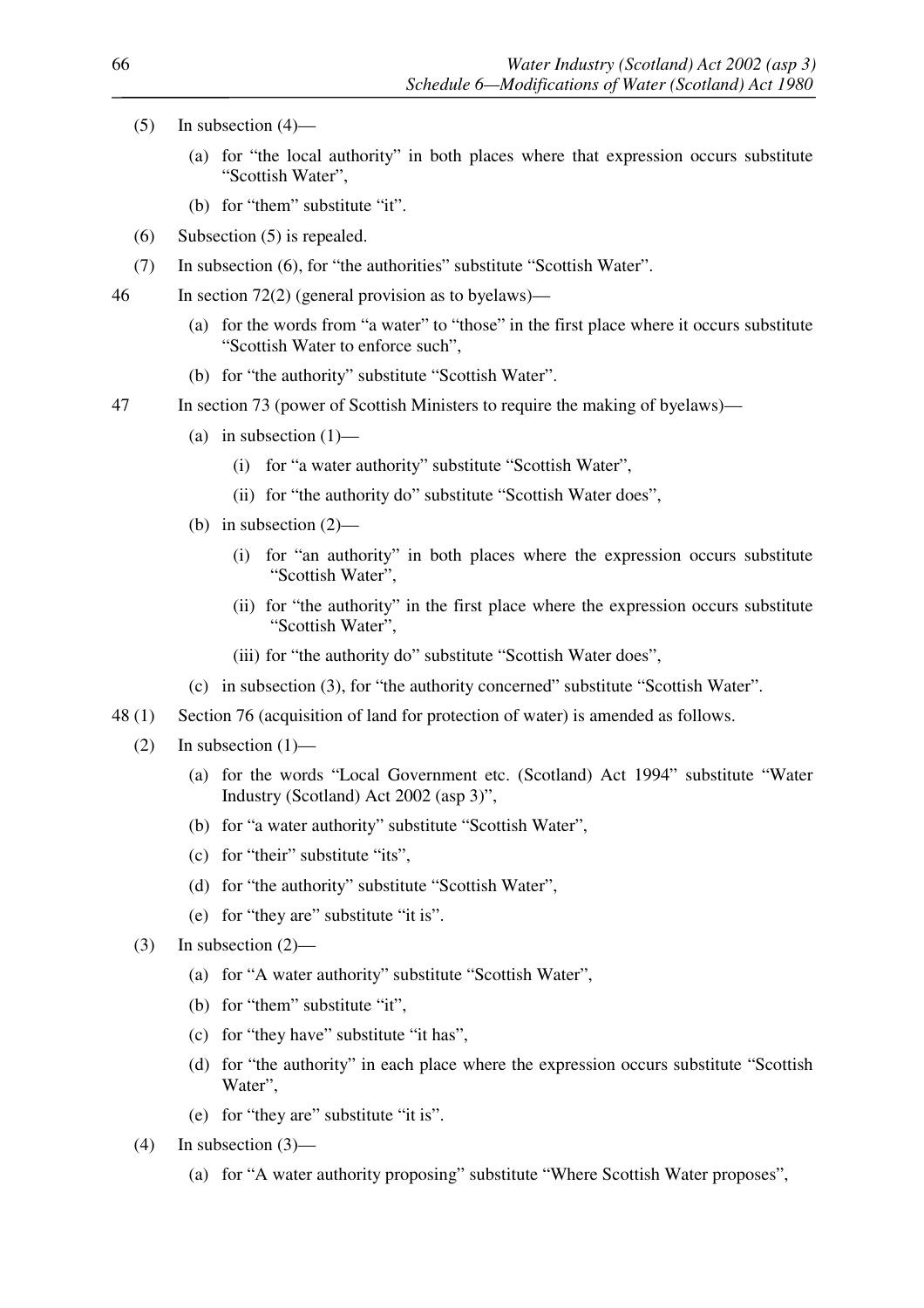- (b) after " $(2)$ " insert "it",
- (c) the words "whether within or outside their limits of supply" are repealed,
- (d) for "the authority" substitute "Scottish Water",
- (e) for "any authority" substitute "Scottish Water",
- (f) for "that authority" substitute "Scottish Water".
- 49 (1) Section 76A (duties of water authorities with respect to water quality) is amended as follows.
	- $(2)$  In subsection  $(1)$ 
		- (a) for "a water authority" substitute "Scottish Water",
		- (b) for "that authority" substitute "Scottish Water".
	- (3) In subsection  $(2)$ 
		- (a) for "a water authority" substitute "Scottish Water",
		- (b) for "the authority's" substitute "Scottish Water's".
	- $(4)$  In subsection  $(3)$ 
		- (a) for "a water authority" substitute "Scottish Water",
		- (b) for "the authority's" in both places where the expression occurs substitute "Scottish Water's",
		- (c) for "the authority" substitute "Scottish Water".
	- $(5)$  In subsection  $(4)$ 
		- (a) for "a water authority" substitute "Scottish Water",
		- (b) for "the authority" substitute "Scottish Water".
- 50 (1) Section 76B (regulations for preserving water quality) is amended as follows.
	- $(2)$  In subsection  $(1)$ 
		- (a) for "a water authority" in both places where the expression occurs substitute "Scottish Water",
		- (b) for "that authority" in each place where the expression occurs substitute "Scottish Water".
	- $(3)$  In subsection  $(2)$ 
		- (a) for "water authorities" in each place where the expression occurs substitute "Scottish Water",
		- (b) for "their" substitute "its".
	- $(4)$  In subsection  $(3)$ 
		- (a) for "a water authority" substitute "Scottish Water",
		- (b) for "that authority" substitute "Scottish Water".
	- $(5)$  In subsection  $(4)$ 
		- (a) for "a water authority" in both places where the expression occurs substitute "Scottish Water",
		- (b) for "the authority" substitute "Scottish Water".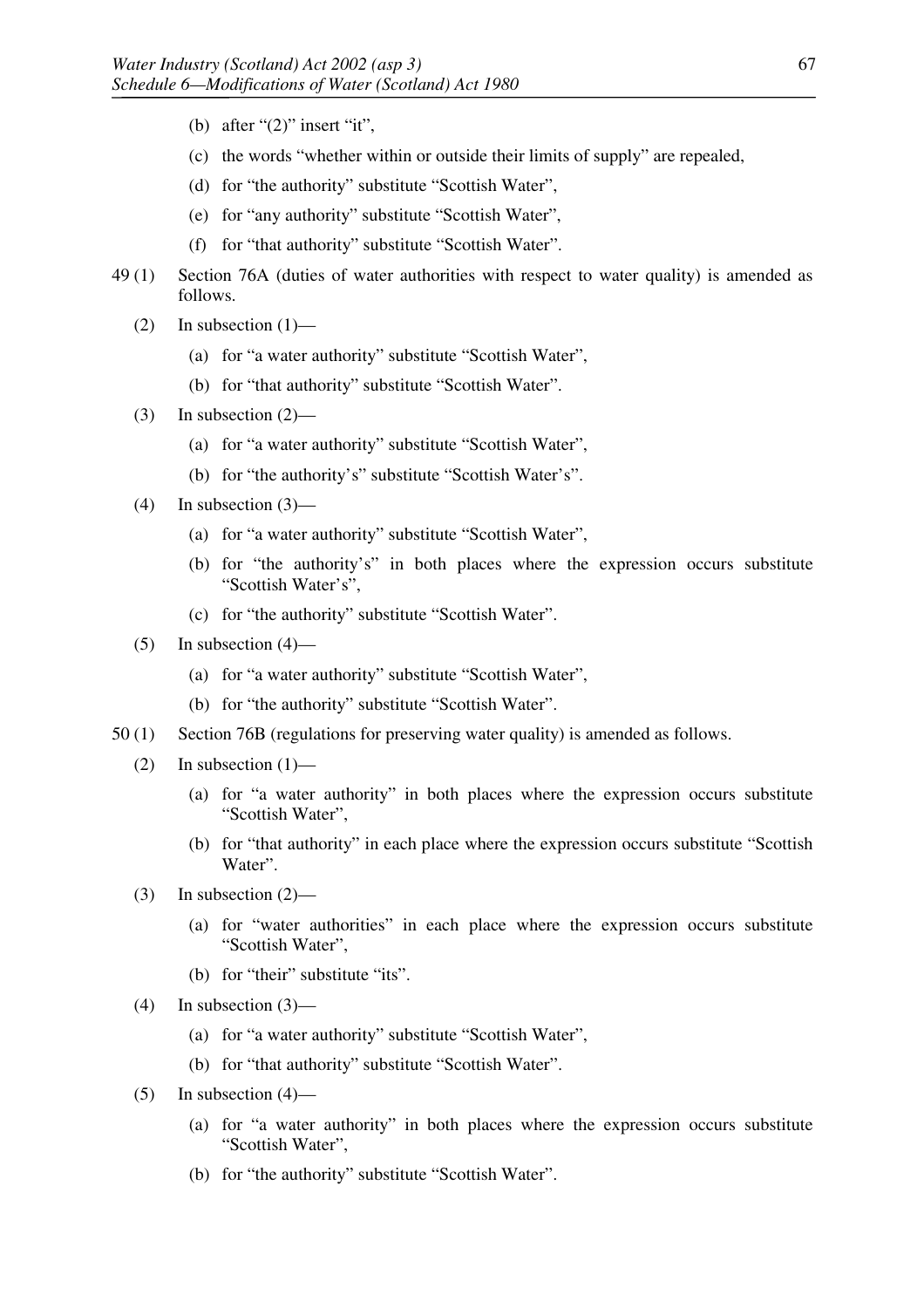- 51 In section 76C (offence of supplying water unfit for human consumption)—
	- (a) in subsection  $(1)$ 
		- (i) for "a water authority" substitute "Scottish Water",
		- (ii) for "the authority" substitute "Scottish Water",
	- (b) in subsection (2), for "the water authority" in both places where the expression occurs substitute "Scottish Water".
- 52 In section 76D (provision of water where piped supplies insufficient or unwholesome)—
	- (a) in subsection  $(1)$ 
		- (i) for "a water authority" substitute "Scottish Water",
		- (ii) for "the authority" substitute "Scottish Water",
		- (iii) for "the water authority" in each place where the expression occurs substitute "Scottish Water",
	- (b) in subsection (2)—
		- (i) for "a water authority" substitute "Scottish Water",
		- (ii) for "the water authority" substitute "Scottish Water".
- 53 In section 76E (enforcement of sections 76A to 76D)—
	- (a) in subsection (1), for "water authorities" substitute "Scottish Water",
	- (b) in subsection (4)—
		- (i) for "a water authority" substitute "Scottish Water",
		- (ii) for "the water authority have" substitute "Scottish Water has",
		- (iii) for "are" in the third place where it occurs substitute "is",
		- (iv) for "them" substitute "it".
- 54 In section 76F (general functions of local authorities in relation to water quality)—
	- (a) in subsection  $(2)$ 
		- (i) for "any water authority" substitute "Scottish Water and the Drinking Water Quality Regulator for Scotland",
		- (ii) for "that water authority" in both places where the expression occurs substitute "Scottish Water",
	- (b) in subsection (3)—
		- (i) for "a water authority" substitute "Scottish Water",
		- (ii) for "the water authority" substitute "Scottish Water, to notify the Drinking Water Quality Regulator for Scotland of that fact and".
- 55 In section 76G(6)(a) (remedial powers of local authorities in relation to private supplies), for "a water authority" substitute "Scottish Water".
- 56 In section 76H(5)(b) (effect, confirmation and variation of notice under section 76G)—
	- (a) for "a water authority" substitute "Scottish Water",
	- (b) for "their" substitute "its".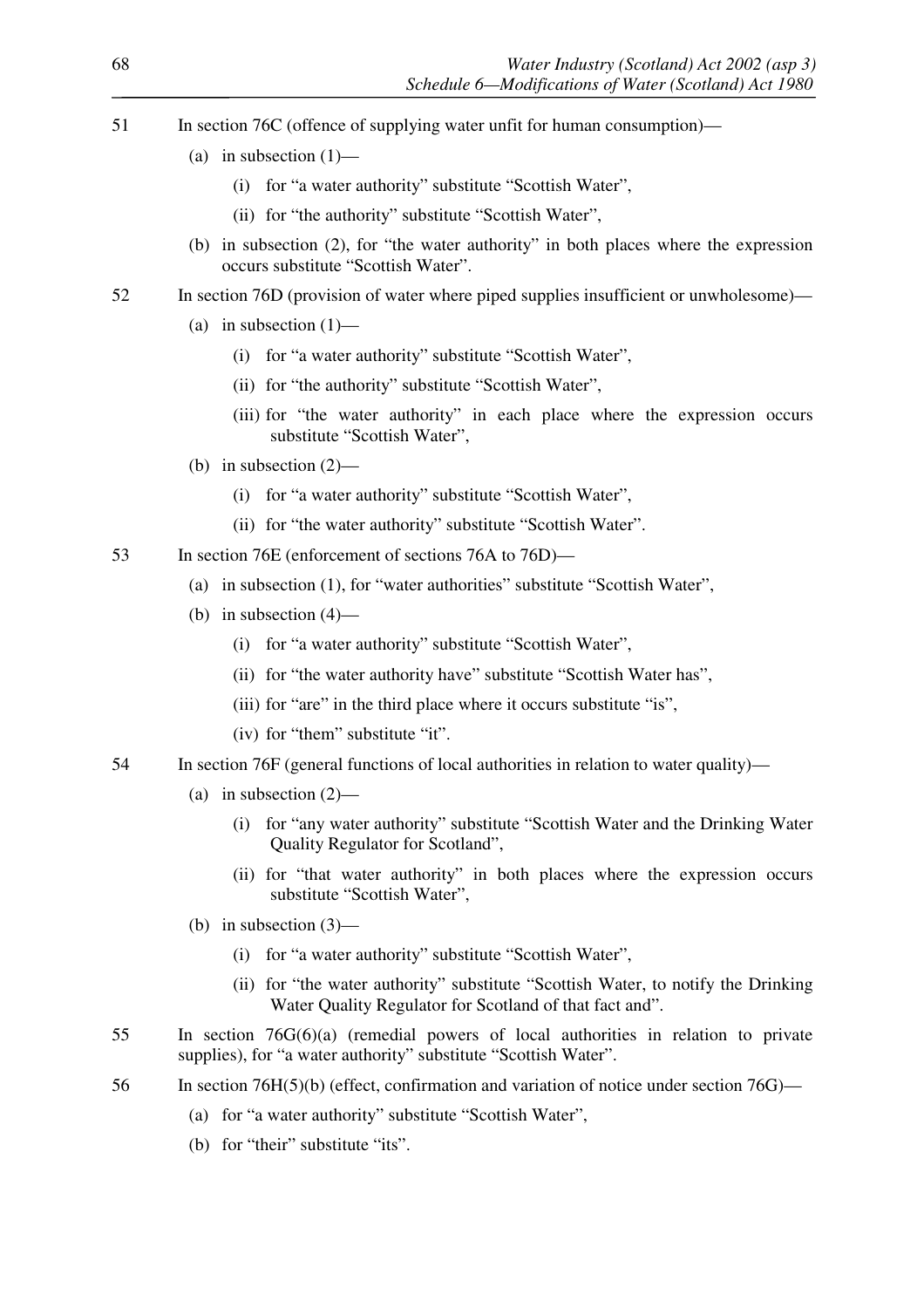- 57 In section 76I(2) (incidental powers of local authorities), for "a water authority" in both places where the expression occurs substitute "Scottish Water".
- 58 In section 76L (interpretation etc. of Part VIA), in the definition of "private supply", for "a water authority" substitute "Scottish Water".
- 59 In section 100(2) (orders), for the words from "all" to the end substitute "Scottish Water".
- 60 In section 103 (notices to be in writing), for "water authority" in both places where the expression occurs substitute "Scottish Water".
- 61 In section 107 (repeal, amendment and adaptation of local enactments)—
	- (a) in subsection  $(1)(b)$ 
		- (i) for "a water authority" substitute "Scottish Water",
		- (ii) in sub-paragraph (i), for "the applicant" substitute "Scottish Water",
		- (iii) sub-paragraph (ii) is repealed,
	- (b) in subsection (5), for "a water authority" substitute "Scottish Water".
- 62 In section 109 (interpretation)—
	- (a) in subsection  $(1)$ 
		- (i) for the definition of "area" substitute—
			- ""area", in relation to Scottish Water, means the area comprising all of the local government areas established by virtue of section 1 of the Local Government etc. (Scotland) Act 1994 (c.39);",
		- (ii) for the definition of "limits of supply" substitute—

""limits of supply", in relation to Scottish Water, means the area of Scottish Water;",

- (iii) the definition of "water authority" is repealed,
- (iv) in the definition of "supply of water in bulk" for "the water authority taking the supply" substitute "Scottish Water",
- (b) in subsection (3), for "the water authority" substitute "Scottish Water".
- 63 In section 110(2) (further provisions as to communication pipes etc.)—
	- (a) for "the water authority" substitute "Scottish Water",
	- (b) for "the authority" substitute "Scottish Water".
- 64 (1) Schedule 1 (procedure for making orders and making and confirming byelaws) is amended as follows.
	- (2) In paragraph 1—
		- (a) for "Applicants" substitute "Where Scottish Water proposes to apply",
		- (b) after "applies" insert "it",
		- (c) for "they desire" substitute "it desires".
	- (3) In paragraph 2—
		- (a) for "the applicants" substitute "Scottish Water",
		- (b) in sub-paragraph (i), the words "water authority and" are repealed,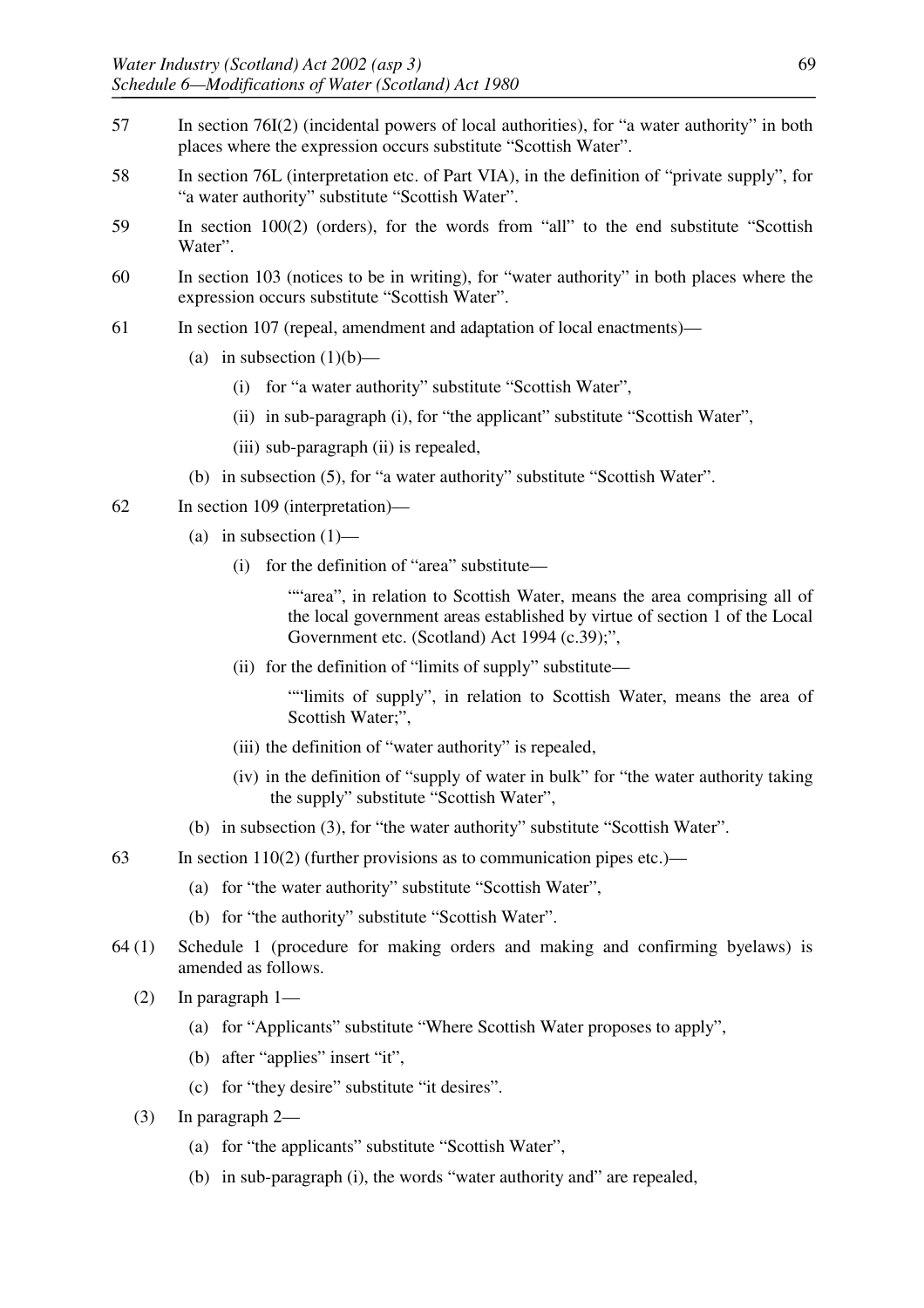- (c) in sub-paragraph (ii), for "the applicants" substitute "Scottish Water".
- (4) In paragraph 3—
	- (a) for "The applicants" substitute "Scottish Water",
	- (b) for "they are" substitute "it is",
	- (c) the words from "naming" to "order" in the second place where it occurs are repealed.
- (5) In paragraph 4—
	- (a) for "The applicants" substitute "Scottish Water",
	- (b) for "they think" substitute "it thinks".
- (6) In paragraph 5, for "the applicants" in both places where the expression occurs substitute "Scottish Water".
- (7) In paragraph 8—
	- (a) for "the applicants" substitute "Scottish Water",
	- (b) the words from "and the" to the end are repealed.
- (8) In paragraph 11, in sub-paragraph (i), for "the water authority and" substitute "Scottish Water and on the".
- (9) In paragraph 12, the words from "naming" to "order" in the second place where it occurs are repealed.
- (10) In paragraph 14, for the words "the authority to whom the order relates" substitute "Scottish Water".
- (11) In paragraph 15, after "from" in the second place where it occurs insert "Scottish Water or".
- (12) In paragraph 17, for the words from "the authority" to the end substitute "Scottish Water".
- (13) In paragraph 19—
	- (a) for "A water authority who propose" substitute "Where Scottish Water proposes",
	- (b) after "applies" insert "it",
	- (c) for "their" substitute "its",
	- (d) the words "water authority and" are repealed,
	- (e) for "the water authority" in the second place where that expression occurs substitute "Scottish Water".
- (14) In paragraph 20—
	- (a) for "The water authority" substitute "Scottish Water",
	- (b) for "they propose" substitute "it proposes".
- (15) In paragraph 23, for the words from "the authority" to the end substitute "Scottish Water".
- (16) In paragraph 24, the words from "shall be" to "and" are repealed.
- (17) In paragraph 26, for "the water authority" substitute "Scottish Water".
- (18) In paragraph 27—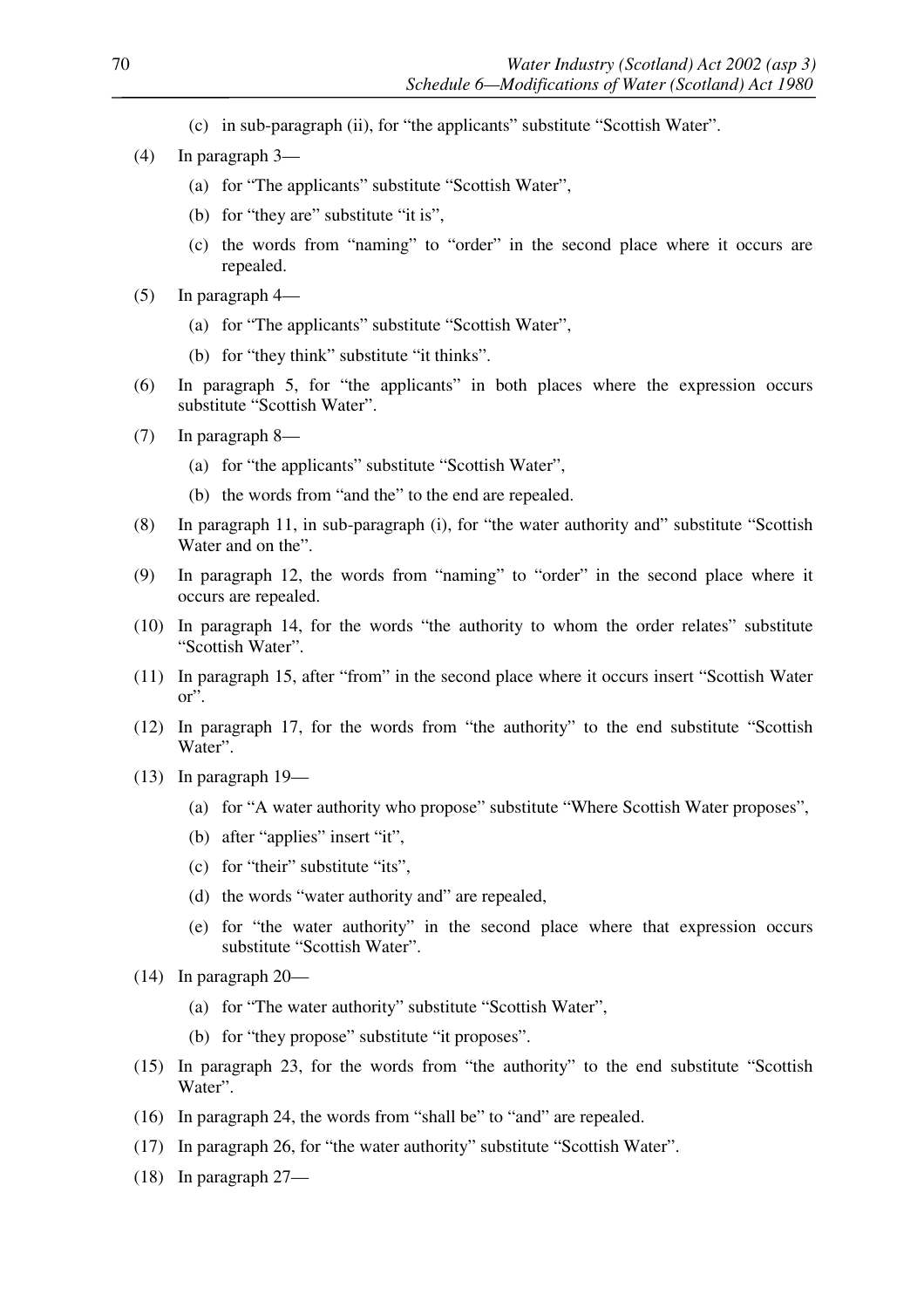- (a) for "The water authority" substitute "Scottish Water",
- (b) for "they" substitute "it".
- (19) In paragraph 30—
	- (a) for "the water authority" substitute "Scottish Water",
	- (b) for "the authority" substitute "Scottish Water".
- (20) In paragraph 31, for "the authority" in both places where the expression occurs substitute "Scottish Water".
- 65 In Schedule 2 (orders under section 17 authorising compulsory acquisition of land)—
	- (a) in paragraph 4—
		- (i) for "the water authority" substitute "Scottish Water",
		- (ii) for "they" substitute "it",
	- (b) in paragraph 6, for "the water authority" in both places where the expression occurs substitute "Scottish Water".
- 66 (1) Schedule 3 (provisions as to breaking open roads and laying communication and supply pipes) is amended as follows.
	- (2) In paragraph 1—
		- (a) for "a water authority" substitute "Scottish Water",
		- (b) in the proviso, for "they" substitute "it".
	- (3) In paragraph  $2(2)$ 
		- (a) for "the authority propose" substitute "Scottish Water proposes",
		- (b) for "they" substitute "it",
		- (c) for "the authority" substitute "Scottish Water".
	- (4) In paragraph 4—
		- (a) in sub-paragraph  $(1)$ 
			- (i) for "A water authority" substitute "Scottish Water",
			- (ii) for "they deem" substitute "it deems",
			- (iii) in the proviso, for "the authority" substitute "Scottish Water",
		- (b) in sub-paragraph (2), for "the authority" substitute "Scottish Water".
	- (5) In paragraph 5—
		- (a) for "any water authority" substitute "Scottish Water",
		- (b) for "the authority" substitute "Scottish Water".
	- (6) In paragraph 6—
		- (a) in sub-paragraph  $(1)$ 
			- (i) for "the authority" substitute "Scottish Water",
			- (ii) for "they" in the first place where it occurs substitute "it",
			- (iii) for "they think" substitute "it thinks",
		- (b) in sub-paragraph (2)—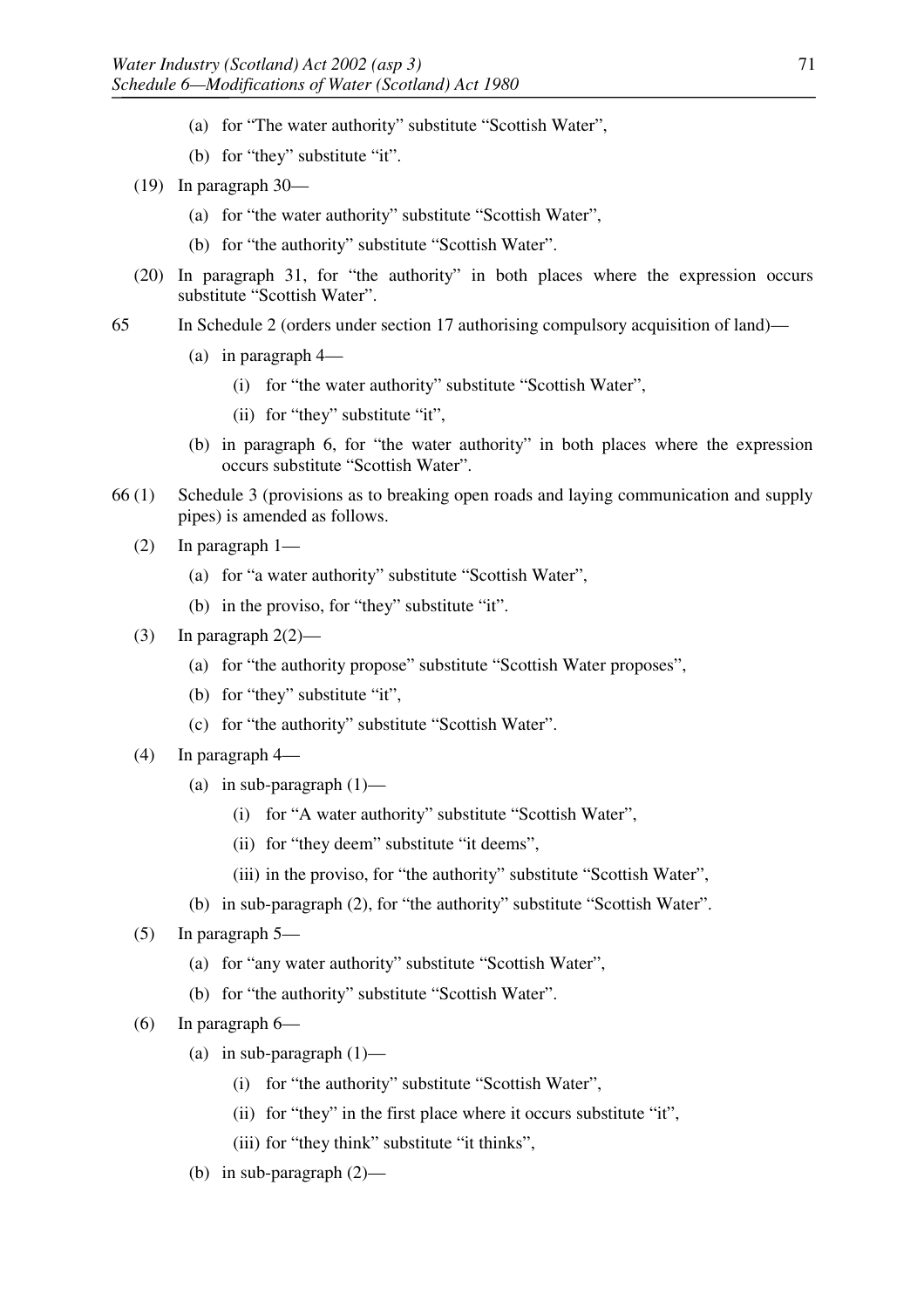- (i) for "the water authority" substitute "Scottish Water",
- (ii) for "the authority" in the first place where the expression occurs substitute "Scottish Water",
- (iii) for "they are" substitute "it is",
- (iv) for "them" in each place where it occurs substitute "it",
- (v) for "the authority lay" substitute "Scottish Water lays",
- (c) in sub-paragraph (3)—
	- (i) for "an authority to whom such a notice as aforesaid is given", substitute "where such a notice as aforesaid is given to Scottish Water, it",
	- (ii) for "them" in both places where it occurs substitute "it",
	- (iii) for "their" in both places where it occurs substitute "its",
	- (iv) for "they make" substitute "it makes",
	- (v) for "the authority" substitute "Scottish Water",
	- (vi) for "they" in the second and third places where it occurs substitute "it".
- (7) In paragraph 7—
	- (a) in sub-paragraph  $(1)$ 
		- (i) for "the authority" substitute "Scottish Water",
		- (ii) for "them" substitute "it",
	- (b) in sub-paragraph (2)—
		- (i) for "the authority give" substitute "Scottish Water gives",
		- (ii) for "three months" substitute "such period of not less than three months as the notice shall specify",
		- (iii) for "the authority" in the second place where the expression occurs substitute "Scottish Water",
	- (c) in sub-paragraph  $(3)$ 
		- (i) for "the authority" substitute "Scottish Water",
		- (ii) for "themselves" substitute "itself",
	- (d) in sub-paragraph  $(4)$ 
		- (i) for "the authority" substitute "Scottish Water",
		- (ii) for "they are" in both places where the expression occurs substitute "it is",
		- (iii) for "them" in both places where it occurs substitute "it",
	- (e) in sub-paragraph  $(5)$ 
		- (i) for "the authority" in the first place where the expression occurs substitute "Scottish Water",
		- (ii) for "the authority have" substitute "Scottish Water has".
- (8) In paragraph 9—
	- (a) in sub-paragraph (1), for "the authority" in both places where the expression occurs substitute "Scottish Water",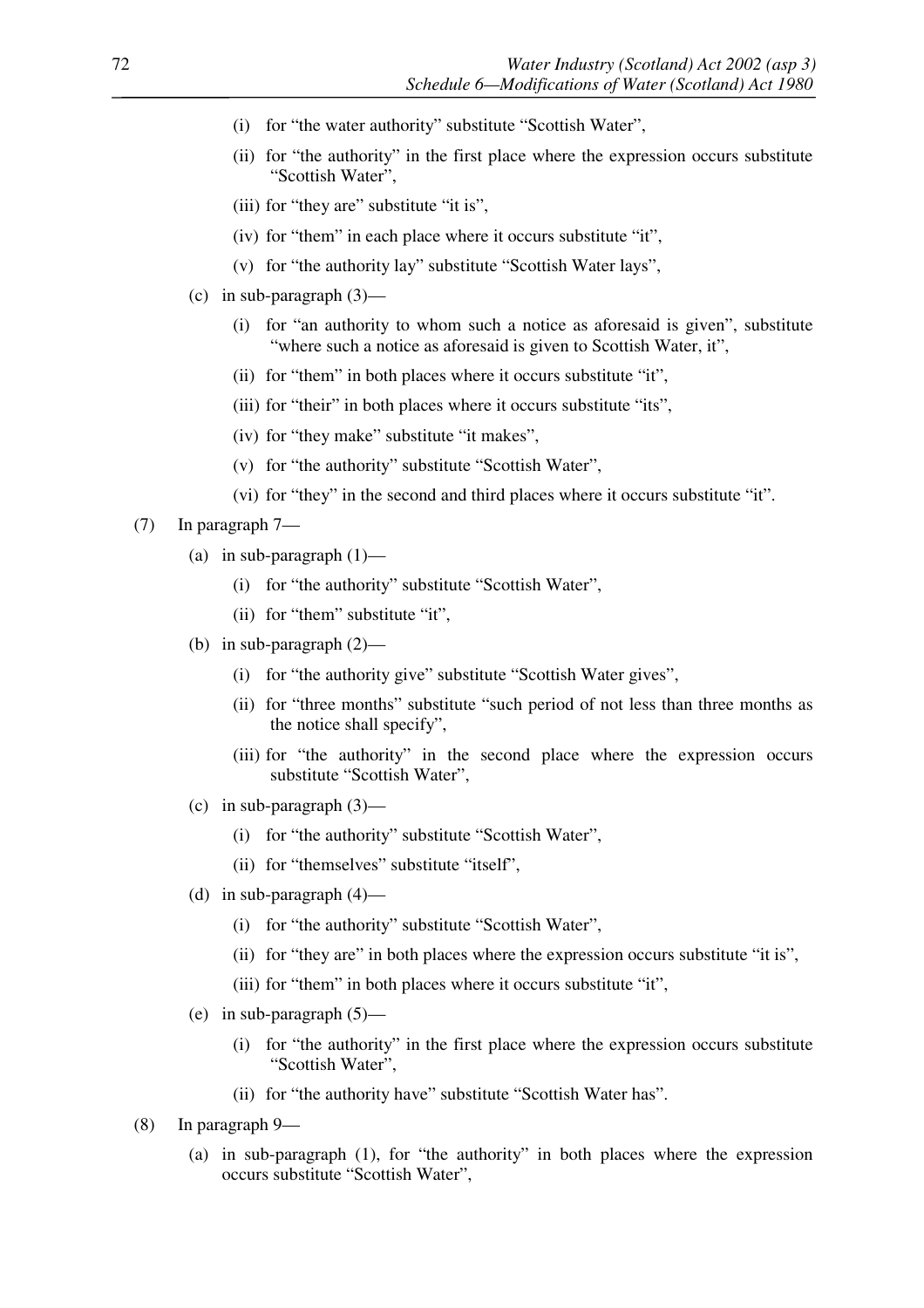- (b) in sub-paragraph (2), for "the authority deem" substitute "Scottish Water deems".
- 67 In Schedule 10 (amendment of enactments), Part I is repealed.

# SCHEDULE 7

*(introduced by section 71)*

## MODIFICATIONS OF OTHER ENACTMENTS

## *Fire Services Act 1947 (c.41)*

1 In section 36(2) (application to Scotland) of the Fire Services (Scotland) Act 1947, for "a water authority within the meaning of the Water (Scotland) Act 1980" substitute "Scottish Water".

# *Rivers (Prevention of Pollution) (Scotland) Act 1951 (c.66)*

- 2 In section 35(1) (interpretation) of the Rivers (Prevention of Pollution) (Scotland) Act 1951—
	- (a) the definition of "sewerage authority" is repealed, and
	- (b) in the definition of "stream", in paragraph (b), for "a sewerage authority" substitute "Scottish Water".

*Flood Prevention (Scotland) Act 1961 (c.41)*

- 3 (1) The Flood Prevention (Scotland) Act 1961 is amended as follows.
	- (2) In section 4(2) (flood prevention schemes), for "a sewerage or water authority" substitute "Scottish Water".
	- (3) In section 12(1)(b) (contributions to and by local authorities), for "a sewerage or water authority" substitute "Scottish Water".
	- (4) In section 15(1) (interpretation), the definitions of "sewerage authority" and "water authority" are repealed.

*Local Government (Scotland) Act 1966 (c.51)*

4 In section 46(1) (general interpretation) of the Local Government (Scotland) Act 1966, in the definition of "water undertaking", for "a local water authority" substitute "Scottish Water".

*Countryside (Scotland) Act 1967 (c.86)*

- 5 (1) The Countryside (Scotland) Act 1967 is amended as follows.
	- (2) In section 61 (improvement of waterways for purposes of open-air recreation)—
		- (a) in subsection (5), for "every water authority having" substitute "Scottish Water so far as it has",
		- (b) in subsection (6)—
			- (i) for "any water authority" substitute "Scottish Water",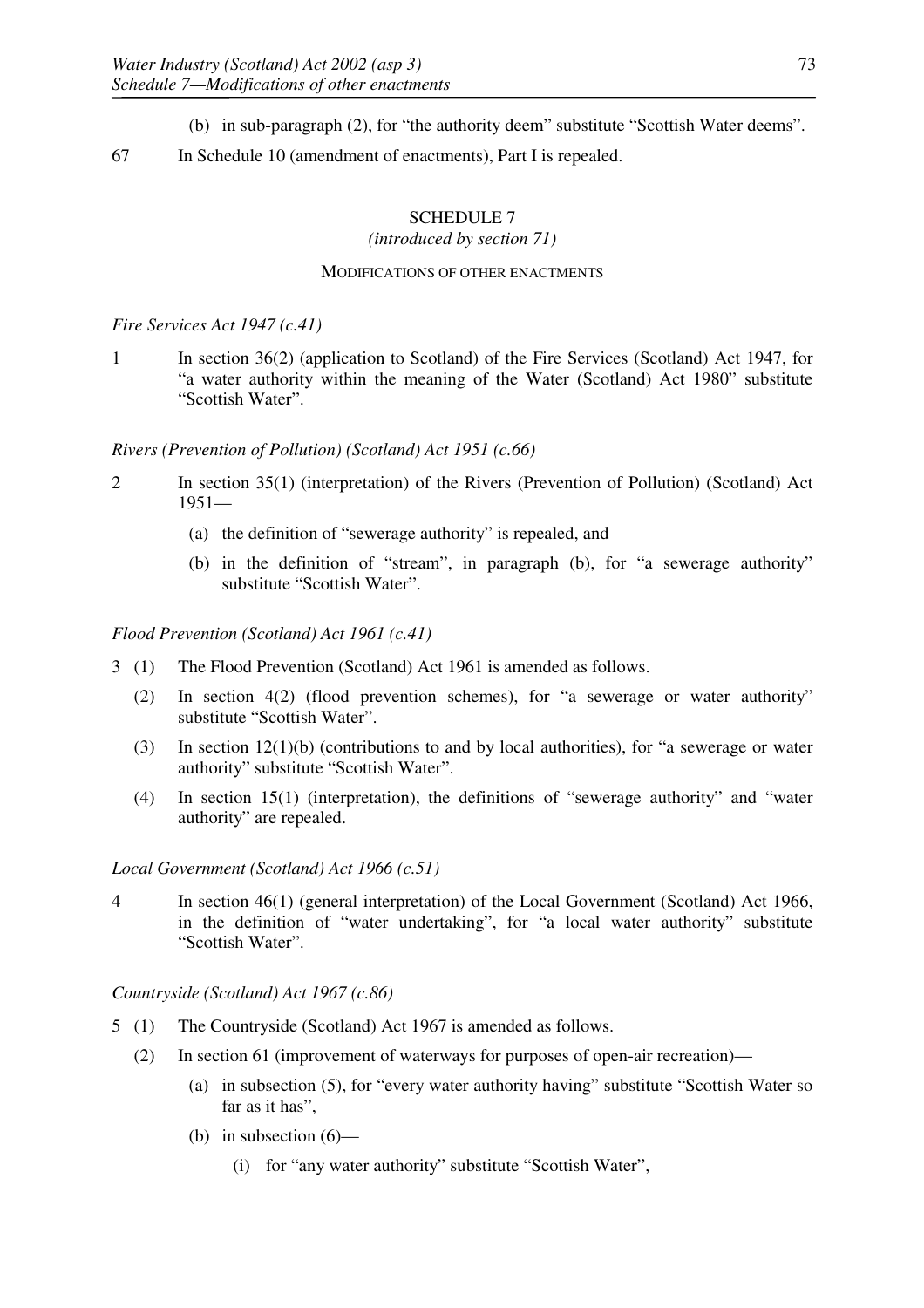- (ii) for "the authority" substitute "Scottish Water",
- (c) in subsection (8), for "to every water authority which has refused its consent" substitute ", where it has refused its consent, to Scottish Water".
- (3) In section 63 (provision of recreational facilities by water authorities)—
	- (a) in subsection  $(1)$ 
		- (i) for "a water authority" substitute "Scottish Water",
		- (ii) for "them" substitute "it",
		- (iii) for "the authority have" substitute "Scottish Water has",
	- (b) in subsection (2)—
		- (i) for "a water authority" substitute "Scottish Water",
		- (ii) for "the authority have" substitute "Scottish Water has",
		- (iii) for "they do" substitute "it does",
		- (iv) for "the authority are" substitute "Scottish Water is",
	- (c) in subsection  $(4)$ 
		- (i) for "A water authority" substitute "Scottish Water",
		- (ii) for "they" substitute "it",
		- (iii) for "the authority" substitute "Scottish Water",
	- (d) in subsection  $(5)$ 
		- (i) for "A water authority" substitute "Scottish Water",
		- (ii) for "they think" substitute "it thinks",
		- (iii) for "them" substitute "it",
		- (iv) for "the authority" substitute "it",
	- (e) in subsection (6), for "a water authority" in both places where the expression occurs substitute "Scottish Water",
	- (f) in subsection (7)—
		- (i) for "A water authority" substitute "Scottish Water",
		- (ii) for "the authority" substitute "Scottish Water",
	- $(g)$  in subsection  $(8)$ 
		- (i) for "the water authority" substitute "Scottish Water",
		- (ii) for "the authority" substitute "Scottish Water",
	- (h) in subsection (9)—
		- (i) for "A water authority" substitute "Scottish Water",
		- (ii) for "they consider" substitute "it considers",
		- (iii) for "them" substitute "it",
	- (i) in subsection  $(11)$ 
		- (i) for "a water authority" substitute "Scottish Water",
		- (ii) for "they have" substitute "it has".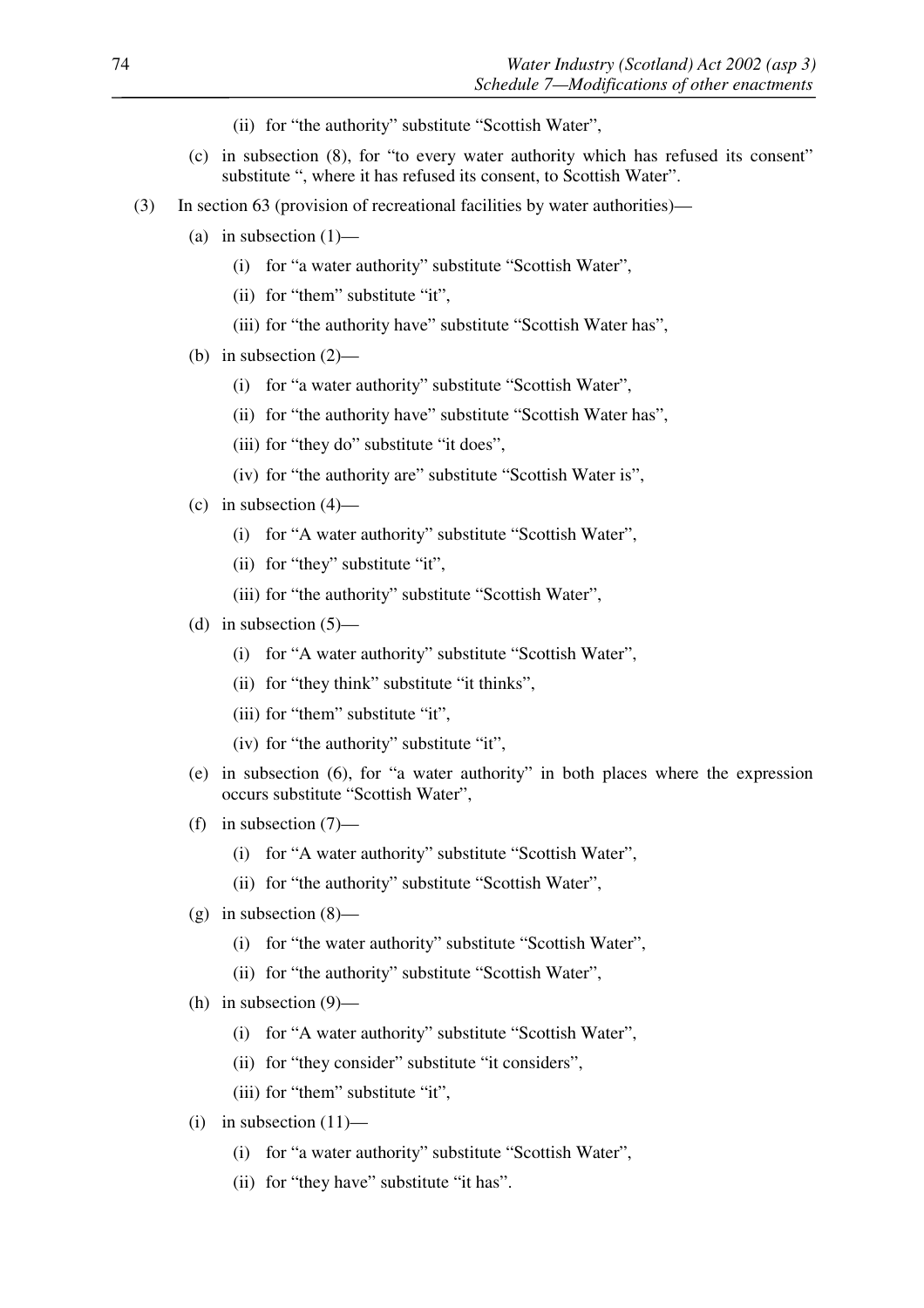(4) In section 78(1) (interpretation), the definition of "water authority" is repealed.

# *Local Government (Scotland) Act 1973 (c.65)*

- 6 (1) The Local Government (Scotland) Act 1973 is amended as follows.
	- (2) In section 170A(5)(c) (production and supply of heat and electricity etc. by local authorities), for "a water authority" substitute "Scottish Water".
	- (3) In section 170B(2) (provision supplementary to section 170A)—
		- (a) for "water authorities" substitute "Scottish Water",
		- (b) for "a water authority" substitute "Scottish Water".
		- (c) in paragraph (a), for "paragraph (a)" substitute "paragraphs (aa) to (ac)".

# *Reservoirs Act 1975 (c.23)*

7 In section 1(4)(a) (definition of "undertakers") of the Reservoirs Act 1975, for the words "a water authority, that authority" substitute "Scottish Water, that body".

# *House of Commons Disqualification Act 1975 (c.24)*

8 In Part II of Schedule 1 to the House of Commons Disqualification Act 1975 (bodies of which all members are disqualified for membership of the House of Commons), the entries for the East of Scotland Water Authority, the North of Scotland Water Authority and the West of Scotland Water Authority are repealed.

# *Race Relations Act 1976 (c.74)*

9 In Schedule 1A (bodies and other persons subject to general statutory duty) to the Race Relations Act 1976, paragraph 23 is repealed.

*Competition Act 1980 (c.21)*

10 Section 11(3)(cc) (reference of public bodies and certain other persons to the Commission) of the Competition Act 1980 is repealed.

### *Wildlife and Countryside Act 1981 (c.69)*

- 11 (1) The Wildlife and Countryside Act 1981 is amended as follows.
	- (2) In section 27(1) (interpretation of Part I), the definition of "water authority" is repealed.
	- (3) In section 36(7) (interpretation of section 36), in the definition of "relevant authority", for "a water authority" substitute "Scottish Water".

### *Local Government and Planning (Scotland) Act 1982 (c.43)*

- 12 In section 14 (local authority's duties in relation to the provision of recreational, sporting, cultural and social facilities and activities)—
	- (a) in subsection (2), for the words "a water authority" substitute "Scottish Water", and
	- (b) subsection (3) is repealed.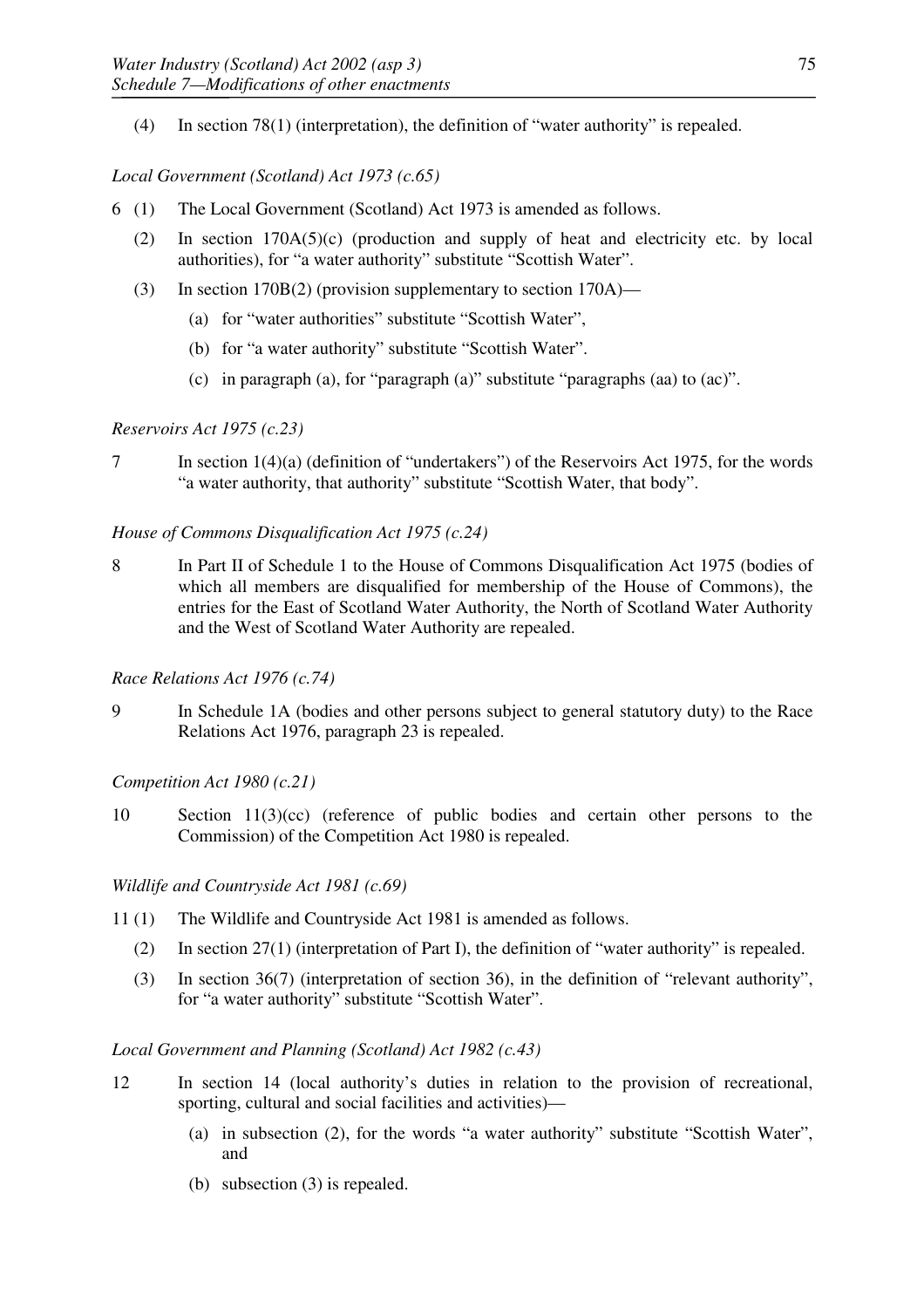*Civic Government (Scotland) Act 1982 (c.45)*

- 13 In section 54 (playing of instruments, singing, playing radios etc.) of the Civic Government (Scotland) Act 1982, in subsection (3)—
	- (a) in paragraph (a), for "a water authority" substitute "Scottish Water", and
	- (b) the words from "In this subsection" to the end are repealed.

#### *Roads (Scotland) Act 1984 (c.54)*

- 14 (1) The Roads (Scotland) Act 1984 is amended as follows.
	- (2) In section  $7(8)(b)$  (general provisions as to special roads)—
		- (a) after "by" in the first place where it occurs insert "(i)",
		- (b) the words "or water authority" are repealed,
		- (c) after "Schedule" insert ", or
			- (ii) Scottish Water,",
		- (d) after "their" insert "or, as the case may be, its".
	- (3) In section 76(4) (provision supplementary to section 75)—
		- (a) after "by" in the first place where it occurs insert "(a)",
		- (b) the words "or water authority" are repealed,
		- (c) after "Schedule" in the third place where it occurs insert ", or
			- (b) Scottish Water,",
		- (d) after "their" insert "or, as the case may be, its".
	- (4) In section 135 (restriction of powers of sewerage authorities)—
		- (a) in subsection (1), for "any sewerage authority" substitute "Scottish Water",
		- (b) in subsection (2), for "a sewerage authority" substitute "Scottish Water".
	- (5) In section 151(1) (interpretation), the definitions of "sewerage authority" and "water authority" are repealed.
	- (6) In Schedule 1 (procedure for making or confirming certain orders and schemes)—
		- (a) in Part I, in paragraph 3, in the Table, in entry (ii), in the second column—
			- (i) the words "or water authority" are repealed,
			- (ii) at the end insert "and Scottish Water",
		- (b) in Part II, in paragraph  $10(b)$ 
			- $(i)$  after "on" insert " $(i)$ ",
			- (ii) the words "or water authority" are repealed,
			- (iii) at the end insert ", and
				- (ii) Scottish Water."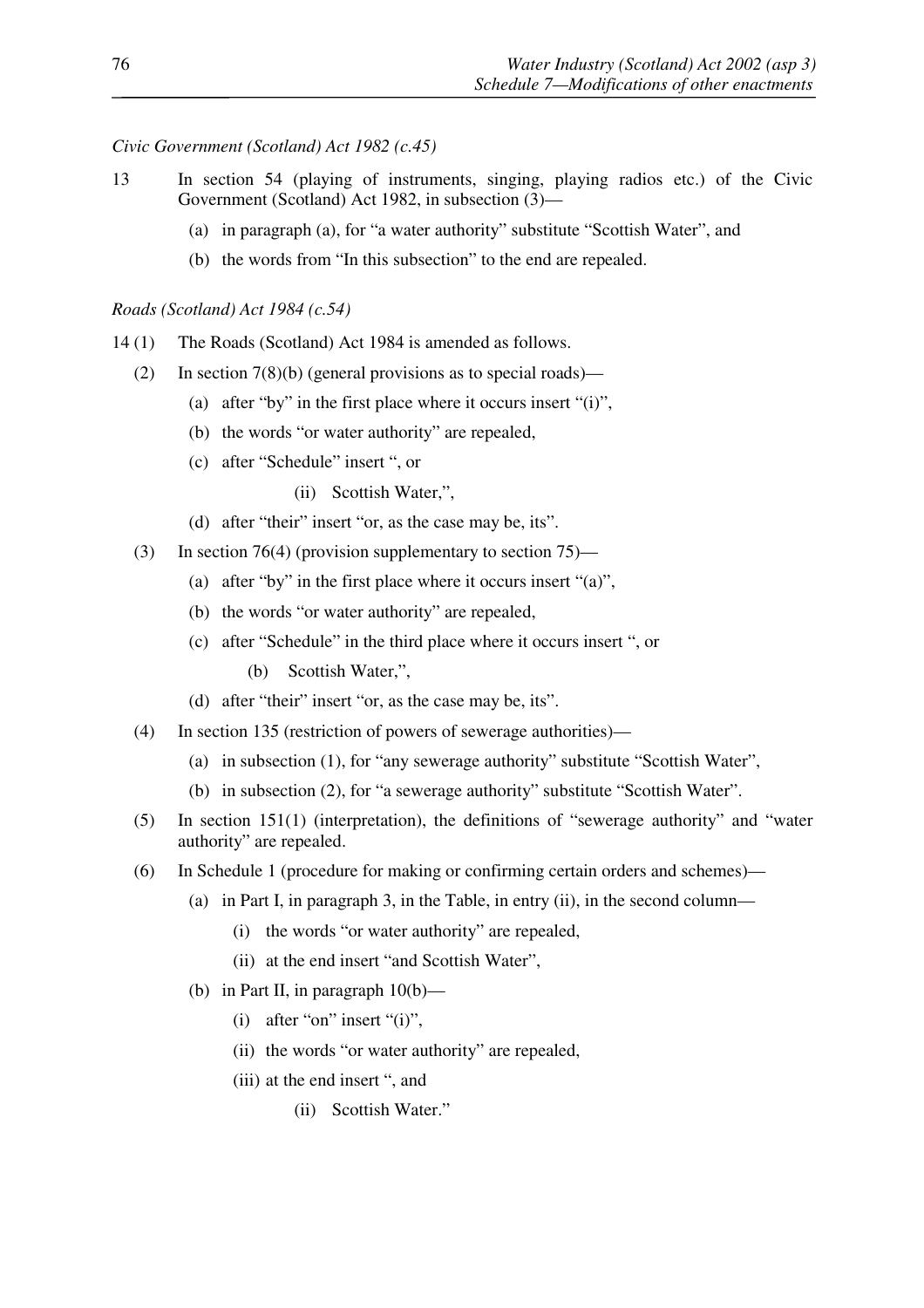*Water (Fluoridation) Act 1985 (c.63)*

- 15 In section 5(1) (interpretation) of the Water (Fluoridation) Act 1985—
	- (a) in the definition of "statutory water undertaker", for "a water authority" substitute "Scottish Water", and
	- (b) the definition of "water authority" is repealed.

# *Bankruptcy (Scotland) Act 1985 (c.66)*

16 In section 70 (supplies by utilities) of the Bankruptcy (Scotland) Act 1985, in subsection  $(4)(c)$ , for the words from "a water" to the end substitute "Scottish Water".

# *Debtors (Scotland) Act 1987 (c.18)*

- 17 (1) The Debtors (Scotland) Act 1987 is amended as follows.
	- (2) In each of sections  $1(5)(e)$  (competence of time to pay direction) and  $5(4)(e)$ (competence of time to pay order), after sub-paragraph (iia) insert—
		- "(iib) a local authority (within the meaning of section 70 of the Water Industry (Scotland) Act 2002 (asp 3)) in respect of any charges payable to them by virtue of section 37 of that Act;".
	- (3) In section 106 (interpretation), in the definition of "summary warrant", after paragraph (cc) insert—

"(cca) paragraph 2 of schedule 4 to the Water Industry (Scotland) Act 2002 (asp  $3)$ ;".

### *Housing (Scotland) Act 1987 (c.26)*

- 18 (1) The Housing (Scotland) Act 1987 is amended as follows.
	- (2) In section 61 (secure tenant's right to purchase)—
		- (a) in subsection  $(2)(a)$ , for paragraph (iia) substitute—

"(iia) Scottish Water;",

- (b) in subsection  $(11)(1)$ 
	- (i) for "a water authority or sewerage authority in Scotland" substitute "Scottish Water",
	- (ii) after "of" insert "Scottish Water and".
- (3) In section 212(4) (rent increase notices), for paragraph (e) substitute—
	- "(e) Scottish Water".
- (4) In section 233(3) (power of local authority to assist in provision of separate service water pipes for houses)—
	- (a) for "a water authority" substitute "Scottish Water", and
	- (b) for "the water authority" substitute "Scottish Water".
- (5) In section 300(1)(a) (meaning of "public sector authority"), for "a water authority" substitute "Scottish Water".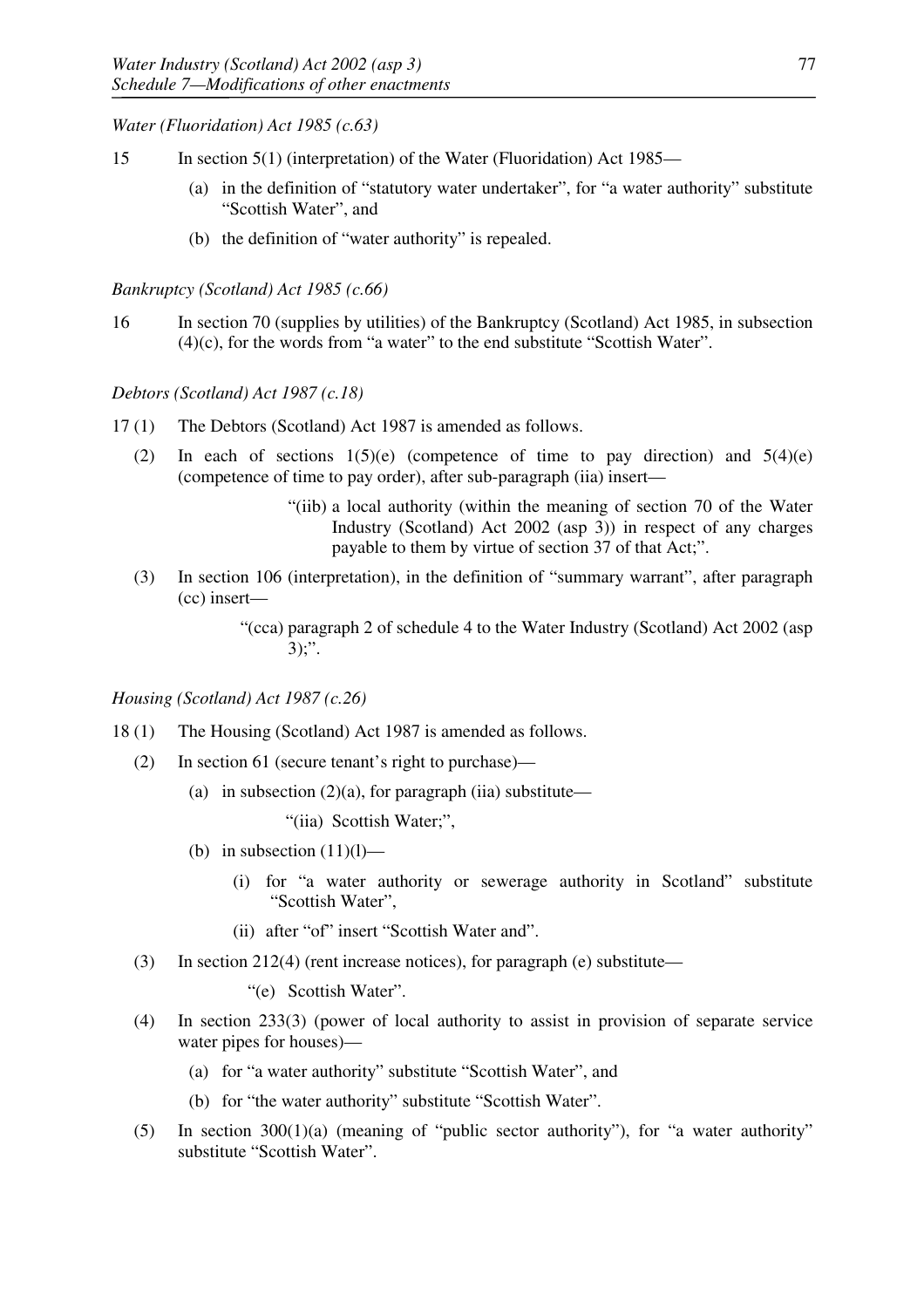(6) In section 338(1) (interpretation), the definitions of "sewerage authority" and "water authority" are repealed.

## *Food Safety Act 1990 (c.16)*

- 19 In section 56(1) (water supply: Scotland) of the Food Safety Act 1990—
	- (a) for the words from "a water" to "1980)" substitute "Scottish Water",
	- (b) for "that Act" substitute "the Water (Scotland) Act 1980".

#### *Environmental Protection Act 1990 (c.43)*

- 20 (1) The Environmental Protection Act 1990 is amended as follows.
	- (2) In section 45 (collection of controlled waste)—
		- (a) in subsection (10), for "a sewerage authority" in each place where it occurs substitute "Scottish Water",
		- (b) after subsection (10), insert—
		- "(10A)Where a waste collection authority, in the exercise of its powers under subsection (7)(a) above, proposes to execute works outside its area, it shall, in addition to any notice served under section 3(2) of the Sewerage (Scotland) Act 1968 as applied by virtue of subsection (10) above, serve notice of its intention on the waste collection authority within whose area it is proposed to execute the works together with a description of the proposed works and if, within two months after the service of the notice, the waste collection authority on whom it was served objects to the proposed works, and that objection is not withdrawn, the first-mentioned authority shall not proceed to execute the works without consent aftermentioned but may refer the matter for the determination of the Scottish Ministers who may grant consent to the proposed works either unconditionally or subject to such terms and conditions as they think just, or who may withhold their consent, and their decision on the matter shall be final."
	- (3) In section 53 (duty of authorities as respects disposal of controlled waste: Scotland)—
		- (a) in subsection (2), for "and (10)" substitute ", (10) and (10A)",
		- (b) in subsections (4) and (5), for "the sewerage authority" wherever it occurs substitute "Scottish Water",
		- (c) in subsection (5), for "a sewerage authority" substitute "Scottish Water",
		- (d) subsection (5A) is repealed.

*New Roads and Street Works Act 1991 (c.22)*

- 21 (1) The New Roads and Street Works Act 1922 is amended as follows.
	- (2) In section 108(6)(a) (the road works authority and other relevant authorities), for the words from "a sewer" to the end substitute "a public sewer, Scottish Water;".
	- (3) In section 109(6)(a) (permission to execute works), for the words from "a sewer" to the end substitute "a public sewer, Scottish Water;".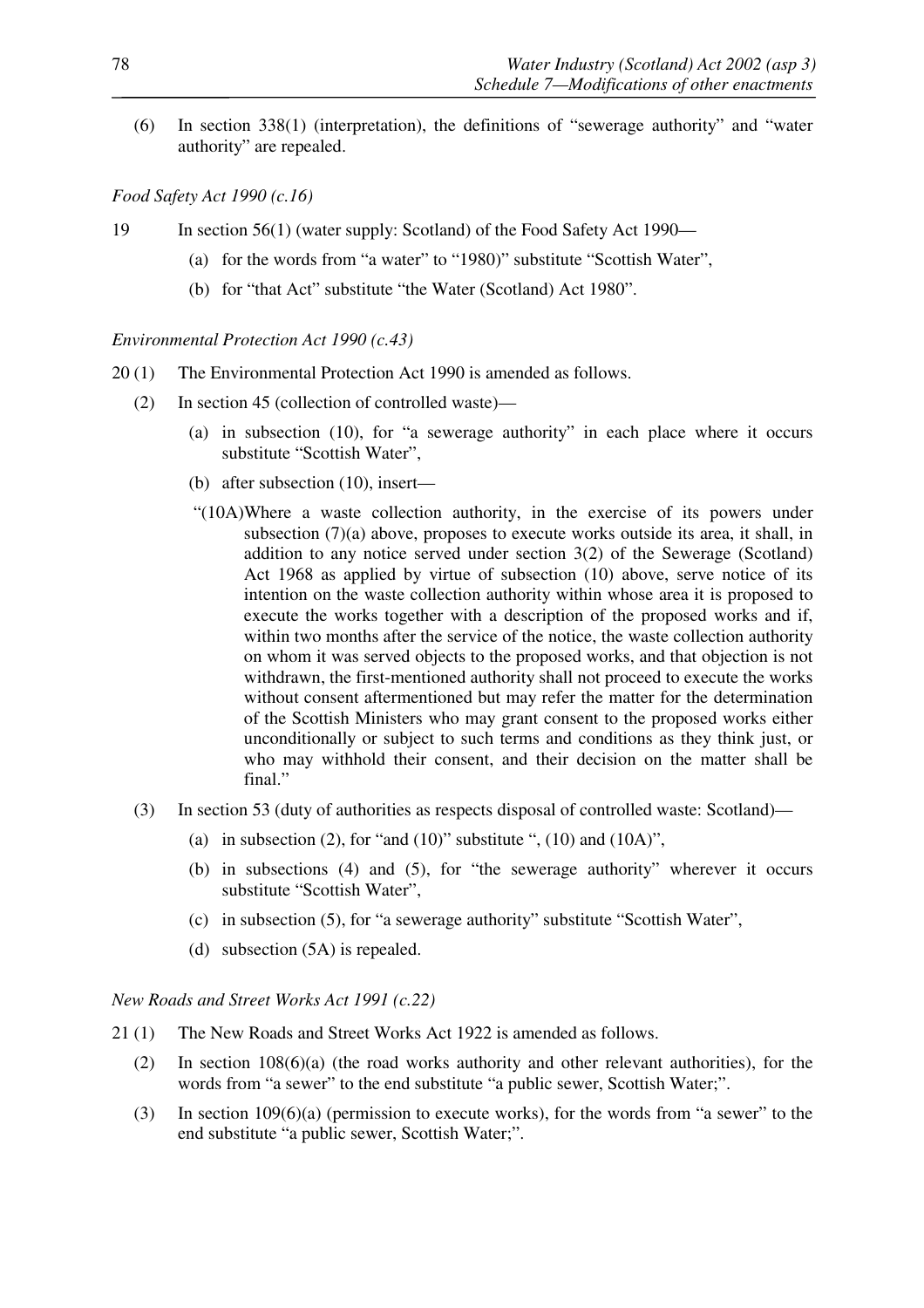- (4) In section 117(3)(a) (restriction on works following substantial works carried out for roads purposes)—
	- (a) for "a sewer vested in a sewerage authority" substitute "a public sewer",
	- (b) for "that authority" substitute "Scottish Water".
- (5) In section 148 (sewers)—
	- (a) in subsection  $(1)$ 
		- (i) for "a sewer vested in a sewerage authority" substitute "a public sewer",
		- (ii) for "that authority" substitute "Scottish Water",
	- (b) in subsection  $(3)(a)$ 
		- (i) for "a sewerage authority" substitute "Scottish Water",
		- (ii) for "authority" in the second place where it occurs substitute "body",
	- (c) in subsection (4), for "a sewer vested in a sewerage authority" substitute "a public sewer".
- (6) In section 149(4)(a) (provision as to reinstatement of sewers, drains or tunnels), for the words from "a sewer" to "that authority" substitute "a public sewer, Scottish Water".
- (7) In section 164(1) (minor definitions)—
	- (a) after the definition of "in" insert—

""public sewer" has the same meaning as in the Sewerage (Scotland) Act 1968;",

- (b) the definition of "sewerage authority" is repealed.
- (8) In Schedule 6 (roads with special engineering difficulties)—
	- (a) in paragraph  $7(3)(b)$ , for "a sewer vested in a sewerage authority" substitute "a public sewer",
	- (b) in paragraph 9—
		- (i) for "A sewerage authority in whom a sewer is vested" substitute "Scottish Water",
		- (ii) for "their sewer" substitute "a public sewer".

# *Natural Heritage (Scotland) Act 1991 (c.28)*

- 22 (1) The Natural Heritage (Scotland) Act 1991 is amended as follows.
	- (2) In section 20 (drought orders)—
		- (a) in subsection (3), for "a water authority" substitute "Scottish Water",
		- (b) in subsection (5), for "the water authority" in both places where it occurs substitute "Scottish Water",
		- (c) in subsection  $(6)$ 
			- (i) for "a water authority" substitute "Scottish Water",
			- (ii) for "the authority" in both places where the expression occurs substitute "Scottish Water",
		- (d) in subsection  $(7)$ —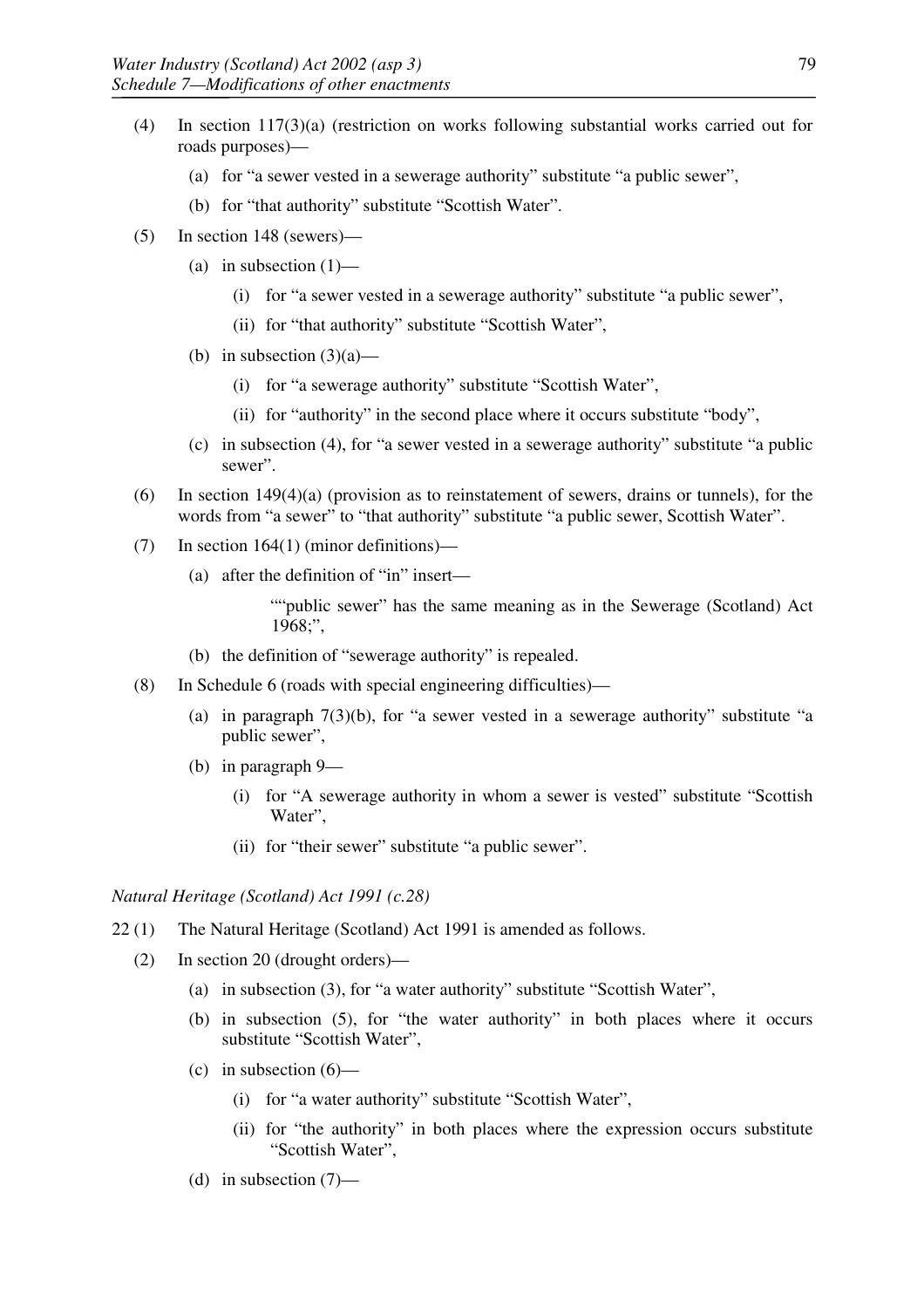- (i) for "the water authority" substitute "Scottish Water",
- (ii) for "water authorities generally" substitute "Scottish Water".
- (3) In section 22(1) (interpretation), in the definition of "compensation water"—
	- (a) for "a water authority" substitute "Scottish Water", and
	- (b) for "their" substitute "its".
- (4) In section 24 (rights of entry and inspection under Parts II and III)—
	- (a) in subsection  $(1)$ 
		- (i) for "a water authority" substitute "Scottish Water", and
		- (ii) in paragraph (a), for "the authority" substitute "Scottish Water",
	- (b) in subsection (9)—
		- (i) for "a water authority" substitute "Scottish Water", and
		- (ii) in paragraph (a), for "the authority" substitute "Scottish Water".
- (5) In Schedule 7 (further provisions regarding drought orders)—
	- (a) in paragraph 3, for "a water authority" substitute "Scottish Water",
	- (b) in paragraph  $3(b)$ 
		- (i) for "the authority" substitute "Scottish Water",
		- (ii) for "they think" in both places where the expression occurs substitute "it thinks",
		- (iii) in sub-sub-paragraph (i), for "the authority's" substitute "its",
	- (c) in paragraph 5—
		- (i) in sub-paragraph (1), for "a water authority" and "that authority" substitute "Scottish Water",
		- (ii) in sub-paragraph (2), for "a water authority" substitute "Scottish Water",
		- (iii) in sub-paragraph (3), for "a water authority" and "the authority" substitute "Scottish Water",
	- (d) in paragraph 6, for "a water authority" substitute "Scottish Water",
	- (e) in paragraph 7—
		- (i) for the words from the beginning to "order" substitute "Where powers have been conferred on Scottish Water by a drought order, the Scottish Ministers may require it",
		- (ii) for "them" substitute "it".
- (6) In Schedule 8 (procedure for making drought orders), in paragraph 1(3), in the Table, in the second column of the first entry, paragraph (b) is repealed.
- (7) In Schedule 9 (compensation in respect of drought orders), in paragraph 1, for "a water authority" substitute "Scottish Water".

#### *Local Government etc. (Scotland) Act 1994 (c.39)*

23 In the Local Government etc. (Scotland) Act 1994, the following provisions are repealed—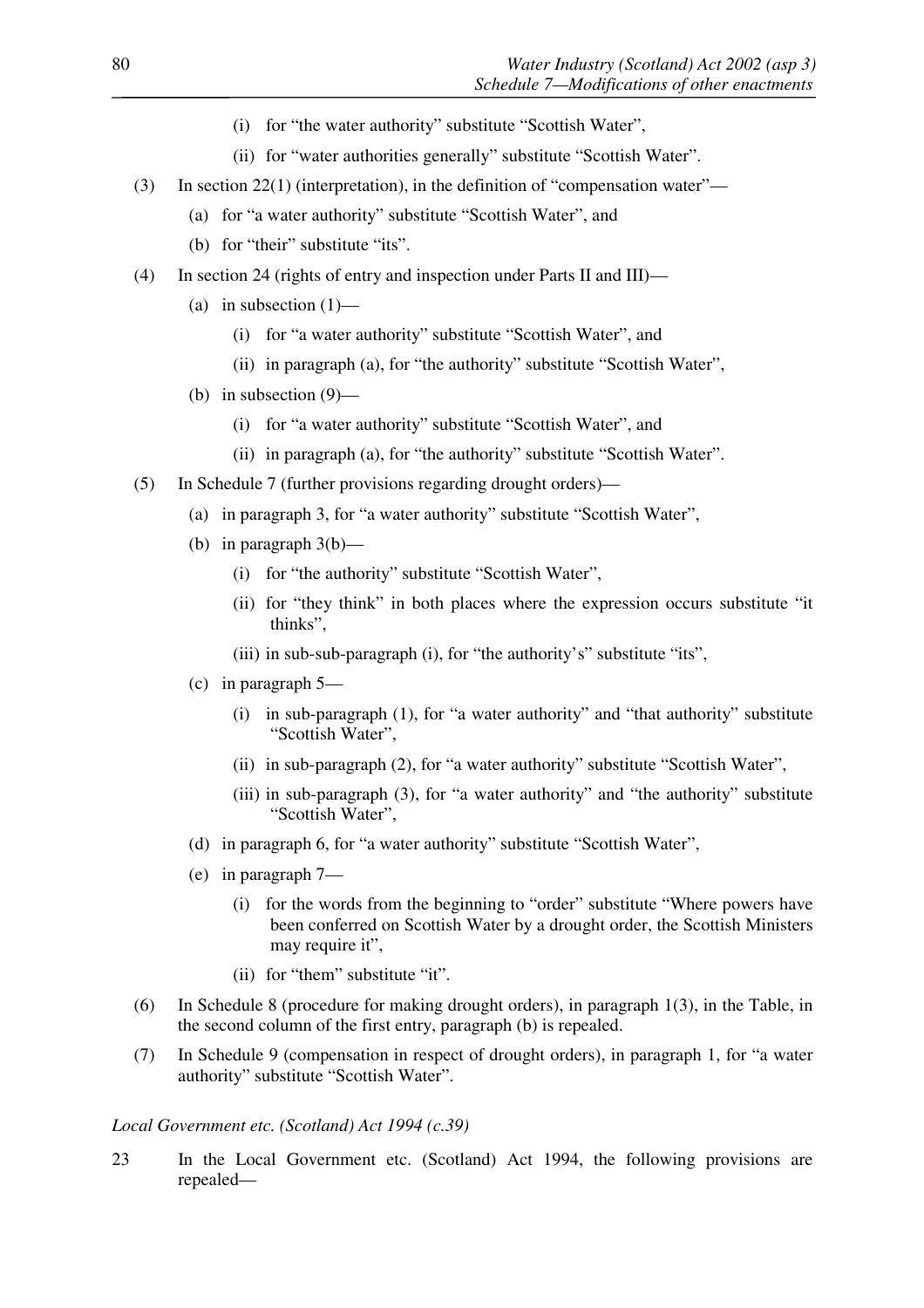- (a) sections 62 to 64 (new water and sewerage authorities and their areas),
- (b) section 65(2) (general duties of Scottish Ministers and of water authorities),
- (c) section 66 (codes of practice for new water and sewerage authorities),
- (d) sections 67A to 100 (Water Industry Commissioner and other provisions about new authorities),
- (e) sections 116 to 126 (miscellaneous provisions about new authorities),
- (f) Schedules 7 (constitution etc. of new authorities), 8 (water and sewerage areas) and 9A to 11 (Water Industry Commissioner, recovery by diligence of water charges and water and sewerage transfer schemes), and
- (g) in Schedule 13 (modifications of enactments)—
	- (i) paragraph  $38(8)(b)$  and (c),
	- (ii) paragraph  $56(5)$ ,
	- (iii) paragraph 66(3),
	- (iv) paragraph  $72(7)(a)$  and  $(9)(b)$ ,
	- (v) paragraph  $75(2)(a)$  and (c), (3), (4)(a), (5), (6), (7)(a)(ii), (b)(ii) and (c)(ii),  $(8)(b)$ ,  $(9)$  to  $(11)$ ,  $(13)(c)$ ,  $(15)$ ,  $(17)(a)$  and  $(c)$ ,  $(18)(a)$ ,  $(19)(a)$ ,  $(21)$ ,  $(22)$ ,  $(25)(a)$ ,  $(27)$  and  $(28)(a)$ ,  $(c)$ ,  $(e)$  and  $(f)$ ,
	- (vi) paragraph  $92(55)(b)$ ,
	- (vii) paragraph  $119(6)(d)$  and (e),  $(7)(b)$ ,  $(11)(b)$ ,  $(31)(c)$ ,  $(38)(e)$ ,  $(53)(a)(ii)$ , (iii) and (v),
	- (viii)paragraph 128(3)(c),
	- $(ix)$  paragraph  $133(3)$ ,
	- (x) paragraph  $135(8)$  and  $(10)(a)(iv)$  and  $(v)$ ,
	- (xi) paragraph  $137(2)(b)$  and  $(6)(b)$  and  $(c)$ ,
	- (xii) paragraph  $152(2)$ (c) and (7)(b) and (c),
	- $(xiii)$  paragraph  $167(8)(c)$ ,
	- $(xiv)$  paragraph 168(2), (3), (4)(a) and (6),
	- (xv) paragraph 181(b).

### *Environment Act 1995 (c.25)*

- 24 (1) The Environment Act 1995 is amended as follows.
	- (2) In section 36(3) (codes of practice with respect to environmental and recreational duties), for paragraphs (e) to (f) substitute—

"(da) Scottish Water;".

(3) In Part II of Schedule 21 (application of certain enactments to the Crown), paragraph 6 is repealed.